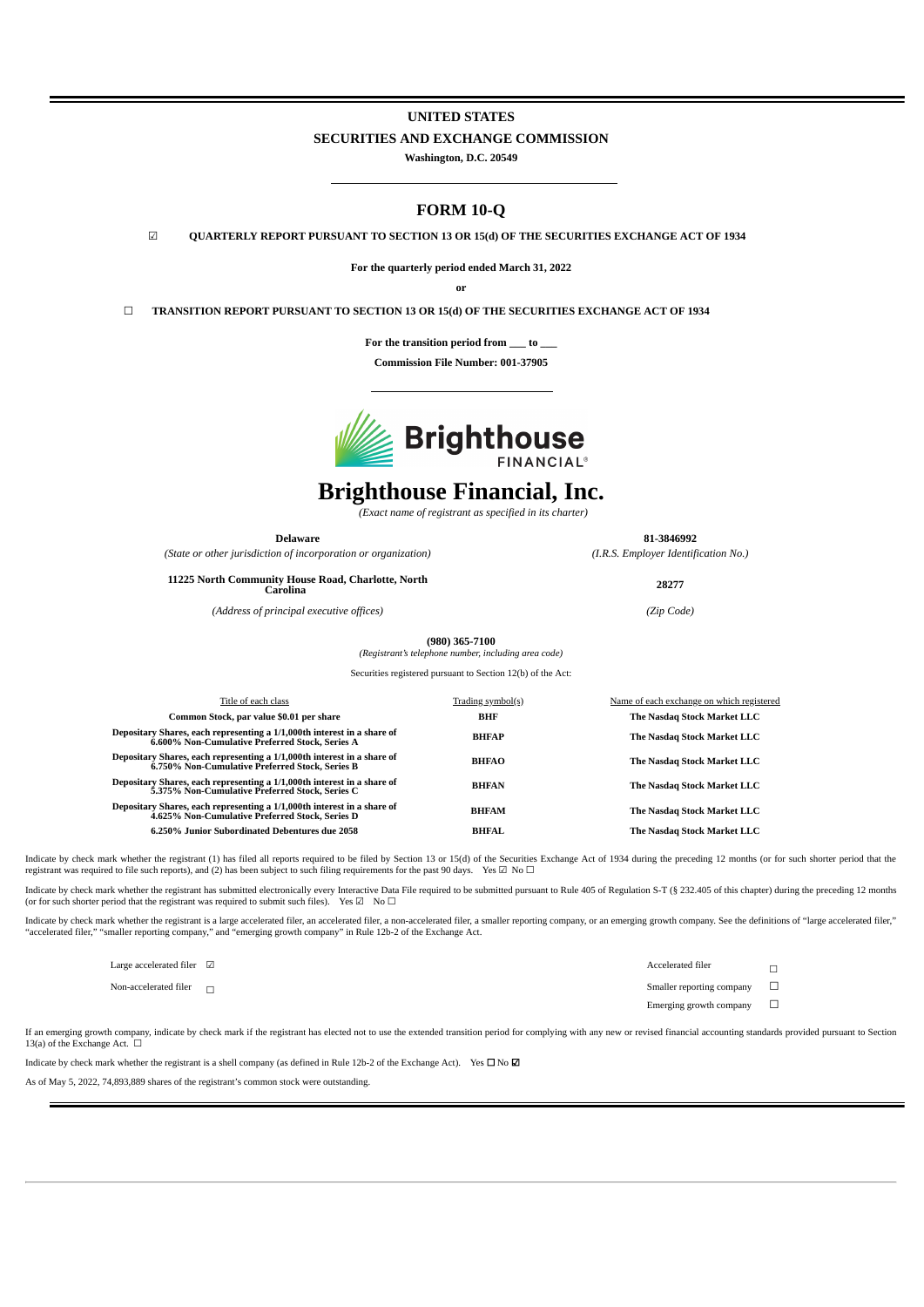## **Table of Contents**

<span id="page-1-0"></span>

|                  |                                                                                                                                                                | Page                            |
|------------------|----------------------------------------------------------------------------------------------------------------------------------------------------------------|---------------------------------|
|                  | <b>Part I</b> — Financial Information                                                                                                                          |                                 |
| Item 1.          | Consolidated Financial Statements (at March 31, 2022 (Unaudited) and December 31, 2021 and for the Three Months Ended<br>March 31, 2022 and 2021 (Unaudited)): |                                 |
|                  | <b>Interim Condensed Consolidated Balance Sheets</b>                                                                                                           | $\overline{2}$                  |
|                  | <b>Interim Condensed Consolidated Statements of Operations and Comprehensive Income (Loss)</b>                                                                 | $\overline{3}$                  |
|                  | <b>Interim Condensed Consolidated Statements of Equity</b>                                                                                                     | $\overline{\mathbf{4}}$         |
|                  | <b>Interim Condensed Consolidated Statements of Cash Flows</b>                                                                                                 | $\overline{5}$                  |
|                  | Notes to the Interim Condensed Consolidated Financial Statements (Unaudited):                                                                                  |                                 |
|                  | <u>Note 1 — Business, Basis of Presentation and Summary of Significant Accounting Policies</u>                                                                 | $6\overline{6}$                 |
|                  | Note 2 – Segment Information                                                                                                                                   | $\overline{Z}$                  |
|                  | Note 3 - Insurance                                                                                                                                             |                                 |
|                  | Note $4$ — Investments                                                                                                                                         | $\frac{10}{11}$                 |
|                  | Note 5 — Derivatives                                                                                                                                           |                                 |
|                  | Note 6 — Fair Value                                                                                                                                            |                                 |
|                  | Note $7$ - Equity                                                                                                                                              | $\frac{22}{27}$ $\frac{36}{27}$ |
|                  | Note 8 — Other Revenues and Other Expenses                                                                                                                     |                                 |
|                  | Note 9 — Earnings Per Common Share                                                                                                                             | $\frac{38}{39}$                 |
|                  | Note 10 – Contingencies, Commitments and Guarantees                                                                                                            | $\overline{40}$                 |
|                  | Note 11 - Subsequent Event                                                                                                                                     | $\frac{42}{5}$                  |
| Item 2.          | <b>Management's Discussion and Analysis of Financial Condition and Results of Operations</b>                                                                   | $\frac{43}{79}$                 |
| Item 3.          | <b>Quantitative and Qualitative Disclosures About Market Risk</b>                                                                                              |                                 |
| Item 4.          | <b>Controls and Procedures</b>                                                                                                                                 | 79                              |
|                  | <b>Part II — Other Information</b>                                                                                                                             |                                 |
| Item 1.          | <b>Legal Proceedings</b>                                                                                                                                       | 81                              |
| Item 1A.         | <b>Risk Factors</b>                                                                                                                                            | 81                              |
| Item 2.          | <b>Unregistered Sales of Equity Securities and Use of Proceeds</b>                                                                                             | 81                              |
| Item 6.          | <b>Exhibits</b>                                                                                                                                                | 82                              |
| <b>Signature</b> |                                                                                                                                                                | 83                              |
|                  |                                                                                                                                                                |                                 |
|                  |                                                                                                                                                                |                                 |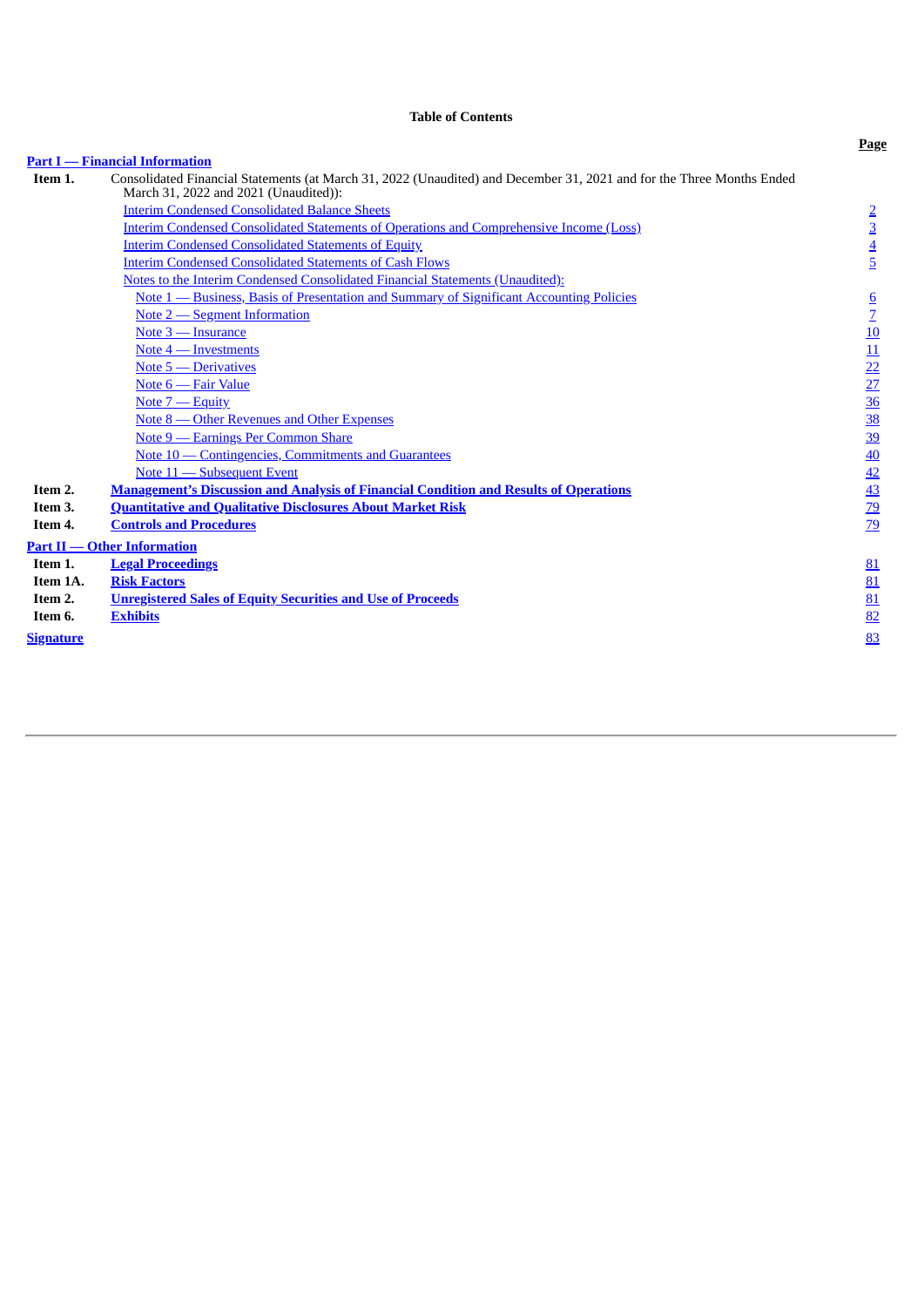## **Part I — Financial Information**

# <span id="page-2-0"></span>**Item 1. Financial Statements**

## **Brighthouse Financial, Inc.**

## **Interim Condensed Consolidated Balance Sheets March 31, 2022 (Unaudited) and December 31, 2021**

## **(In millions, except share and per share data)**

|                                                                                                                                                                                                   |              | March 31, 2022 | <b>December 31, 2021</b> |              |  |  |
|---------------------------------------------------------------------------------------------------------------------------------------------------------------------------------------------------|--------------|----------------|--------------------------|--------------|--|--|
| <b>Assets</b>                                                                                                                                                                                     |              |                |                          |              |  |  |
| Investments:                                                                                                                                                                                      |              |                |                          |              |  |  |
| Fixed maturity securities available-for-sale, at estimated fair value (amortized cost: \$81,242 and \$79,246, respectively; allowance for<br>credit losses of \$11 and \$11, respectively)        | \$           | 82,496         | $\mathbf{\hat{S}}$       | 87,582       |  |  |
| Equity securities, at estimated fair value                                                                                                                                                        |              | 80             |                          | 101          |  |  |
| Mortgage loans (net of allowance for credit losses of \$127 and \$123, respectively)                                                                                                              |              | 21,357         |                          | 19,850       |  |  |
| Policy loans                                                                                                                                                                                      |              | 1,270          |                          | 1,264        |  |  |
| Limited partnerships and limited liability companies                                                                                                                                              |              | 4,587          |                          | 4,271        |  |  |
| Short-term investments, principally at estimated fair value                                                                                                                                       |              | 1,062          |                          | 1,841        |  |  |
| Other invested assets, principally at estimated fair value (net of allowance for credit losses of \$13 and \$13, respectively)                                                                    |              | 2,568          |                          | 3,316        |  |  |
| <b>Total investments</b>                                                                                                                                                                          |              | 113,420        |                          | 118,225      |  |  |
| Cash and cash equivalents                                                                                                                                                                         |              | 4,101          |                          | 4,474        |  |  |
| Accrued investment income                                                                                                                                                                         |              | 754            |                          | 724          |  |  |
| Premiums, reinsurance and other receivables (net of allowance for credit losses of \$10 and \$10, respectively)                                                                                   |              | 16,290         |                          | 16,094       |  |  |
| Deferred policy acquisition costs and value of business acquired                                                                                                                                  |              | 5,581          |                          | 5,377        |  |  |
| Other assets                                                                                                                                                                                      |              | 465            |                          | 482          |  |  |
| Separate account assets                                                                                                                                                                           |              | 104,441        |                          | 114,464      |  |  |
| <b>Total assets</b>                                                                                                                                                                               | $\mathbb{S}$ | 245,052        | $\mathbf{s}$             | 259.840      |  |  |
| <b>Liabilities and Equity</b>                                                                                                                                                                     |              |                |                          |              |  |  |
| <b>Liabilities</b>                                                                                                                                                                                |              |                |                          |              |  |  |
| Future policy benefits                                                                                                                                                                            | \$           | 41,979         | - \$                     | 43,807       |  |  |
| Policyholder account balances                                                                                                                                                                     |              | 67,887         |                          | 66,851       |  |  |
| Other policy-related balances                                                                                                                                                                     |              | 3,457          |                          | 3,457        |  |  |
| Payables for collateral under securities loaned and other transactions                                                                                                                            |              | 6,209          |                          | 6,269        |  |  |
| Long-term debt                                                                                                                                                                                    |              | 3,157          |                          | 3,157        |  |  |
| Current income tax payable                                                                                                                                                                        |              | 61             |                          | 62           |  |  |
| Deferred income tax liability                                                                                                                                                                     |              | 215            |                          | 1,062        |  |  |
| Other liabilities                                                                                                                                                                                 |              | 4,767          |                          | 4,504        |  |  |
| Separate account liabilities                                                                                                                                                                      |              | 104,441        |                          | 114,464      |  |  |
| <b>Total liabilities</b>                                                                                                                                                                          |              | 232.173        |                          | 243.633      |  |  |
| <b>Contingencies, Commitments and Guarantees (Note 10)</b>                                                                                                                                        |              |                |                          |              |  |  |
| Equity                                                                                                                                                                                            |              |                |                          |              |  |  |
| Brighthouse Financial, Inc.'s stockholders' equity:                                                                                                                                               |              |                |                          |              |  |  |
| Preferred stock, par value \$0.01 per share; \$1,753 aggregate liquidation preference                                                                                                             |              |                |                          |              |  |  |
| Common stock, par value \$0.01 per share; 1,000,000,000 shares authorized; 122,068,462 and 121,513,442 shares issued,<br>respectively; 75,799,704 and 77,870,072 shares outstanding, respectively |              | $\mathbf{1}$   |                          | $\mathbf{1}$ |  |  |
| Additional paid-in capital                                                                                                                                                                        |              | 14,133         |                          | 14,154       |  |  |
| Retained earnings (deficit)                                                                                                                                                                       |              | (2)            |                          | (642)        |  |  |
| Treasury stock, at cost; 46,268,758 and 43,643,370 shares, respectively                                                                                                                           |              | (1,681)        |                          | (1,543)      |  |  |
| Accumulated other comprehensive income (loss)                                                                                                                                                     |              | 363            |                          | 4,172        |  |  |
| Total Brighthouse Financial, Inc.'s stockholders' equity                                                                                                                                          |              | 12,814         |                          | 16,142       |  |  |
| Noncontrolling interests                                                                                                                                                                          |              | 65             |                          | 65           |  |  |
| Total equity                                                                                                                                                                                      |              | 12,879         |                          | 16,207       |  |  |
| Total liabilities and equity                                                                                                                                                                      | \$           | 245,052        | \$                       | 259,840      |  |  |

<span id="page-2-1"></span>**See accompanying notes to the interim condensed consolidated financial statements.**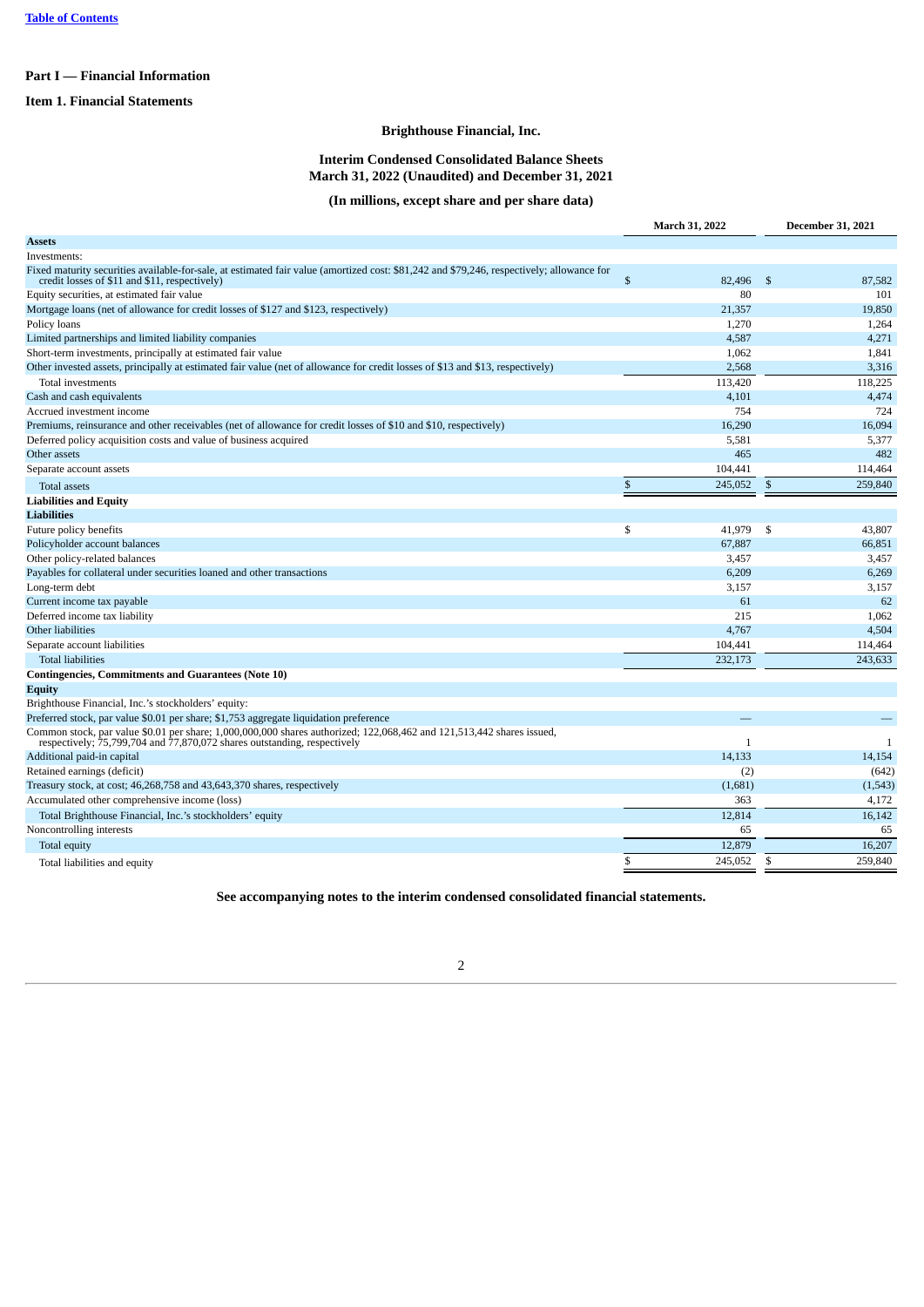## **Interim Condensed Consolidated Statements of Operations and Comprehensive Income (Loss) For the Three Months Ended March 31, 2022 and 2021 (Unaudited)**

## **(In millions, except per share data)**

|                                                                                  | <b>Three Months Ended</b><br>March 31. |               |                |  |  |
|----------------------------------------------------------------------------------|----------------------------------------|---------------|----------------|--|--|
|                                                                                  | 2022                                   |               | 2021           |  |  |
| <b>Revenues</b>                                                                  |                                        |               |                |  |  |
| Premiums                                                                         | \$<br>166                              | <sup>\$</sup> | 184            |  |  |
| Universal life and investment-type product policy fees                           | 841                                    |               | 930            |  |  |
| Net investment income                                                            | 1,151                                  |               | 1,187          |  |  |
| Other revenues                                                                   | 137                                    |               | 127            |  |  |
| Net investment gains (losses)                                                    | (68)                                   |               | 14             |  |  |
| Net derivative gains (losses)                                                    | 513                                    |               | (1,504)        |  |  |
| Total revenues                                                                   | 2,740                                  |               | 938            |  |  |
| <b>Expenses</b>                                                                  |                                        |               |                |  |  |
| Policyholder benefits and claims                                                 | 906                                    |               | 756            |  |  |
| Interest credited to policyholder account balances                               | 290                                    |               | 297            |  |  |
| Amortization of deferred policy acquisition costs and value of business acquired | 227                                    |               | 91             |  |  |
| Other expenses                                                                   | 510                                    |               | 562            |  |  |
| Total expenses                                                                   | 1,933                                  |               | 1,706          |  |  |
| Income (loss) before provision for income tax                                    | 807                                    |               | (768)          |  |  |
| Provision for income tax expense (benefit)                                       | 165                                    |               | (185)          |  |  |
| Net income (loss)                                                                | 642                                    |               | (583)          |  |  |
| Less: Net income (loss) attributable to noncontrolling interests                 | $\overline{2}$                         |               | 2              |  |  |
| Net income (loss) attributable to Brighthouse Financial, Inc.                    | 640                                    |               | (585)          |  |  |
| Less: Preferred stock dividends                                                  | 27                                     |               | 25             |  |  |
| Net income (loss) available to Brighthouse Financial, Inc.'s common shareholders | \$<br>613                              | \$            | (610)          |  |  |
| Comprehensive income (loss)                                                      | \$<br>(3, 167)                         | - \$          | (2,910)        |  |  |
| Less: Comprehensive income (loss) attributable to noncontrolling interests       | $\overline{2}$                         |               | $\overline{2}$ |  |  |
| Comprehensive income (loss) attributable to Brighthouse Financial, Inc.          | (3, 169)                               | \$            | (2, 912)       |  |  |
|                                                                                  |                                        |               |                |  |  |
| Earnings per common share                                                        |                                        |               |                |  |  |

<span id="page-3-0"></span>

| - -<br>Basic   | 7.98               | (6.96) |
|----------------|--------------------|--------|
| <b>Diluted</b> | $\sim$ $\sim$<br>. | (6.96) |

**See accompanying notes to the interim condensed consolidated financial statements.**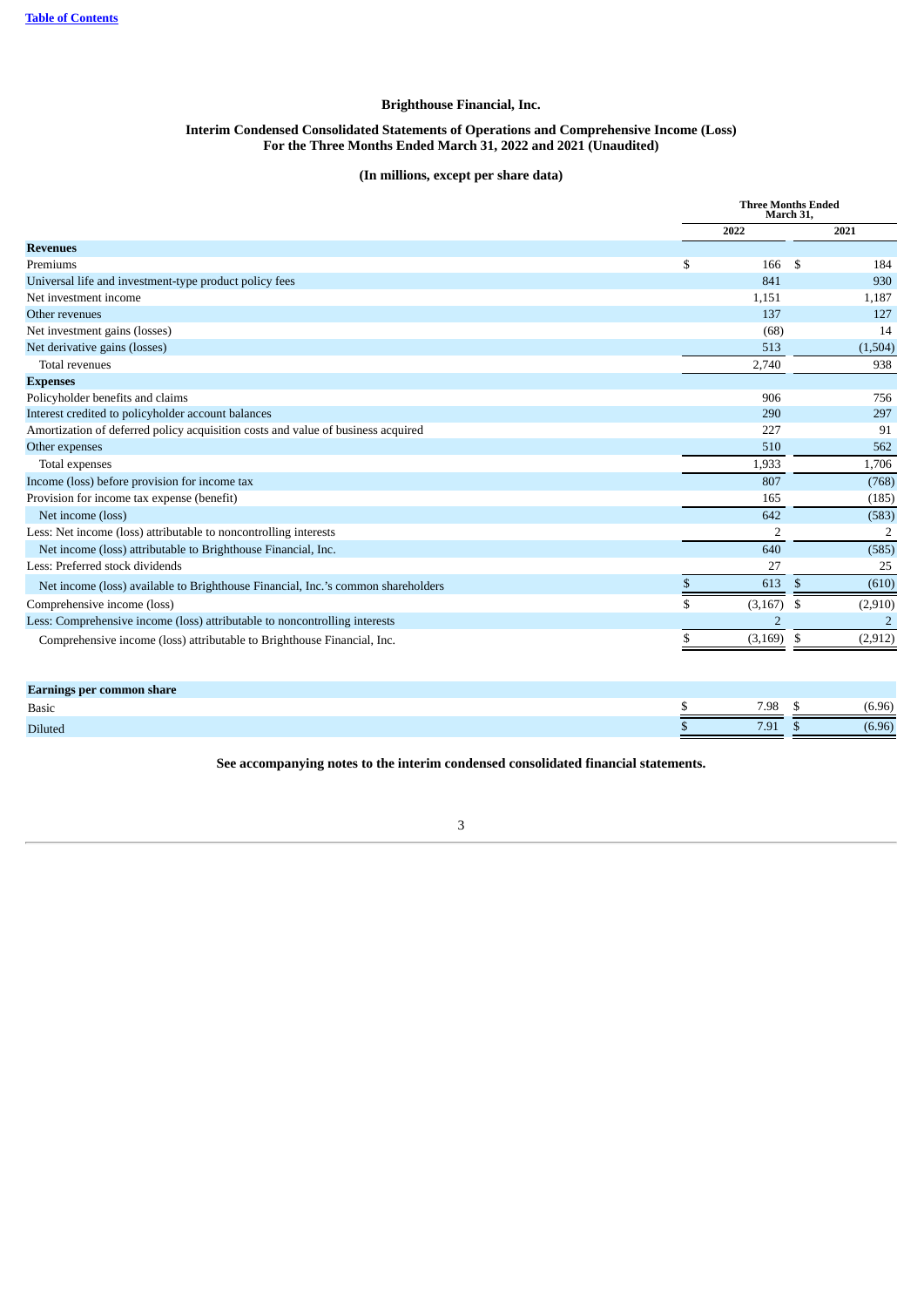# **Interim Condensed Consolidated Statements of Equity For the Three Months Ended March 31, 2022 and 2021 (Unaudited)**

**(In millions)**

|                                                                 | Preferred<br><b>Stock</b> | Common<br>Stock          | <b>Additional</b><br><b>Paid-in Capital</b> | Retained<br>Earnings<br>(Deficit) | Treasury<br><b>Stock at Cost</b> |      | Accumulated<br>Other<br>Comprehensive<br>Income (Loss) | <b>Brighthouse</b><br>Financial, Inc.'s<br>Stockholders'<br><b>Equity</b> | Noncontrolling<br>Interests | Total<br><b>Equity</b> |
|-----------------------------------------------------------------|---------------------------|--------------------------|---------------------------------------------|-----------------------------------|----------------------------------|------|--------------------------------------------------------|---------------------------------------------------------------------------|-----------------------------|------------------------|
| Balance at December 31, 2021                                    |                           |                          | 14,154                                      | (642)                             | (1, 543)                         | - 56 | 4,172                                                  | 16,142                                                                    | 65                          | 16,207                 |
| Treasury stock acquired in connection with share<br>repurchases |                           |                          |                                             |                                   | (127)                            |      |                                                        | (127)                                                                     |                             | (127)                  |
| Share-based compensation                                        |                           | $\overline{\phantom{a}}$ | 6                                           |                                   | (11)                             |      |                                                        | (5)                                                                       |                             | (5)                    |
| Dividends on preferred stock                                    |                           |                          | (27)                                        |                                   |                                  |      |                                                        | (27)                                                                      |                             | (27)                   |
| Change in noncontrolling interests                              |                           |                          |                                             |                                   |                                  |      |                                                        | $\overline{\phantom{a}}$                                                  | (2)                         | (2)                    |
| Net income (loss)                                               |                           |                          |                                             | 640                               |                                  |      |                                                        | 640                                                                       |                             | 642                    |
| Other comprehensive income (loss), net of<br>income tax         |                           |                          |                                             |                                   |                                  |      | (3,809)                                                | (3,809)                                                                   |                             | (3,809)                |
| Balance at March 31, 2022                                       |                           |                          | 14,133                                      | (2)                               | (1,681)                          |      | 363                                                    | 12,814                                                                    | 65                          | 12,879                 |

|                                                                 | Preferred<br>Stock       | Common<br>Stock | <b>Additional</b><br>Paid-in<br>Capital | <b>Retained</b><br><b>Earnings</b><br>(Deficit) |     | Treasury<br><b>Stock at Cost</b> |     | Accumulated<br>Other<br>Comprehensive<br>Income (Loss) | <b>Brighthouse</b><br>Financial, Inc.'s<br>Stockholders'<br><b>Equity</b> | Noncontrolling<br><b>Interests</b> | <b>Total</b><br>Equity |
|-----------------------------------------------------------------|--------------------------|-----------------|-----------------------------------------|-------------------------------------------------|-----|----------------------------------|-----|--------------------------------------------------------|---------------------------------------------------------------------------|------------------------------------|------------------------|
| Balance at December 31, 2020                                    |                          |                 | 13,878                                  | (534)                                           | Эħ. | (1,038)                          | - S | 5,716                                                  | 18,023                                                                    | 65                                 | 18,088                 |
| Treasury stock acquired in connection with share<br>repurchases |                          |                 |                                         |                                                 |     | (68)                             |     |                                                        | (68)                                                                      |                                    | (68)                   |
| Share-based compensation                                        |                          | _               |                                         |                                                 |     | (6)                              |     |                                                        | (1)                                                                       |                                    | (1)                    |
| Dividends on preferred stock                                    |                          |                 | (25)                                    |                                                 |     |                                  |     |                                                        | (25)                                                                      |                                    | (25)                   |
| Change in noncontrolling interests                              |                          |                 |                                         |                                                 |     |                                  |     |                                                        | $\overline{\phantom{a}}$                                                  | (2)                                | (2)                    |
| Net income (loss)                                               |                          |                 |                                         | (585)                                           |     |                                  |     |                                                        | (585)                                                                     |                                    | (583)                  |
| Other comprehensive income (loss), net of<br>income tax         |                          |                 |                                         |                                                 |     |                                  |     | (2,327)                                                | (2,327)                                                                   |                                    | (2,327)                |
| Balance at March 31, 2021                                       | $\overline{\phantom{a}}$ |                 | 13,858                                  | (1, 119)                                        |     | (1, 112)                         |     | 3,389                                                  | 15,017                                                                    | 65                                 | 15,082                 |

<span id="page-4-0"></span>**See accompanying notes to the interim condensed consolidated financial statements.**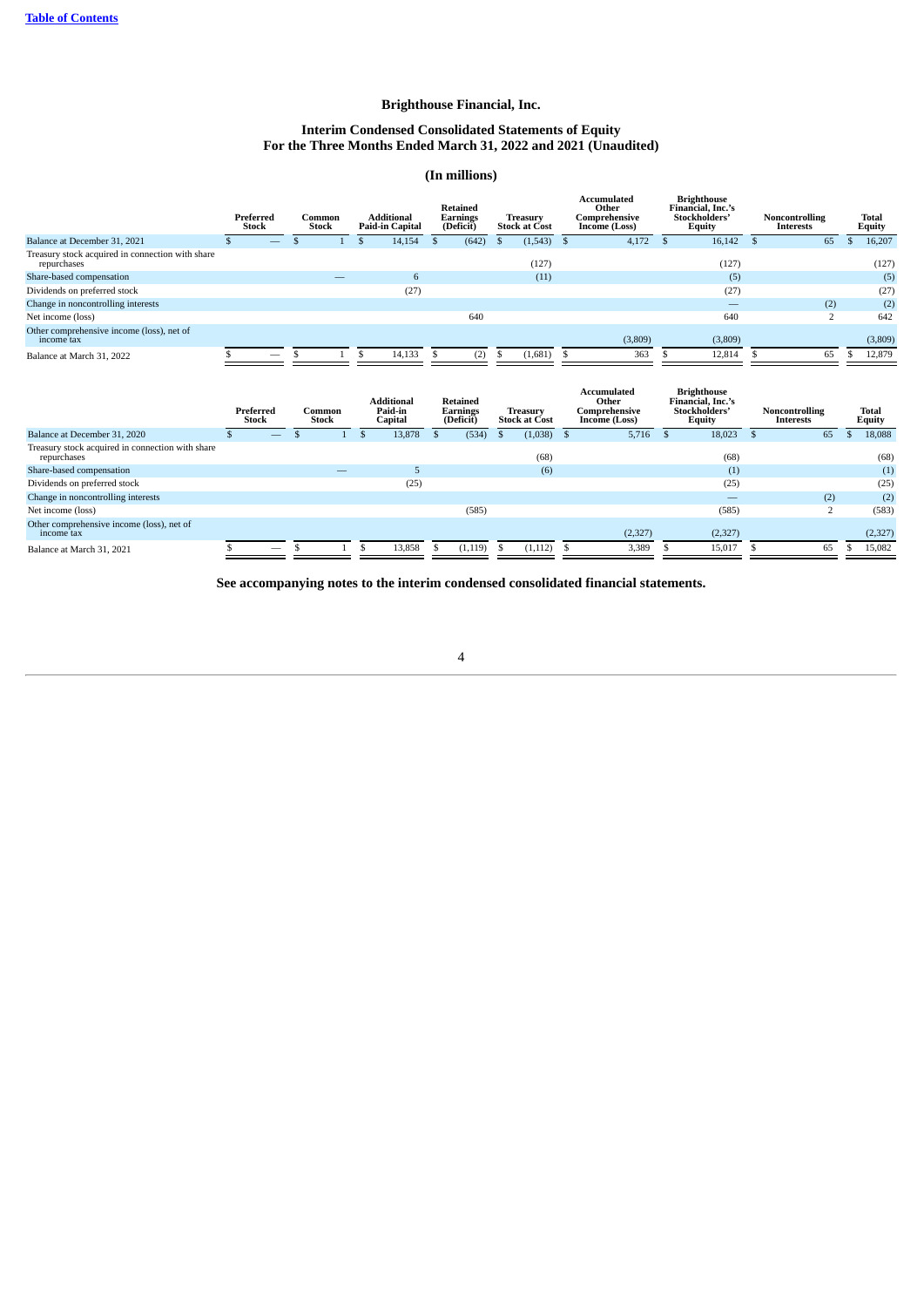# **Interim Condensed Consolidated Statements of Cash Flows For the Three Months Ended March 31, 2022 and 2021 (Unaudited)**

## **(In millions)**

|                                                                                                    |                         | <b>Three Months Ended</b><br>March 31. |         |
|----------------------------------------------------------------------------------------------------|-------------------------|----------------------------------------|---------|
|                                                                                                    |                         | 2022                                   | 2021    |
| Net cash provided by (used in) operating activities                                                | $\mathbb{S}$            | $\mathfrak{s}$<br>(163)                | (104)   |
| <b>Cash flows from investing activities</b>                                                        |                         |                                        |         |
| Sales, maturities and repayments of:                                                               |                         |                                        |         |
| Fixed maturity securities                                                                          |                         | 3,715                                  | 2,662   |
| <b>Equity securities</b>                                                                           |                         | 20                                     | 54      |
| Mortgage loans                                                                                     |                         | 461                                    | 726     |
| Limited partnerships and limited liability companies                                               |                         | 67                                     | 49      |
| Purchases of:                                                                                      |                         |                                        |         |
| Fixed maturity securities                                                                          |                         | (5,532)                                | (3,959) |
| <b>Equity securities</b>                                                                           |                         |                                        | (6)     |
| Mortgage loans                                                                                     |                         | (1, 972)                               | (568)   |
| Limited partnerships and limited liability companies                                               |                         | (279)                                  | (204)   |
| Cash received in connection with freestanding derivatives                                          |                         | 1,440                                  | 1,012   |
| Cash paid in connection with freestanding derivatives                                              |                         | (1, 197)                               | (1,581) |
| Net change in policy loans                                                                         |                         | (5)                                    | 46      |
| Net change in short-term investments                                                               |                         | 781                                    | 1,569   |
| Net change in other invested assets                                                                |                         | (18)                                   |         |
| Net cash provided by (used in) investing activities                                                |                         | (2,519)                                | (200)   |
| <b>Cash flows from financing activities</b>                                                        |                         |                                        |         |
| Policyholder account balances:                                                                     |                         |                                        |         |
| <b>Deposits</b>                                                                                    |                         | 6,340                                  | 2,058   |
| Withdrawals                                                                                        |                         | (3,727)                                | (698)   |
| Net change in payables for collateral under securities loaned and other transactions               |                         | (60)                                   | (971)   |
| Long-term debt repaid                                                                              |                         | (1)                                    |         |
| Dividends on preferred stock                                                                       |                         | (27)                                   | (25)    |
| Treasury stock acquired in connection with share repurchases                                       |                         | (127)                                  | (68)    |
| Financing element on certain derivative instruments and other derivative related transactions, net |                         | (76)                                   | (67)    |
| Other, net                                                                                         |                         | (13)                                   | (8)     |
| Net cash provided by (used in) financing activities                                                |                         | 2,309                                  | 221     |
| Change in cash, cash equivalents and restricted cash                                               |                         | (373)                                  | (83)    |
| Cash, cash equivalents and restricted cash, beginning of period                                    |                         | 4,474                                  | 4,108   |
| Cash, cash equivalents and restricted cash, end of period                                          | \$                      | 4,101<br>-S                            | 4,025   |
| Supplemental disclosures of cash flow information                                                  |                         |                                        |         |
| Net cash paid (received) for:                                                                      |                         |                                        |         |
| Interest                                                                                           | \$                      | 6<br>\$                                | 6       |
| Income tax                                                                                         | $\overline{\mathbb{S}}$ | $\mathbf{1}$                           | (21)    |

<span id="page-5-0"></span>**See accompanying notes to the interim condensed consolidated financial statements.**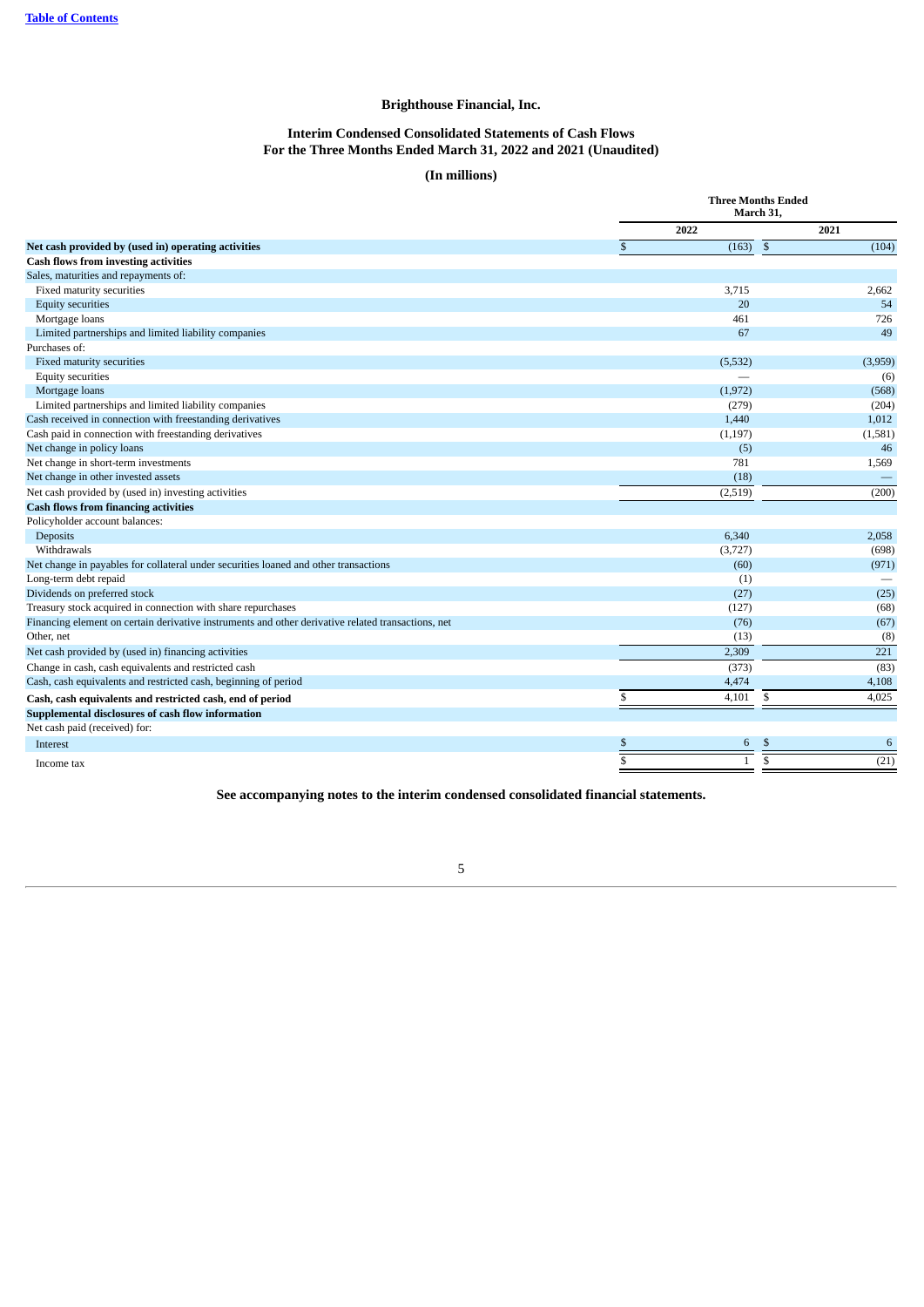#### **Notes to the Interim Condensed Consolidated Financial Statements (Unaudited)**

#### **1. Business, Basis of Presentation and Summary of Significant Accounting Policies**

#### *Business*

Brighthouse Financial, Inc. ("BHF" and together with its subsidiaries, "Brighthouse Financial" or the "Company") is a holding company formed in 2016 to own the legal entities that historically operated a substantial portion of MetLife, Inc.'s former retail segment until becoming a separate, publicly-traded company in August 2017. Brighthouse Financial is one of the largest providers of annuity and life insurance products in the U.S. through multiple independent distribution channels and marketing arrangements with a diverse network of distribution partners. The Company is organized into three segments: Annuities; Life; and Run-off. In addition, the Company reports certain of its results of operations in Corporate & Other.

#### *Basis of Presentation*

The preparation of financial statements in conformity with accounting principles generally accepted in the United States of America ("GAAP") requires management to adopt accounting policies and make estimates and assumptions that affect amounts reported on the interim condensed consolidated financial statements. In applying these policies and estimates, management makes subjective and complex judgments that frequently require assumptions about matters that are inherently uncertain. Many of these policies, estimates and related judgments are common in the insurance and financial services industries; others are specific to the Company's business and operations. Actual results could differ from these estimates.

#### *Consolidation*

The accompanying interim condensed consolidated financial statements include the accounts of Brighthouse Financial, as well as partnerships and limited liability companies ("LLC") that the Company controls. Intercompany accounts and transactions have been eliminated.

The Company uses the equity method of accounting for investments in limited partnerships and LLCs when it has more than a minor ownership interest or more than a minor influence over the investee's operations. The Company generally recognizes its share of the investee's earnings on a three-month lag in instances where the investee's financial information is not sufficiently timely or when the investee's reporting period differs from the Company's reporting period. When the Company has virtually no influence over the investee's operations, the investment is carried at fair value.

The accompanying interim condensed consolidated financial statements are unaudited and reflect all adjustments (including normal recurring adjustments) necessary to present fairly the financial position, results of operations and cash flows for the interim periods presented in conformity with GAAP. Interim results are not necessarily indicative of full year performance. The December 31, 2021 consolidated balance sheet data was derived from audited consolidated financial statements included in Brighthouse Financial, Inc.'s Annual Report on Form 10-K for the year ended December 31, 2021 (the "2021 Annual Report"), which include all disclosures required by GAAP. Therefore, these interim condensed consolidated financial statements should be read in conjunction with the consolidated financial statements of the Company included in the 2021 Annual Report.

#### *Adoption of New Accounting Pronouncements*

Changes to GAAP are established by the Financial Accounting Standards Board ("FASB") in the form of accounting standards updates ("ASU") to the FASB Accounting Standards Codification. The Company considers the applicability and impact of all ASUs. There were no significant ASUs adopted during the period ended March 31, 2022.

#### *Future Adoption of New Accounting Pronouncements*

In August 2018, the FASB issued new guidance on long-duration contracts (ASU 2018-12, Financial Services-Insurance (Topic 944): Targeted Improvements to the Accounting for Long-Duration Contracts). This new guidance is effective for fiscal years beginning after January 1, 2023. The amendments to Topic 944 will result in significant changes to the measurement, presentation and disclosure requirements for long-duration insurance contracts. A summary of the most significant changes is provided below:

(1) Guaranteed benefits associated with variable annuity and certain fixed annuity contracts will be classified and presented separately on the consolidated balance sheets as market risk benefits ("MRB"). MRBs will be measured at fair value through net income and reported separately on the consolidated statements of operations, except for instrument-specific credit risk changes, which will be recognized in other comprehensive income (loss) ("OCI").

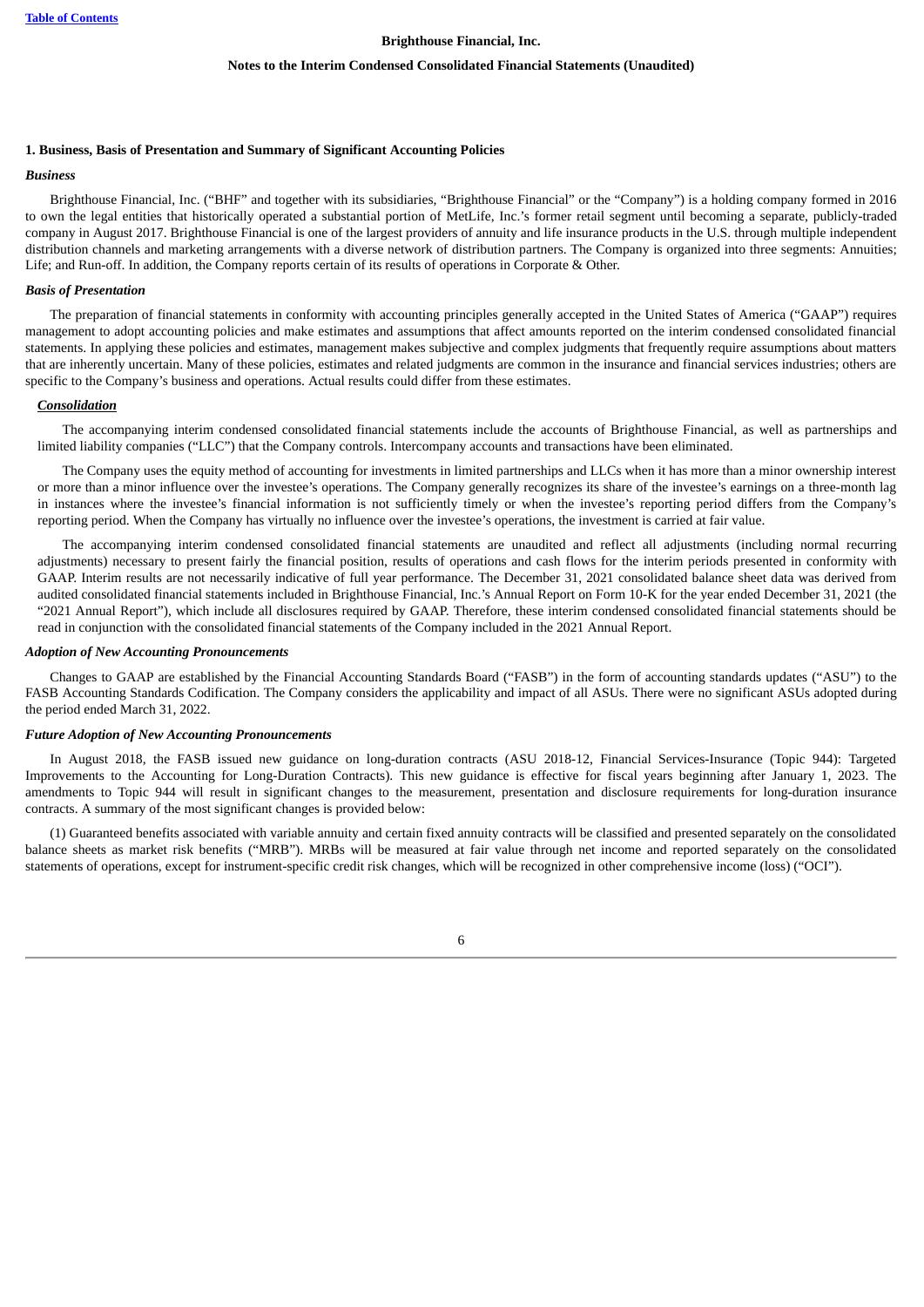### **Notes to the Interim Condensed Consolidated Financial Statements (Unaudited) (continued)**

### **1. Business, Basis of Presentation and Summary of Significant Accounting Policies (continued)**

(2) Cash flow assumptions used to measure the liability for future policy benefits on traditional long-duration contracts (including term and nonparticipating whole life insurance and immediate annuities) will be updated on an annual basis using a retrospective method. The resulting remeasurement gain or loss will be reported separately on the consolidated statements of operations along with the remeasurement gain or loss on universal life-type contract liabilities.

(3) The discount rate assumption used to measure the liability for traditional long-duration contracts will be based on an upper-medium grade fixed income yield, updated quarterly, with changes recognized in OCI.

(4) Deferred policy acquisition costs ("DAC") for all insurance products are required to be amortized on a constant-level basis over the expected term of the contracts, using amortization methods that are not a function of revenue or profit emergence. Changes in assumptions used to amortize DAC will be recognized as a revision to future amortization amounts.

(5) There will be a significant increase in required disclosures, including disaggregated rollforwards of insurance contract assets and liabilities supplemented by qualitative and quantitative information regarding the cash flows, assumptions, methods and judgements used to measure those balances.

The amendments to Topic 944 will be applied to the earliest period presented in the financial statements, making the transition date January 1, 2021. The MRB guidance is required to be applied on a retrospective basis, while the guidance for insurance liability assumption updates and DAC amortization will be applied to existing carrying amounts on the transition date.

The new guidance will have a significant impact on the Company's financial statements upon adoption, and will change the pattern and market sensitivity of the Company's earnings after the transition date. The most significant impact will be the requirement that all variable annuity guarantees be considered MRBs and measured at fair value, because a significant amount of variable annuity guarantees are classified as insurance liabilities under current guidance. The impacts to the financial statements at adoption are highly dependent on market conditions, especially interest rates. The Company is, therefore, unable to currently estimate the ultimate impact of the new guidance on the financial statements; however, at prevailing interest rate levels at the end of 2021, the Company expects the new guidance, upon adoption, would likely result in a material decrease in stockholders' equity.

#### <span id="page-7-0"></span>**2. Segment Information**

The Company is organized into three segments: Annuities; Life; and Run-off. In addition, the Company reports certain of its results of operations in Corporate & Other.

#### *Annuities*

The Annuities segment consists of a variety of variable, fixed, index-linked and income annuities designed to address contract holders' needs for protected wealth accumulation on a tax-deferred basis, wealth transfer and income security.

### *Life*

The Life segment consists of insurance products and services, including term, universal, whole and variable life products designed to address policyholders' needs for financial security and protected wealth transfer, which may be on a tax-advantaged basis.

#### *Run-off*

The Run-off segment consists of products that are no longer actively sold and are separately managed, including universal life with secondary guarantees, structured settlements, pension risk transfer contracts, certain company-owned life insurance policies and certain funding agreements.

#### *Corporate & Other*

Corporate & Other contains the excess capital not allocated to the segments and interest expense related to the Company's outstanding debt, as well as expenses associated with certain legal proceedings and income tax audit issues. Corporate & Other also includes long-term care and workers' compensation business reinsured through 100% quota share reinsurance agreements, activities related to funding agreements associated with the Company's institutional spread margin business, as well as direct-to-consumer life insurance that is no longer actively sold.

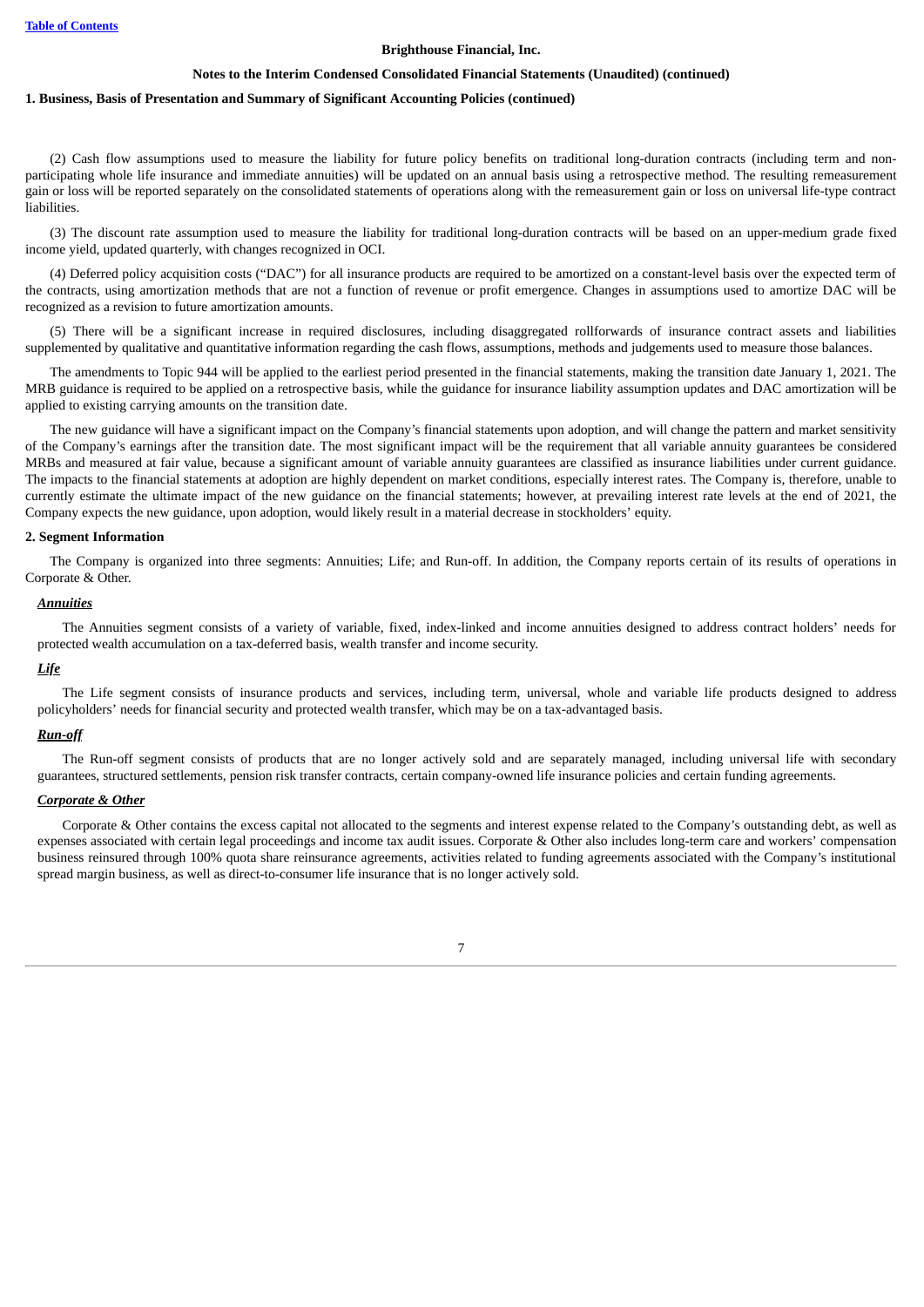## **Notes to the Interim Condensed Consolidated Financial Statements (Unaudited) (continued)**

#### **2. Segment Information (continued)**

### *Financial Measures and Segment Accounting Policies*

Adjusted earnings is a financial measure used by management to evaluate performance and facilitate comparisons to industry results. Consistent with GAAP guidance for segment reporting, adjusted earnings is also used to measure segment performance. The Company believes the presentation of adjusted earnings, as the Company measures it for management purposes, enhances the understanding of its performance by the investor community by highlighting the results of operations and the underlying profitability drivers of the business.

Adjusted earnings, which may be positive or negative, focuses on the Company's primary businesses by excluding the impact of market volatility, which could distort trends.

The following are significant items excluded from total revenues in calculating adjusted earnings:

- Net investment gains (losses);
- Net derivative gains (losses) except earned income and amortization of premium on derivatives that are hedges of investments or that are used to replicate certain investments, but do not qualify for hedge accounting treatment; and
- Certain variable annuity guaranteed minimum income benefits ("GMIB") fees ("GMIB Fees").

The following are significant items excluded from total expenses in calculating adjusted earnings:

- Amounts associated with benefits related to GMIBs ("GMIB Costs");
- Amounts associated with periodic crediting rate adjustments based on the total return of a contractually referenced pool of assets; and
- Amortization of DAC and value of business acquired ("VOBA") related to (i) net investment gains (losses), (ii) net derivative gains (losses) and (iii) GMIB Fees and GMIB Costs.

The tax impact of the adjustments discussed above is calculated net of the statutory tax rate, which could differ from the Company's effective tax rate.

The segment accounting policies are the same as those used to prepare the Company's interim condensed consolidated financial statements, except for the adjustments to calculate adjusted earnings described above. In addition, segment accounting policies include the methods of capital allocation described below.

Segment investment and capitalization targets are based on statutory oriented risk principles and metrics. Segment invested assets backing liabilities are based on net statutory liabilities plus excess capital. For the variable annuity business, the excess capital held is based on the target statutory total asset requirement consistent with the Company's variable annuity risk management strategy. For insurance businesses other than variable annuities, excess capital held is based on a percentage of required statutory risk-based capital. Assets in excess of those allocated to the segments, if any, are held in Corporate & Other. Segment net investment income reflects the performance of each segment's respective invested assets.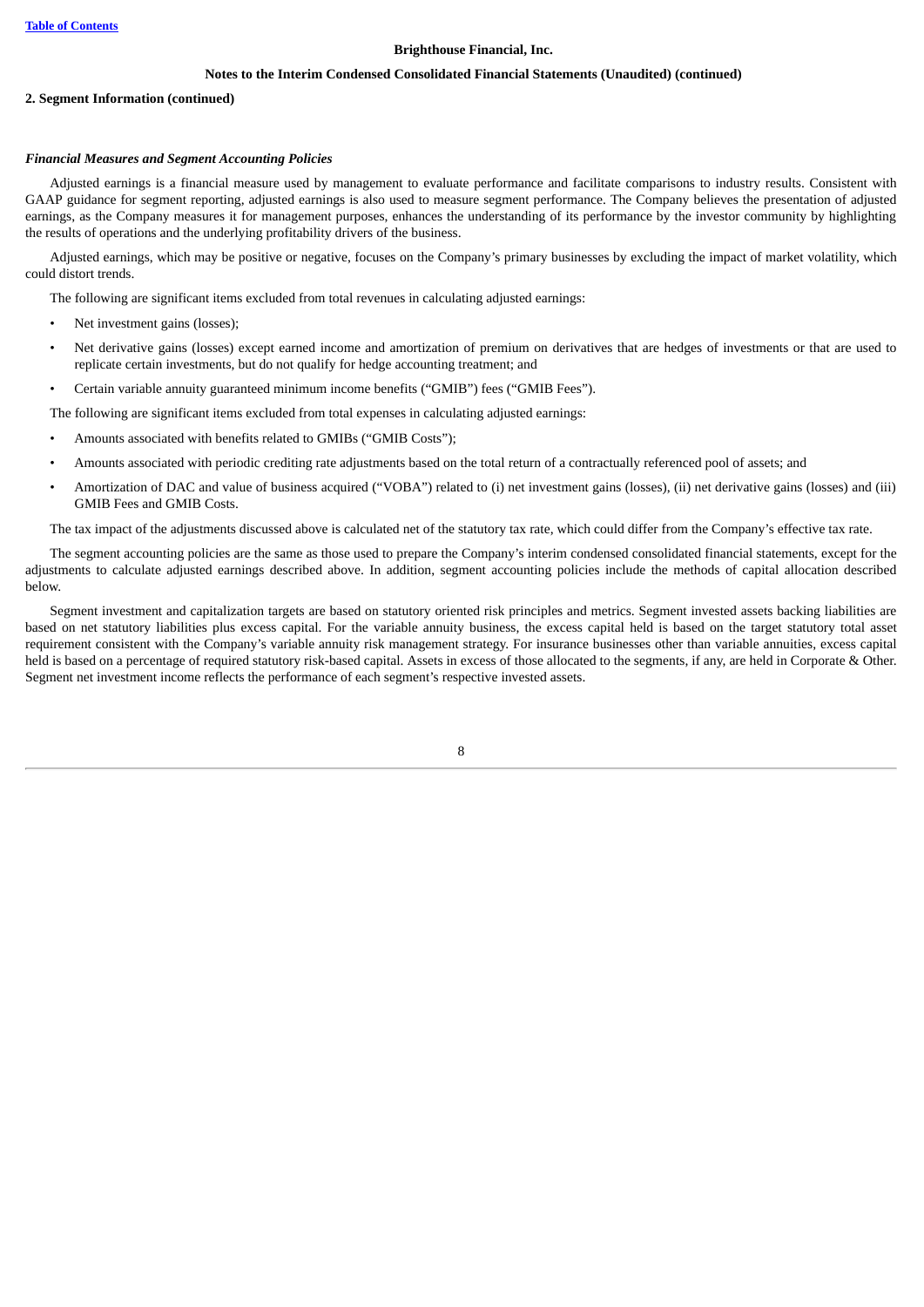# **Notes to the Interim Condensed Consolidated Financial Statements (Unaudited) (continued)**

# **2. Segment Information (continued)**

Operating results by segment, as well as Corporate & Other, were as follows:

|                                                                                  |                  | Three Months Ended March 31, 2022 |     |      |               |    |                      |     |                |  |  |  |  |  |
|----------------------------------------------------------------------------------|------------------|-----------------------------------|-----|------|---------------|----|----------------------|-----|----------------|--|--|--|--|--|
|                                                                                  | <b>Annuities</b> | Life                              |     |      | Run-off       |    | Corporate<br>& Other |     | Total          |  |  |  |  |  |
|                                                                                  |                  |                                   |     |      | (In millions) |    |                      |     |                |  |  |  |  |  |
| Pre-tax adjusted earnings                                                        | \$<br>383        | \$                                | 32  | - \$ | 20            | \$ | (31)                 | -\$ | 404            |  |  |  |  |  |
| Provision for income tax expense (benefit)                                       | 72               |                                   | 6   |      | 4             |    | (1)                  |     | 81             |  |  |  |  |  |
| Post-tax adjusted earnings                                                       | 311              |                                   | 26  |      | 16            |    | (30)                 |     | 323            |  |  |  |  |  |
| Less: Net income (loss) attributable to noncontrolling interests                 | ---              |                                   |     |      |               |    | $\overline{2}$       |     | $\overline{2}$ |  |  |  |  |  |
| Less: Preferred stock dividends                                                  |                  |                                   |     |      |               |    | 27                   |     | 27             |  |  |  |  |  |
| Adjusted earnings                                                                | 311              |                                   | 26  | £.   | 16            |    | (59)                 |     | 294            |  |  |  |  |  |
| Adjustments for:                                                                 |                  |                                   |     |      |               |    |                      |     |                |  |  |  |  |  |
| Net investment gains (losses)                                                    |                  |                                   |     |      |               |    |                      |     | (68)           |  |  |  |  |  |
| Net derivative gains (losses)                                                    |                  |                                   |     |      |               |    |                      |     | 513            |  |  |  |  |  |
| Other adjustments to net income (loss)                                           |                  |                                   |     |      |               |    |                      |     | (42)           |  |  |  |  |  |
| Provision for income tax (expense) benefit                                       |                  |                                   |     |      |               |    |                      |     | (84)           |  |  |  |  |  |
| Net income (loss) available to Brighthouse Financial, Inc.'s common shareholders |                  |                                   |     |      |               |    |                      |     | 613            |  |  |  |  |  |
|                                                                                  |                  |                                   |     |      |               |    |                      |     |                |  |  |  |  |  |
| Interest revenue                                                                 | \$<br>555        | \$                                | 153 | -\$  | 401           |    | 48                   |     |                |  |  |  |  |  |
| Interest expense                                                                 | —                |                                   |     | S    |               | ъ  | 38                   |     |                |  |  |  |  |  |

|                                                                                  | Three Months Ended March 31, 2021 |                  |    |      |     |               |                      |      |    |         |  |  |  |
|----------------------------------------------------------------------------------|-----------------------------------|------------------|----|------|-----|---------------|----------------------|------|----|---------|--|--|--|
|                                                                                  |                                   | <b>Annuities</b> |    | Life |     | Run-off       | Corporate<br>& Other |      |    | Total   |  |  |  |
|                                                                                  |                                   |                  |    |      |     | (In millions) |                      |      |    |         |  |  |  |
| Pre-tax adjusted earnings                                                        | \$                                | 414              | -S | 52   | -\$ | 85            | \$                   | (61) | \$ | 490     |  |  |  |
| Provision for income tax expense (benefit)                                       |                                   | 78               |    | 10   |     | 9             |                      | (19) |    | 78      |  |  |  |
| Post-tax adjusted earnings                                                       |                                   | 336              |    | 42   |     | 76            |                      | (42) |    | 412     |  |  |  |
| Less: Net income (loss) attributable to noncontrolling interests                 |                                   |                  |    |      |     |               |                      | 2    |    | 2       |  |  |  |
| Less: Preferred stock dividends                                                  |                                   |                  |    |      |     |               |                      | 25   |    | 25      |  |  |  |
| Adjusted earnings                                                                |                                   | 336              |    | 42   |     | 76            |                      | (69) |    | 385     |  |  |  |
| Adjustments for:                                                                 |                                   |                  |    |      |     |               |                      |      |    |         |  |  |  |
| Net investment gains (losses)                                                    |                                   |                  |    |      |     |               |                      |      |    | 14      |  |  |  |
| Net derivative gains (losses)                                                    |                                   |                  |    |      |     |               |                      |      |    | (1,504) |  |  |  |
| Other adjustments to net income (loss)                                           |                                   |                  |    |      |     |               |                      |      |    | 232     |  |  |  |
| Provision for income tax (expense) benefit                                       |                                   |                  |    |      |     |               |                      |      |    | 263     |  |  |  |
| Net income (loss) available to Brighthouse Financial, Inc.'s common shareholders |                                   |                  |    |      |     |               |                      |      |    | (610)   |  |  |  |
|                                                                                  |                                   |                  |    |      |     |               |                      |      |    |         |  |  |  |
| Interest revenue                                                                 |                                   | 550              |    | 166  | -\$ | 462           |                      | 14   |    |         |  |  |  |
| Interest expense                                                                 | \$                                | —                |    |      | \$  |               | ъ                    | 41   |    |         |  |  |  |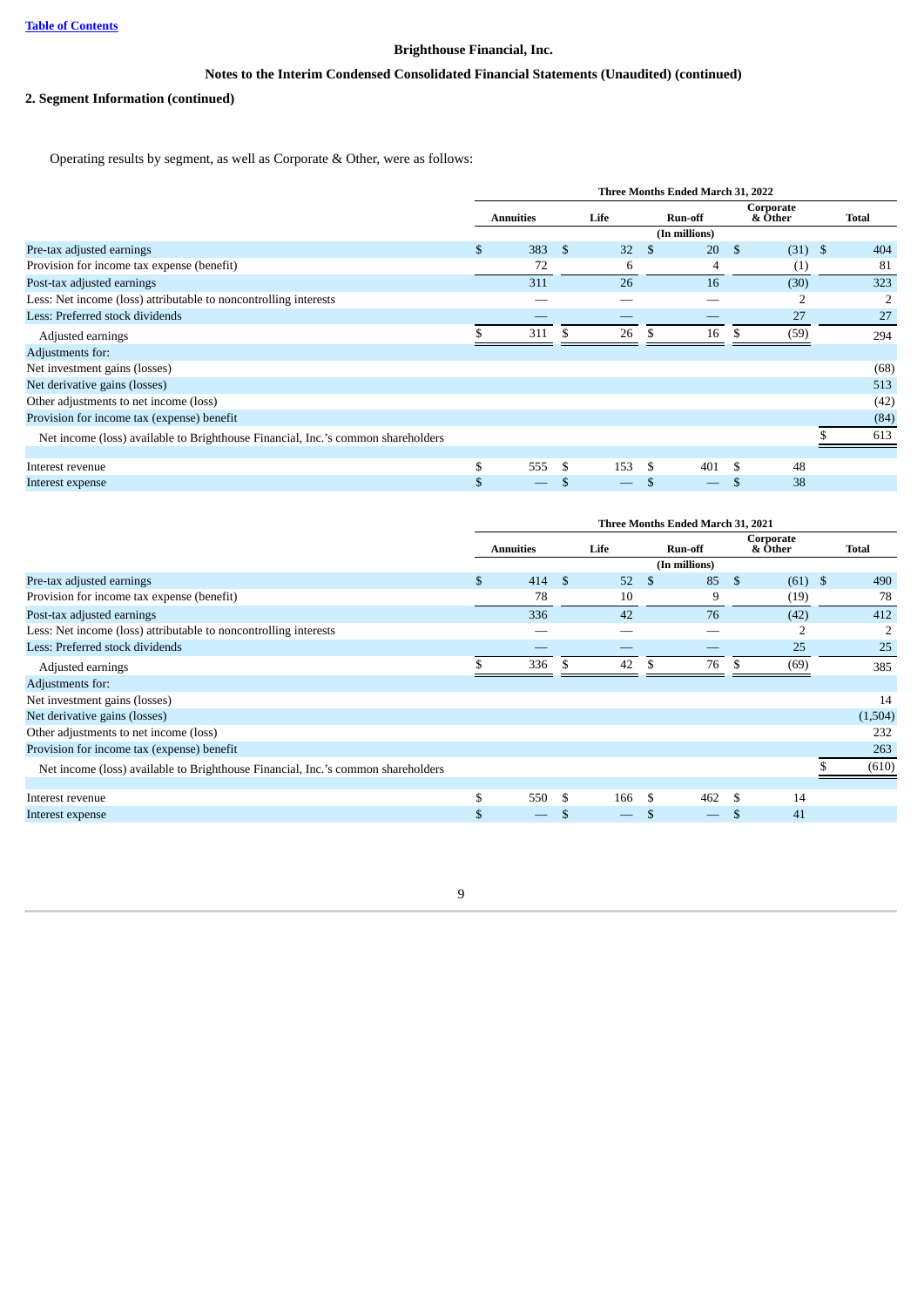## **Notes to the Interim Condensed Consolidated Financial Statements (Unaudited) (continued)**

## **2. Segment Information (continued)**

Total revenues by segment, as well as Corporate & Other, were as follows:

|                   | <b>Three Months Ended</b><br>March 31, |               |  |  |  |  |  |
|-------------------|----------------------------------------|---------------|--|--|--|--|--|
|                   | 2022                                   | 2021          |  |  |  |  |  |
|                   |                                        | (In millions) |  |  |  |  |  |
| <b>Annuities</b>  | 1,272                                  | 1,298<br>- \$ |  |  |  |  |  |
| Life              | 340                                    | 410           |  |  |  |  |  |
| Run-off           | 562                                    | 628           |  |  |  |  |  |
| Corporate & Other | 67                                     | 35            |  |  |  |  |  |
| Adjustments       | 499                                    | (1, 433)      |  |  |  |  |  |
| Total             | 2,740                                  | 938           |  |  |  |  |  |
|                   |                                        |               |  |  |  |  |  |

Total assets by segment, as well as Corporate & Other, were as follows at:

|                   |   | March 31, 2022 |               | <b>December 31, 2021</b> |
|-------------------|---|----------------|---------------|--------------------------|
|                   |   |                | (In millions) |                          |
| Annuities         | Φ | 167,759        | SБ            | 178,700                  |
| Life              |   | 23,463         |               | 24,514                   |
| Run-off           |   | 34,038         |               | 37,055                   |
| Corporate & Other |   | 19,792         |               | 19,571                   |
| <b>Total</b>      |   | 245,052        |               | 259,840                  |

### <span id="page-10-0"></span>**3. Insurance**

## *Guarantees*

As discussed in Notes 1 and 3 of the Notes to the Consolidated Financial Statements included in the 2021 Annual Report, the Company issues variable annuity contracts with guaranteed minimum benefits. Guaranteed minimum death benefits, the life contingent portion of guaranteed minimum withdrawal benefits ("GMWB") and certain portions of GMIBs are accounted for as insurance liabilities in future policyholder benefits, while other guarantees are accounted for in whole or in part as embedded derivatives in policyholder account balances and are further discussed in Note 5.

The Company also has secondary guarantees on universal and variable life insurance contracts accounted for as insurance liabilities.

Information regarding the Company's guarantee exposure was as follows at:

|                                          |                                 | <b>March 31, 2022</b> |                            |                       |                                 | <b>December 31, 2021</b>   |          |     |  |
|------------------------------------------|---------------------------------|-----------------------|----------------------------|-----------------------|---------------------------------|----------------------------|----------|-----|--|
|                                          | In the<br><b>Event of Death</b> |                       | At<br><b>Annuitization</b> |                       | In the<br><b>Event of Death</b> | At<br><b>Annuitization</b> |          |     |  |
|                                          |                                 |                       |                            | (Dollars in millions) |                                 |                            |          |     |  |
| <b>Annuity Contracts (1), (2)</b>        |                                 |                       |                            |                       |                                 |                            |          |     |  |
| <b>Variable Annuity Guarantees</b>       |                                 |                       |                            |                       |                                 |                            |          |     |  |
| Total account value (3)                  | 100,728                         | S.                    | 54,256                     | S                     | 109,968                         | \$                         | 59,735   |     |  |
| Separate account value                   | 95,783                          |                       | 53,074                     | S                     | 105.023                         | \$                         | 58,555   |     |  |
| Net amount at risk                       | 9,266                           | $(4)$ \$              | 5,739                      | $(5)$ \$              | 6,361                           | $(4)$ \$                   | 5,240    | (5) |  |
| Average attained age of contract holders | 71 years                        |                       | 70 years                   |                       | 71 years                        |                            | 70 years |     |  |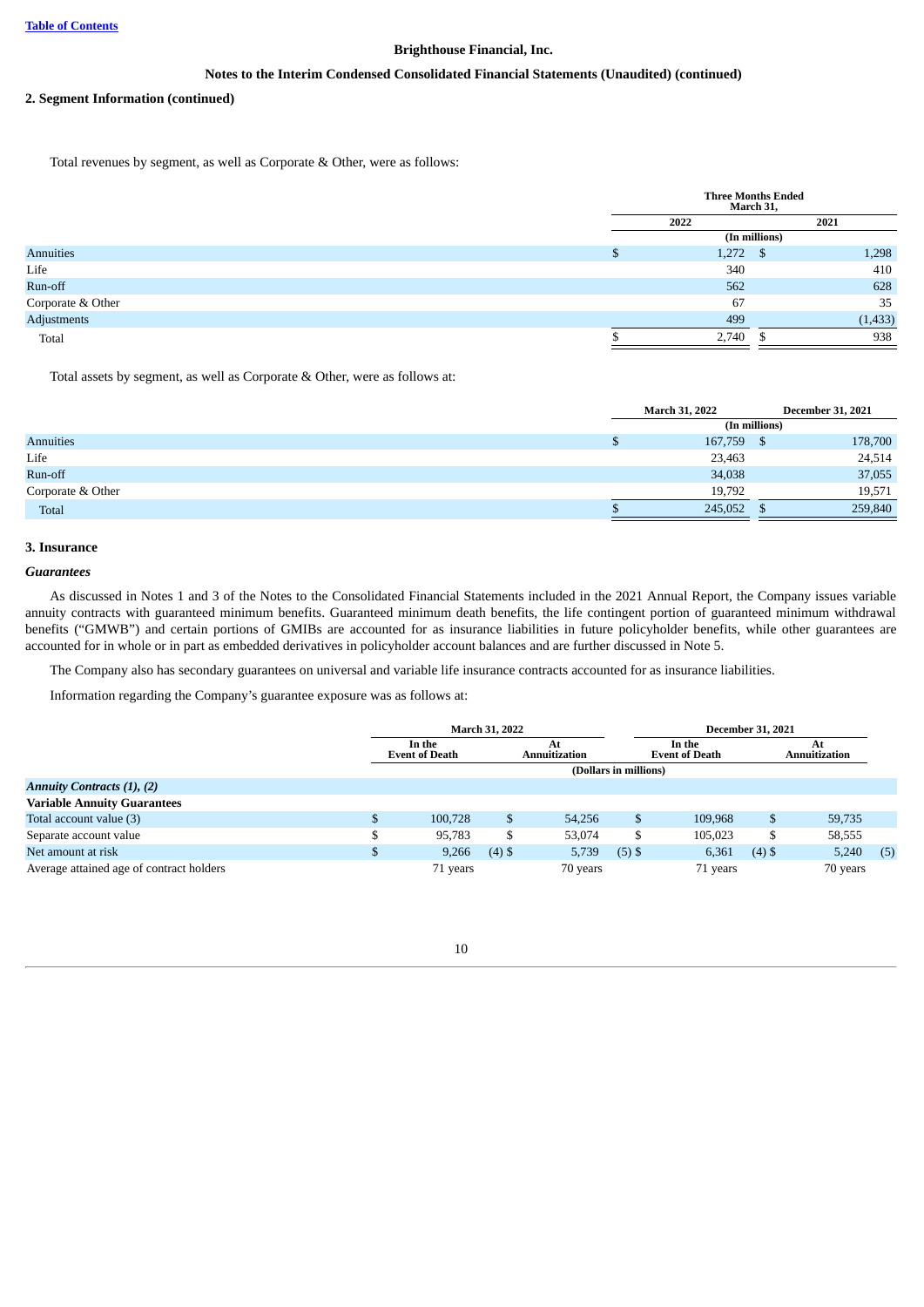## **Notes to the Interim Condensed Consolidated Financial Statements (Unaudited) (continued)**

### **3. Insurance (continued)**

|                                       |                             | March 31, 2022        | <b>December 31, 2021</b> |          |  |  |  |
|---------------------------------------|-----------------------------|-----------------------|--------------------------|----------|--|--|--|
|                                       | <b>Secondary Guarantees</b> |                       |                          |          |  |  |  |
|                                       |                             | (Dollars in millions) |                          |          |  |  |  |
| <b>Universal Life Contracts</b>       |                             |                       |                          |          |  |  |  |
| Total account value (3)               |                             | 5,447                 | - \$                     | 5,518    |  |  |  |
| Net amount at risk (6)                | Ф                           | 66,682                | - 56                     | 67,248   |  |  |  |
| Average attained age of policyholders |                             | 68 years              |                          | 68 years |  |  |  |
|                                       |                             |                       |                          |          |  |  |  |
| <b>Variable Life Contracts</b>        |                             |                       |                          |          |  |  |  |
| Total account value (3)               |                             | $4,436$ \$            |                          | 4,785    |  |  |  |
| Net amount at risk (6)                | ¢<br>J.                     | 18,714                | - 5                      | 18,857   |  |  |  |
| Average attained age of policyholders |                             | 52 years              |                          | 52 years |  |  |  |

(1) The Company's annuity contracts with guarantees may offer more than one type of guarantee in each contract. Therefore, the amounts listed above may not be mutually exclusive.

- (2) Includes direct business, but excludes offsets from hedging or reinsurance, if any. Therefore, the net amount at risk presented reflects the economic exposures of living and death benefit guarantees associated with variable annuities, but not necessarily their impact on the Company. See Note 5 of the Notes to the Consolidated Financial Statements included in the 2021 Annual Report for a discussion of guaranteed minimum benefits which have been reinsured.
- (3) Includes the contract holder's investments in the general account and separate account, if applicable.
- (4) Defined as the death benefit less the total account value, as of the balance sheet date. It represents the amount of the claim that the Company would incur if death claims were filed on all contracts on the balance sheet date and includes any additional contractual claims associated with riders purchased to assist with covering income taxes payable upon death.
- (5) Defined as the amount (if any) that would be required to be added to the total account value to purchase a lifetime income stream, based on current annuity rates, equal to the minimum amount provided under the guaranteed benefit. This amount represents the Company's potential economic exposure to such guarantees in the event all contract holders were to annuitize on the balance sheet date, even though the contracts contain terms that allow annuitization of the guaranteed amount only after the 10th anniversary of the contract, which not all contract holders have achieved.
- (6) Defined as the guarantee amount less the account value, as of the balance sheet date. It represents the amount of the claim that the Company would incur if death claims were filed on all contracts on the balance sheet date.

### <span id="page-11-0"></span>**4. Investments**

 $\overline{\phantom{a}}$ 

See Notes 1 and 8 of the Notes to the Consolidated Financial Statements included in the 2021 Annual Report for a description of the Company's accounting policies for investments and the fair value hierarchy for investments and the related valuation methodologies.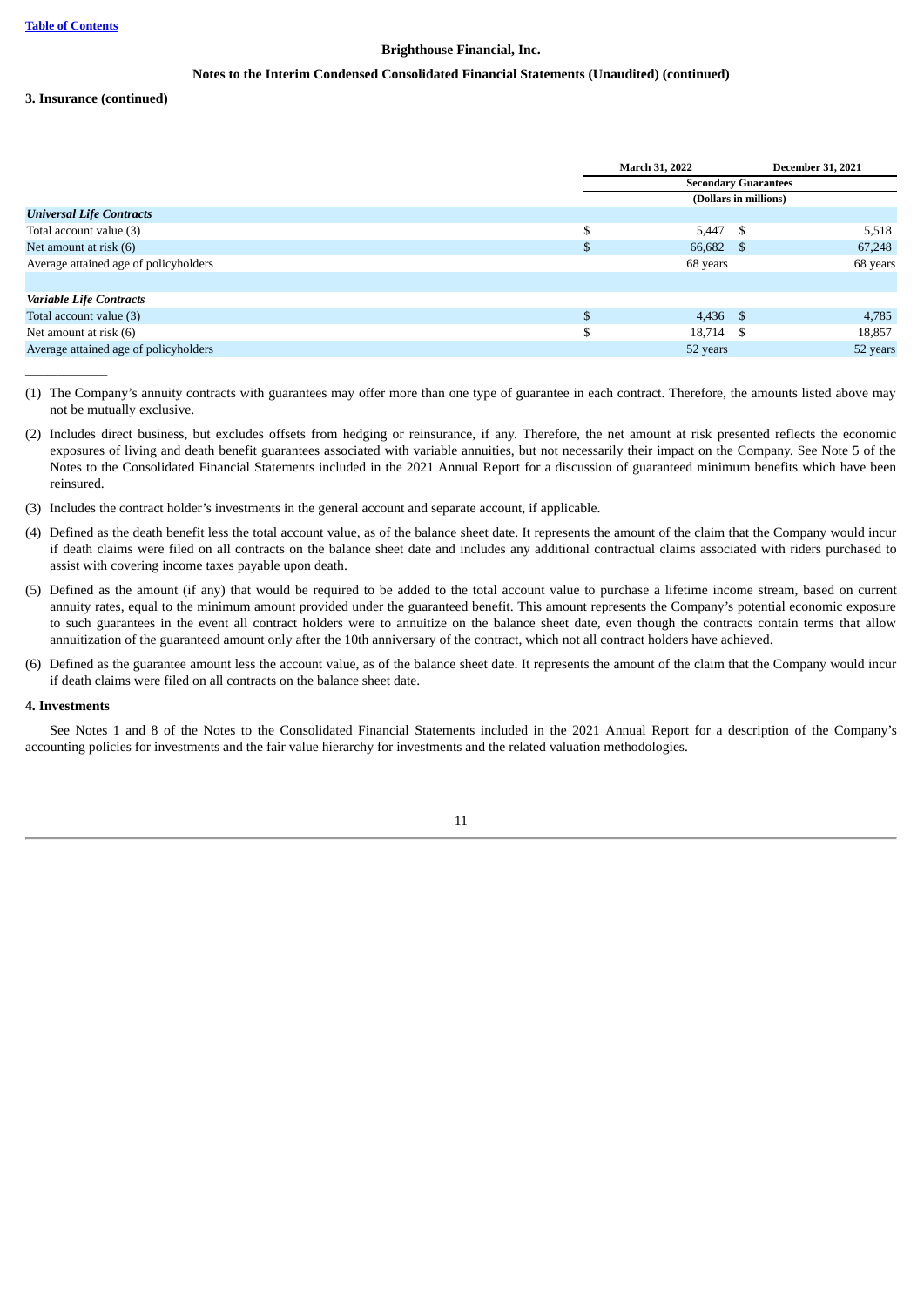## **Notes to the Interim Condensed Consolidated Financial Statements (Unaudited) (continued)**

#### **4. Investments (continued)**

## *Fixed Maturity Securities Available-for-sale*

## *Fixed Maturity Securities by Sector*

Fixed maturity securities by sector were as follows at:

|                                 |          | March 31, 2022   |     |                          |               |                         |  |        |                          |               |     | <b>December 31, 2021</b>     |              |                          |       |       |                         |     |                          |        |
|---------------------------------|----------|------------------|-----|--------------------------|---------------|-------------------------|--|--------|--------------------------|---------------|-----|------------------------------|--------------|--------------------------|-------|-------|-------------------------|-----|--------------------------|--------|
|                                 |          | <b>Amortized</b> |     | Allowance for            |               | <b>Gross Unrealized</b> |  |        | <b>Estimated</b><br>Fair |               |     | Amortized                    |              | <b>Allowance for</b>     |       |       | <b>Gross Unrealized</b> |     | <b>Estimated</b><br>Fair |        |
|                                 |          | Cost             |     | <b>Credit Losses</b>     |               | Gains                   |  | Losses |                          | Value         |     | <b>Credit Losses</b><br>Cost |              |                          | Gains |       |                         |     | Value<br>Losses          |        |
|                                 |          |                  |     |                          |               |                         |  |        |                          | (In millions) |     |                              |              |                          |       |       |                         |     |                          |        |
| U.S. corporate                  | <b>S</b> | 35,794           | -\$ | $\overline{2}$           | $\mathbf{\$}$ | 1.448                   |  | .222   | \$                       | 36,018        | -\$ | 35,326                       | $\mathbf{s}$ |                          |       | 3,946 | <sup>\$</sup>           | 189 | .S                       | 39,081 |
| Foreign corporate               |          | 11,276           |     |                          |               | 276                     |  | 505    |                          | 11,040        |     | 10,916                       |              |                          |       | 906   |                         | 109 |                          | 11,706 |
| U.S. government and agency      |          | 8,470            |     | $\frac{1}{2}$            |               | 1,357                   |  | 223    |                          | 9,604         |     | 7,301                        |              | $\overline{\phantom{m}}$ |       | 2,066 |                         | 60  |                          | 9,307  |
| <b>RMBS</b>                     |          | 8,821            |     | $\overline{\phantom{0}}$ |               | 184                     |  | 278    |                          | 8,727         |     | 8,878                        |              |                          |       | 432   |                         | 51  |                          | 9,259  |
| <b>CMBS</b>                     |          | 7,109            |     |                          |               | 45                      |  | 176    |                          | 6,976         |     | 6,976                        |              |                          |       | 333   |                         | 25  |                          | 7,282  |
| State and political subdivision |          | 3,945            |     |                          |               | 469                     |  | 104    |                          | 4,310         |     | 3,995                        |              |                          |       | 846   |                         | 6   |                          | 4,835  |
| <b>ABS</b>                      |          | 4,600            |     | $\sim$                   |               | 8                       |  | 98     |                          | 4,510         |     | 4,261                        |              |                          |       | 33    |                         | 14  |                          | 4,280  |
| Foreign government              |          | 1,227            |     | $\overline{\phantom{m}}$ |               | 117                     |  | 33     |                          | 1,311         |     | 1,593                        |              | $-$                      |       | 244   |                         | 5   |                          | 1,832  |
| Total fixed maturity securities |          | 81,242           |     | 11                       |               | 3.904                   |  | 2.639  |                          | 82,496        |     | 79,246                       |              | 11                       |       | 8.806 |                         | 459 |                          | 87,582 |

The Company held non-income producing fixed maturity securities with an estimated fair value of \$44 million and \$3 million at March 31, 2022 and December 31, 2021, respectively.

## *Maturities of Fixed Maturity Securities*

 $\overline{\phantom{a}}$ 

The amortized cost and estimated fair value of fixed maturity securities, by contractual maturity date, were as follows at March 31, 2022:

|                      | Due in One<br>Year or Less | <b>Due After One</b><br><b>Year Through</b><br><b>Five Years</b> | Due After Five<br><b>Years Through</b><br><b>Ten Years</b> |               | Due After Ten<br>Years | Structured<br>Securities (1) | <b>Total Fixed</b><br><b>Maturity</b><br><b>Securities</b> |        |
|----------------------|----------------------------|------------------------------------------------------------------|------------------------------------------------------------|---------------|------------------------|------------------------------|------------------------------------------------------------|--------|
|                      |                            |                                                                  |                                                            | (In millions) |                        |                              |                                                            |        |
| Amortized cost       | 923                        | 11,765                                                           | 17.075                                                     |               | 30,949                 | 20,530                       |                                                            | 81,242 |
| Estimated fair value | 928                        | 11.672                                                           | 16.730                                                     |               | 32,953                 | 20.213                       |                                                            | 82,496 |

(1) Structured securities include residential mortgage-backed securities ("RMBS"), commercial mortgage-backed securities ("CMBS") and asset-backed securities ("ABS") (collectively, "Structured Securities").

Actual maturities may differ from contractual maturities due to the exercise of call or prepayment options. Fixed maturity securities not due at a single maturity date have been presented in the year of final contractual maturity. Structured Securities are shown separately, as they are not due at a single maturity.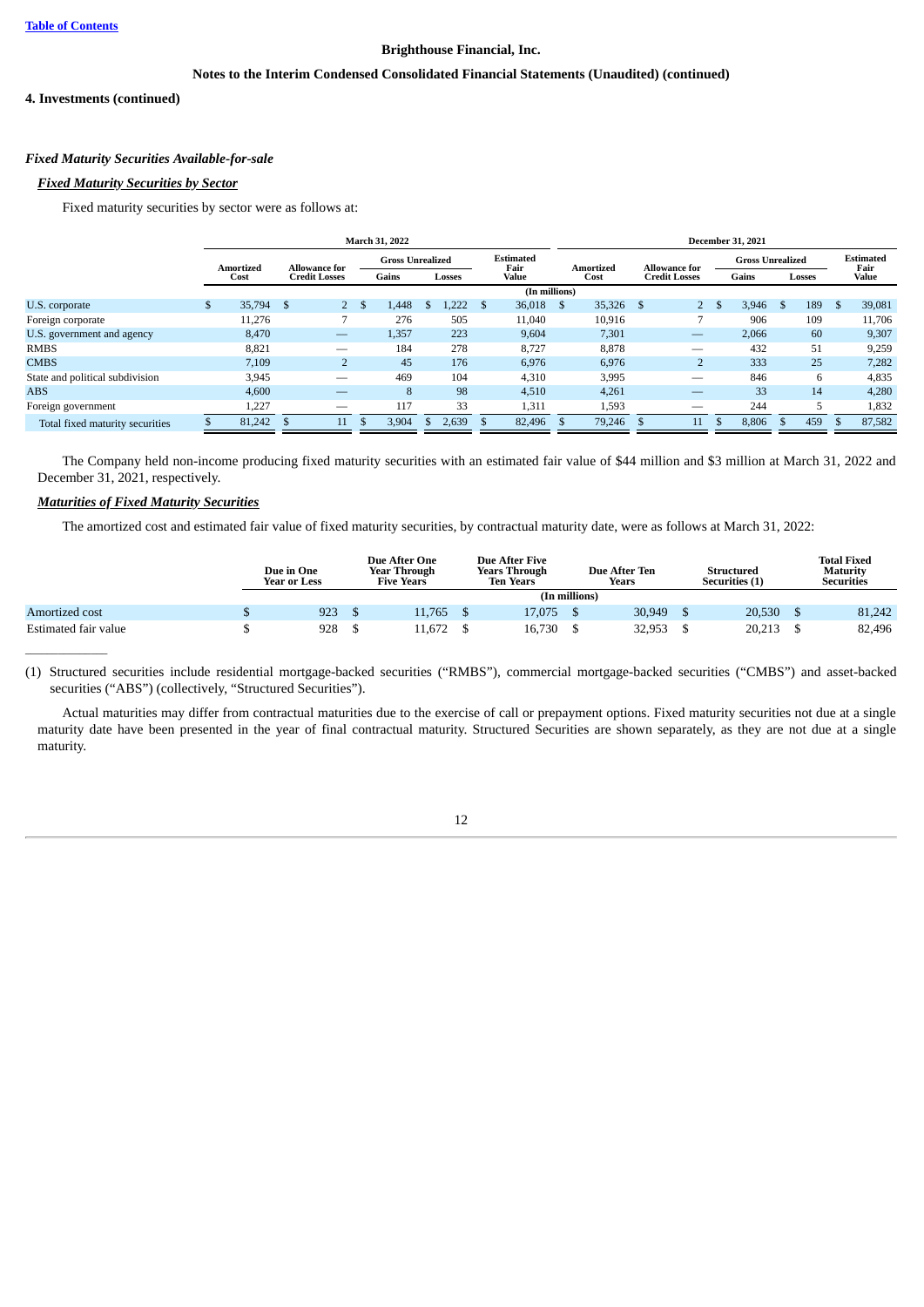## **Notes to the Interim Condensed Consolidated Financial Statements (Unaudited) (continued)**

#### **4. Investments (continued)**

### *Continuous Gross Unrealized Losses for Fixed Maturity Securities by Sector*

The estimated fair value and gross unrealized losses of fixed maturity securities in an unrealized loss position, by sector and by length of time that the securities have been in a continuous unrealized loss position, were as follows at:

|                                                              | March 31, 2022 |                            |    |                                      |               |                             |    | <b>December 31, 2021</b>             |                            |                                   |  |                                             |     |                             |    |                                      |  |
|--------------------------------------------------------------|----------------|----------------------------|----|--------------------------------------|---------------|-----------------------------|----|--------------------------------------|----------------------------|-----------------------------------|--|---------------------------------------------|-----|-----------------------------|----|--------------------------------------|--|
|                                                              |                | Less than 12 Months        |    |                                      |               | <b>12 Months or Greater</b> |    |                                      | <b>Less than 12 Months</b> |                                   |  |                                             |     | <b>12 Months or Greater</b> |    |                                      |  |
|                                                              |                | Estimated<br>Fair<br>Value |    | <b>Gross</b><br>Unrealized<br>Losses |               | Estimated<br>Fair<br>Value  |    | <b>Gross</b><br>Unrealized<br>Losses |                            | <b>Estimated</b><br>Fair<br>Value |  | <b>Gross</b><br><b>Unrealized</b><br>Losses |     | Estimated<br>Fair<br>Value  |    | Gross<br><b>Unrealized</b><br>Losses |  |
|                                                              |                |                            |    |                                      |               |                             |    | (Dollars in millions)                |                            |                                   |  |                                             |     |                             |    |                                      |  |
| U.S. corporate                                               | S.             | 14,516                     | -S | 904                                  | <sup>\$</sup> | 1,983                       | -S | 318                                  | S.                         | $5,131$ \$                        |  | 113                                         | -\$ | 888                         | -S | 76                                   |  |
| Foreign corporate                                            |                | 5,575                      |    | 393                                  |               | 576                         |    | 112                                  |                            | 2,044                             |  | 62                                          |     | 326                         |    | 47                                   |  |
| U.S. government and agency                                   |                | 2,850                      |    | 98                                   |               | 574                         |    | 125                                  |                            | 1,716                             |  | 40                                          |     | 222                         |    | 20                                   |  |
| <b>RMBS</b>                                                  |                | 4,991                      |    | 238                                  |               | 411                         |    | 40                                   |                            | 3,488                             |  | 51                                          |     | 32                          |    |                                      |  |
| <b>CMBS</b>                                                  |                | 4,146                      |    | 131                                  |               | 399                         |    | 45                                   |                            | 1,401                             |  | 21                                          |     | 95                          |    | 4                                    |  |
| State and political subdivision                              |                | 1,042                      |    | 100                                  |               | 24                          |    | $\overline{4}$                       |                            | 356                               |  | 6                                           |     |                             |    |                                      |  |
| <b>ABS</b>                                                   |                | 3,734                      |    | 94                                   |               | 151                         |    | $\overline{4}$                       |                            | 2,459                             |  | 13                                          |     | 93                          |    |                                      |  |
| Foreign government                                           |                | 453                        |    | 33                                   |               |                             |    |                                      |                            | 278                               |  |                                             |     | 18                          |    |                                      |  |
| Total fixed maturity securities                              |                | 37,307                     |    | 1,991                                |               | 4,118                       |    | 648                                  |                            | 16,873                            |  | 310                                         |     | 1,681                       |    | 149                                  |  |
| Total number of securities in an unrealized<br>loss position |                | 5,280                      |    |                                      |               | 714                         |    |                                      |                            | 2,454                             |  |                                             |     | 369                         |    |                                      |  |

#### *Allowance for Credit Losses for Fixed Maturity Securities*

## *Evaluation and Measurement Methodologies*

For fixed maturity securities in an unrealized loss position, management first assesses whether the Company intends to sell, or whether it is more likely than not it will be required to sell the security before recovery of its amortized cost basis. If either of the criteria regarding intent or requirement to sell is met, the security's amortized cost basis is written down to estimated fair value through net investment gains (losses). For fixed maturity securities that do not meet the aforementioned criteria, management evaluates whether the decline in estimated fair value has resulted from credit losses or other factors. Inherent in management's evaluation of the security are assumptions and estimates about the operations of the issuer and its future earnings potential. Considerations used in the allowance for credit loss evaluation process include, but are not limited to: (i) the extent to which estimated fair value is less than amortized cost; (ii) any changes to the rating of the security by a rating agency; (iii) adverse conditions specifically related to the security, industry or geographic area; and (iv) payment structure of the fixed maturity security and the likelihood of the issuer being able to make payments in the future or the issuer's failure to make scheduled interest and principal payments. If this assessment indicates that a credit loss exists, the present value of cash flows expected to be collected from the security are compared to the amortized cost basis of the security. If the present value of cash flows expected to be collected is less than the amortized cost basis, a credit loss is deemed to exist and an allowance for credit losses is recorded, limited by the amount that the estimated fair value is less than the amortized cost basis, with a corresponding charge to net investment gains (losses). Any unrealized losses that have not been recorded through an allowance for credit losses are recognized in OCI.

Once a security specific allowance for credit losses is established, the present value of cash flows expected to be collected from the security continues to be reassessed. Any changes in the security specific allowance for credit losses are recorded as a provision for (or reversal of) credit loss expense in net investment gains (losses).

Fixed maturity securities are also evaluated to determine whether any amounts have become uncollectible. When all, or a portion, of a security is deemed uncollectible, the uncollectible portion is written-off with an adjustment to amortized cost and a corresponding reduction to the allowance for credit losses.

Accrued interest receivables are presented separate from the amortized cost basis of fixed maturity securities. An allowance for credit losses is not estimated on an accrued interest receivable, rather receivable balances 90-days past due are deemed uncollectible and are written off with a corresponding reduction to net investment income. The accrued interest receivable on fixed maturity securities totaled \$580 million and \$534 million at March 31, 2022 and December 31, 2021, respectively, and is included in accrued investment income.

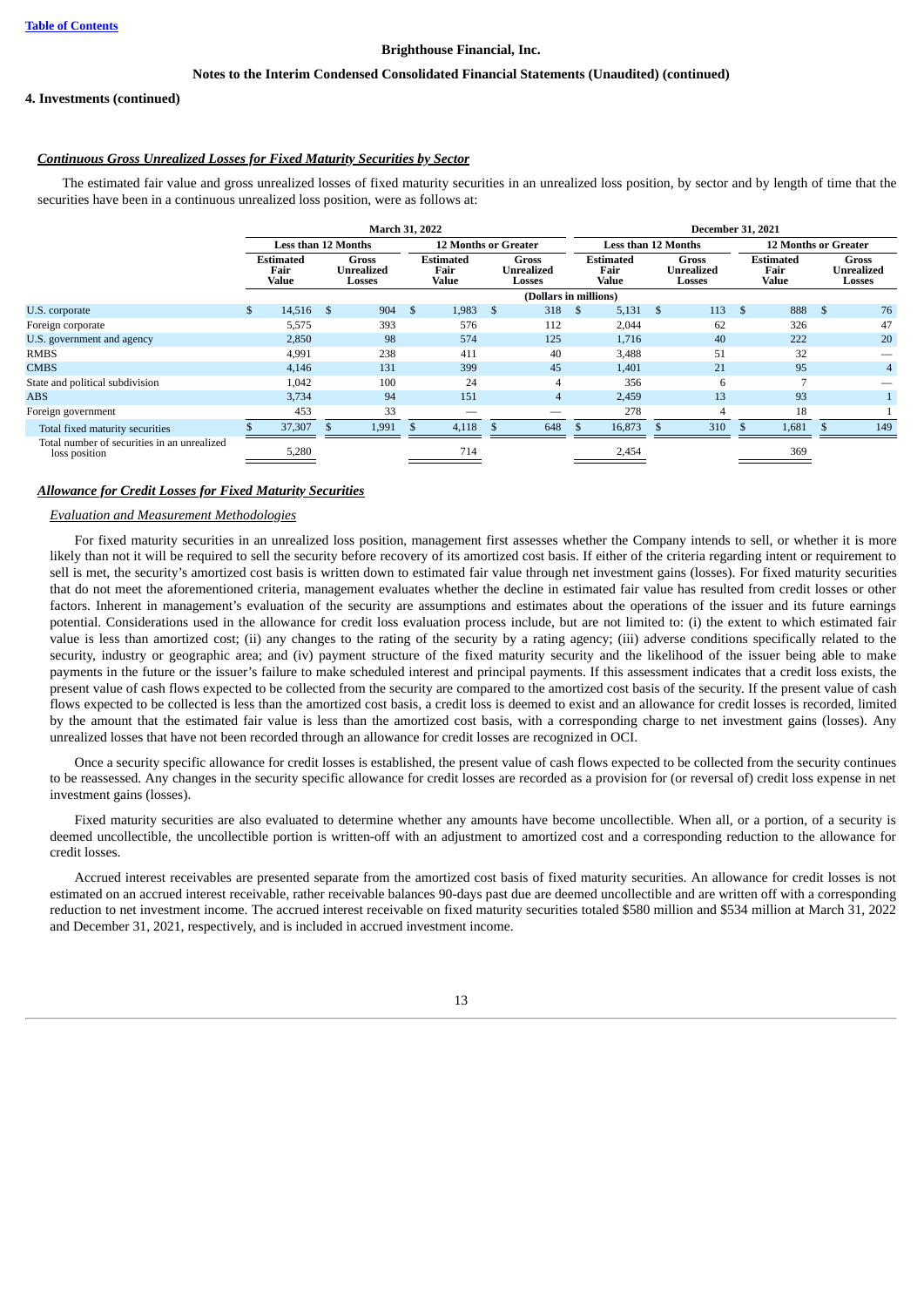## **Notes to the Interim Condensed Consolidated Financial Statements (Unaudited) (continued)**

## **4. Investments (continued)**

Fixed maturity securities are also evaluated to determine if they qualify as purchased financial assets with credit deterioration ("PCD"). To determine if the credit deterioration experienced since origination is more than insignificant, both (i) the extent of the credit deterioration and (ii) any rating agency downgrades are evaluated. For securities categorized as PCD assets, the present value of cash flows expected to be collected from the security are compared to the par value of the security. If the present value of cash flows expected to be collected is less than the par value, credit losses are embedded in the purchase price of the PCD asset. In this situation, both an allowance for credit losses and amortized cost gross-up is recorded, limited by the amount that the estimated fair value is less than the grossed-up amortized cost basis. Any difference between the purchase price and the present value of cash flows is amortized or accreted into net investment income over the life of the PCD asset. Any subsequent PCD asset allowance for credit losses is evaluated in a manner similar to the process described above for fixed maturity securities.

### *Current Period Evaluation*

Based on the Company's current evaluation of its fixed maturity securities in an unrealized loss position and the current intent or requirement to sell, the Company recorded an allowance for credit losses of \$11 million, relating to eight securities at March 31, 2022. Management concluded that for all other fixed maturity securities in an unrealized loss position, the unrealized loss was not due to issuer-specific credit-related factors and as a result was recognized in OCI. Where unrealized losses have not been recognized into income, it is primarily because the securities' bond issuer(s) are of high credit quality, management does not intend to sell and it is likely that management will not be required to sell the securities prior to their anticipated recovery, and the decline in estimated fair value is largely due to changes in interest rates and non-issuer specific credit spreads. These issuers continued to make timely principal and interest payments and the estimated fair value is expected to recover as the securities approach maturity.

#### *Allowance for Credit Losses for Fixed Maturity Securities*

The allowance for credit losses for fixed maturity securities was \$11 million at both March 31, 2022 and December 31, 2021. For both the three months ended March 31, 2022 and 2021, the change in the allowance for fixed maturity securities by sector was immaterial. The Company recorded total write-offs of \$2 million for the three months ended March 31, 2022. The Company did not record any write-offs for the three months ended March 31, 2021.

### *Mortgage Loans*

 $\overline{\phantom{a}}$ 

#### *Mortgage Loans by Portfolio Segment*

Mortgage loans are summarized as follows at:

|                             | <b>March 31, 2022</b> |                        |                       | <b>December 31, 2021</b> |  |  |
|-----------------------------|-----------------------|------------------------|-----------------------|--------------------------|--|--|
|                             | Carrying<br>Value     | $%$ of<br><b>Total</b> | Carrying<br>Value     | $%$ of<br>Total          |  |  |
|                             |                       |                        | (Dollars in millions) |                          |  |  |
| Commercial                  | 13,119                | 61.4 % \$              | 12,187                | 61.4 %                   |  |  |
| Agricultural                | 4,139                 | 19.4                   | 4,163                 | 21.0                     |  |  |
| Residential                 | 4,226                 | 19.8                   | 3,623                 | 18.2                     |  |  |
| Total mortgage loans (1)    | 21,484                | 100.6                  | 19,973                | 100.6                    |  |  |
| Allowance for credit losses | (127)                 | (0.6)                  | (123)                 | (0.6)                    |  |  |
| Total mortgage loans, net   | 21,357                | $100.0 \%$ \$          | 19,850                | 100.0%                   |  |  |
|                             |                       |                        |                       |                          |  |  |

(1) Purchases of mortgage loans from third parties were \$840 million and \$178 million for the three months ended March 31, 2022 and 2021, respectively, and were primarily comprised of residential mortgage loans.

#### *Allowance for Credit Losses for Mortgage Loans*

#### *Evaluation and Measurement Methodologies*

The allowance for credit losses is a valuation account that is deducted from the mortgage loan's amortized cost basis to present the net amount expected to be collected on the mortgage loan. The loan balance, or a portion of the loan balance, is written-off against the allowance when management believes this amount is uncollectible.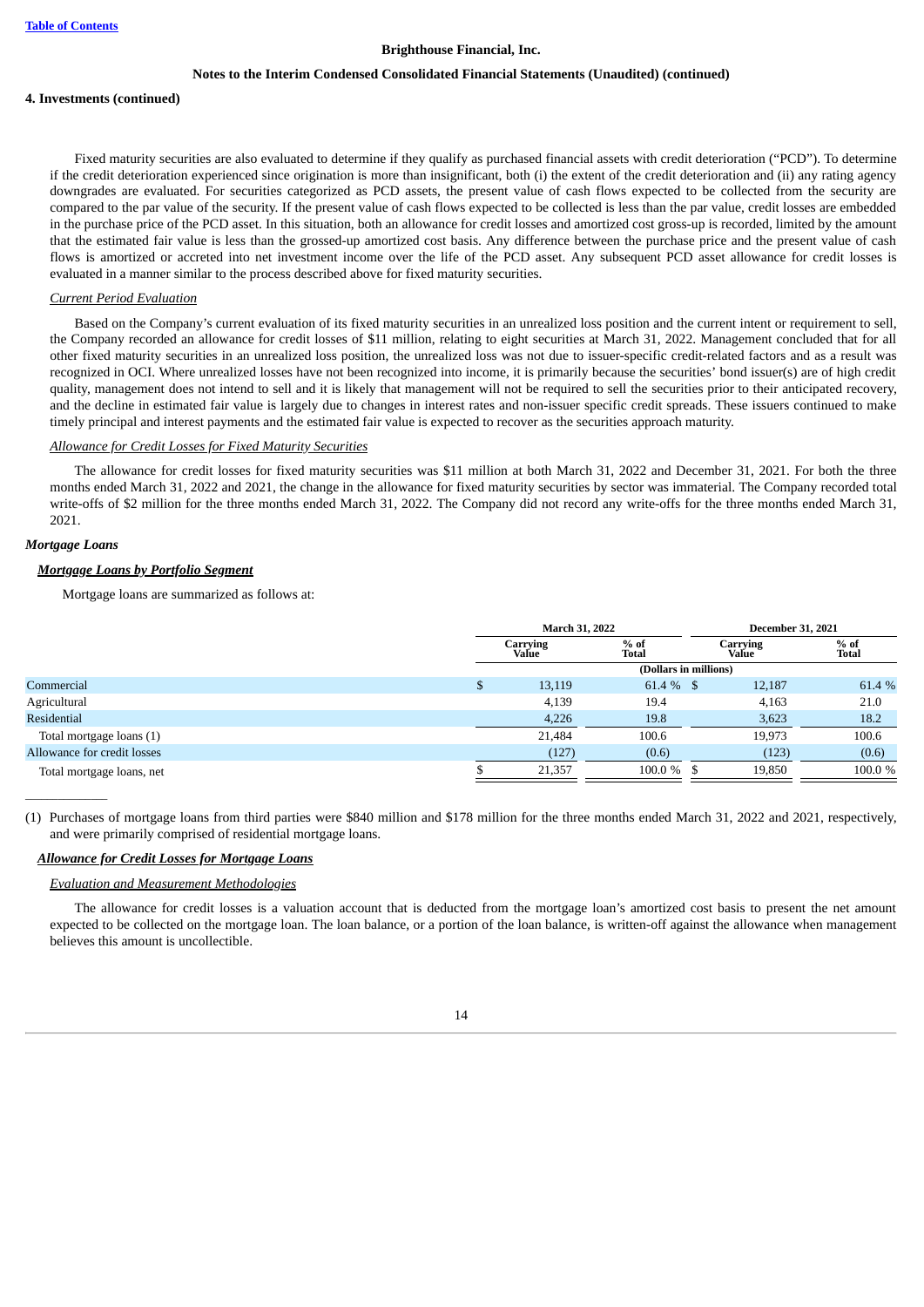## **Notes to the Interim Condensed Consolidated Financial Statements (Unaudited) (continued)**

### **4. Investments (continued)**

Accrued interest receivables are presented separate from the amortized cost basis of mortgage loans. An allowance for credit losses is generally not estimated on an accrued interest receivable, rather when a loan is placed in nonaccrual status the associated accrued interest receivable balance is written off with a corresponding reduction to net investment income. For mortgage loans that are granted payment deferrals due to the COVID-19 pandemic, interest continues to be accrued during the deferral period if the loan was less than 30 days past due at December 31, 2019 and performing at the onset of the pandemic. Accrued interest on COVID-19 pandemic impacted loans was not significant at both March 31, 2022 and December 31, 2021. The accrued interest receivable on mortgage loans is included in accrued investment income and totaled \$93 million and \$95 million at March 31, 2022 and December 31, 2021, respectively.

The allowance for credit losses is estimated using relevant available information, from internal and external sources, relating to past events, current conditions, and a reasonable and supportable forecast. Historical credit loss experience provides the basis for estimating expected credit losses. Adjustments to historical loss information are made for differences in current loan-specific risk characteristics and environmental conditions. A reasonable and supportable forecast period of two-years is used with an input reversion period of one-year.

Mortgage loans are evaluated in each of the three portfolio segments to determine the allowance for credit losses. The loan-level loss rates are determined using individual loan terms and characteristics, risk pools/internal ratings, national economic forecasts, prepayment speeds, and estimated default and loss severity. The resulting loss rates are applied to the mortgage loan's amortized cost to generate an allowance for credit losses. In certain situations, the allowance for credit losses is measured as the difference between the loan's amortized cost and liquidation value of the collateral. These situations include collateral dependent loans, expected troubled debt restructurings ("TDR"), foreclosure probable loans, and loans with dissimilar risk characteristics.

Mortgage loans are also evaluated to determine if they qualify as PCD assets. To determine if the credit deterioration experienced since origination is more than insignificant, the extent of credit deterioration is evaluated. All re-performing/modified loan ("RPL") pools purchased after December 31, 2019 are determined to have been acquired with evidence of more than insignificant credit deterioration since origination and are classified as PCD assets. RPLs are pools of residential mortgage loans acquired at a discount or premium which have both credit and non-credit components. For PCD mortgage loans, the allowance for credit losses is determined using a similar methodology described above, except the loss-rate is determined at the pool level instead of the individual loan level. The initial allowance for credit losses, determined on a collective basis, is then allocated to the individual loans. The initial amortized cost of the loan is grossed-up to reflect the sum of the loan's purchase price and allowance for credit losses. The difference between the grossed-up amortized cost basis and the par value of the loan is a noncredit discount or premium, which is accreted or amortized into net investment income over the remaining life of the loan. Any subsequent PCD mortgage loan allowance for credit losses is evaluated in a manner similar to the process described above for each of the three portfolio segments.

## *Rollforward of the Allowance for Credit Losses for Mortgage Loans by Portfolio Segment*

The changes in the allowance for credit losses by portfolio segment were as follows:

|                                   | Commercial | <b>Agricultural</b> | <b>Residential</b> | <b>Total</b> |
|-----------------------------------|------------|---------------------|--------------------|--------------|
|                                   |            | (In millions)       |                    |              |
| Three Months Ended March 31, 2022 |            |                     |                    |              |
| Balance, beginning of period      | 67         | 12S                 | 44                 | 123          |
| Current period provision          |            |                     | (1)                | 4            |
| Balance, end of period            | 69         | 15                  | 43                 | 127          |
| Three Months Ended March 31, 2021 |            |                     |                    |              |
| Balance, beginning of period      | 44         | 15 \$               | 35                 | 94<br>S      |
| Current period provision          |            | (2)                 | (2)                | (3)          |
| Balance, end of period            | 45         | 13                  | 33                 | 91           |
|                                   |            |                     |                    |              |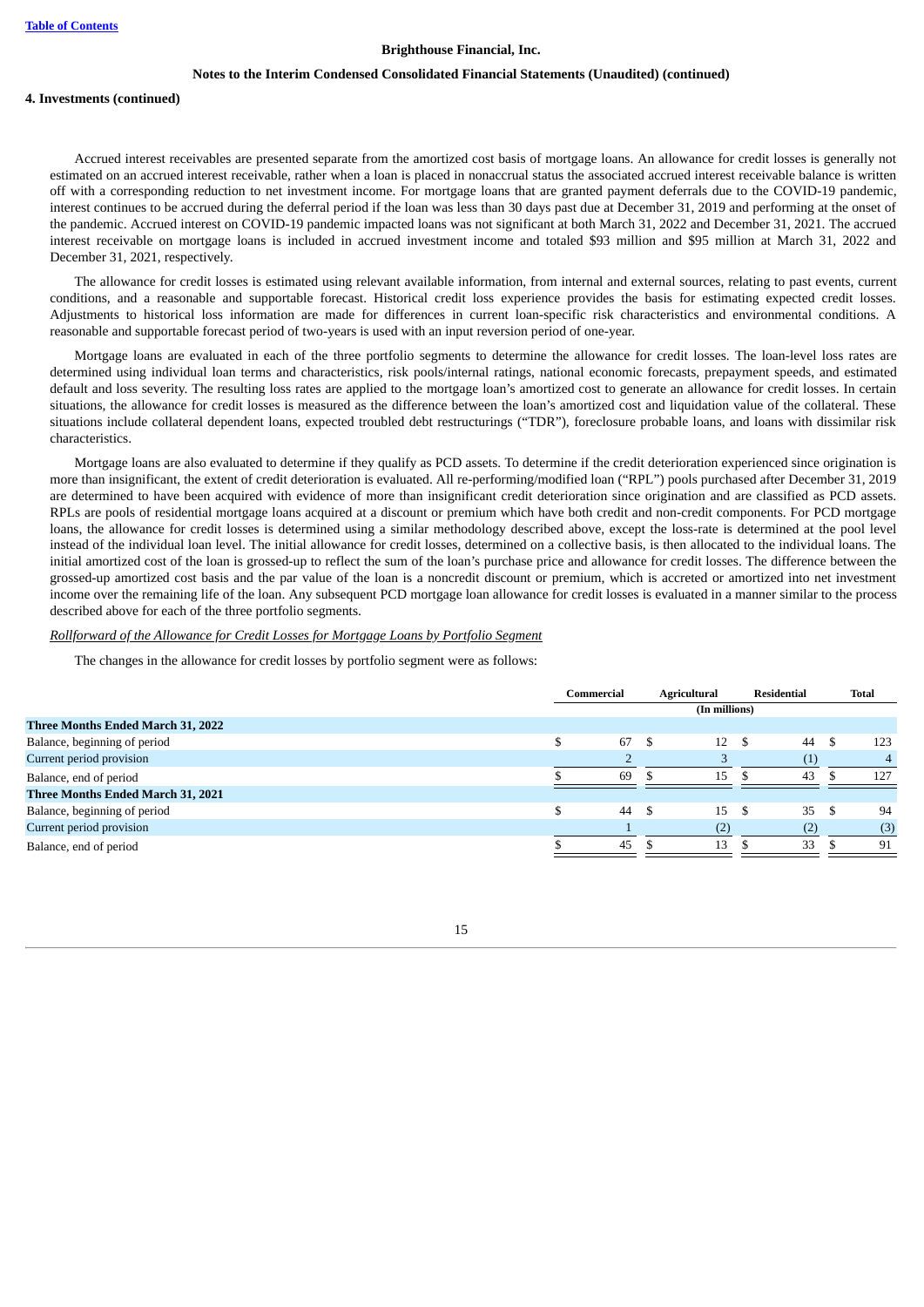## **Notes to the Interim Condensed Consolidated Financial Statements (Unaudited) (continued)**

## **4. Investments (continued)**

# *Credit Quality of Mortgage Loans by Portfolio Segment*

The amortized cost of mortgage loans by year of origination and credit quality indicator was as follows at:

|                                   | 2022      | 2021        |     | 2020  | 2019           | 2018      | Prior       | <b>Total</b> |
|-----------------------------------|-----------|-------------|-----|-------|----------------|-----------|-------------|--------------|
|                                   |           |             |     |       | (In millions)  |           |             |              |
| <b>March 31, 2022</b>             |           |             |     |       |                |           |             |              |
| <b>Commercial mortgage loans</b>  |           |             |     |       |                |           |             |              |
| Loan-to-value ratios:             |           |             |     |       |                |           |             |              |
| Less than 65%                     | \$<br>637 | \$<br>2,772 | \$  | 436   | \$<br>1,538    | \$<br>986 | \$<br>3,839 | \$<br>10,208 |
| 65% to 75%                        | 346       | 631         |     | 92    | 383            | 406       | 602         | 2,460        |
| 76% to 80%                        |           |             |     | __    | 55             | 29        | 68          | 152          |
| Greater than 80%                  |           |             |     | _     |                | 29        | 270         | 299          |
| Total commercial mortgage loans   | 983       | 3,403       |     | 528   | 1,976          | 1,450     | 4,779       | 13,119       |
| Agricultural mortgage loans       |           |             |     |       |                |           |             |              |
| Loan-to-value ratios:             |           |             |     |       |                |           |             |              |
| Less than 65%                     | 90        | 1,149       |     | 429   | 503            | 669       | 936         | 3,776        |
| 65% to 75%                        | 49        | 114         |     | 77    | 61             | 20        | 42          | 363          |
| Total agricultural mortgage loans | 139       | 1,263       |     | 506   | 564            | 689       | 978         | 4,139        |
| <b>Residential mortgage loans</b> |           |             |     |       |                |           |             |              |
| Performing                        | 132       | 1,773       |     | 187   | 243            | 202       | 1,626       | 4,163        |
| Nonperforming                     | __        | 3           |     |       | $\overline{2}$ | 2         | 56          | 63           |
| Total residential mortgage loans  | 132       | 1,776       |     | 187   | 245            | 204       | 1,682       | 4,226        |
| Total                             | 1,254     | 6,442       | \$. | 1,221 | 2,785          | 2,343     | 7,439       | 21,484       |

|                                   | 2021        |    | 2020  |    | 2019  |     | 2018          |     | 2017  |    | Prior |    | <b>Total</b> |
|-----------------------------------|-------------|----|-------|----|-------|-----|---------------|-----|-------|----|-------|----|--------------|
|                                   |             |    |       |    |       |     | (In millions) |     |       |    |       |    |              |
| <b>December 31, 2021</b>          |             |    |       |    |       |     |               |     |       |    |       |    |              |
| <b>Commercial mortgage loans</b>  |             |    |       |    |       |     |               |     |       |    |       |    |              |
| Loan-to-value ratios:             |             |    |       |    |       |     |               |     |       |    |       |    |              |
| Less than 65%                     | \$<br>2,771 | \$ | 437   | \$ | 1,539 | -\$ | 986           | \$  | 554   | \$ | 3,303 | \$ | 9,590        |
| 65% to 75%                        | 633         |    | 92    |    | 383   |     | 406           |     | 128   |    | 481   |    | 2,123        |
| 76% to 80%                        |             |    |       |    | 55    |     | 29            |     | 59    |    | 31    |    | 174          |
| Greater than 80%                  |             |    |       |    |       |     | 30            |     |       |    | 270   |    | 300          |
| Total commercial mortgage loans   | 3,404       |    | 529   |    | 1,977 |     | 1,451         |     | 741   |    | 4,085 |    | 12,187       |
| Agricultural mortgage loans       |             |    |       |    |       |     |               |     |       |    |       |    |              |
| Loan-to-value ratios:             |             |    |       |    |       |     |               |     |       |    |       |    |              |
| Less than 65%                     | 1,150       |    | 541   |    | 510   |     | 674           |     | 292   |    | 633   |    | 3,800        |
| 65% to 75%                        | 114         |    | 77    |    | 61    |     | 26            |     | 33    |    | 52    |    | 363          |
| Total agricultural mortgage loans | 1,264       |    | 618   |    | 571   |     | 700           |     | 325   |    | 685   |    | 4,163        |
| <b>Residential mortgage loans</b> |             |    |       |    |       |     |               |     |       |    |       |    |              |
| Performing                        | 1,124       |    | 202   |    | 270   |     | 230           |     | 132   |    | 1,606 |    | 3,564        |
| Nonperforming                     |             |    | _     |    | 3     |     | 3             |     |       |    | 51    |    | 59           |
| Total residential mortgage loans  | 1,125       |    | 202   |    | 273   |     | 233           |     | 133   |    | 1,657 |    | 3,623        |
| Total                             | \$<br>5,793 | \$ | 1,349 | \$ | 2,821 | \$. | 2,384         | \$. | 1,199 | \$ | 6,427 | \$ | 19,973       |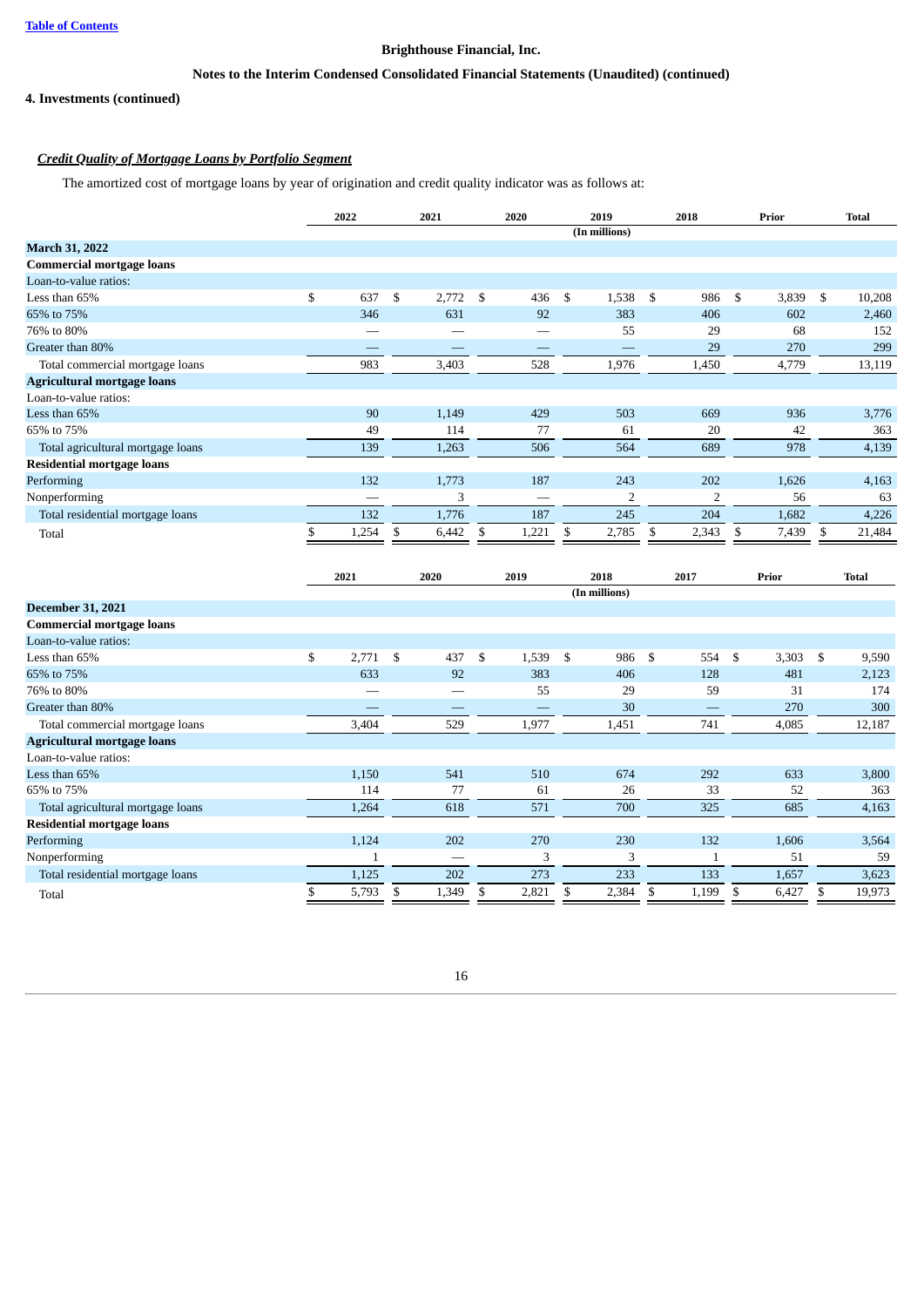## **Notes to the Interim Condensed Consolidated Financial Statements (Unaudited) (continued)**

### **4. Investments (continued)**

The loan-to-value ratio is a measure commonly used to assess the quality of commercial and agricultural mortgage loans. The loan-to-value ratio compares the amount of the loan to the estimated fair value of the underlying property collateralizing the loan and is commonly expressed as a percentage. A loan-to-value ratio less than 100% indicates an excess of collateral value over the loan amount. Loan-to-value ratios greater than 100% indicate that the loan amount exceeds the collateral value. Performing status is a measure commonly used to assess the quality of residential mortgage loans. A loan is considered performing when the borrower makes consistent and timely payments.

The amortized cost of commercial mortgage loans by debt-service coverage ratio was as follows at:

|                               |                       | March 31, 2022         | <b>December 31, 2021</b> |                       |                 |  |  |  |
|-------------------------------|-----------------------|------------------------|--------------------------|-----------------------|-----------------|--|--|--|
|                               | <b>Amortized Cost</b> | $%$ of<br><b>Total</b> |                          | <b>Amortized Cost</b> | $%$ of<br>Total |  |  |  |
|                               |                       |                        | (Dollars in millions)    |                       |                 |  |  |  |
| Debt-service coverage ratios: |                       |                        |                          |                       |                 |  |  |  |
| Greater than 1.20x            | 11,012                | $84.0\%$ \$            |                          | 10.289                | 84.4 %          |  |  |  |
| $1.00x - 1.20x$               | 569                   | 4.3                    |                          | 596                   | 4.9             |  |  |  |
| Less than $1.00x$             | 1,538                 | 11.7                   |                          | 1,302                 | 10.7            |  |  |  |
| <b>Total</b>                  | 13,119                | $100.0 \%$ \$          |                          | 12,187                | 100.0 %         |  |  |  |

The debt-service coverage ratio compares a property's net operating income to its debt-service payments. Debt-service coverage ratios less than 1.00 times indicate that property operations do not generate enough income to cover the loan's current debt payments. A debt-service coverage ratio greater than 1.00 times indicates an excess of net operating income over the debt-service payments.

### *Past Due Mortgage Loans by Portfolio Segment*

The Company has a high-quality, well-performing mortgage loan portfolio, with over 99% of all mortgage loans classified as performing at both March 31, 2022 and December 31, 2021. Delinquency is defined consistent with industry practice, when mortgage loans are past due as follows: commercial and residential mortgage loans — 60 days; and agricultural mortgage loans — 90 days. To the extent a payment deferral is agreed to with a borrower, in response to the COVID-19 pandemic, the past due status of the impacted loans during the forbearance period is locked-in as of March 1, 2020, which reflects the date on which the COVID-19 pandemic began to affect the borrower's ability to make payments. At March 31, 2022 and December 31, 2021, \$31 million and \$30 million, respectively, of the COVID-19 pandemic modified loans were classified as delinquent.

The aging of the amortized cost of past due mortgage loans by portfolio segment was as follows at:

|                      | March 31, 2022 |               |                     |  |             |     | <b>December 31, 2021</b> |      |            |     |                     |    |             |   |              |
|----------------------|----------------|---------------|---------------------|--|-------------|-----|--------------------------|------|------------|-----|---------------------|----|-------------|---|--------------|
|                      | Commercial     |               | <b>Agricultural</b> |  | Residential |     | Total                    |      | Commercial |     | <b>Agricultural</b> |    | Residential |   | <b>Total</b> |
|                      |                |               |                     |  |             |     | (In millions)            |      |            |     |                     |    |             |   |              |
| Current              | 13,119         | <sup>\$</sup> | 4,064               |  | 4,147       | \$  | 21.330                   | - \$ | 12,187     | \$. | 4,163               | -5 | 3,550       | S | 19,900       |
| 30-59 days past due  | _              |               | 57                  |  | 16          |     | 73                       |      |            |     |                     |    | 14          |   | 14           |
| 60-89 days past due  |                |               | 16                  |  | 17          |     | 33                       |      |            |     |                     |    | 14          |   | 14           |
| 90-179 days past due |                |               | <sup>-</sup>        |  | 31          |     | 33                       |      |            |     |                     |    | 29          |   | 29           |
| 180+ days past due   |                |               |                     |  | 15          |     | 15                       |      |            |     |                     |    | 16          |   | 16           |
|                      |                |               |                     |  |             |     |                          |      |            |     |                     |    |             |   |              |
| Total                | 13.119         |               | 4,139               |  | 4.226       | \$. | 21,484                   |      | 12.187     |     | 4,163               |    | 3.623       |   | 19.973       |
|                      |                |               |                     |  |             |     |                          |      |            |     |                     |    |             |   |              |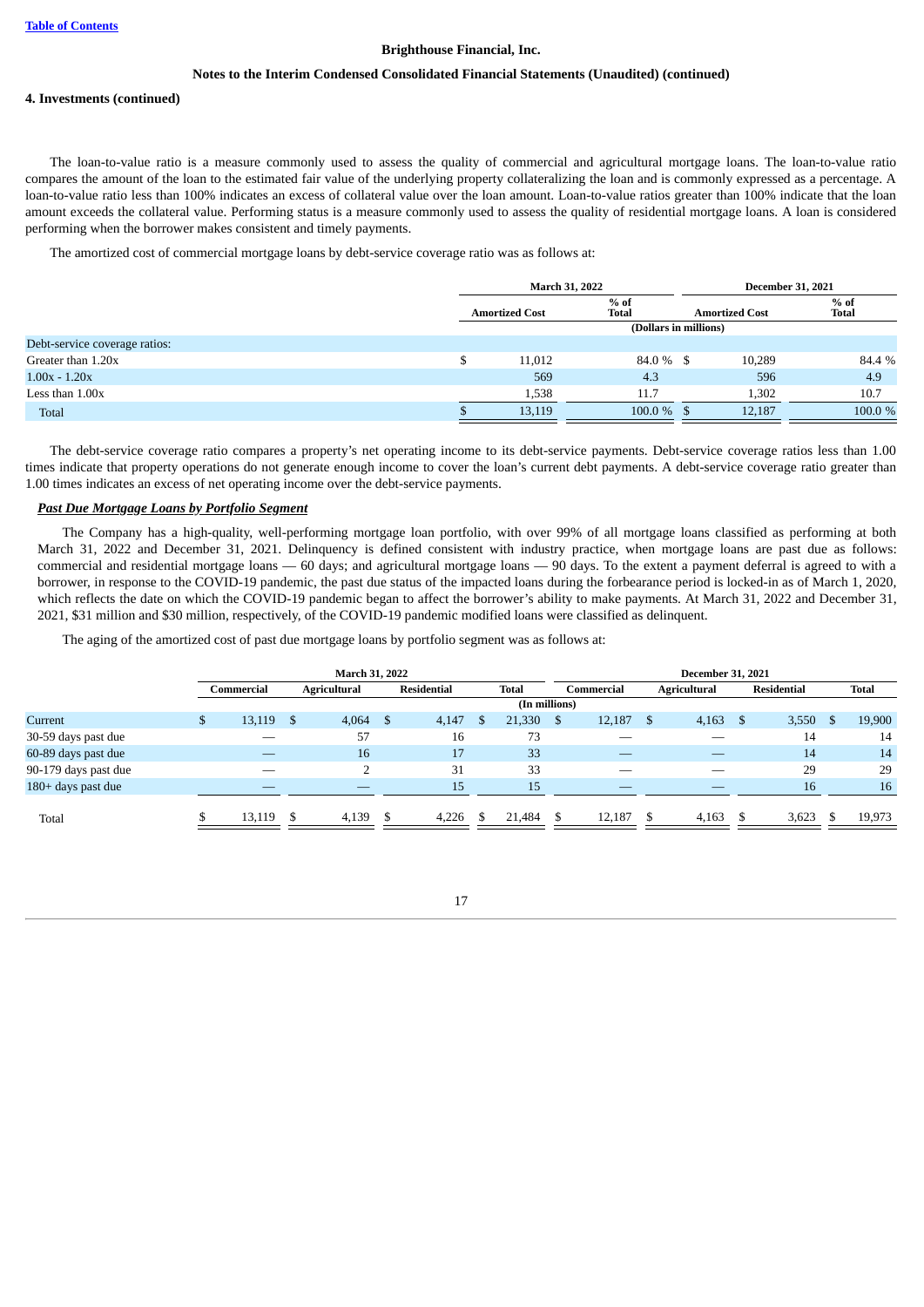## **Notes to the Interim Condensed Consolidated Financial Statements (Unaudited) (continued)**

### **4. Investments (continued)**

#### *Mortgage Loans in Nonaccrual Status by Portfolio Segment*

Mortgage loans are placed in a nonaccrual status if there are concerns regarding collectability of future payments or the loan is past due, unless the past due loan is well collateralized. To the extent a payment deferral is agreed to with a borrower, in response to the COVID-19 pandemic, the impacted loans generally will not be reported as in a nonaccrual status during the period of deferral. A COVID-19 pandemic modified loan is only reported as a nonaccrual asset in the event a borrower declares bankruptcy, the borrower experiences significant credit deterioration such that the Company does not expect to collect all principal and interest due, or the loan was 90 days past due at the onset of the pandemic. At March 31, 2022 and December 31, 2021, \$31 million and \$30 million, respectively, of the COVID-19 pandemic modified loans were in nonaccrual status.

The amortized cost of mortgage loans in a nonaccrual status by portfolio segment were as follows at:

|                   | Commercial | Agricultural             |                          | <b>Residential (1)</b> | <b>Total</b> |
|-------------------|------------|--------------------------|--------------------------|------------------------|--------------|
|                   |            |                          | (In millions)            |                        |              |
| March 31, 2022    |            |                          |                          | 63                     | 63           |
| December 31, 2021 |            | $\overline{\phantom{a}}$ | $\overline{\phantom{a}}$ | 59                     | 59           |

(1) All residential mortgage loans in nonaccrual status had an allowance for credit losses at both March 31, 2022 and December 31, 2021.

Current period investment income on mortgage loans in nonaccrual status was less than \$1 million for both the three months ended March 31, 2022 and 2021.

#### *Modified Mortgage Loans by Portfolio Segment*

Under certain circumstances, modifications are granted to nonperforming mortgage loans. Each modification is evaluated to determine if a TDR has occurred. A modification is a TDR when the borrower is in financial difficulty and the creditor makes concessions. Generally, the types of concessions may include reducing the amount of debt owed, reducing the contractual interest rate, extending the maturity date at an interest rate lower than current market interest rates and/or reducing accrued interest. The Company did not have a significant amount of mortgage loans modified in a TDR during both the three months ended March 31, 2022 and 2021.

Short-term modifications made on a good faith basis to borrowers who were not more than 30 days past due at December 31, 2019 and in response to the COVID-19 pandemic are not considered TDRs.

## *Other Invested Assets*

 $\overline{\phantom{a}}$ 

Over 90% of other invested assets is comprised of freestanding derivatives with positive estimated fair values. See Note 5 for information about freestanding derivatives with positive estimated fair values. Other invested assets also includes Federal Home Loan Bank ("FHLB") stock, tax credit and renewable energy partnerships and leveraged leases.

## *Net Unrealized Investment Gains (Losses)*

Unrealized investment gains (losses) on fixed maturity securities and the effect on DAC, VOBA, deferred sales inducements ("DSI") and future policy benefits, that would result from the realization of the unrealized gains (losses), are included in net unrealized investment gains (losses) in accumulated other comprehensive income (loss) ("AOCI").

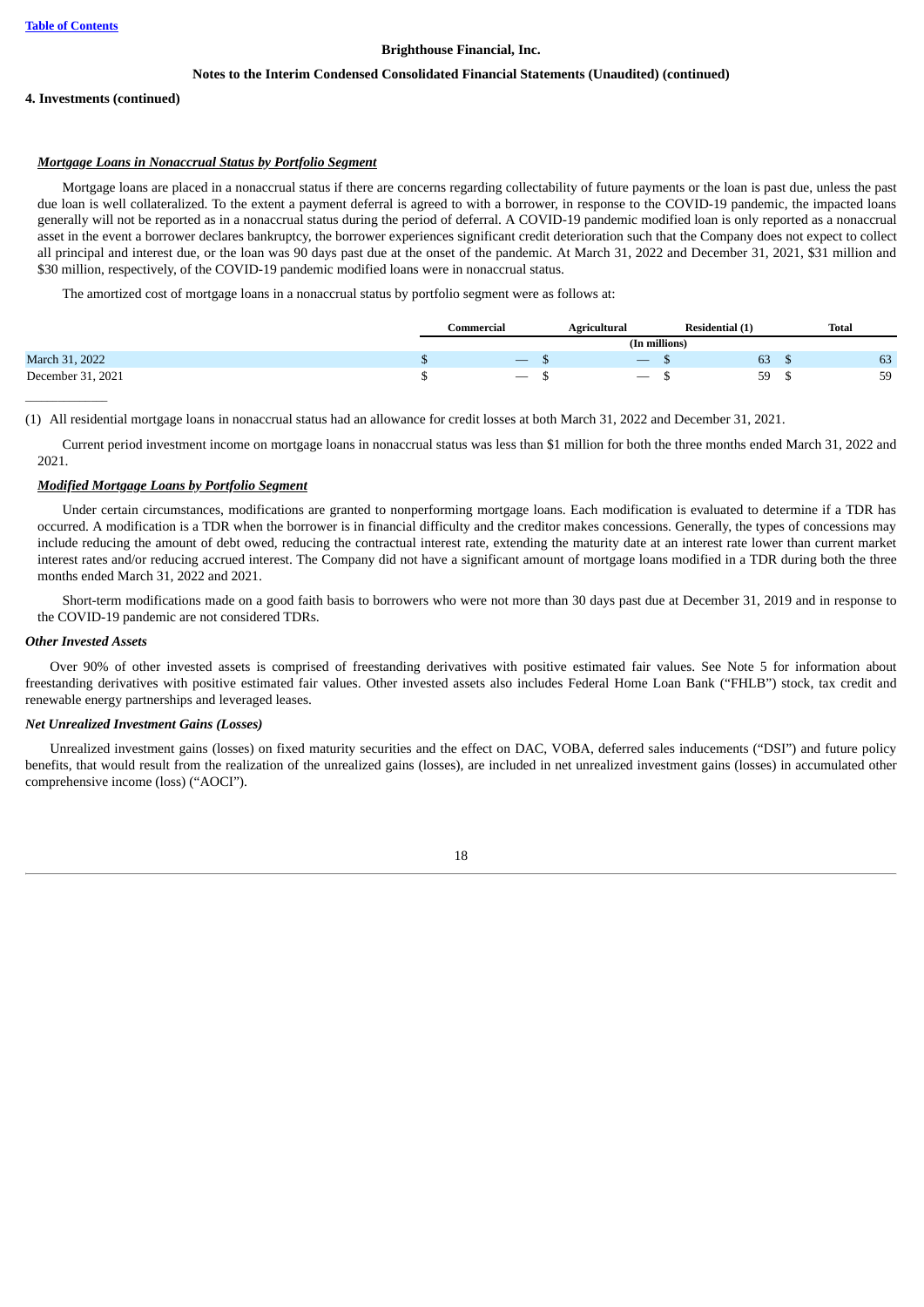## **Notes to the Interim Condensed Consolidated Financial Statements (Unaudited) (continued)**

## **4. Investments (continued)**

The components of net unrealized investment gains (losses), included in AOCI, were as follows at:

|                                          | <b>March 31, 2022</b> |              | <b>December 31, 2021</b> |
|------------------------------------------|-----------------------|--------------|--------------------------|
|                                          | (In millions)         |              |                          |
| Fixed maturity securities                | \$<br>1,265           | $\mathbb{S}$ | 8,347                    |
| <b>Derivatives</b>                       | 346                   |              | 329                      |
| Other                                    | (18)                  |              | (29)                     |
| Subtotal                                 | 1,593                 |              | 8,647                    |
| Amounts allocated from:                  |                       |              |                          |
| Future policy benefits                   | (983)                 |              | (2,903)                  |
| DAC, VOBA and DSI                        | (80)                  |              | (403)                    |
| Subtotal                                 | (1,063)               |              | (3,306)                  |
| Deferred income tax benefit (expense)    | (111)                 |              | (1,121)                  |
| Net unrealized investment gains (losses) | 419                   |              | 4,220                    |
|                                          |                       |              |                          |

The changes in net unrealized investment gains (losses) were as follows:

|                                                        | <b>Three Months Ended March</b><br>31, 2022 |
|--------------------------------------------------------|---------------------------------------------|
|                                                        | (In millions)                               |
| Balance at December 31, 2021                           | 4,220                                       |
| Unrealized investment gains (losses) during the period | (7,054)                                     |
| Unrealized investment gains (losses) relating to:      |                                             |
| Future policy benefits                                 | 1,920                                       |
| DAC, VOBA and DSI                                      | 323                                         |
| Deferred income tax benefit (expense)                  | 1,010                                       |
| Balance at March 31, 2022                              | 419                                         |
| Change in net unrealized investment gains (losses)     | (3,801)                                     |

## *Concentrations of Credit Risk*

There were no investments in any counterparty that were greater than 10% of the Company's equity, other than the U.S. government and its agencies, at both March 31, 2022 and December 31, 2021.

## *Securities Lending*

 $\overline{\phantom{a}}$ 

Elements of the securities lending program are presented below at:

|                                                        | <b>March 31, 2022</b> |            |  | <b>December 31, 2021</b> |
|--------------------------------------------------------|-----------------------|------------|--|--------------------------|
|                                                        |                       |            |  |                          |
| Securities on loan: (1)                                |                       |            |  |                          |
| Amortized cost                                         |                       | 4,491 \$   |  | 3,573                    |
| Estimated fair value                                   |                       | $5,073$ \$ |  | 4,539                    |
| Cash collateral received from counterparties (2)       |                       | $5,168$ \$ |  | 4,611                    |
| Securities collateral received from counterparties (3) |                       | $-$ \$     |  | $\mathcal{P}$            |
| Reinvestment portfolio — estimated fair value          |                       | $5,202$ \$ |  | 4,730                    |

(1) Included within fixed maturity securities.

(2) Included within payables for collateral under securities loaned and other transactions.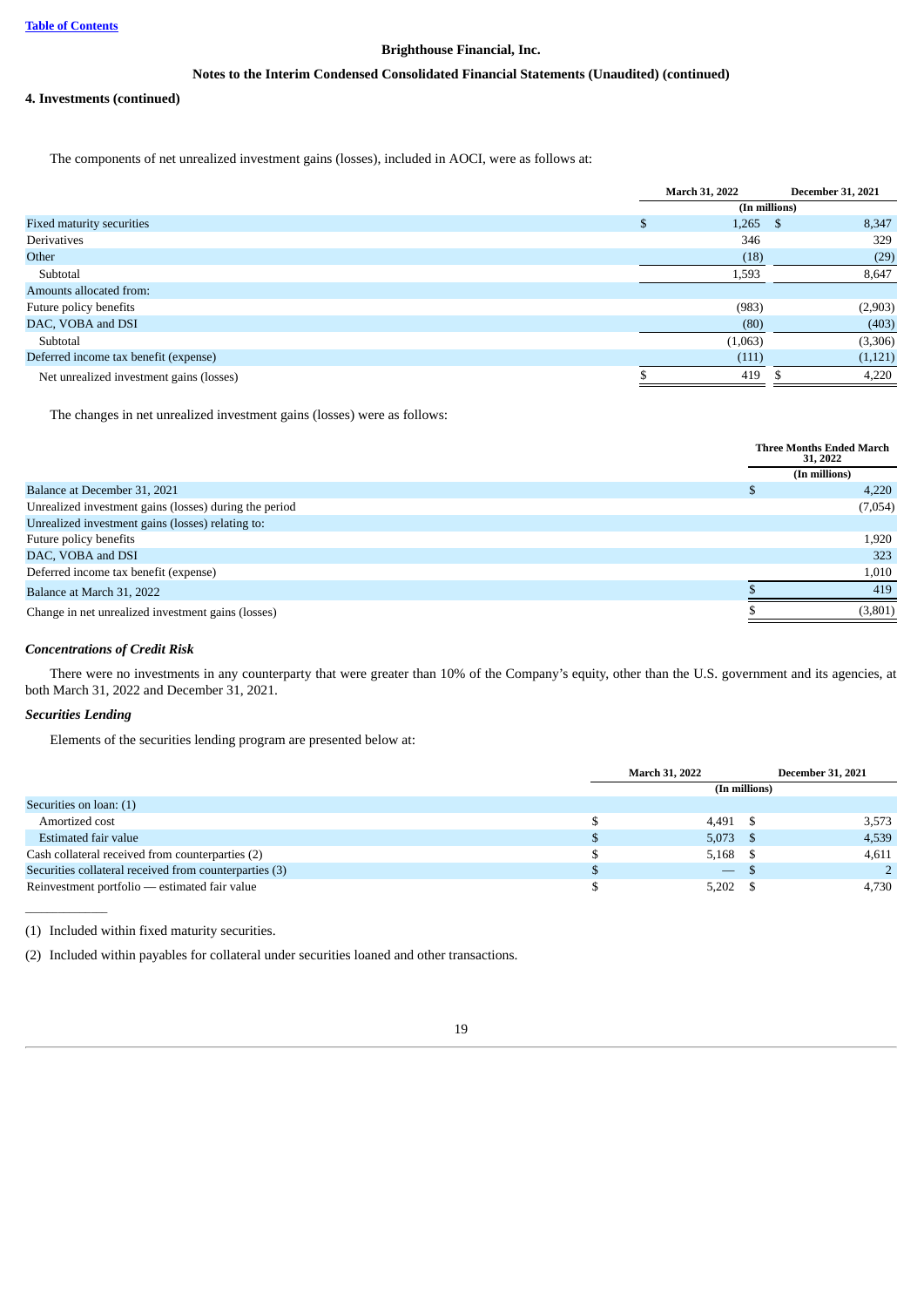$\overline{\phantom{a}}$ 

### **Brighthouse Financial, Inc.**

## **Notes to the Interim Condensed Consolidated Financial Statements (Unaudited) (continued)**

### **4. Investments (continued)**

(3) Securities collateral received from counterparties may not be sold or re-pledged, unless the counterparty is in default, and is not reported on the interim condensed consolidated financial statements.

The cash collateral liability by loaned security type and remaining tenor of the agreements were as follows at:

|   | <b>March 31, 2022</b> |            |       |            |                                 |                      | <b>December 31, 2021</b> |  |       |                             |       |            |       |               |              |
|---|-----------------------|------------|-------|------------|---------------------------------|----------------------|--------------------------|--|-------|-----------------------------|-------|------------|-------|---------------|--------------|
|   |                       |            | Less  |            |                                 |                      | Total                    |  |       |                             | Less  |            |       |               | <b>Total</b> |
|   |                       |            |       |            |                                 |                      |                          |  |       |                             |       |            |       |               |              |
| Ф | 1,159                 |            | 1,635 |            | 1,751                           |                      | 4.545                    |  | 1,094 |                             | 2.125 |            | 1,391 |               | 4,610        |
|   |                       |            | 479   |            | $\hspace{0.1mm}-\hspace{0.1mm}$ |                      | 480                      |  |       |                             | _     |            |       |               |              |
|   |                       |            | 143   |            |                                 |                      | 143                      |  |       |                             | _     |            |       |               |              |
|   | 1,160                 |            | 2,257 |            | 1,751                           |                      | 5,168                    |  | 1,095 |                             | 2,125 |            | 1,391 |               | 4,611        |
|   |                       | Open $(1)$ |       | 1 Month or |                                 | <b>L</b> to 6 Months |                          |  |       | Open $(1)$<br>(In millions) |       | 1 Month or |       | 1 to 6 Months |              |

(1) The related loaned security could be returned to the Company on the next business day which would require the Company to immediately return the cash collateral.

If the Company is required to return significant amounts of cash collateral on short notice and is forced to sell securities to meet the return obligation, it may have difficulty selling such collateral that is invested in securities in a timely manner, be forced to sell securities in a volatile or illiquid market for less than what otherwise would have been realized in normal market conditions, or both. The estimated fair value of the securities on loan related to the cash collateral on open at March 31, 2022 was \$1.1 billion, primarily comprised of U.S. government and agency securities which, if put back to the Company, could be immediately sold to satisfy the cash requirement.

The reinvestment portfolio acquired with the cash collateral consisted principally of fixed maturity securities (including U.S. government and agency securities, agency RMBS, ABS, non-agency RMBS and CMBS) with 55% invested in U.S. government and agency securities, agency RMBS and cash and cash equivalents at March 31, 2022. If the securities on loan or the reinvestment portfolio become less liquid, the Company has the liquidity resources of most of its general account available to meet any potential cash demands when securities on loan are put back to the Company.

#### *Invested Assets on Deposit, Held in Trust and Pledged as Collateral*

Invested assets on deposit, held in trust and pledged as collateral at estimated fair value were as follows at:

|                                                                           |  | <b>March 31, 2022</b> | <b>December 31, 2021</b> |        |  |
|---------------------------------------------------------------------------|--|-----------------------|--------------------------|--------|--|
|                                                                           |  | (In millions)         |                          |        |  |
| Invested assets on deposit (regulatory deposits) (1)                      |  | 9,117                 |                          | 10,000 |  |
| Invested assets held in trust (reinsurance agreements) (2)                |  | 5,699                 |                          | 6,029  |  |
| Invested assets pledged as collateral (3)                                 |  | 6.030                 |                          | 5.116  |  |
| Total invested assets on deposit, held in trust and pledged as collateral |  | 20,846                |                          | 21,145 |  |

- (1) The Company has assets, primarily fixed maturity securities, on deposit with governmental authorities relating to certain policyholder liabilities, of which \$41 million and \$25 million of the assets on deposit represents restricted cash and cash equivalents at March 31, 2022 and December 31, 2021, respectively.
- (2) The Company has assets, primarily fixed maturity securities, held in trust relating to certain reinsurance transactions, of which \$102 million and \$119 million of the assets held in trust balance represents restricted cash and cash equivalents at March 31, 2022 and December 31, 2021, respectively.
- (3) The Company has pledged invested assets in connection with various agreements and transactions, including funding agreements (see Note 3 of the Notes to the Consolidated Financial Statements included in the 2021 Annual Report) and derivative transactions (see Note 5).

See "— Securities Lending" for information regarding securities on loan. In addition, the Company's investment in FHLB common stock, which is considered restricted until redeemed by the issuer, was \$89 million and \$70 million at redemption value at March 31, 2022 and December 31, 2021, respectively.

#### *Variable Interest Entities*

 $\overline{\phantom{a}}$ 

A variable interest entity ("VIE") is a legal entity that does not have sufficient equity at risk to finance its activities or is structured such that equity investors lack the ability to make significant decisions relating to the entity's operations through voting rights or do not substantively participate in the gains and losses of the entity.

The Company enters into various arrangements with VIEs in the normal course of business and has invested in legal entities that are VIEs. VIEs are consolidated when it is determined that the Company is the primary beneficiary. A primary beneficiary is the variable interest holder in a VIE with both (i) the power to direct the activities of the VIE that most significantly impact the economic performance of the VIE and (ii) the obligation to absorb losses or the right to receive benefits that could potentially be significant to the VIE. In addition, the evaluation of whether a legal entity is a VIE and if the Company is a primary beneficiary includes a review of the capital structure of the VIE, the related contractual relationships and terms, the nature of the operations and purpose of the VIE, the nature of the VIE interests issued and the Company's involvement with the entity.

There were no material VIEs for which the Company has concluded that it is the primary beneficiary at either March 31, 2022 or December 31, 2021.

The carrying amount and maximum exposure to loss related to the VIEs for which the Company has concluded that it holds a variable interest, but is not the primary beneficiary, were as follows at: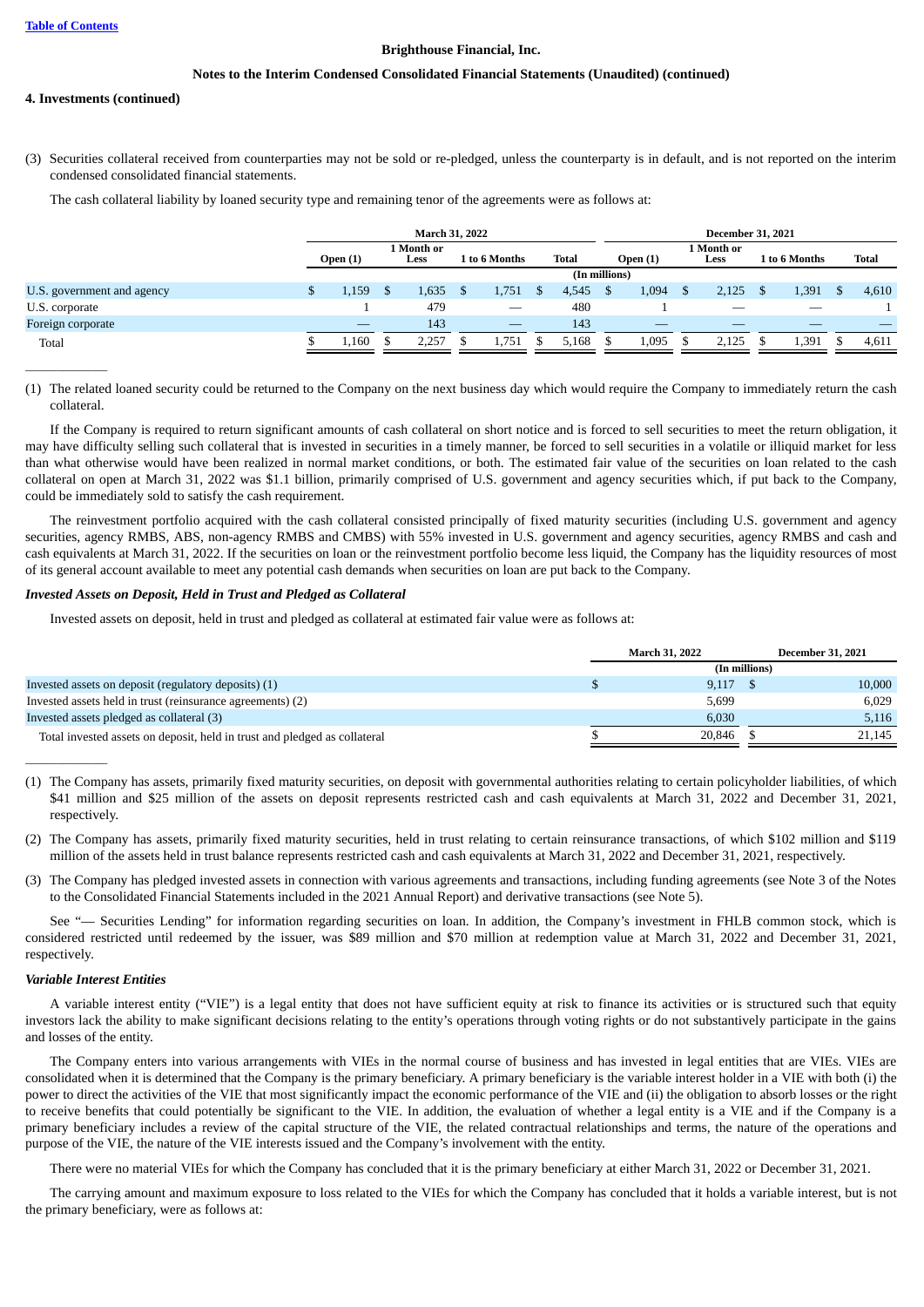|                               | <b>March 31, 2022</b> |                                |        | <b>December 31, 2021</b> |                    |  |                                       |  |
|-------------------------------|-----------------------|--------------------------------|--------|--------------------------|--------------------|--|---------------------------------------|--|
|                               | Carrying<br>Amount    | Maximum<br>Exposure<br>to Loss |        |                          | Carrving<br>Amount |  | <b>Maximum</b><br>Exposure<br>to Loss |  |
|                               |                       |                                |        |                          |                    |  |                                       |  |
| Fixed maturity securities     | 15,871                |                                | 16,044 | - 5                      | 16,472             |  | 15,802                                |  |
| Limited partnerships and LLCs | 3,888                 |                                | 5,255  |                          | 3,679              |  | 5,115                                 |  |
| Total                         | 19,759                |                                | 21,299 |                          | 20,151             |  | 20,917                                |  |

The Company's investments in unconsolidated VIEs are described below.

## *Fixed Maturity Securities*

The Company invests in U.S. corporate bonds, foreign corporate bonds and Structured Securities issued by VIEs. The Company is not obligated to provide any financial or other support to these VIEs, other than the original investment. The Company's involvement with these entities is limited to that of a passive investor. The Company has no unilateral right to appoint or remove the servicer, special servicer, or investment manager, which are generally viewed as having the power to direct the activities that most significantly impact the economic performance of the VIE, nor does the Company function in any of these roles. The Company does not have the obligation to absorb losses or the right to receive benefits from the entity that could potentially be significant to the entity; as a result, the Company has determined it is not the primary beneficiary, or consolidator, of the VIE. The Company's maximum exposure to loss on these fixed maturity securities is limited to the amortized cost of these investments. See "— Fixed Maturity Securities Available-forsale" for information on these securities.

## *Limited Partnerships and LLCs*

The Company holds investments in certain limited partnerships and LLCs which are VIEs. These ventures include limited partnerships, LLCs, private equity funds, and, to a lesser extent, tax credit and renewable energy partnerships. The Company is not considered the primary beneficiary, or consolidator, when its involvement takes the form of a limited partner interest and is restricted to a role of a passive investor, as a limited partner's interest does not provide the Company with any substantive kick-out or participating rights, nor does it provide the Company with the power to direct the activities of the fund. The Company's maximum exposure to loss on these investments is limited to: (i) the amount invested in debt or equity of the VIE and (ii) commitments to the VIE, as described in Note 10.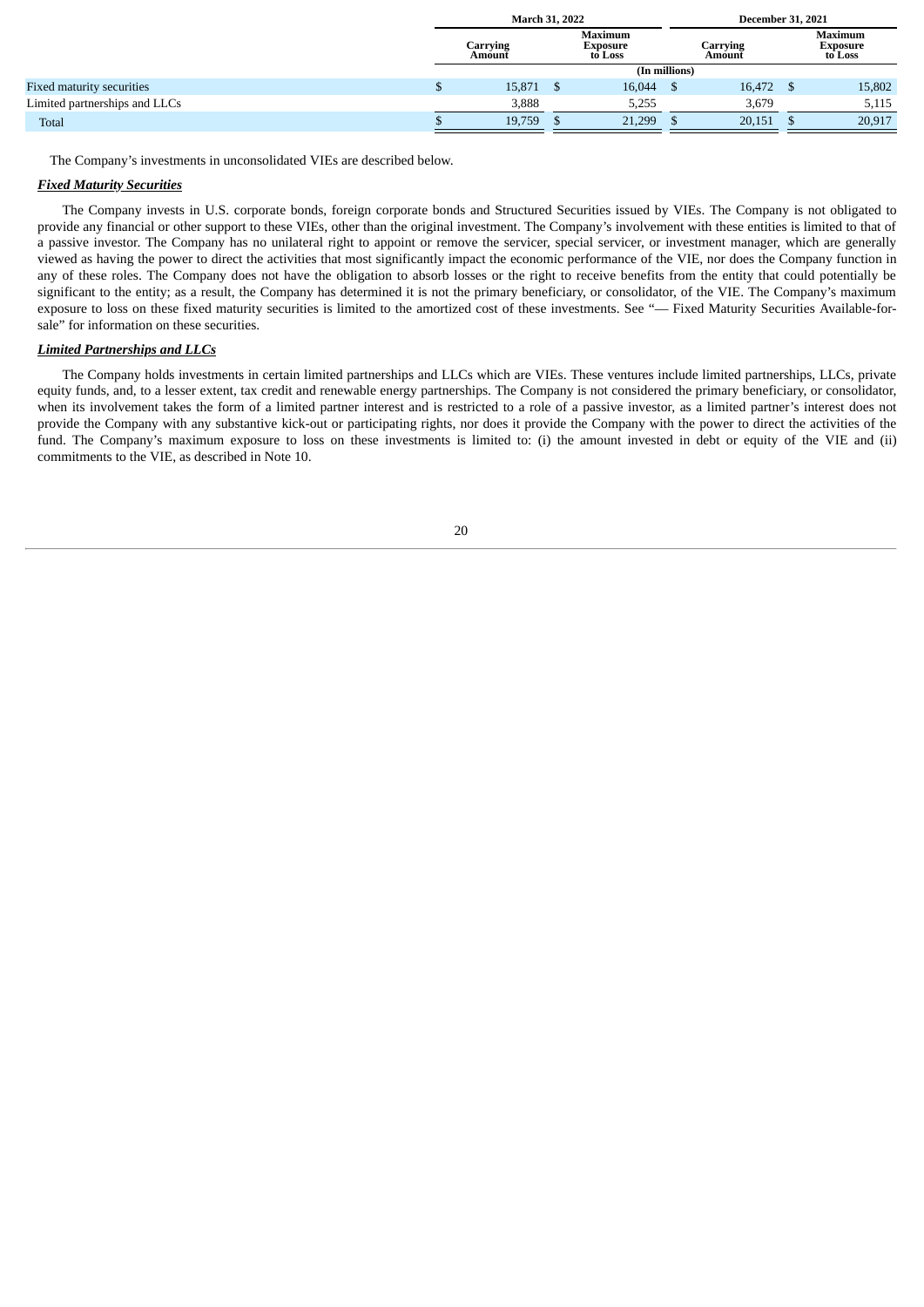## **Notes to the Interim Condensed Consolidated Financial Statements (Unaudited) (continued)**

## **4. Investments (continued)**

### *Net Investment Income*

The components of net investment income were as follows:

|                                                   | <b>Three Months Ended</b><br>March 31, |  |                |  |  |  |  |
|---------------------------------------------------|----------------------------------------|--|----------------|--|--|--|--|
|                                                   | 2022                                   |  | 2021           |  |  |  |  |
|                                                   | (In millions)                          |  |                |  |  |  |  |
| Investment income:                                |                                        |  |                |  |  |  |  |
| Fixed maturity securities                         | \$<br>718 \$                           |  | 690            |  |  |  |  |
| <b>Equity securities</b>                          |                                        |  |                |  |  |  |  |
| Mortgage loans                                    | 203                                    |  | 164            |  |  |  |  |
| Policy loans                                      | 15                                     |  | 17             |  |  |  |  |
| Limited partnerships and LLCs (1)                 | 241                                    |  | 338            |  |  |  |  |
| Cash, cash equivalents and short-term investments |                                        |  | $\overline{2}$ |  |  |  |  |
| Other                                             | 14                                     |  | 10             |  |  |  |  |
| Total investment income                           | 1,192                                  |  | 1,222          |  |  |  |  |
| Less: Investment expenses                         | 41                                     |  | 35             |  |  |  |  |
| Net investment income                             | 1,151                                  |  | 1,187          |  |  |  |  |
|                                                   |                                        |  |                |  |  |  |  |

(1) Includes net investment income pertaining to other limited partnership interests of \$212 million and \$331 million for the three months ended March 31, 2022 and 2021, respectively.

## *Net Investment Gains (Losses)*

 $\overline{\phantom{a}}$ 

## *Components of Net Investment Gains (Losses)*

The components of net investment gains (losses) were as follows:

|                                     |      | March 31,     | <b>Three Months Ended</b> |    |
|-------------------------------------|------|---------------|---------------------------|----|
|                                     | 2022 |               | 2021                      |    |
|                                     |      | (In millions) |                           |    |
| Fixed maturity securities           | D    | (42)<br>- 5   |                           | 10 |
| <b>Equity securities</b>            |      | (6)           |                           |    |
| Mortgage loans                      |      | (4)           |                           |    |
| Limited partnerships and LLCs       |      | (16)          |                           |    |
| Total net investment gains (losses) |      | (68)          |                           | 14 |
|                                     |      |               |                           |    |

Gains (losses) from foreign currency transactions included within net investment gains (losses) were (\$16) million and \$0 for the three months ended March 31, 2022 and 2021, respectively.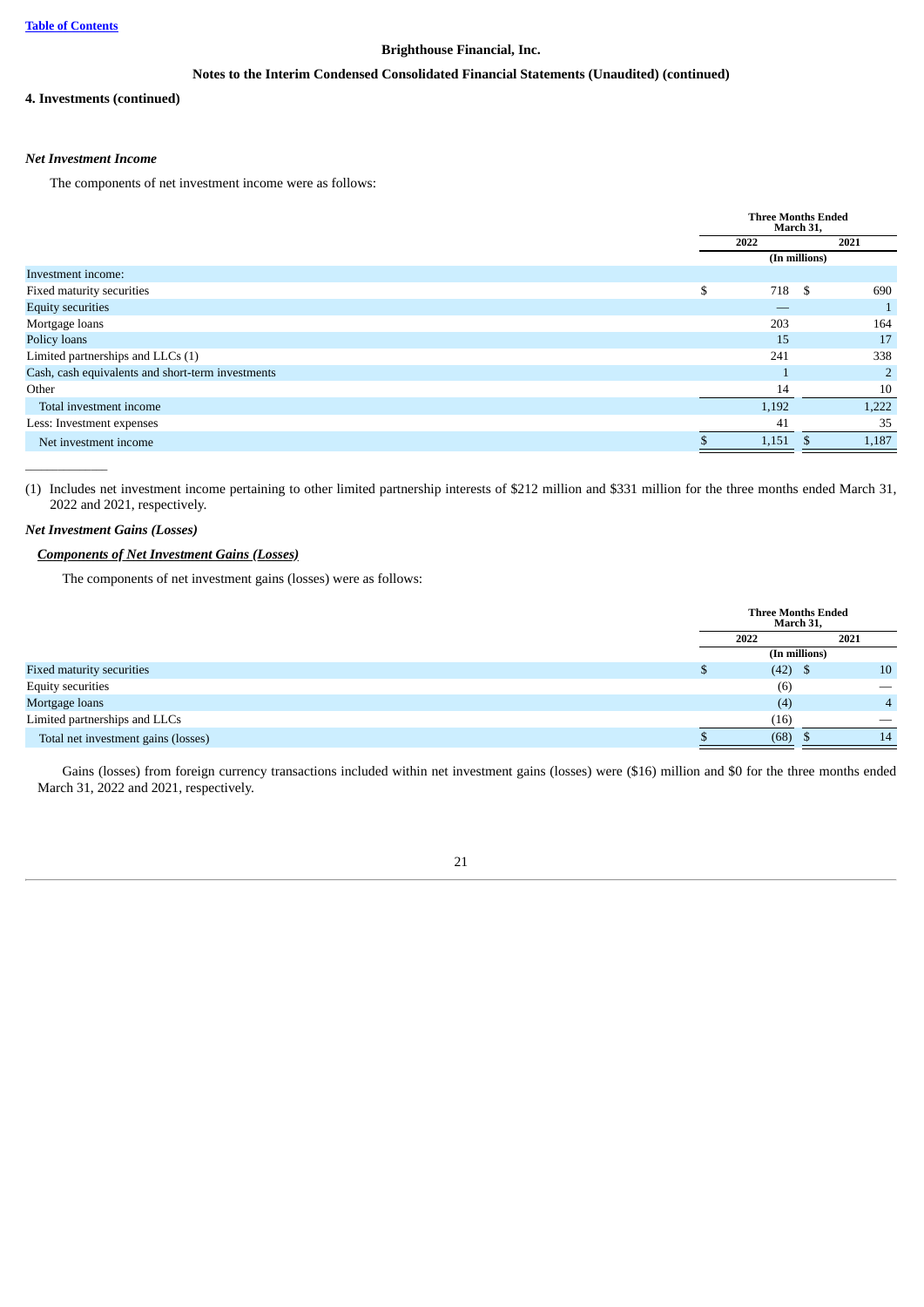## **Notes to the Interim Condensed Consolidated Financial Statements (Unaudited) (continued)**

### **4. Investments (continued)**

## *Sales or Disposals of Fixed Maturity Securities*

Investment gains and losses on sales of securities are determined on a specific identification basis. Proceeds from sales or disposals of fixed maturity securities and the components of fixed maturity securities net investment gains (losses) were as follows:

|                               |      | <b>Three Months Ended</b><br>March 31,<br>2021<br>(In millions)<br>2,539 |       |  |  |  |
|-------------------------------|------|--------------------------------------------------------------------------|-------|--|--|--|
|                               | 2022 |                                                                          |       |  |  |  |
|                               |      |                                                                          |       |  |  |  |
| Proceeds                      |      |                                                                          | 1,262 |  |  |  |
| Gross investment gains        | 44   |                                                                          | 33    |  |  |  |
| Gross investment losses       | (83) |                                                                          | (17)  |  |  |  |
| Net investment gains (losses) | (39) |                                                                          | 16    |  |  |  |
|                               |      |                                                                          |       |  |  |  |

### <span id="page-23-0"></span>**5. Derivatives**

#### *Accounting for Derivatives*

See Notes 1 and 8 of the Notes to the Consolidated Financial Statements included in the 2021 Annual Report for a description of the Company's accounting policies for derivatives and the fair value hierarchy for derivatives.

### *Types of Derivative Instruments and Derivative Strategies*

The Company maintains an overall risk management strategy that incorporates the use of derivative instruments to minimize its exposure to various market risks. Commonly used derivative instruments include, but are not necessarily limited to:

- Interest rate derivatives: swaps, caps, swaptions and forwards;
- Foreign currency exchange rate derivatives: forwards and swaps;
- Equity market derivatives: options, total return swaps and variance swaps; and
- Credit derivatives: single and index reference credit default swaps and swaptions.

For detailed information on these contracts and the related strategies, see Note 7 of the Notes to the Consolidated Financial Statements included in the 2021 Annual Report.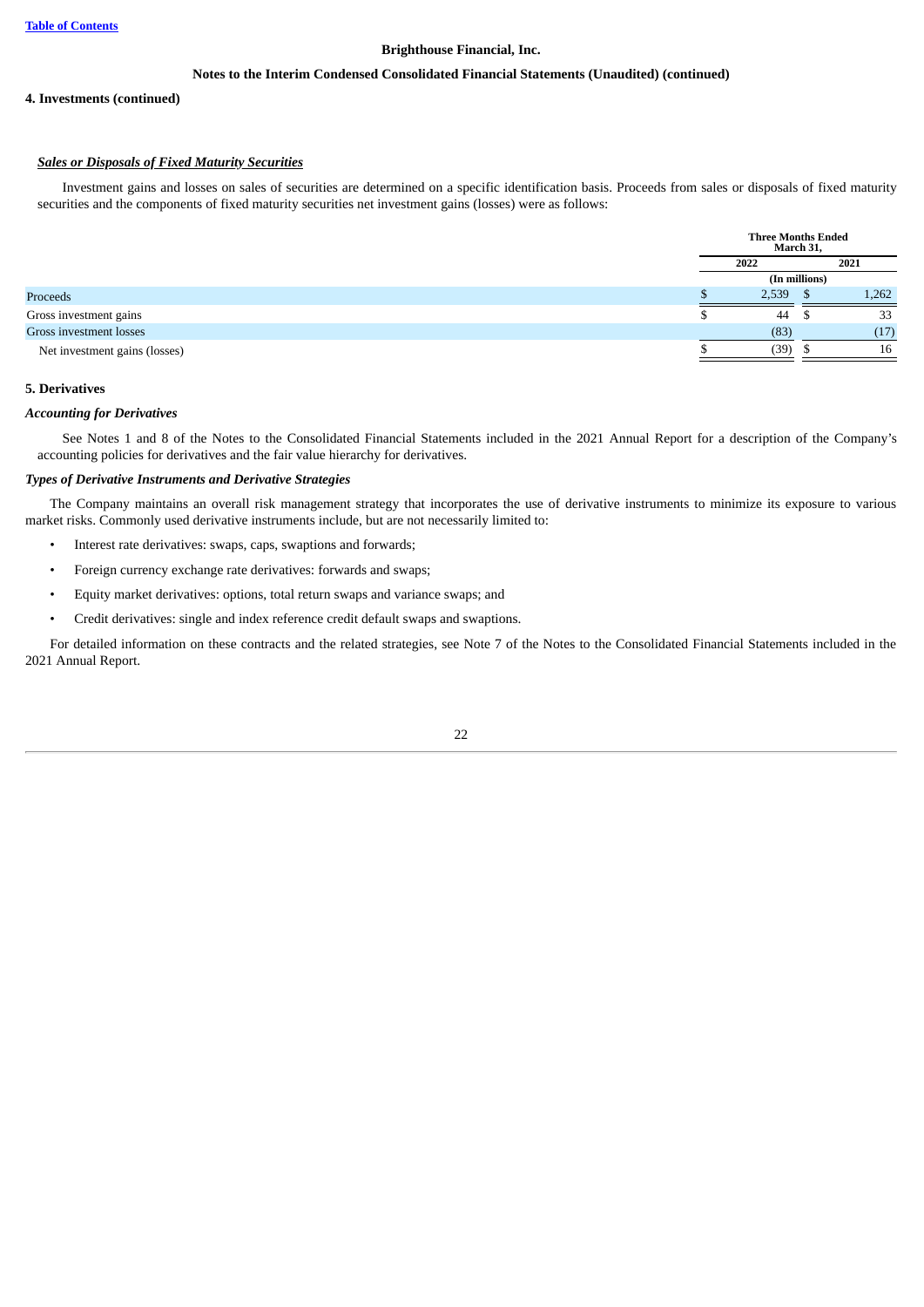## **Notes to the Interim Condensed Consolidated Financial Statements (Unaudited) (continued)**

#### **5. Derivatives (continued)**

#### *Primary Risks Managed by Derivatives*

The primary underlying risk exposure, gross notional amount and estimated fair value of derivatives held were as follows at:

|                                                                      |                                         |                                 |              | March 31, 2022                  |                                | <b>December 31, 2021</b> |                                 |              |                             |                    |                |  |
|----------------------------------------------------------------------|-----------------------------------------|---------------------------------|--------------|---------------------------------|--------------------------------|--------------------------|---------------------------------|--------------|-----------------------------|--------------------|----------------|--|
|                                                                      |                                         | <b>Gross</b><br><b>Notional</b> |              |                                 | <b>Estimated Fair Value</b>    |                          | <b>Gross</b><br><b>Notional</b> |              | <b>Estimated Fair Value</b> |                    |                |  |
|                                                                      | <b>Primary Underlying Risk Exposure</b> | Amount                          |              | Assets                          | <b>Liabilities</b>             |                          | <b>Amount</b>                   |              | <b>Assets</b>               | <b>Liabilities</b> |                |  |
|                                                                      |                                         |                                 |              |                                 |                                | (In millions)            |                                 |              |                             |                    |                |  |
| <b>Derivatives Designated as Hedging Instruments:</b>                |                                         |                                 |              |                                 |                                |                          |                                 |              |                             |                    |                |  |
| Cash flow hedges:                                                    |                                         |                                 |              |                                 |                                |                          |                                 |              |                             |                    |                |  |
| Interest rate forwards                                               | Interest rate                           | \$<br>150                       | $\mathbb{S}$ | 6                               | $\mathbb{S}$                   | $\mathbb{S}$             | 180                             | $\mathbf{s}$ | 30                          | $\mathbb{S}$       |                |  |
| Foreign currency swaps                                               | Foreign currency exchange rate          | 3,630                           |              | 265                             | 20                             |                          | 3,282                           |              | 229                         |                    | 22             |  |
| Total qualifying hedges                                              |                                         | 3,780                           |              | 271                             | 20                             |                          | 3.462                           |              | 259                         |                    | 22             |  |
| Derivatives Not Designated or Not Qualifying as Hedging Instruments: |                                         |                                 |              |                                 |                                |                          |                                 |              |                             |                    |                |  |
| Interest rate swaps                                                  | Interest rate                           | 2,770                           |              | 222                             | 11                             |                          | 2,595                           |              | 325                         |                    | 17             |  |
| Interest rate caps                                                   | Interest rate                           | 5,100                           |              | 91                              | 17                             |                          | 5,100                           |              | 29                          |                    | $\overline{A}$ |  |
| Interest rate options                                                | Interest rate                           | 8,380                           |              | 50                              | 9                              |                          | 8,050                           |              | 83                          |                    |                |  |
| Interest rate forwards                                               | Interest rate                           | 11,839                          |              | 65                              | 544                            |                          | 9.808                           |              | 627                         |                    | 109            |  |
| Foreign currency swaps                                               | Foreign currency exchange rate          | 1,004                           |              | 96                              | 22                             |                          | 967                             |              | 96                          |                    | 21             |  |
| Foreign currency forwards                                            | Foreign currency exchange rate          | 495                             |              | 10                              | 3                              |                          | 483                             |              | 3                           |                    | $\overline{A}$ |  |
| Credit default swaps - written                                       | Credit                                  | 1,793                           |              | 29                              | 2                              |                          | 1.724                           |              | 39                          |                    | $\mathbf{1}$   |  |
| Credit default swaptions                                             | Credit                                  |                                 |              |                                 |                                |                          | 150                             |              |                             |                    |                |  |
| Equity index options                                                 | Equity market                           | 24,143                          |              | 981                             | 776                            |                          | 24,692                          |              | 1,155                       |                    | 877            |  |
| Equity variance swaps                                                | Equity market                           | 281                             |              | 9                               | $\mathbf{1}$                   |                          | 281                             |              | 9                           |                    | $\overline{1}$ |  |
| Equity total return swaps                                            | Equity market                           | 26,311                          |              | 536                             | 456                            |                          | 32,719                          |              | 493                         |                    | 588            |  |
| Hybrid options                                                       | Equity market                           | 900                             |              |                                 |                                |                          | 900                             |              | 8                           |                    |                |  |
| Total non-designated or non-qualifying<br>derivatives                |                                         | 83,016                          |              | 2,089                           | 1,841                          |                          | 87,469                          |              | 2,867                       |                    | 1,622          |  |
| <b>Embedded derivatives:</b>                                         |                                         |                                 |              |                                 |                                |                          |                                 |              |                             |                    |                |  |
| Ceded guaranteed minimum income benefits                             | Other                                   | N/A                             |              | 151                             | $\qquad \qquad \longleftarrow$ |                          | N/A                             |              | 186                         |                    |                |  |
| Direct index-linked annuities                                        | Other                                   | N/A                             |              | $\overline{\phantom{0}}$        | 5,309                          |                          | N/A                             |              | $\overline{\phantom{0}}$    |                    | 6,211          |  |
| Direct guaranteed minimum benefits                                   | Other                                   | N/A                             |              | $\hspace{0.1mm}-\hspace{0.1mm}$ | 1,386                          |                          | N/A                             |              | $\overline{\phantom{0}}$    |                    | 1,848          |  |
| Assumed index-linked annuities                                       | Other                                   | N/A                             |              | $\sim$                          | 367                            |                          | N/A                             |              |                             |                    | 437            |  |
| Total embedded derivatives                                           |                                         | N/A                             |              | 151                             | 7,062                          |                          | N/A                             |              | 186                         |                    | 8,496          |  |
| Total                                                                |                                         | 86,796                          | \$           | 2,511                           | $\mathfrak{s}$<br>8,923        | \$                       | 90,931                          | \$           | 3,312                       | \$                 | 10,140         |  |

Based on gross notional amounts, a substantial portion of the Company's derivatives was not designated or did not qualify as part of a hedging relationship at both March 31, 2022 and December 31, 2021. The Company's use of derivatives includes (i) derivatives that serve as macro hedges of the Company's exposure to various risks and generally do not qualify for hedge accounting because they do not meet the criteria required under portfolio hedging rules; (ii) derivatives that economically hedge insurance liabilities and generally do not qualify for hedge accounting because they do not meet the criteria of being "highly effective" as outlined in Accounting Standards Codification 815 — Derivatives and Hedging; (iii) derivatives that economically hedge embedded derivatives that do not qualify for hedge accounting because the changes in estimated fair value of the embedded derivatives are already recorded in net income; and (iv) written credit default swaps that are used to create synthetic credit investments and that do not qualify for hedge accounting because they do not involve a hedging relationship.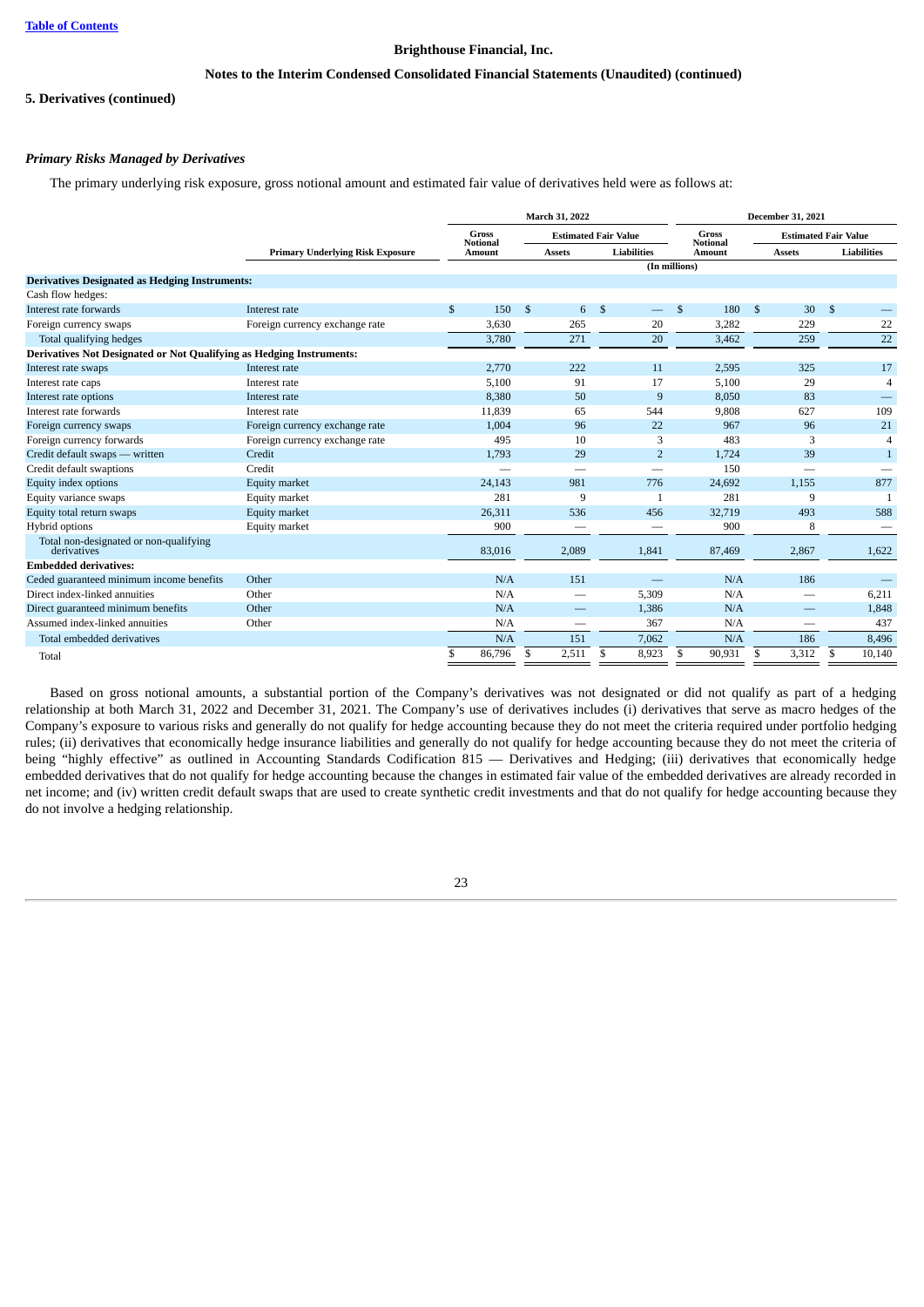## **Notes to the Interim Condensed Consolidated Financial Statements (Unaudited) (continued)**

## **5. Derivatives (continued)**

The amount and location of gains (losses), including earned income, recognized for derivatives and gains (losses) pertaining to hedged items presented in net derivative gains (losses) were as follows:

|                                                                      | <b>Net Derivative Gains</b><br>(Losses) Recognized for<br>Derivatives |              | <b>Net Derivative Gains</b><br>(Losses) Recognized<br>for Hedged Items | <b>Net Investment</b><br>Income | <b>Amount of Gains</b><br>(Losses) Deferred in<br>AOCI |
|----------------------------------------------------------------------|-----------------------------------------------------------------------|--------------|------------------------------------------------------------------------|---------------------------------|--------------------------------------------------------|
|                                                                      |                                                                       |              | (In millions)                                                          |                                 |                                                        |
| Three Months Ended March 31, 2022                                    |                                                                       |              |                                                                        |                                 |                                                        |
| <b>Derivatives Designated as Hedging Instruments:</b>                |                                                                       |              |                                                                        |                                 |                                                        |
| Cash flow hedges:                                                    |                                                                       |              |                                                                        |                                 |                                                        |
| Interest rate                                                        | \$                                                                    | $\mathbf{1}$ | \$                                                                     | \$<br>$\mathbf{1}$              | \$<br>(21)                                             |
| Foreign currency exchange rate                                       |                                                                       |              |                                                                        | 11                              | 40                                                     |
| Total cash flow hedges                                               |                                                                       | 1            |                                                                        | 12                              | 19                                                     |
| Derivatives Not Designated or Not Qualifying as Hedging Instruments: |                                                                       |              |                                                                        |                                 |                                                        |
| Interest rate                                                        |                                                                       | (1, 131)     |                                                                        |                                 |                                                        |
| Foreign currency exchange rate                                       |                                                                       | 20           | (7)                                                                    |                                 |                                                        |
| Credit                                                               |                                                                       | (7)          |                                                                        |                                 |                                                        |
| <b>Equity market</b>                                                 |                                                                       | 308          |                                                                        |                                 |                                                        |
| Embedded                                                             |                                                                       | 1,329        |                                                                        |                                 |                                                        |
| Total non-qualifying hedges                                          |                                                                       | 519          | (7)                                                                    |                                 |                                                        |
| Total                                                                | S                                                                     | 520          | \$<br>(7)                                                              | 12<br>\$                        | 19<br>\$                                               |
| Three Months Ended March 31, 2021                                    |                                                                       |              |                                                                        |                                 |                                                        |
| <b>Derivatives Designated as Hedging Instruments:</b>                |                                                                       |              |                                                                        |                                 |                                                        |
| Cash flow hedges:                                                    |                                                                       |              |                                                                        |                                 |                                                        |
| Interest rate                                                        | \$                                                                    | $\mathbf{1}$ | \$                                                                     | \$<br>$\mathbf{1}$              | \$<br>(52)                                             |
| Foreign currency exchange rate                                       |                                                                       | 5            | (3)                                                                    | $\, 8$                          | (16)                                                   |
| Total cash flow hedges                                               |                                                                       | 6            | (3)                                                                    | 9                               | (68)                                                   |
|                                                                      |                                                                       |              |                                                                        |                                 |                                                        |
| Derivatives Not Designated or Not Qualifying as Hedging Instruments: |                                                                       |              |                                                                        |                                 |                                                        |
| Interest rate                                                        |                                                                       | (1, 912)     |                                                                        |                                 |                                                        |
| Foreign currency exchange rate                                       |                                                                       | (7)          | 3                                                                      |                                 |                                                        |
| Credit                                                               |                                                                       | 3            |                                                                        |                                 |                                                        |
| <b>Equity market</b>                                                 |                                                                       | (142)        |                                                                        |                                 |                                                        |
| Embedded                                                             |                                                                       | 548          |                                                                        |                                 |                                                        |
| Total non-qualifying hedges                                          |                                                                       | (1,510)      | 3                                                                      |                                 |                                                        |
| Total                                                                | \$                                                                    | (1,504)      | \$                                                                     | 9<br>\$                         | \$<br>(68)                                             |

At March 31, 2022 and December 31, 2021, the maximum length of time over which the Company was hedging its exposure to variability in future cash flows for forecasted transactions was one year and two years, respectively.

At March 31, 2022 and December 31, 2021, the balance in AOCI associated with cash flow hedges was \$346 million and \$329 million, respectively.

## *Credit Derivatives*

In connection with synthetically created credit investment transactions, the Company writes credit default swaps for which it receives a premium to insure credit risk. If a credit event occurs, as defined by the contract, the contract may be cash settled or it may be settled gross by the Company paying the counterparty the specified swap notional amount in exchange for the delivery of par quantities of the referenced credit obligation.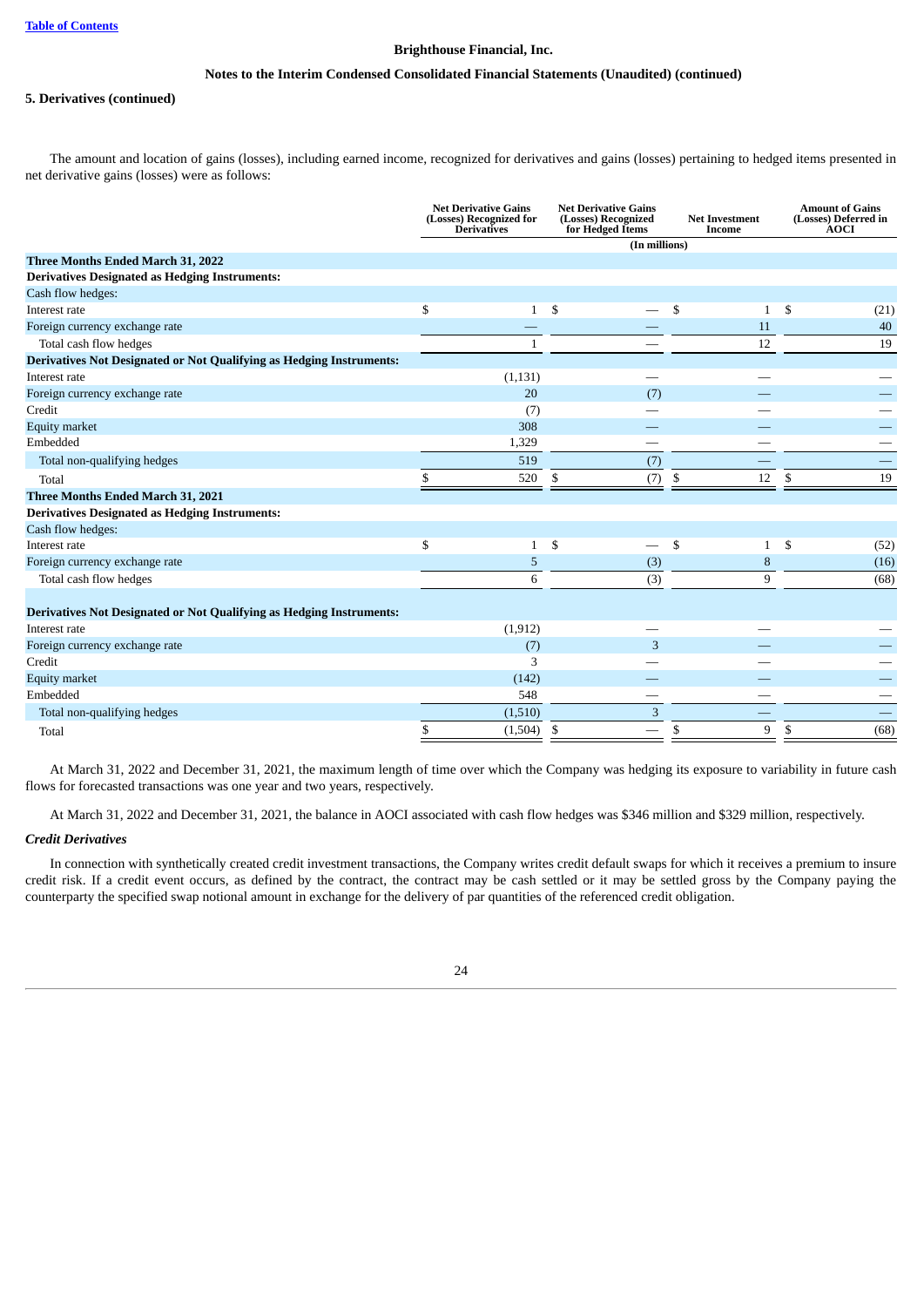## **Notes to the Interim Condensed Consolidated Financial Statements (Unaudited) (continued)**

## **5. Derivatives (continued)**

The estimated fair value, maximum amount of future payments and weighted average years to maturity of written credit default swaps were as follows at:

|                                                                          |                       |                                                                               |  | March 31, 2022                                                                                          |                                                 | <b>December 31, 2021</b> |                                                                                      |    |                                                                                                                       |                                                        |  |  |  |
|--------------------------------------------------------------------------|-----------------------|-------------------------------------------------------------------------------|--|---------------------------------------------------------------------------------------------------------|-------------------------------------------------|--------------------------|--------------------------------------------------------------------------------------|----|-----------------------------------------------------------------------------------------------------------------------|--------------------------------------------------------|--|--|--|
| <b>Rating Agency Designation of Referenced Credit</b><br>Obligations (1) |                       | <b>Estimated</b><br><b>Fair Value</b><br>of Credit<br><b>Default</b><br>Swaps |  | <b>Maximum</b><br>Amount of<br><b>Future</b><br><b>Payments under</b><br>Credit Default<br><b>Swaps</b> | Weighted<br>Average<br>Years to<br>Maturity (2) |                          | <b>Estimated</b><br><b>Fair Value</b><br>of Credit<br><b>Default</b><br><b>Swaps</b> |    | <b>Maximum</b><br><b>Amount of</b><br><b>Future</b><br><b>Payments under</b><br><b>Credit Default</b><br><b>Swaps</b> | Weighted<br>Average<br>Years to<br><b>Maturity (2)</b> |  |  |  |
|                                                                          | (Dollars in millions) |                                                                               |  |                                                                                                         |                                                 |                          |                                                                                      |    |                                                                                                                       |                                                        |  |  |  |
| Aaa/Aa/A                                                                 |                       | 9S                                                                            |  | 599                                                                                                     | 2.2 <sup>5</sup>                                |                          | 12                                                                                   | -S | 589                                                                                                                   | 2.4                                                    |  |  |  |
| Baa                                                                      |                       | 16                                                                            |  | 1,166                                                                                                   | 5.3                                             |                          | 27                                                                                   |    | 1,131                                                                                                                 | 5.0                                                    |  |  |  |
| Ba                                                                       |                       | 3                                                                             |  | 24                                                                                                      | 4.7                                             |                          |                                                                                      |    |                                                                                                                       | 0.0                                                    |  |  |  |
| Caa and Lower                                                            |                       |                                                                               |  | 4                                                                                                       | 3.7                                             |                          | (1)                                                                                  |    |                                                                                                                       | 4.0                                                    |  |  |  |
| Total                                                                    |                       | 27                                                                            |  | 1,793                                                                                                   | 4.3                                             |                          | 38                                                                                   |    | 1,724                                                                                                                 | 4.1                                                    |  |  |  |
|                                                                          |                       |                                                                               |  |                                                                                                         |                                                 |                          |                                                                                      |    |                                                                                                                       |                                                        |  |  |  |

 $\overline{\phantom{a}}$ 

 $\overline{\phantom{a}}$ 

(1) The Company has written credit protection on both single name and index references. The rating agency designations are based on availability and the midpoint of the applicable ratings among Moody's, S&P and Fitch. If no rating is available from a rating agency, then an internally developed rating is used.

(2) The weighted average years to maturity of the credit default swaps is calculated based on weighted average gross notional amounts.

### *Counterparty Credit Risk*

The Company may be exposed to credit-related losses in the event of counterparty nonperformance on derivative instruments. Generally, the credit exposure is the fair value at the reporting date less any collateral received from the counterparty.

The Company manages its credit risk by: (i) entering into derivative transactions with creditworthy counterparties governed by master netting agreements; (ii) trading through regulated exchanges and central clearing counterparties; (iii) obtaining collateral, such as cash and securities, when appropriate; and (iv) setting limits on single party credit exposures which are subject to periodic management review.

See Note 6 for a description of the impact of credit risk on the valuation of derivatives.

The estimated fair values of net derivative assets and net derivative liabilities after the application of master netting agreements and collateral were as follows at:

|                        |     |                                   |      | <b>Balance Sheets</b>                            | <b>Gross Amounts Not Offset on the Consolidated</b> |                                    |  |                   |     |                                                      |                                                         |
|------------------------|-----|-----------------------------------|------|--------------------------------------------------|-----------------------------------------------------|------------------------------------|--|-------------------|-----|------------------------------------------------------|---------------------------------------------------------|
|                        |     | <b>Gross Amount</b><br>Recognized |      | <b>Financial Instruments</b><br>$\left(1\right)$ |                                                     | Collateral<br>Received/Pledged (2) |  | <b>Net Amount</b> |     | <b>Securities Collateral</b><br>Received/Pledged (3) | <b>Net Amount After</b><br><b>Securities Collateral</b> |
|                        |     |                                   |      |                                                  |                                                     | (In millions)                      |  |                   |     |                                                      |                                                         |
| <b>March 31, 2022</b>  |     |                                   |      |                                                  |                                                     |                                    |  |                   |     |                                                      |                                                         |
| Derivative assets      |     | 2.384                             | - \$ | $(1,321)$ \$                                     |                                                     | $(847)$ \$                         |  | 216               | - 5 | $(189)$ \$                                           | 27                                                      |
| Derivative liabilities |     | 1,855                             | - \$ | $(1,321)$ \$                                     |                                                     |                                    |  | 534               | - 5 | $(533)$ \$                                           |                                                         |
| December 31, 2021      |     |                                   |      |                                                  |                                                     |                                    |  |                   |     |                                                      |                                                         |
| Derivative assets      | \$. | 3,128                             | - \$ | $(1,155)$ \$                                     |                                                     | $(1,494)$ \$                       |  | 479               | -5  | $(413)$ \$                                           | 66                                                      |
| Derivative liabilities |     | 1,632                             |      | $(1,155)$ \$                                     |                                                     | $\overbrace{\phantom{13333}}$      |  | 477               |     | $(477)$ \$                                           |                                                         |
|                        |     |                                   |      |                                                  |                                                     |                                    |  |                   |     |                                                      |                                                         |

(1) Represents amounts subject to an enforceable master netting agreement or similar agreement.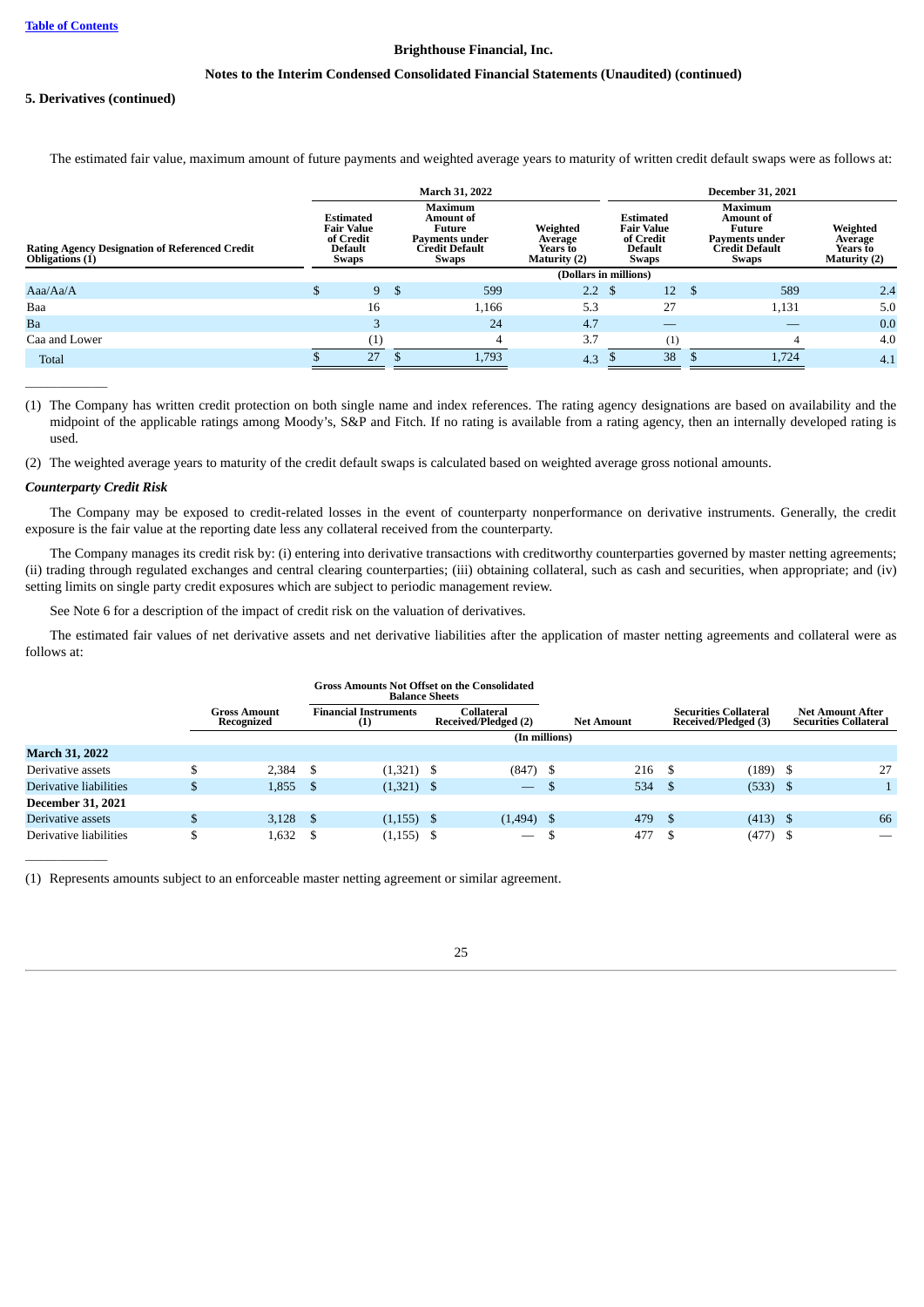$\overline{\phantom{a}}$ 

### **Brighthouse Financial, Inc.**

## **Notes to the Interim Condensed Consolidated Financial Statements (Unaudited) (continued)**

### **5. Derivatives (continued)**

- (2) The amount of cash collateral offset in the table above is limited to the net estimated fair value of derivatives after application of netting agreement.
- (3) Securities collateral received from counterparties is not reported on the consolidated balance sheets and may not be sold or re-pledged unless the counterparty is in default. Amounts do not include excess of collateral pledged or received.

The Company's collateral arrangements generally require the counterparty in a net liability position, after considering the effect of netting agreements, to pledge collateral when the amount owed by that counterparty reaches a minimum transfer amount. Certain of these arrangements also include creditcontingent provisions which permit the party with positive fair value to terminate the derivative at the current fair value or demand immediate full collateralization from the party in a net liability position, in the event that the financial strength or credit rating of the party in a net liability position falls below a certain level.

The aggregate estimated fair values of derivatives in a net liability position containing such credit-contingent provisions and the aggregate estimated fair value of assets posted as collateral for such instruments were as follows at:

|                                                                     | March 31, 2022 | <b>December 31, 2021</b> |
|---------------------------------------------------------------------|----------------|--------------------------|
|                                                                     | (In millions)  |                          |
| Estimated fair value of derivatives in a net liability position (1) | 534            | 477                      |
| Estimated Fair Value of Collateral Provided (2):                    |                |                          |
| Fixed maturity securities                                           | 1.466          | 839                      |
|                                                                     |                |                          |

(1) After taking into consideration the existence of netting agreements.

<span id="page-27-0"></span>(2) Substantially all of the Company's collateral arrangements provide for daily posting of collateral for the full value of the derivative contract. As a result, if the credit-contingent provisions of derivative contracts in a net liability position were triggered, minimal additional assets would be required to be posted as collateral or needed to settle the instruments immediately.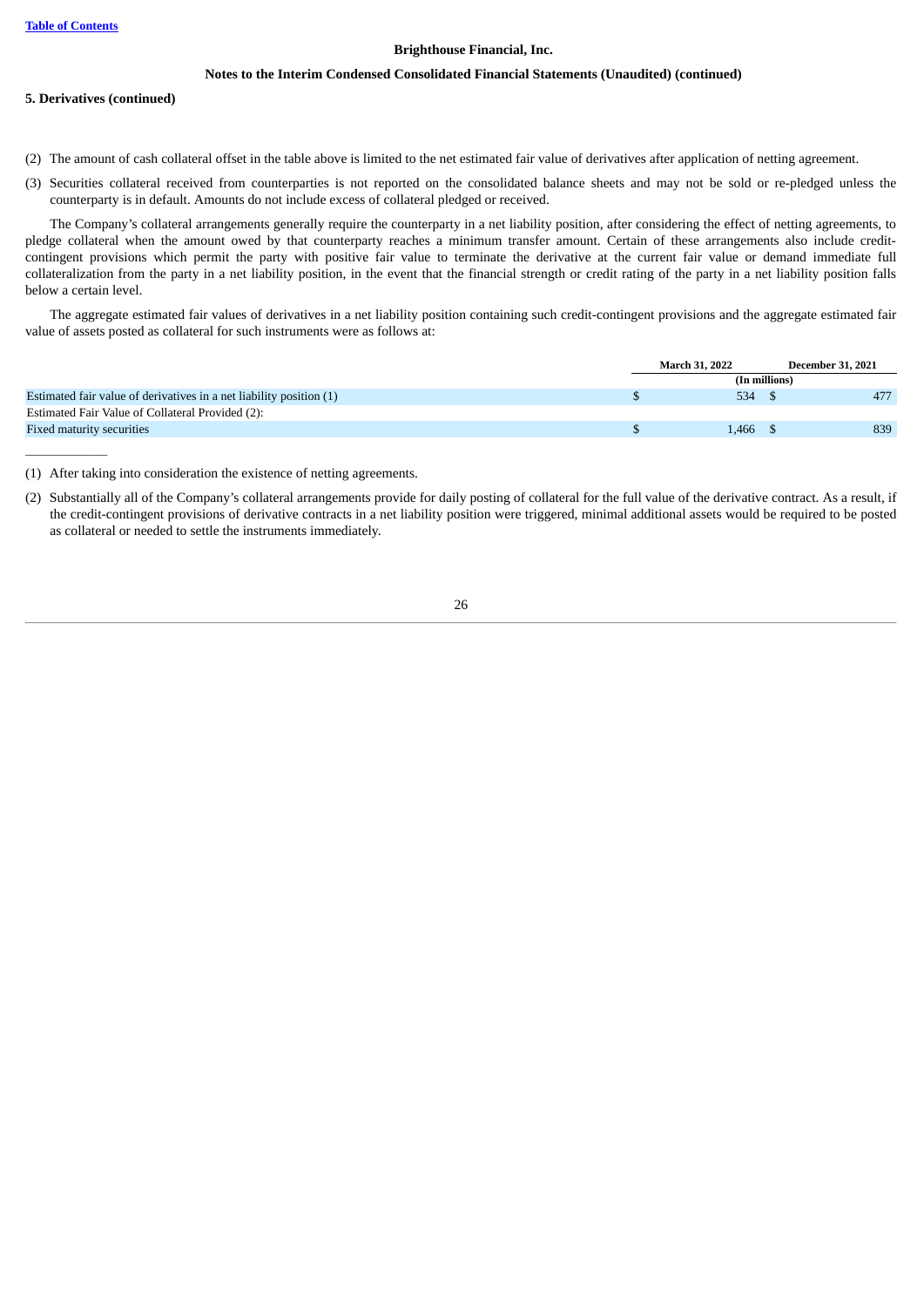## **Notes to the Interim Condensed Consolidated Financial Statements (Unaudited) (continued)**

## **6. Fair Value**

Considerable judgment is often required in interpreting market data to develop estimates of fair value, and the use of different assumptions or valuation methodologies may have a material effect on the estimated fair value amounts.

## *Recurring Fair Value Measurements*

The assets and liabilities measured at estimated fair value on a recurring basis and their corresponding placement in the fair value hierarchy are presented in the tables below. Investments that do not have a readily determinable fair value and are measured at net asset value (or equivalent) as a practical expedient to estimated fair value are excluded from the fair value hierarchy.

| <b>Fair Value Hierarchy</b><br><b>Total Estimated</b><br>Level 1<br>Level 3<br><b>Level 2</b><br><b>Fair Value</b><br>(In millions)<br><b>Assets</b><br>Fixed maturity securities:<br>$\mathfrak{S}$<br>\$<br>$\mathbf{s}$<br>U.S. corporate<br>34,983<br>1,035<br>\$<br>36,018<br>583<br>Foreign corporate<br>10,457<br>11,040<br>U.S. government and agency<br>4,168<br>5,436<br>9,604<br>$\overline{\phantom{0}}$<br><b>RMBS</b><br>8,710<br>17<br>8,727<br>6,970<br>6<br>6,976<br>4,310<br>4,310<br>4,339<br>4,510<br>171<br>1,288<br>23<br>1,311<br>Total fixed maturity securities<br>1,835<br>4,168<br>76,493<br>82,496<br>25<br>42<br>13<br>80<br>727<br>335<br>1,062<br>434<br>434<br>$\overline{\phantom{0}}$<br>356<br>15<br>371<br>20<br>9<br>29<br>9<br>1,517<br>1,526<br>33<br>Total derivative assets<br>2,327<br>2,360<br>—<br>151<br>151<br>Embedded derivatives within asset host contracts (2)<br>44<br>104,397<br>104,441<br>\$<br>4,964<br>\$<br>183,594<br>2,032<br>\$<br>- \$<br>190,590<br><b>Total assets</b><br>$\boldsymbol{\mathsf{s}}$<br>$\mathfrak{s}$<br>581<br>\$<br>\$<br>581<br>$\overline{\phantom{m}}$<br>$\overline{\phantom{0}}$<br>Foreign currency exchange rate<br>45<br>45<br>$\overline{2}$<br>$\overline{2}$ |                                                          | March 31, 2022 |  |       |  |              |  |       |  |  |
|-----------------------------------------------------------------------------------------------------------------------------------------------------------------------------------------------------------------------------------------------------------------------------------------------------------------------------------------------------------------------------------------------------------------------------------------------------------------------------------------------------------------------------------------------------------------------------------------------------------------------------------------------------------------------------------------------------------------------------------------------------------------------------------------------------------------------------------------------------------------------------------------------------------------------------------------------------------------------------------------------------------------------------------------------------------------------------------------------------------------------------------------------------------------------------------------------------------------------------------------------------------|----------------------------------------------------------|----------------|--|-------|--|--------------|--|-------|--|--|
|                                                                                                                                                                                                                                                                                                                                                                                                                                                                                                                                                                                                                                                                                                                                                                                                                                                                                                                                                                                                                                                                                                                                                                                                                                                           |                                                          |                |  |       |  |              |  |       |  |  |
|                                                                                                                                                                                                                                                                                                                                                                                                                                                                                                                                                                                                                                                                                                                                                                                                                                                                                                                                                                                                                                                                                                                                                                                                                                                           |                                                          |                |  |       |  |              |  |       |  |  |
|                                                                                                                                                                                                                                                                                                                                                                                                                                                                                                                                                                                                                                                                                                                                                                                                                                                                                                                                                                                                                                                                                                                                                                                                                                                           |                                                          |                |  |       |  |              |  |       |  |  |
|                                                                                                                                                                                                                                                                                                                                                                                                                                                                                                                                                                                                                                                                                                                                                                                                                                                                                                                                                                                                                                                                                                                                                                                                                                                           |                                                          |                |  |       |  |              |  |       |  |  |
|                                                                                                                                                                                                                                                                                                                                                                                                                                                                                                                                                                                                                                                                                                                                                                                                                                                                                                                                                                                                                                                                                                                                                                                                                                                           |                                                          |                |  |       |  |              |  |       |  |  |
|                                                                                                                                                                                                                                                                                                                                                                                                                                                                                                                                                                                                                                                                                                                                                                                                                                                                                                                                                                                                                                                                                                                                                                                                                                                           |                                                          |                |  |       |  |              |  |       |  |  |
|                                                                                                                                                                                                                                                                                                                                                                                                                                                                                                                                                                                                                                                                                                                                                                                                                                                                                                                                                                                                                                                                                                                                                                                                                                                           |                                                          |                |  |       |  |              |  |       |  |  |
|                                                                                                                                                                                                                                                                                                                                                                                                                                                                                                                                                                                                                                                                                                                                                                                                                                                                                                                                                                                                                                                                                                                                                                                                                                                           |                                                          |                |  |       |  |              |  |       |  |  |
|                                                                                                                                                                                                                                                                                                                                                                                                                                                                                                                                                                                                                                                                                                                                                                                                                                                                                                                                                                                                                                                                                                                                                                                                                                                           |                                                          |                |  |       |  |              |  |       |  |  |
|                                                                                                                                                                                                                                                                                                                                                                                                                                                                                                                                                                                                                                                                                                                                                                                                                                                                                                                                                                                                                                                                                                                                                                                                                                                           | <b>CMBS</b>                                              |                |  |       |  |              |  |       |  |  |
|                                                                                                                                                                                                                                                                                                                                                                                                                                                                                                                                                                                                                                                                                                                                                                                                                                                                                                                                                                                                                                                                                                                                                                                                                                                           | State and political subdivision                          |                |  |       |  |              |  |       |  |  |
|                                                                                                                                                                                                                                                                                                                                                                                                                                                                                                                                                                                                                                                                                                                                                                                                                                                                                                                                                                                                                                                                                                                                                                                                                                                           | <b>ABS</b>                                               |                |  |       |  |              |  |       |  |  |
|                                                                                                                                                                                                                                                                                                                                                                                                                                                                                                                                                                                                                                                                                                                                                                                                                                                                                                                                                                                                                                                                                                                                                                                                                                                           | Foreign government                                       |                |  |       |  |              |  |       |  |  |
|                                                                                                                                                                                                                                                                                                                                                                                                                                                                                                                                                                                                                                                                                                                                                                                                                                                                                                                                                                                                                                                                                                                                                                                                                                                           |                                                          |                |  |       |  |              |  |       |  |  |
|                                                                                                                                                                                                                                                                                                                                                                                                                                                                                                                                                                                                                                                                                                                                                                                                                                                                                                                                                                                                                                                                                                                                                                                                                                                           | Equity securities                                        |                |  |       |  |              |  |       |  |  |
|                                                                                                                                                                                                                                                                                                                                                                                                                                                                                                                                                                                                                                                                                                                                                                                                                                                                                                                                                                                                                                                                                                                                                                                                                                                           | Short-term investments                                   |                |  |       |  |              |  |       |  |  |
|                                                                                                                                                                                                                                                                                                                                                                                                                                                                                                                                                                                                                                                                                                                                                                                                                                                                                                                                                                                                                                                                                                                                                                                                                                                           | Derivative assets: (1)                                   |                |  |       |  |              |  |       |  |  |
|                                                                                                                                                                                                                                                                                                                                                                                                                                                                                                                                                                                                                                                                                                                                                                                                                                                                                                                                                                                                                                                                                                                                                                                                                                                           | Interest rate                                            |                |  |       |  |              |  |       |  |  |
|                                                                                                                                                                                                                                                                                                                                                                                                                                                                                                                                                                                                                                                                                                                                                                                                                                                                                                                                                                                                                                                                                                                                                                                                                                                           | Foreign currency exchange rate                           |                |  |       |  |              |  |       |  |  |
|                                                                                                                                                                                                                                                                                                                                                                                                                                                                                                                                                                                                                                                                                                                                                                                                                                                                                                                                                                                                                                                                                                                                                                                                                                                           | Credit                                                   |                |  |       |  |              |  |       |  |  |
|                                                                                                                                                                                                                                                                                                                                                                                                                                                                                                                                                                                                                                                                                                                                                                                                                                                                                                                                                                                                                                                                                                                                                                                                                                                           | Equity market                                            |                |  |       |  |              |  |       |  |  |
|                                                                                                                                                                                                                                                                                                                                                                                                                                                                                                                                                                                                                                                                                                                                                                                                                                                                                                                                                                                                                                                                                                                                                                                                                                                           |                                                          |                |  |       |  |              |  |       |  |  |
|                                                                                                                                                                                                                                                                                                                                                                                                                                                                                                                                                                                                                                                                                                                                                                                                                                                                                                                                                                                                                                                                                                                                                                                                                                                           |                                                          |                |  |       |  |              |  |       |  |  |
|                                                                                                                                                                                                                                                                                                                                                                                                                                                                                                                                                                                                                                                                                                                                                                                                                                                                                                                                                                                                                                                                                                                                                                                                                                                           | Separate account assets                                  |                |  |       |  |              |  |       |  |  |
|                                                                                                                                                                                                                                                                                                                                                                                                                                                                                                                                                                                                                                                                                                                                                                                                                                                                                                                                                                                                                                                                                                                                                                                                                                                           |                                                          |                |  |       |  |              |  |       |  |  |
|                                                                                                                                                                                                                                                                                                                                                                                                                                                                                                                                                                                                                                                                                                                                                                                                                                                                                                                                                                                                                                                                                                                                                                                                                                                           | <b>Liabilities</b>                                       |                |  |       |  |              |  |       |  |  |
|                                                                                                                                                                                                                                                                                                                                                                                                                                                                                                                                                                                                                                                                                                                                                                                                                                                                                                                                                                                                                                                                                                                                                                                                                                                           | Derivative liabilities: (1)                              |                |  |       |  |              |  |       |  |  |
|                                                                                                                                                                                                                                                                                                                                                                                                                                                                                                                                                                                                                                                                                                                                                                                                                                                                                                                                                                                                                                                                                                                                                                                                                                                           | Interest rate                                            |                |  |       |  |              |  |       |  |  |
|                                                                                                                                                                                                                                                                                                                                                                                                                                                                                                                                                                                                                                                                                                                                                                                                                                                                                                                                                                                                                                                                                                                                                                                                                                                           |                                                          |                |  |       |  |              |  |       |  |  |
|                                                                                                                                                                                                                                                                                                                                                                                                                                                                                                                                                                                                                                                                                                                                                                                                                                                                                                                                                                                                                                                                                                                                                                                                                                                           | Credit                                                   |                |  |       |  |              |  |       |  |  |
|                                                                                                                                                                                                                                                                                                                                                                                                                                                                                                                                                                                                                                                                                                                                                                                                                                                                                                                                                                                                                                                                                                                                                                                                                                                           | Equity market                                            |                |  | 1,232 |  | $\mathbf{1}$ |  | 1,233 |  |  |
| 3<br>1,858<br>Total derivative liabilities<br>1,861                                                                                                                                                                                                                                                                                                                                                                                                                                                                                                                                                                                                                                                                                                                                                                                                                                                                                                                                                                                                                                                                                                                                                                                                       |                                                          |                |  |       |  |              |  |       |  |  |
| 7,062<br>7,062                                                                                                                                                                                                                                                                                                                                                                                                                                                                                                                                                                                                                                                                                                                                                                                                                                                                                                                                                                                                                                                                                                                                                                                                                                            | Embedded derivatives within liability host contracts (2) |                |  |       |  |              |  |       |  |  |
| \$<br>$\mathfrak{s}$<br>\$<br>1,858<br>$\mathfrak{S}$<br>7,065<br>8,923<br><b>Total liabilities</b>                                                                                                                                                                                                                                                                                                                                                                                                                                                                                                                                                                                                                                                                                                                                                                                                                                                                                                                                                                                                                                                                                                                                                       |                                                          |                |  |       |  |              |  |       |  |  |

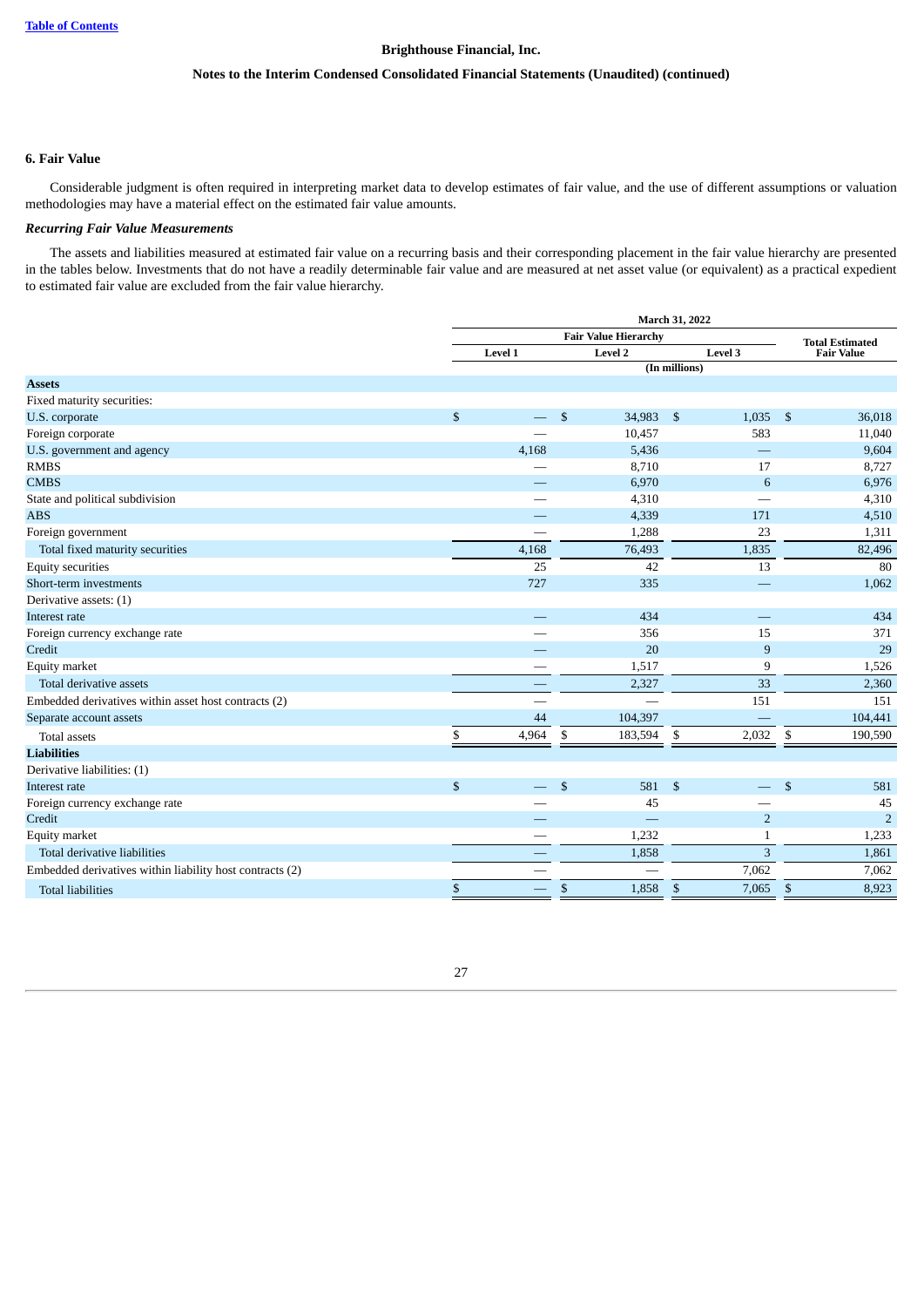$\overline{\phantom{a}}$ 

## **Brighthouse Financial, Inc.**

# **Notes to the Interim Condensed Consolidated Financial Statements (Unaudited) (continued)**

## **6. Fair Value (continued)**

|                                                          |                |         |                | <b>December 31, 2021</b>    |               |                          |                        |
|----------------------------------------------------------|----------------|---------|----------------|-----------------------------|---------------|--------------------------|------------------------|
|                                                          |                |         |                | <b>Fair Value Hierarchy</b> |               |                          | <b>Total Estimated</b> |
|                                                          |                | Level 1 |                | Level 2                     |               | Level 3                  | <b>Fair Value</b>      |
|                                                          |                |         |                |                             | (In millions) |                          |                        |
| <b>Assets</b>                                            |                |         |                |                             |               |                          |                        |
| Fixed maturity securities:                               |                |         |                |                             |               |                          |                        |
| U.S. corporate                                           | $\mathfrak{S}$ |         | $\mathfrak{s}$ | 38,176 \$                   |               | 905                      | \$<br>39,081           |
| Foreign corporate                                        |                |         |                | 11,212                      |               | 494                      | 11,706                 |
| U.S. government and agency                               |                | 3,236   |                | 6,071                       |               | -                        | 9,307                  |
| <b>RMBS</b>                                              |                |         |                | 9,247                       |               | 12                       | 9,259                  |
| <b>CMBS</b>                                              |                |         |                | 7,239                       |               | 43                       | 7,282                  |
| State and political subdivision                          |                |         |                | 4,835                       |               | $\overline{\phantom{0}}$ | 4,835                  |
| <b>ABS</b>                                               |                |         |                | 4,115                       |               | 165                      | 4,280                  |
| Foreign government                                       |                |         |                | 1,806                       |               | 26                       | 1,832                  |
| Total fixed maturity securities                          |                | 3,236   |                | 82,701                      |               | 1,645                    | 87,582                 |
| <b>Equity securities</b>                                 |                | 27      |                | 61                          |               | 13                       | 101                    |
| Short-term investments                                   |                | 1,503   |                | 336                         |               | $\overline{2}$           | 1,841                  |
| Derivative assets: (1)                                   |                |         |                |                             |               |                          |                        |
| Interest rate                                            |                |         |                | 1,094                       |               |                          | 1,094                  |
| Foreign currency exchange rate                           |                |         |                | 318                         |               | 10                       | 328                    |
| Credit                                                   |                |         |                | 27                          |               | 12                       | 39                     |
| <b>Equity market</b>                                     |                |         |                | 1,649                       |               | 16                       | 1,665                  |
| Total derivative assets                                  |                |         |                | 3,088                       |               | 38                       | 3,126                  |
| Embedded derivatives within asset host contracts (2)     |                |         |                |                             |               | 186                      | 186                    |
| Separate account assets                                  |                | 41      |                | 114,423                     |               |                          | 114,464                |
| <b>Total assets</b>                                      | \$             | 4,807   | \$             | 200,609                     | \$            | 1,884                    | \$<br>207,300          |
| <b>Liabilities</b>                                       |                |         |                |                             |               |                          |                        |
| Derivative liabilities: (1)                              |                |         |                |                             |               |                          |                        |
| Interest rate                                            | $\mathfrak{S}$ |         | \$             | 130                         | \$            |                          | \$<br>130              |
| Foreign currency exchange rate                           |                |         |                | 47                          |               |                          | 47                     |
| Credit                                                   |                |         |                | -                           |               | $\mathbf{1}$             | $\mathbf{1}$           |
| Equity market                                            |                |         |                | 1,465                       |               | $\mathbf{1}$             | 1,466                  |
| Total derivative liabilities                             |                |         |                | 1,642                       |               | $\overline{2}$           | 1,644                  |
| Embedded derivatives within liability host contracts (2) |                |         |                |                             |               | 8,496                    | 8,496                  |
| <b>Total liabilities</b>                                 | \$             |         | \$             | 1,642                       | \$            | 8,498                    | \$<br>10,140           |
|                                                          |                |         |                |                             |               |                          |                        |

(1) Derivative assets are presented within other invested assets on the consolidated balance sheets and derivative liabilities are presented within other liabilities on the consolidated balance sheets. The amounts are presented gross in the tables above to reflect the presentation on the consolidated balance sheets.

(2) Embedded derivatives within asset host contracts are presented within premiums, reinsurance and other receivables on the consolidated balance sheets. Embedded derivatives within liability host contracts are presented within policyholder account balances on the consolidated balance sheets.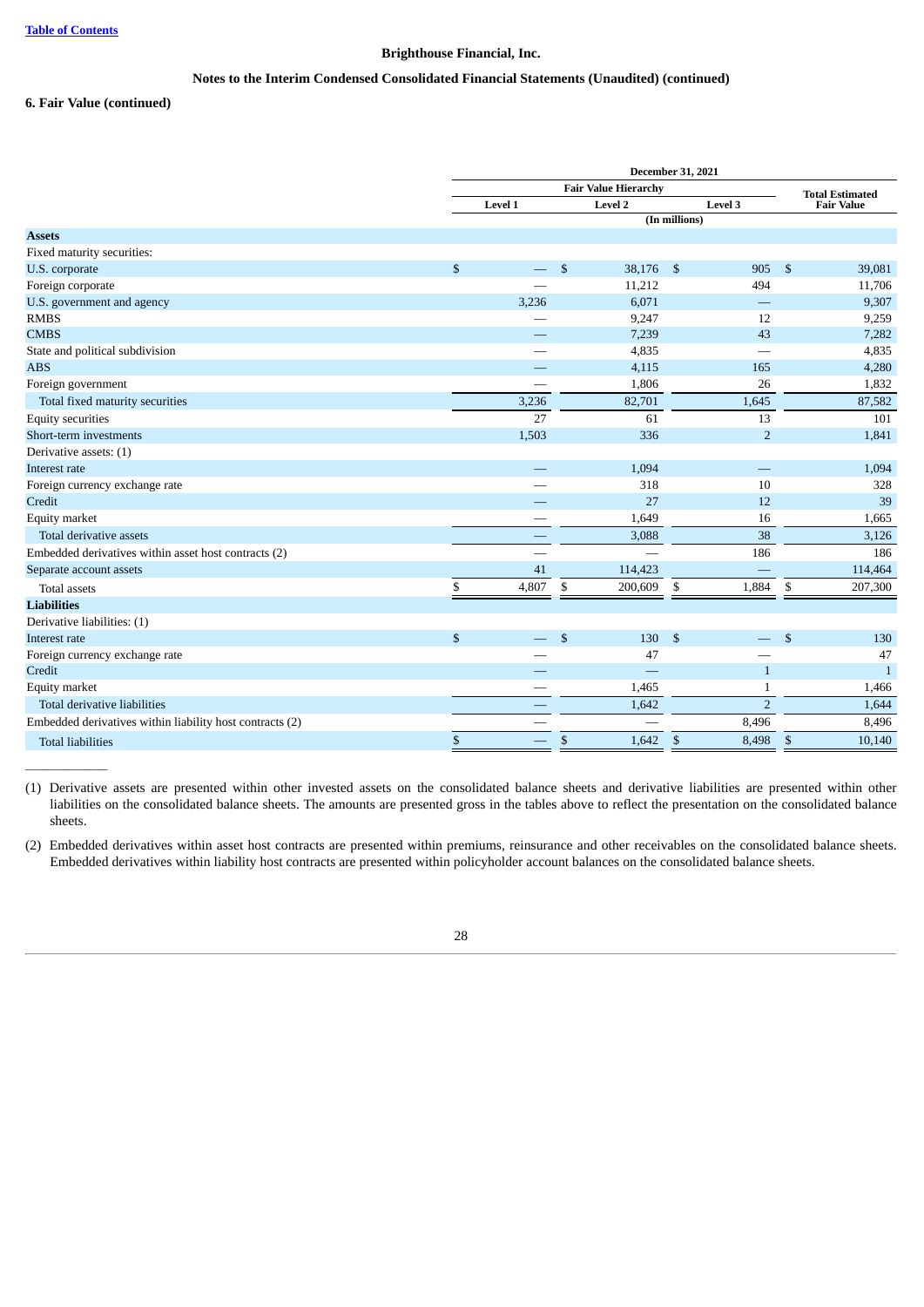## **Notes to the Interim Condensed Consolidated Financial Statements (Unaudited) (continued)**

#### **6. Fair Value (continued)**

#### *Valuation Controls and Procedures*

The Company monitors and provides oversight of valuation controls and policies for securities, mortgage loans and derivatives, which are primarily executed by its valuation service providers. The valuation methodologies used to determine fair values prioritize the use of observable market prices and market-based parameters and determines that judgmental valuation adjustments, when applied, are based upon established policies and are applied consistently over time. The valuation methodologies for securities, mortgage loans and derivatives are reviewed on an ongoing basis and revised when necessary. In addition, the Chief Accounting Officer periodically reports to the Audit Committee of Brighthouse Financial's Board of Directors regarding compliance with fair value accounting standards.

The fair value of financial assets and financial liabilities is based on quoted market prices, where available. Prices received are assessed to determine if they represent a reasonable estimate of fair value. Several controls are performed, including certain monthly controls, which include, but are not limited to, analysis of portfolio returns to corresponding benchmark returns, comparing a sample of executed prices of securities sold to the fair value estimates, reviewing the bid/ask spreads to assess activity, comparing prices from multiple independent pricing services and ongoing due diligence to confirm that independent pricing services use market-based parameters. The process includes a determination of the observability of inputs used in estimated fair values received from independent pricing services or brokers by assessing whether these inputs can be corroborated by observable market data. Independent nonbinding broker quotes, also referred to herein as "consensus pricing," are used for a non-significant portion of the portfolio. Prices received from independent brokers are assessed to determine if they represent a reasonable estimate of fair value by considering such pricing relative to the current market dynamics and current pricing for similar financial instruments.

A formal process is also applied to challenge any prices received from independent pricing services that are not considered representative of estimated fair value. If prices received from independent pricing services are not considered reflective of market activity or representative of estimated fair value, independent non-binding broker quotations are obtained. If obtaining an independent non-binding broker quotation is unsuccessful, the last available price will be used.

Additional controls are performed, such as, balance sheet analytics to assess reasonableness of period-to-period pricing changes, including any price adjustments. Price adjustments are applied if prices or quotes received from independent pricing services or brokers are not considered reflective of market activity or representative of estimated fair value. The Company did not have significant price adjustments during the three months ended March 31, 2022.

#### *Determination of Fair Value*

### *Fixed Maturity Securities*

The fair values for actively traded marketable bonds, primarily U.S. government and agency securities, are determined using the quoted market prices and are classified as Level 1 assets. For fixed maturity securities classified as Level 2 assets, fair values are determined using either a market or income approach and are valued based on a variety of observable inputs as described below.

*U.S. corporate and foreign corporate securities:* Fair value is determined using third-party commercial pricing services, with the primary inputs being quoted prices in markets that are not active, benchmark yields, spreads off benchmark yields, new issuances, issuer rating, trades of identical or comparable securities, or duration. Privately-placed securities are valued using the additional key inputs: market yield curve, call provisions, observable prices and spreads for similar public or private securities that incorporate the credit quality and industry sector of the issuer, and delta spread adjustments to reflect specific credit-related issues.

*U.S. government and agency, state and political subdivision and foreign government securities:* Fair value is determined using third-party commercial pricing services, with the primary inputs being quoted prices in markets that are not active, benchmark U.S. Treasury yield or other yields, spread off the U.S. Treasury yield curve for the identical security, issuer ratings and issuer spreads, broker-dealer quotes, and comparable securities that are actively traded.

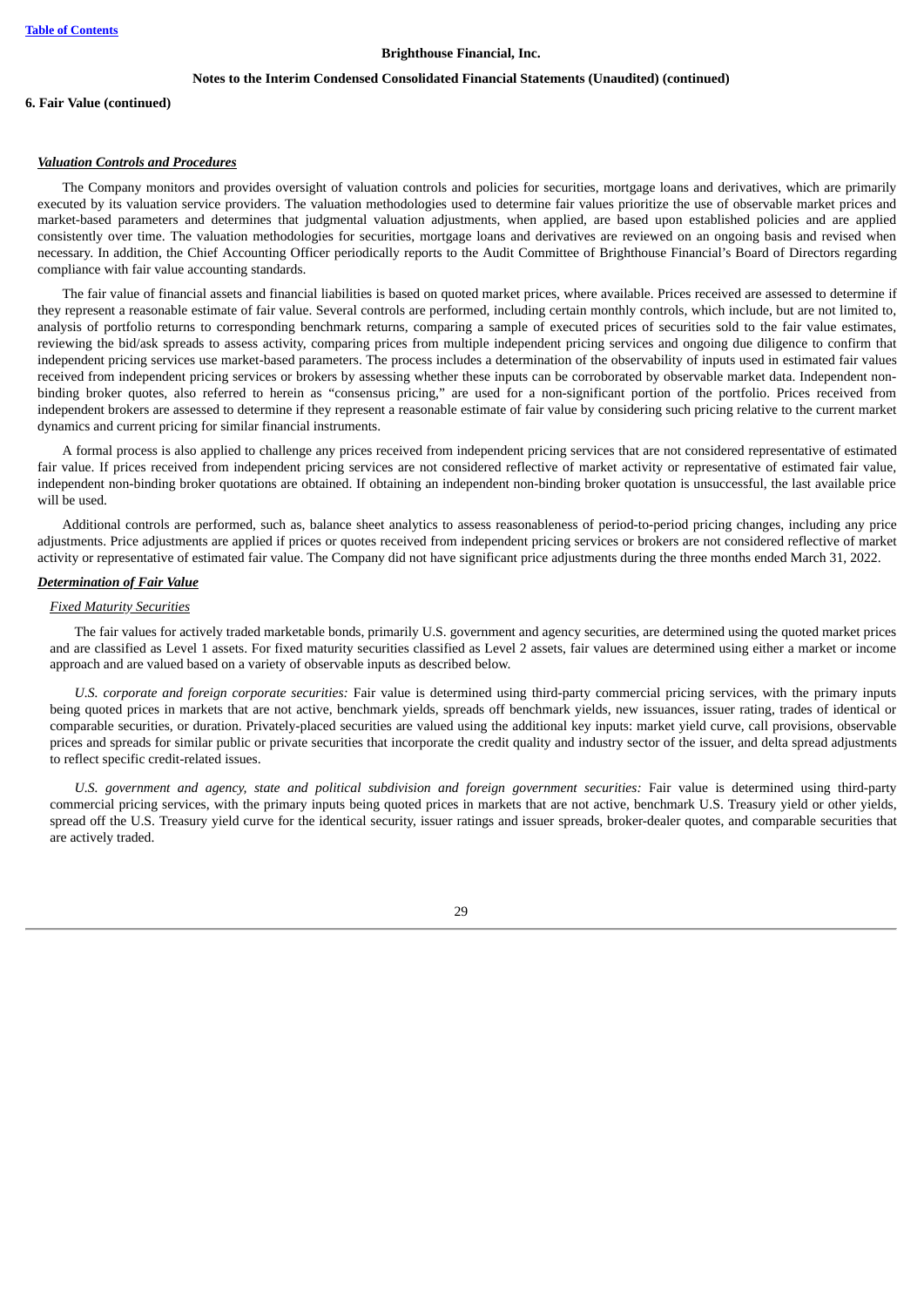## **Notes to the Interim Condensed Consolidated Financial Statements (Unaudited) (continued)**

#### **6. Fair Value (continued)**

*Structured Securities:* Fair value is determined using third-party commercial pricing services, with the primary inputs being quoted prices in markets that are not active, spreads for actively traded securities, spreads off benchmark yields, expected prepayment speeds and volumes, current and forecasted loss severity, ratings, geographic region, weighted average coupon and weighted average maturity, average delinquency rates and debt-service coverage ratios. Other issuance-specific information is also used, including, but not limited to, collateral type, structure of the security, vintage of the loans, payment terms of the underlying asset, payment priority within tranche, and deal performance.

## *Equity Securities and Short-term Investments*

The fair value for actively traded equity securities and short-term investments are determined using quoted market prices and are classified as Level 1 assets. For financial instruments classified as Level 2 assets, fair values are determined using a market approach and are valued based on a variety of observable inputs as described below.

*Equity securities and short-term investments:* Fair value is determined using third-party commercial pricing services, with the primary input being quoted prices in markets that are not active.

#### *Derivatives*

Derivatives are financial instruments with values derived from interest rates, foreign currency exchange rates, credit spreads and/or other financial indices. Derivatives may be exchange-traded or contracted in the over-the-counter ("OTC") market. Certain of the Company's OTC derivatives are cleared and settled through central clearing counterparties ("OTC-cleared"), while others are bilateral contracts between two counterparties ("OTCbilateral").

The fair values for exchange-traded derivatives are determined using the quoted market prices and are classified as Level 1 assets. For OTC-bilateral derivatives and OTC-cleared derivatives classified as Level 2 assets or liabilities, fair values are determined using the income approach. Valuations of non-option-based derivatives utilize present value techniques, whereas valuations of option-based derivatives utilize option pricing models which are based on market standard valuation methodologies and a variety of observable inputs.

The significant inputs to the pricing models for most OTC-bilateral and OTC-cleared derivatives are inputs that are observable in the market or can be derived principally from, or corroborated by, observable market data. Certain OTC-bilateral and OTC-cleared derivatives may rely on inputs that are significant to the estimated fair value that are not observable in the market or cannot be derived principally from, or corroborated by, observable market data. These unobservable inputs may involve significant management judgment or estimation. Even though unobservable, these inputs are based on assumptions deemed appropriate given the circumstances and management believes they are consistent with what other market participants would use when pricing such instruments.

Most inputs for OTC-bilateral and OTC-cleared derivatives are mid-market inputs but, in certain cases, liquidity adjustments are made when they are deemed more representative of exit value. Market liquidity, as well as the use of different methodologies, assumptions and inputs, may have a material effect on the estimated fair values of the Company's derivatives and could materially affect net income.

The credit risk of both the counterparty and the Company are considered in determining the estimated fair value for all OTC-bilateral and OTCcleared derivatives, and any potential credit adjustment is based on the net exposure by counterparty after taking into account the effects of netting agreements and collateral arrangements. The Company values its OTC-bilateral and OTC-cleared derivatives using standard swap curves which may include a spread to the risk-free rate, depending upon specific collateral arrangements. This credit spread is appropriate for those parties that execute trades at pricing levels consistent with similar collateral arrangements. As the Company and its significant derivative counterparties generally execute trades at such pricing levels and hold sufficient collateral, additional credit risk adjustments are not currently required in the valuation process. The Company's ability to consistently execute at such pricing levels is in part due to the netting agreements and collateral arrangements that are in place with all of its significant derivative counterparties. An evaluation of the requirement to make additional credit risk adjustments is performed by the Company each reporting period.

#### *Embedded Derivatives*

Embedded derivatives principally include certain direct and ceded variable annuity guarantees and equity crediting rates within index-linked annuity contracts. Embedded derivatives are recorded at estimated fair value with changes in estimated fair value reported in net income.

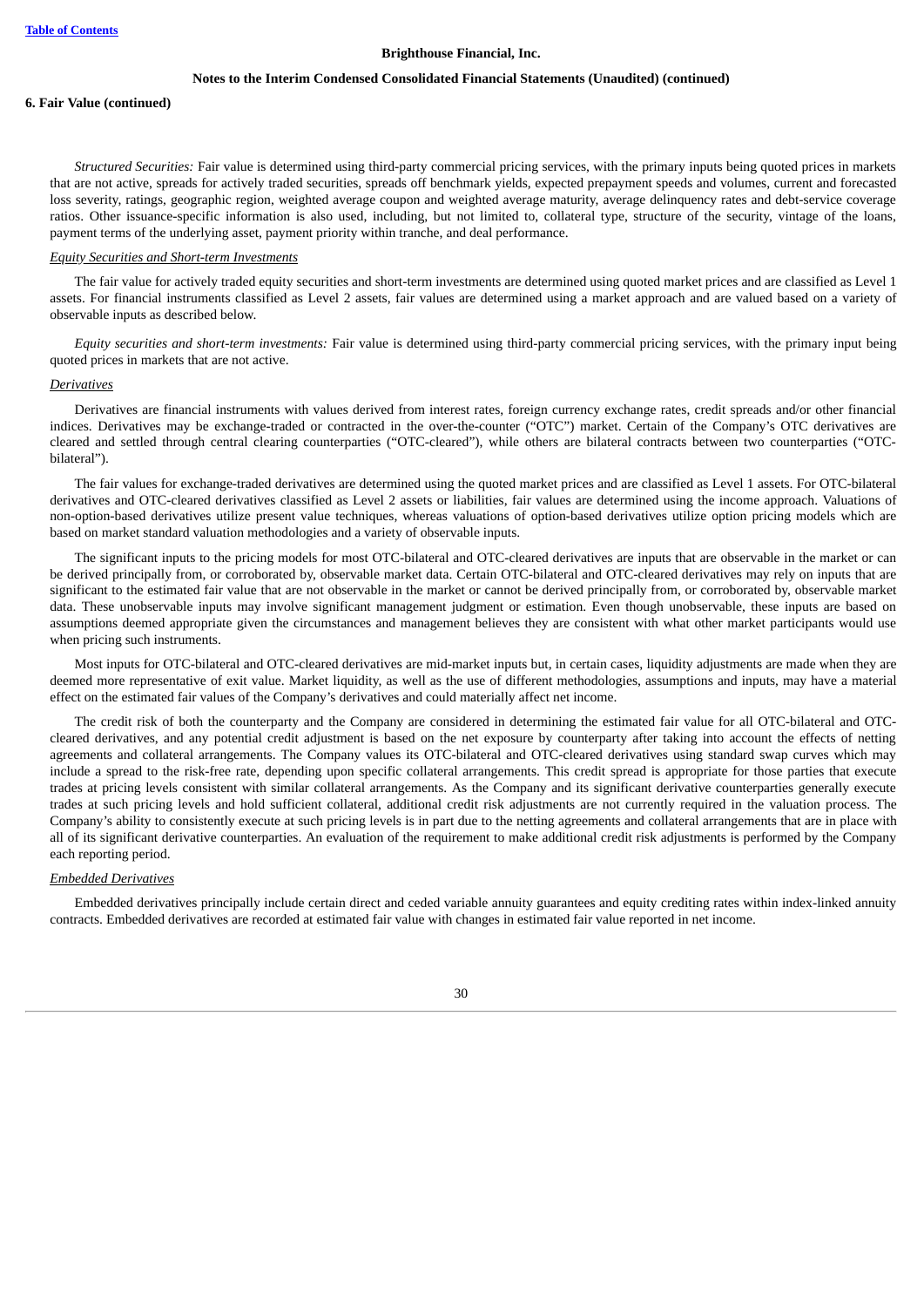## **Notes to the Interim Condensed Consolidated Financial Statements (Unaudited) (continued)**

#### **6. Fair Value (continued)**

The Company issues certain variable annuity products with guaranteed minimum benefits. Guaranteed minimum accumulation benefits ("GMAB"), the non-life contingent portion of GMWBs and certain portions of GMIBs are accounted for as embedded derivatives and measured at estimated fair value separately from the host variable annuity contract. These embedded derivatives are classified within policyholder account balances on the consolidated balance sheets, with changes in estimated fair value reported in net derivative gains (losses).

The Company determines the fair value of these embedded derivatives by estimating the present value of projected future benefits minus the present value of projected future fees using actuarial and capital markets assumptions including expectations of policyholder behavior. The calculation is based on in-force business and is performed using standard actuarial valuation software which projects future cash flows from the embedded derivative over multiple risk neutral stochastic scenarios using observable risk-free rates. The percentage of fees included in the initial fair value measurement is not updated in subsequent periods.

Capital markets assumptions, such as risk-free rates and implied volatilities, are based on market prices for publicly-traded instruments to the extent that prices for such instruments are observable. Implied volatilities beyond the observable period are extrapolated based on observable implied volatilities and historical volatilities. Actuarial assumptions, including mortality, lapse, withdrawal and utilization, are unobservable and are reviewed at least annually based on actuarial studies of historical experience.

The valuation of these guarantee liabilities includes nonperformance risk adjustments and adjustments for a risk margin related to non-capital markets inputs. The nonperformance adjustment is determined by taking into consideration publicly available information relating to spreads in the secondary market for BHF's debt. These observable spreads are then adjusted to reflect the priority of these liabilities and claims-paying ability of the issuing insurance subsidiaries as compared to BHF's overall financial strength.

Risk margins are established to capture the non-capital markets risks of the instrument which represent the additional compensation a market participant would require to assume the risks related to the uncertainties of such actuarial assumptions as annuitization, premium persistency, partial withdrawal and surrenders. The establishment of risk margins requires the use of significant management judgment, including assumptions of the amount and cost of capital needed to cover the guarantees.

The Company issues and assumes through reinsurance index-linked annuities which allow the policyholder to participate in returns from equity indices. The crediting rates associated with these features are embedded derivatives which are measured at estimated fair value separately from the host fixed annuity contract, with changes in estimated fair value reported in net derivative gains (losses). These embedded derivatives are classified within policyholder account balances on the consolidated balance sheets.

The estimated fair value of crediting rates associated with index-linked annuities is determined using a combination of an option pricing model and an option-budget approach. The valuation of these embedded derivatives also includes the establishment of a risk margin, as well as changes in nonperformance risk.

### *Transfers Into or Out of Level 3:*

Assets and liabilities are transferred into Level 3 when a significant input cannot be corroborated with market observable data. This occurs when market activity decreases significantly and underlying inputs cannot be observed, current prices are not available, and/or when there are significant variances in quoted prices, thereby affecting transparency. Assets and liabilities are transferred out of Level 3 when circumstances change such that a significant input can be corroborated with market observable data. This may be due to a significant increase in market activity, a specific event, or one or more significant input(s) becoming observable.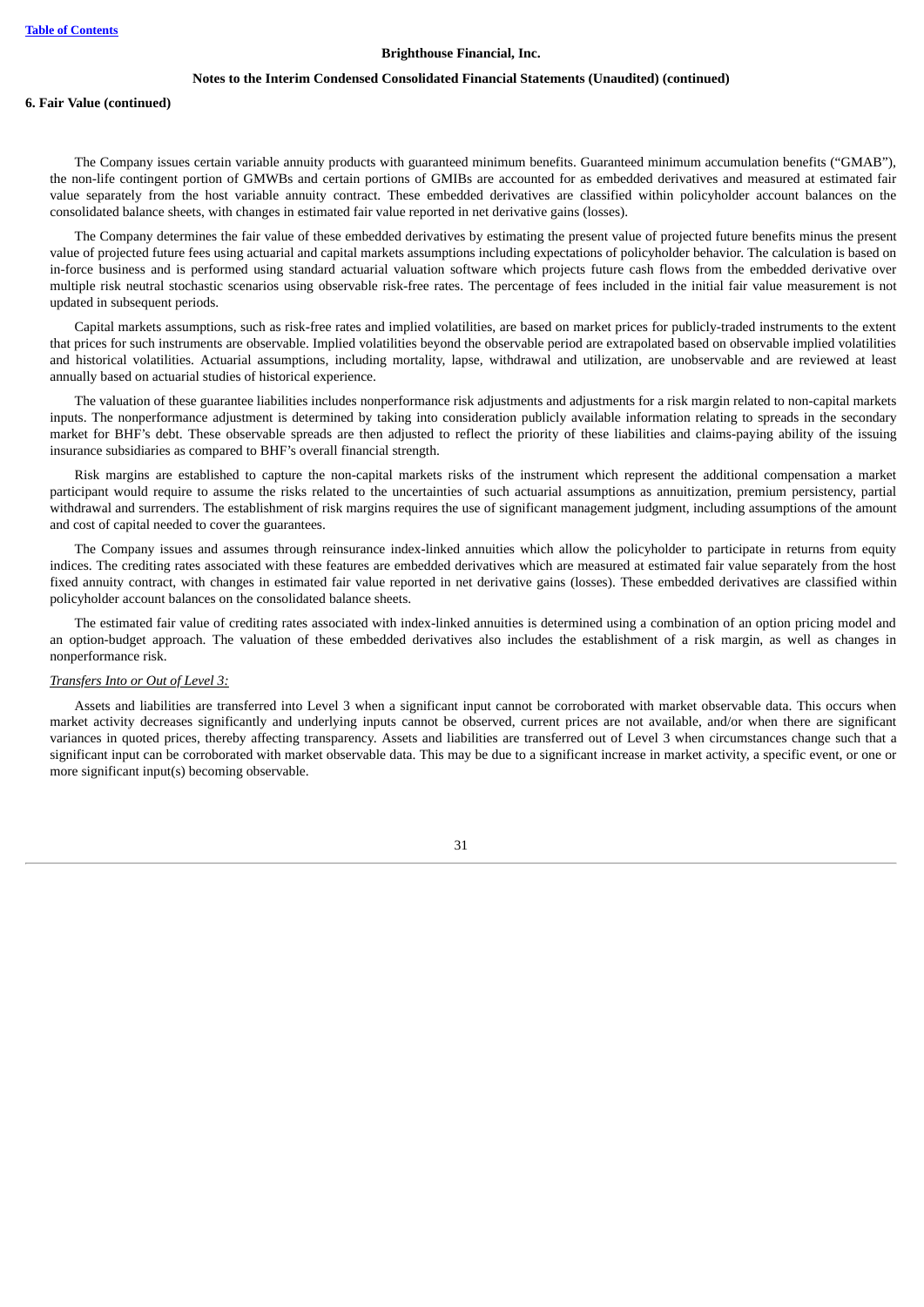$\overline{\phantom{a}}$ 

### **Brighthouse Financial, Inc.**

## **Notes to the Interim Condensed Consolidated Financial Statements (Unaudited) (continued)**

## **6. Fair Value (continued)**

#### *Assets and Liabilities Measured at Fair Value Using Significant Unobservable Inputs (Level 3)*

Certain quantitative information about the significant unobservable inputs used in the fair value measurement, and the sensitivity of the estimated fair value to changes in those inputs, for the more significant asset and liability classes measured at fair value on a recurring basis using significant unobservable inputs (Level 3) were as follows at:

|                                                          |                                     |                                                  |          | March 31, 2022 |            | <b>December 31, 2021</b> | <b>Impact of</b><br><b>Increase in Input</b> |  |  |
|----------------------------------------------------------|-------------------------------------|--------------------------------------------------|----------|----------------|------------|--------------------------|----------------------------------------------|--|--|
|                                                          | <b>Valuation Techniques</b>         | <b>Significant</b><br><b>Unobservable Inputs</b> |          | Range          |            | Range                    | on Estimated<br><b>Fair Value</b>            |  |  |
| <b>Embedded derivatives</b>                              |                                     |                                                  |          |                |            |                          |                                              |  |  |
| Direct, assumed and ceded guaranteed<br>minimum benefits | <b>Option pricing</b><br>techniques | <b>Mortality</b> rates                           | 0.03%    | 12.62%         | 0.03%      | 12.62%                   | Decrease (1)                                 |  |  |
|                                                          |                                     | Lapse rates                                      | 0.30%    | 14.50%         | 0.30%      | 14.50%                   | Decrease (2)                                 |  |  |
|                                                          |                                     | <b>Utilization rates</b>                         | $0.00\%$ | 25.00%         | $0.00\%$   | 25.00%                   | Increase $(3)$                               |  |  |
|                                                          |                                     | Withdrawal rates                                 | 0.25%    | 10.00%         | 0.25%      | 10.00%                   | (4)                                          |  |  |
|                                                          |                                     | Long-term equity<br>volatilities                 | 16.44%   | 22.16%         | 16.44%     | 22.16%                   | Increase $(5)$                               |  |  |
|                                                          |                                     | Nonperformance risk<br>spread                    | 0.10%    | 1.74%          | $(0.38)\%$ | 1.49%                    | Decrease (6)                                 |  |  |

(1) Mortality rates vary by age and by demographic characteristics such as gender. The range shown reflects the mortality rate for policyholders between 35 and 90 years old, which represents the majority of the business with living benefits. Mortality rate assumptions are set based on company experience and include an assumption for mortality improvement.

- (2) The range shown reflects base lapse rates for major product categories for duration 1-20, which represents majority of business with living benefit riders. Base lapse rates are adjusted at the contract level based on a comparison of the actuarially calculated guaranteed values and the current policyholder account value, as well as other factors, such as the applicability of any surrender charges. A dynamic lapse function reduces the base lapse rate when the guaranteed amount is greater than the account value as in-the-money contracts are less likely to lapse. Lapse rates are also generally assumed to be lower in periods when a surrender charge applies.
- (3) The utilization rate assumption estimates the percentage of contract holders with a GMIB or lifetime withdrawal benefit who will elect to utilize the benefit upon becoming eligible in a given year. The range shown represents the floor and cap of the GMIB dynamic election rates across varying levels of in-the-money. For lifetime withdrawal guarantee riders, the assumption is that everyone will begin withdrawals once account value reaches zero which is equivalent to a 100% utilization rate. Utilization rates may vary by the type of guarantee, the amount by which the guaranteed amount is greater than the account value, the contract's withdrawal history and by the age of the policyholder.
- (4) The withdrawal rate represents the percentage of account balance that any given policyholder will elect to withdraw from the contract each year. The withdrawal rate assumption varies by age and duration of the contract, and also by other factors such as benefit type. For any given contract, withdrawal rates vary throughout the period over which cash flows are projected for purposes of valuing the embedded derivative. For GMWBs, any increase (decrease) in withdrawal rates results in an increase (decrease) in the estimated fair value of the guarantees. For GMABs and GMIBs, any increase (decrease) in withdrawal rates results in a decrease (increase) in the estimated fair value.
- (5) Long-term equity volatilities represent equity volatility beyond the period for which observable equity volatilities are available. For any given contract, long-term equity volatility rates vary throughout the period over which cash flows are projected for purposes of valuing the embedded derivative.
- (6) Nonperformance risk spread varies by duration. For any given contract, multiple nonperformance risk spreads will apply, depending on the duration of the cash flow being discounted for purposes of valuing the embedded derivative.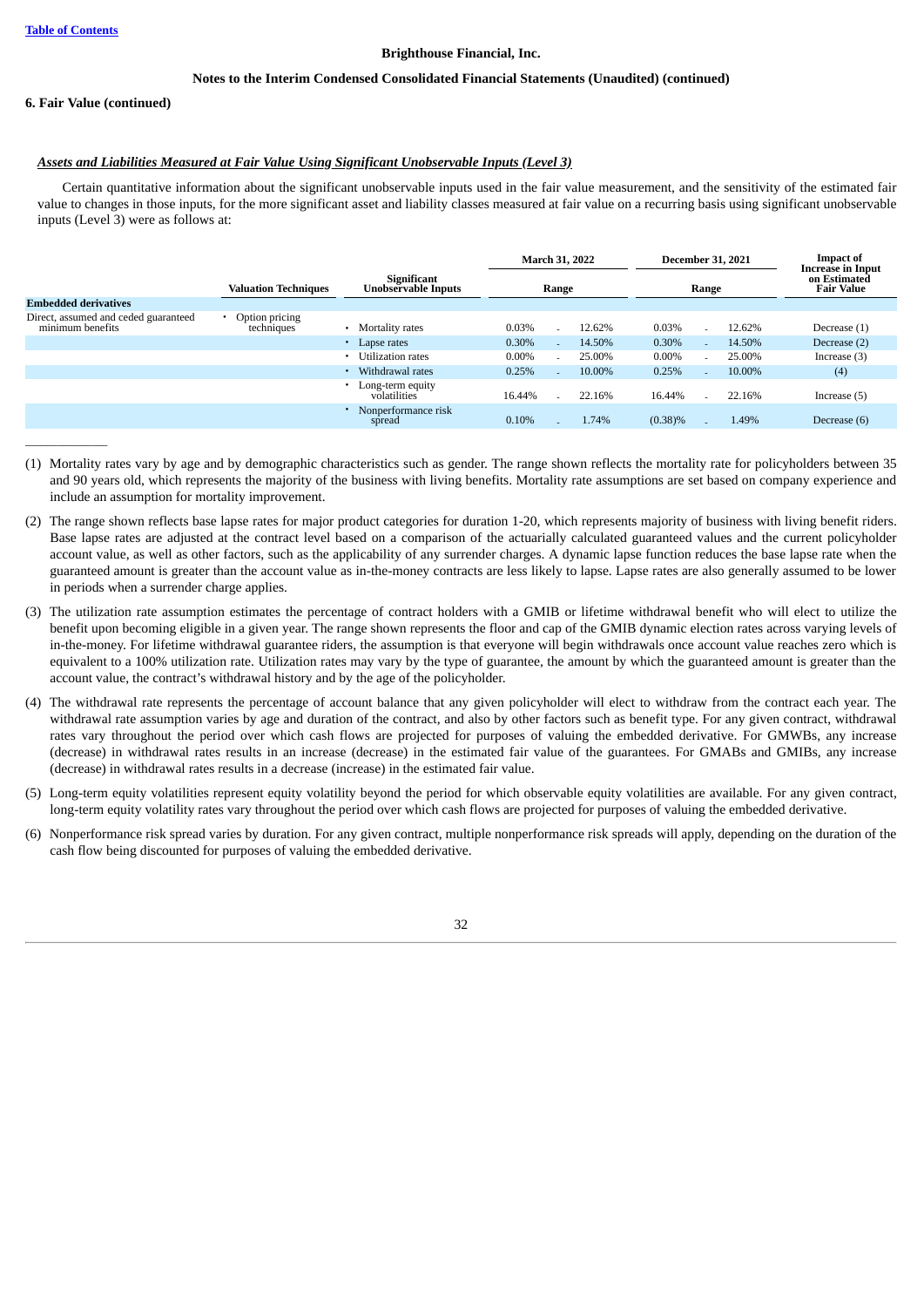## **Notes to the Interim Condensed Consolidated Financial Statements (Unaudited) (continued)**

## **6. Fair Value (continued)**

The Company does not develop unobservable inputs used in measuring fair value for all other assets and liabilities classified within Level 3; therefore, these are not included in the table above. The other Level 3 assets and liabilities primarily included fixed maturity securities and derivatives. For fixed maturity securities valued based on non-binding broker quotes, an increase (decrease) in credit spreads would result in a higher (lower) fair value. For derivatives valued based on third-party pricing models, an increase (decrease) in credit spreads would generally result in a higher (lower) fair value.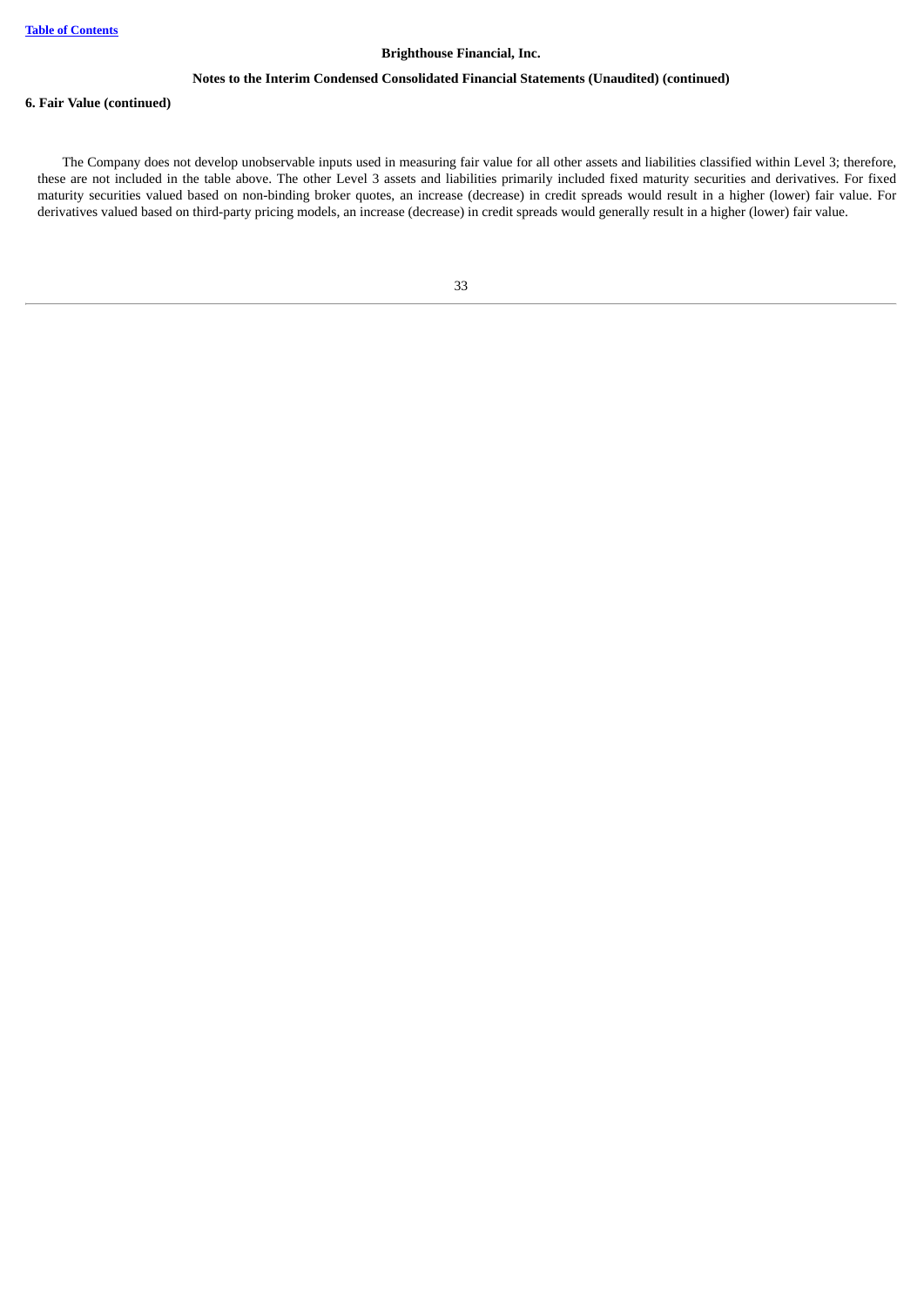## **Notes to the Interim Condensed Consolidated Financial Statements (Unaudited) (continued)**

# **6. Fair Value (continued)**

The changes in assets and (liabilities) measured at estimated fair value on a recurring basis using significant unobservable inputs (Level 3) were summarized as follows:

|                                                                                                                                  | Fair Value Measurements Using Significant Unobservable Inputs (Level 3) |                          |              |                          |                      |     |                                         |                |                        |                                        |                |                                                 |                          |              |                |
|----------------------------------------------------------------------------------------------------------------------------------|-------------------------------------------------------------------------|--------------------------|--------------|--------------------------|----------------------|-----|-----------------------------------------|----------------|------------------------|----------------------------------------|----------------|-------------------------------------------------|--------------------------|--------------|----------------|
|                                                                                                                                  | <b>Fixed Maturity Securities</b>                                        |                          |              |                          |                      |     |                                         |                |                        |                                        |                |                                                 |                          |              |                |
|                                                                                                                                  | Structured<br>Corporate (1)<br><b>Securities</b>                        |                          |              | Foreign<br>Government    | Equity<br>Securities |     | <b>Short-term</b><br><b>Investments</b> |                | Net<br>Derivatives (2) | <b>Net Embedded</b><br>Derivatives (3) |                | <b>Separate</b><br><b>Account</b><br>Assets (4) |                          |              |                |
|                                                                                                                                  |                                                                         |                          |              |                          |                      |     |                                         | (In millions)  |                        |                                        |                |                                                 |                          |              |                |
| <b>Three Months Ended March 31,</b><br>2022                                                                                      |                                                                         |                          |              |                          |                      |     |                                         |                |                        |                                        |                |                                                 |                          |              |                |
| Balance, beginning of period                                                                                                     | \$                                                                      | 1,399                    | \$           | 220                      | $\mathbf{s}$         | 26  | - \$                                    | 13             | S.                     | 2S                                     |                | 36S                                             | $(8,310)$ \$             |              |                |
| Total realized/unrealized gains<br>(losses) included in net income<br>$\left($ loss $\right)$ $(5)$ $(6)$                        |                                                                         |                          |              |                          |                      |     |                                         |                |                        |                                        |                | (10)                                            | 1,329                    |              |                |
| Total realized/unrealized gains<br>(losses) included in AOCI                                                                     |                                                                         | (99)                     |              | (5)                      |                      | (3) |                                         |                |                        |                                        |                | $\overline{4}$                                  |                          |              |                |
| Purchases (7)                                                                                                                    |                                                                         | 422                      |              | 87                       |                      |     |                                         |                |                        |                                        |                |                                                 |                          |              |                |
| Sales (7)                                                                                                                        |                                                                         | (93)                     |              | (2)                      |                      |     |                                         |                |                        | (2)                                    |                |                                                 |                          |              |                |
| Issuances (7)                                                                                                                    |                                                                         | -                        |              |                          |                      |     |                                         |                |                        |                                        |                |                                                 |                          |              |                |
| Settlements (7)                                                                                                                  |                                                                         | $\overline{\phantom{a}}$ |              | $\overline{\phantom{0}}$ |                      |     |                                         |                |                        |                                        |                |                                                 | 70                       |              |                |
| Transfers into Level 3 (8)                                                                                                       |                                                                         | 86                       |              | $\mathbf{1}$             |                      |     |                                         |                |                        |                                        |                |                                                 |                          |              |                |
| Transfers out of Level 3 (8)                                                                                                     |                                                                         | (97)                     |              | (107)                    |                      |     |                                         |                |                        |                                        |                |                                                 |                          |              |                |
| Balance, end of period                                                                                                           | $\mathbb{S}$                                                            | 1,618                    | $\mathbb{S}$ | 194                      | $\mathfrak{s}$       | 23  | $\mathbf{s}$                            | 13             | $\mathbf{s}$           | $\qquad \qquad -$                      | $\mathfrak{s}$ | 30 <sup>°</sup>                                 | $\mathbb{S}$<br>(6, 911) | $\mathbb{S}$ |                |
| Three Months Ended March 31,<br>2021                                                                                             |                                                                         |                          |              |                          |                      |     |                                         |                |                        |                                        |                |                                                 |                          |              |                |
| Balance, beginning of period                                                                                                     | $\mathbb{S}$                                                            | 688                      | $\mathbf{s}$ | 67                       | $\mathbf{s}$         |     | $\mathbf{s}$                            | 3 <sup>7</sup> | - \$                   |                                        | -S             | 2 S                                             | $(6,874)$ \$             |              | 3              |
| Total realized/unrealized gains<br>(losses) included in net income<br>$(\text{loss}) (5) (6)$                                    |                                                                         | (1)                      |              |                          |                      |     |                                         |                |                        |                                        |                | 8                                               | 548                      |              |                |
| Total realized/unrealized gains<br>(losses) included in AOCI                                                                     |                                                                         | (22)                     |              |                          |                      |     |                                         |                |                        |                                        |                | (1)                                             |                          |              |                |
| Purchases (7)                                                                                                                    |                                                                         | 118                      |              | 80                       |                      |     |                                         |                |                        |                                        |                | (2)                                             |                          |              |                |
| Sales (7)                                                                                                                        |                                                                         | (5)                      |              | (3)                      |                      |     |                                         |                |                        |                                        |                |                                                 |                          |              | (1)            |
| Issuances (7)                                                                                                                    |                                                                         | -                        |              | $\overline{\phantom{a}}$ |                      |     |                                         |                |                        |                                        |                |                                                 |                          |              |                |
| Settlements (7)                                                                                                                  |                                                                         | ۳                        |              | -                        |                      |     |                                         |                |                        |                                        |                |                                                 | (142)                    |              |                |
| Transfers into Level 3 (8)                                                                                                       |                                                                         | $\overline{4}$           |              | 3                        |                      |     |                                         |                |                        | -                                      |                |                                                 | $\overline{\phantom{a}}$ |              | -              |
| Transfers out of Level 3 (8)                                                                                                     |                                                                         | (112)                    |              | (21)                     |                      |     |                                         |                |                        |                                        |                | $\mathbf{1}$                                    |                          |              |                |
| Balance, end of period                                                                                                           | \$                                                                      | 670                      | \$           | 126                      | \$                   |     | \$                                      | 3              | $\mathbb{S}$           | -                                      | \$             | 8                                               | \$<br>(6, 468)           | \$           | $\overline{2}$ |
| Changes in unrealized gains (losses)<br>included in net income (loss) for<br>the instruments still held at<br>March 31, 2022 (9) |                                                                         |                          | $\mathbf{s}$ |                          | $\mathfrak{s}$       |     | .S                                      |                | .S                     |                                        | S.             | (10)                                            | -\$<br>1,464             | - \$         |                |
| Changes in unrealized gains (losses)<br>included in OCI for the<br>instruments still held at March 31,<br>2022(9)                |                                                                         | (98)                     | \$           | (5)                      | -\$                  | (3) | \$                                      |                | \$.                    |                                        | S.             | 4                                               | \$.                      |              |                |
| Changes in unrealized gains (losses)<br>included in net income (loss) for<br>the instruments still held at<br>March 31, 2021 (9) | S                                                                       | (1)                      | -\$          |                          | $\mathfrak{s}$       |     | S                                       |                | -S                     |                                        | -S             | 8                                               | -\$<br>544               | - \$         |                |
| Changes in unrealized gains (losses)<br>included in OCI for the<br>instruments still held at March 31,<br>2021(9)                |                                                                         | (22)                     | \$           |                          | \$                   |     | \$                                      |                | £.                     |                                        | .S             | (1)                                             | - \$                     |              |                |
|                                                                                                                                  |                                                                         |                          |              |                          |                      |     |                                         |                |                        |                                        |                |                                                 |                          |              |                |

(1) Comprised of U.S. and foreign corporate securities.

 $\overline{\phantom{a}}$ 

(2) Freestanding derivative assets and liabilities are presented net for purposes of the rollforward.

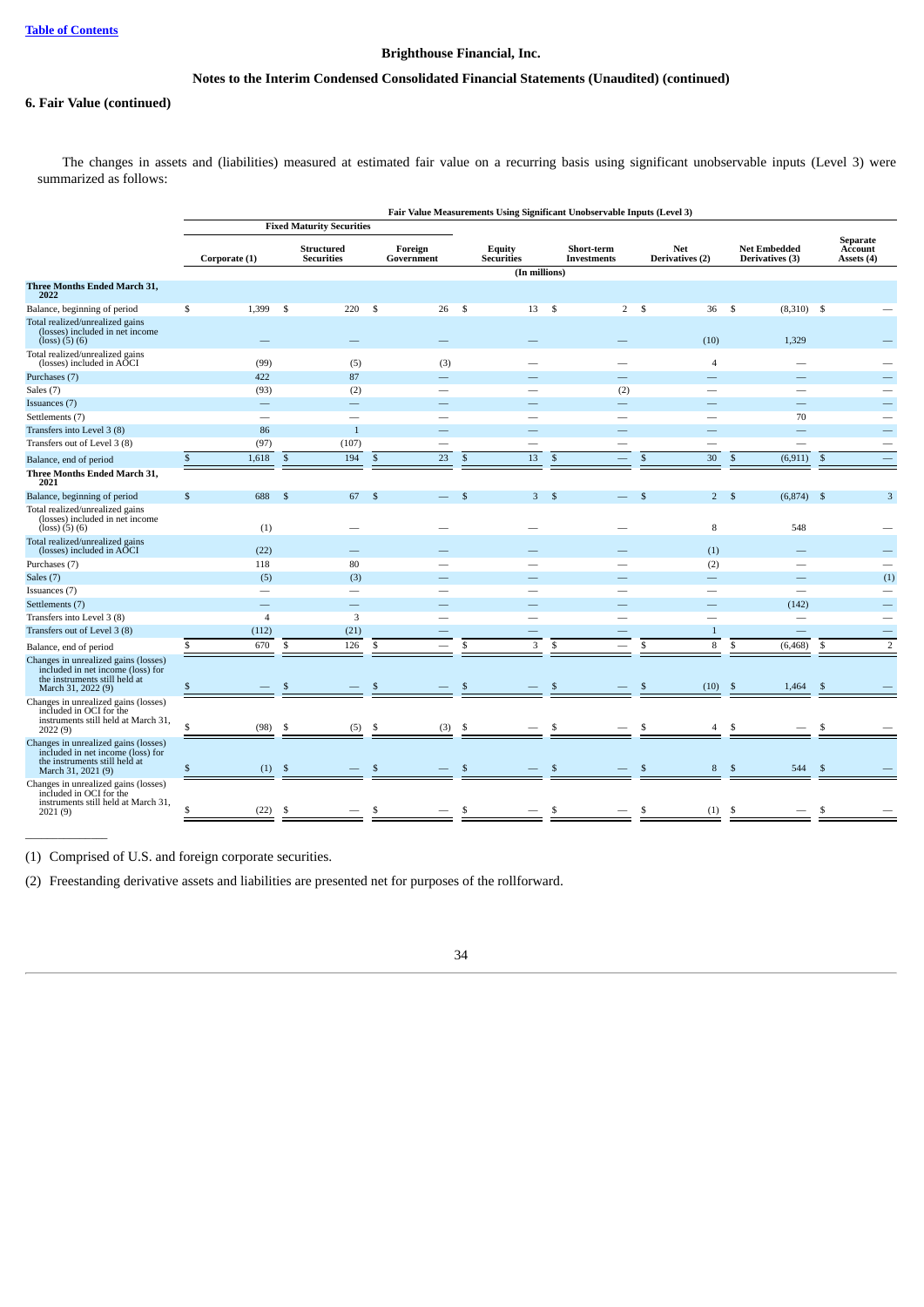## **Notes to the Interim Condensed Consolidated Financial Statements (Unaudited) (continued)**

#### **6. Fair Value (continued)**

- (3) Embedded derivative assets and liabilities are presented net for purposes of the rollforward.
- (4) Investment performance related to separate account assets is fully offset by corresponding amounts credited to contract holders within separate account liabilities. Therefore, such changes in estimated fair value are not recorded in net income (loss). For the purpose of this disclosure, these changes are presented within net investment gains (losses).
- (5) Amortization of premium/accretion of discount is included within net investment income. Changes in the allowance for credit losses and direct write-offs are charged to net income (loss) on securities are included in net investment gains (losses). Lapses associated with net embedded derivatives are included in net derivative gains (losses). Substantially all realized/unrealized gains (losses) included in net income (loss) for net derivatives and net embedded derivatives are reported in net derivative gains (losses).
- (6) Interest and dividend accruals, as well as cash interest coupons and dividends received, are excluded from the rollforward.
- (7) Items purchased/issued and then sold/settled in the same period are excluded from the rollforward. Fees attributed to embedded derivatives are included in settlements.
- (8) Gains and losses, in net income (loss) and OCI, are calculated assuming transfers into and/or out of Level 3 occurred at the beginning of the period. Items transferred into and then out of Level 3 in the same period are excluded from the rollforward.
- (9) Changes in unrealized gains (losses) included in net income (loss) for fixed maturities are reported in either net investment income or net investment gains (losses). Substantially all changes in unrealized gains (losses) included in net income (loss) for net derivatives and net embedded derivatives are reported in net derivative gains (losses).

# *Fair Value of Financial Instruments Carried at Other Than Fair Value*

The following tables provide fair value information for financial instruments that are carried on the balance sheet at amounts other than fair value. These tables exclude the following financial instruments: cash and cash equivalents, accrued investment income and payables for collateral under securities loaned and other transactions. The estimated fair value of the excluded financial instruments, which are primarily classified in Level 2, approximates carrying value as they are short-term in nature such that the Company believes there is minimal risk of material changes in interest rates or credit quality. All remaining balance sheet amounts excluded from the tables below are not considered financial instruments subject to this disclosure.

The carrying values and estimated fair values for such financial instruments, and their corresponding placement in the fair value hierarchy, are summarized as follows at:

|                                             |    |                   |      |                                 |               | <b>Fair Value Hierarchy</b> |      |                          |     |                                                |
|---------------------------------------------|----|-------------------|------|---------------------------------|---------------|-----------------------------|------|--------------------------|-----|------------------------------------------------|
|                                             |    | Carrying<br>Value |      | <b>Level 1</b>                  |               | <b>Level 2</b>              |      | <b>Level 3</b>           |     | Total<br><b>Estimated</b><br><b>Fair Value</b> |
|                                             |    |                   |      |                                 |               | (In millions)               |      |                          |     |                                                |
| <b>Assets</b>                               |    |                   |      |                                 |               |                             |      |                          |     |                                                |
| Mortgage loans                              | \$ | $21,357$ \$       |      |                                 | \$            | $\overline{\phantom{a}}$    | \$   | $21,145$ \$              |     | 21,145                                         |
| Policy loans                                | \$ | $1,270$ \$        |      | $\qquad \qquad -$               | <sup>\$</sup> | $516$ \$                    |      | $1,013$ \$               |     | 1,529                                          |
| Other invested assets                       | \$ | 101               | - \$ | $\overline{\phantom{m}}$        | \$            | 89                          | \$   | 12                       | S   | 101                                            |
| Premiums, reinsurance and other receivables | \$ | $3,243$ \$        |      | $\hspace{0.1mm}-\hspace{0.1mm}$ | \$            | 31                          | -\$  | $3,683$ \$               |     | 3,714                                          |
| <b>Liabilities</b>                          |    |                   |      |                                 |               |                             |      |                          |     |                                                |
| Policyholder account balances               | \$ | $25,012$ \$       |      | $\qquad \qquad -$               | \$            |                             | - \$ | 24,488 \$                |     | 24,488                                         |
| Long-term debt                              | \$ | $3,157$ \$        |      | $\overline{\phantom{m}}$        | \$            | $3,186$ \$                  |      |                          | S   | 3,186                                          |
| Other liabilities                           | \$ | $1,072$ \$        |      | $\qquad \qquad -$               | \$.           | 360                         | -\$  | 712                      | -\$ | 1,072                                          |
| Separate account liabilities                | \$ | 1,307             | - \$ | $\hspace{0.1mm}-\hspace{0.1mm}$ | \$            | 1,307                       | - \$ | $\overline{\phantom{a}}$ | S   | 1,307                                          |

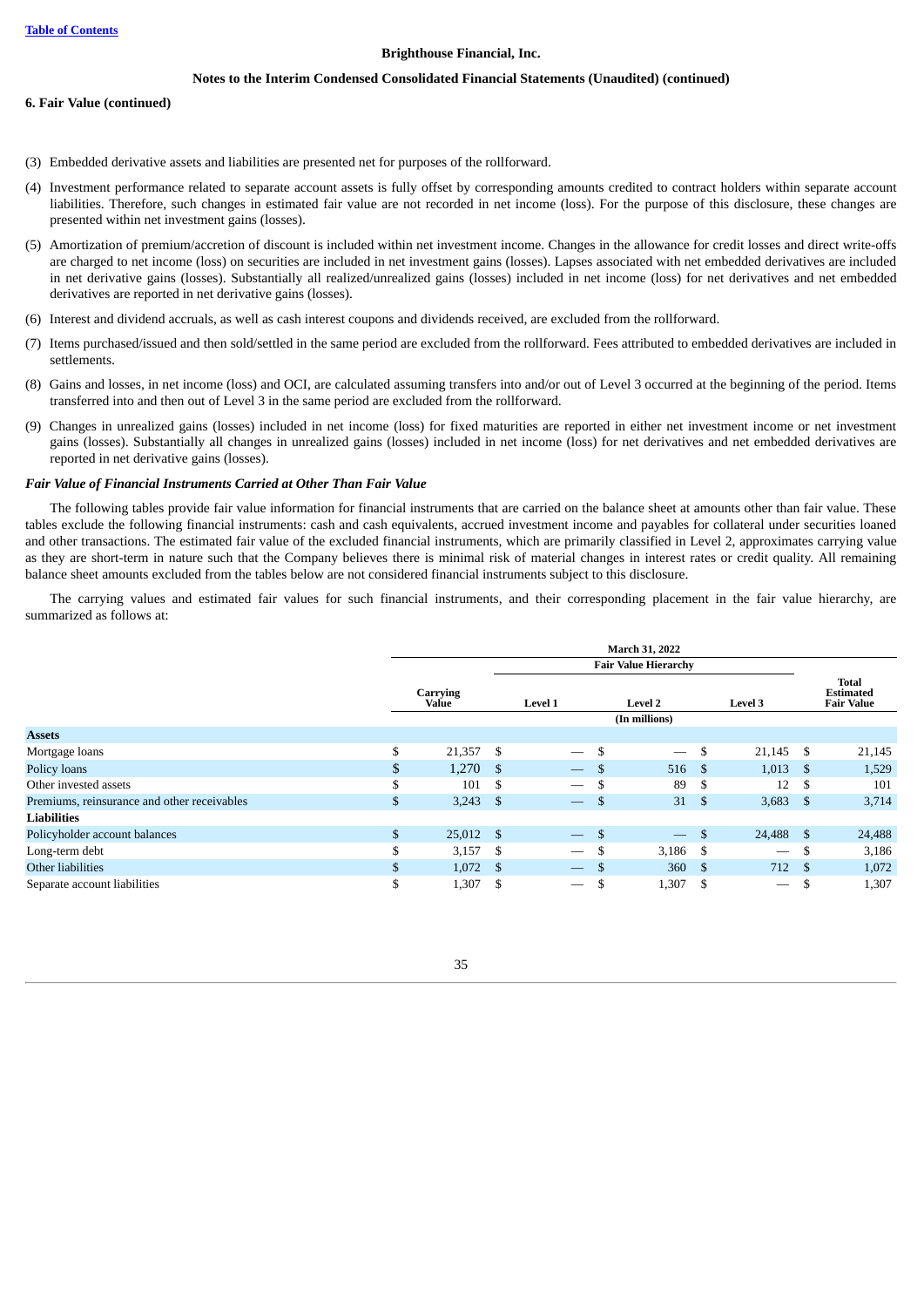# **Notes to the Interim Condensed Consolidated Financial Statements (Unaudited) (continued)**

# **6. Fair Value (continued)**

|                                             |              | <b>December 31, 2021</b> |            |                                 |     |                             |      |                          |      |                                                       |  |
|---------------------------------------------|--------------|--------------------------|------------|---------------------------------|-----|-----------------------------|------|--------------------------|------|-------------------------------------------------------|--|
|                                             |              |                          |            |                                 |     | <b>Fair Value Hierarchy</b> |      |                          |      |                                                       |  |
|                                             |              | Carrying<br><b>Value</b> |            | Level 1                         |     | <b>Level 2</b>              |      | <b>Level 3</b>           |      | <b>Total</b><br><b>Estimated</b><br><b>Fair Value</b> |  |
|                                             |              |                          |            |                                 |     | (In millions)               |      |                          |      |                                                       |  |
| <b>Assets</b>                               |              |                          |            |                                 |     |                             |      |                          |      |                                                       |  |
| Mortgage loans                              | \$           | 19,850 \$                |            | $\overline{\phantom{m}}$        | \$  |                             | -\$  | 20,656 \$                |      | 20,656                                                |  |
| Policy loans                                | \$           | 1,264                    | - \$       |                                 | \$  | 508                         | -\$  | 1,148                    | - \$ | 1,656                                                 |  |
| Other invested assets                       | \$           | 82                       | \$         | $\overline{\phantom{m}}$        | \$  | 70                          | -\$  | 12                       | S    | 82                                                    |  |
| Premiums, reinsurance and other receivables | \$           | $3,242$ \$               |            | $\hspace{0.1mm}-\hspace{0.1mm}$ | \$  | 20                          | \$   | $3,749$ \$               |      | 3,769                                                 |  |
| <b>Liabilities</b>                          |              |                          |            |                                 |     |                             |      |                          |      |                                                       |  |
| Policyholder account balances               | $\mathbb{S}$ | $23,637$ \$              |            |                                 | -\$ | $\overline{\phantom{0}}$    | -\$  | 23,614 \$                |      | 23,614                                                |  |
| Long-term debt                              | \$           | 3,157                    | - \$       | $\overline{\phantom{m}}$        | \$  | 3,504                       | - \$ |                          | S    | 3,504                                                 |  |
| Other liabilities                           | \$           | 854                      | $\sqrt{S}$ | $\overline{\phantom{m}}$        | \$. | 138                         | - \$ | 716 \$                   |      | 854                                                   |  |
| Separate account liabilities                | \$           | 1,440                    | - \$       | $\hspace{0.1mm}-\hspace{0.1mm}$ | \$  | 1,440                       | -S   | $\overline{\phantom{a}}$ | S    | 1,440                                                 |  |

# **7. Equity**

## *Preferred Stock*

Preferred stock shares authorized, issued and outstanding were as follows at both March 31, 2022 and December 31, 2021:

|                                                 | <b>Shares Authorized</b> | <b>Shares Issued</b> | <b>Shares Outstanding</b> |
|-------------------------------------------------|--------------------------|----------------------|---------------------------|
| 6.600% Non-Cumulative Preferred Stock, Series A | 17,000                   | 17,000               | 17,000                    |
| 6.750% Non-Cumulative Preferred Stock, Series B | 16.100                   | 16.100               | 16,100                    |
| 5.375% Non-Cumulative Preferred Stock, Series C | 23,000                   | 23,000               | 23,000                    |
|                                                 |                          |                      |                           |
| 4.625% Non-Cumulative Preferred Stock, Series D | 14.000                   | 14.000               | 14.000                    |
| Not designated                                  | 99.929.900               | _                    |                           |
| Total                                           | 100,000,000              | 70.100               | 70,100                    |
|                                                 |                          |                      |                           |

The per share and aggregate dividend declared for BHF's preferred stock by series was as follows:

|               | Three Months Ended March 31, |                  |                                      |          |           |      |           |  |
|---------------|------------------------------|------------------|--------------------------------------|----------|-----------|------|-----------|--|
|               | 2022                         |                  |                                      |          |           |      |           |  |
| <b>Series</b> |                              | <b>Per Share</b> | Aggregate                            |          | Per Share |      | Aggregate |  |
|               |                              |                  | (In millions, except per share data) |          |           |      |           |  |
| $\mathbf{A}$  |                              | 412.50           | S                                    | 7 S      | 412.50    | - \$ |           |  |
| B             |                              | 421.88           |                                      | 7 S      | 421.88    |      |           |  |
| C             |                              | 335.94           |                                      | 8<br>- S | 466.58    |      | 11        |  |
| D             |                              | 395.05           |                                      | 5 \$     |           |      |           |  |
| Total         |                              |                  | 27                                   |          |           |      | 25        |  |

### *Common Stock Repurchase Program*

During the three months ended March 31, 2022 and 2021, BHF repurchased 2,398,636 and 1,659,872 shares, respectively, of its common stock through open market purchases pursuant to 10b5-1 plans for \$127 million and \$68 million, respectively. At March 31, 2022, BHF had \$654 million remaining under its common stock repurchase program.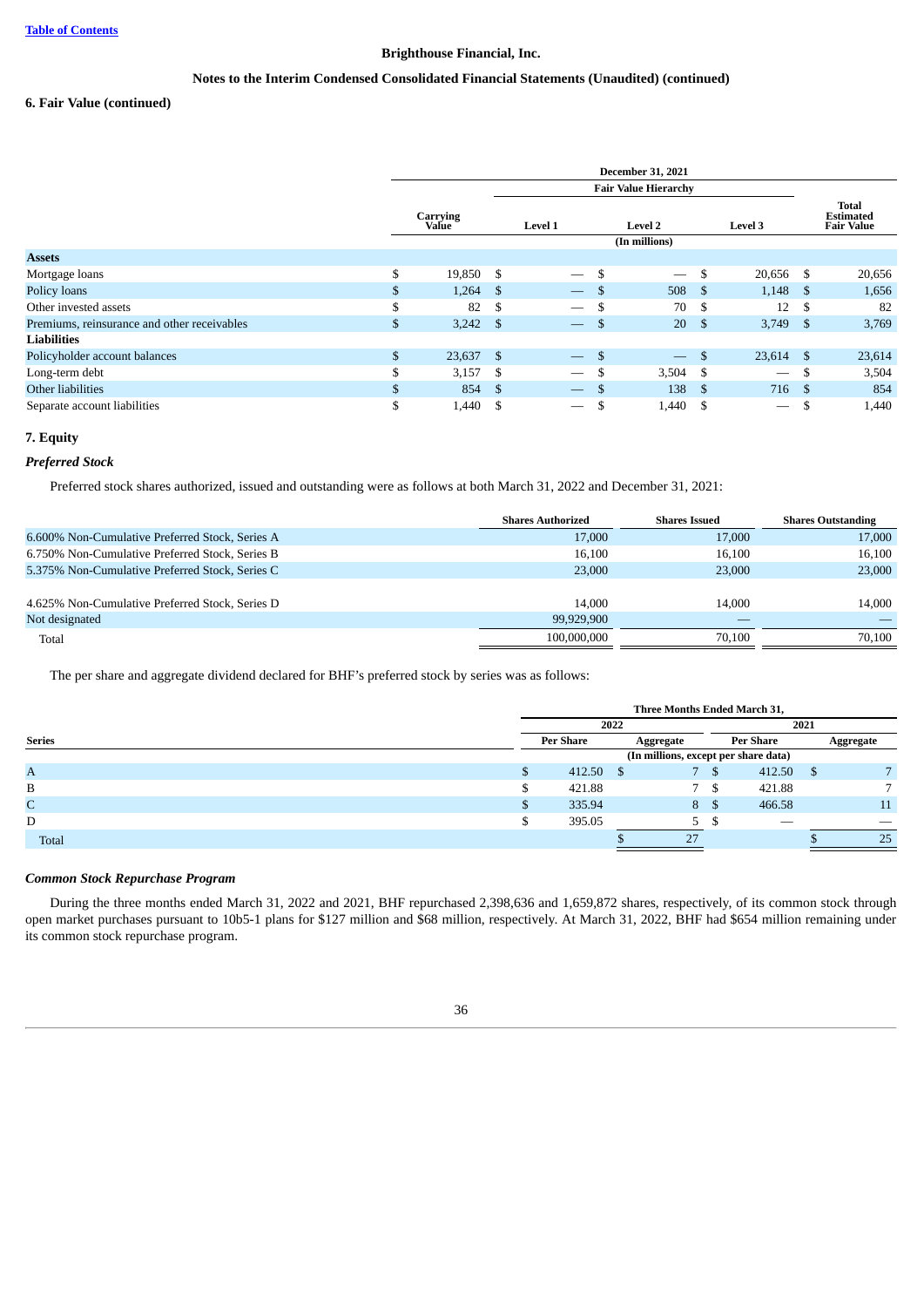# **Notes to the Interim Condensed Consolidated Financial Statements (Unaudited) (continued)**

# **7. Equity (continued)**

 $\frac{1}{2}$  ,  $\frac{1}{2}$  ,  $\frac{1}{2}$  ,  $\frac{1}{2}$  ,  $\frac{1}{2}$  ,  $\frac{1}{2}$  ,  $\frac{1}{2}$  ,  $\frac{1}{2}$  ,  $\frac{1}{2}$  ,  $\frac{1}{2}$  ,  $\frac{1}{2}$  ,  $\frac{1}{2}$  ,  $\frac{1}{2}$  ,  $\frac{1}{2}$  ,  $\frac{1}{2}$  ,  $\frac{1}{2}$  ,  $\frac{1}{2}$  ,  $\frac{1}{2}$  ,  $\frac{1$ 

# *Accumulated Other Comprehensive Income (Loss)*

Information regarding changes in the balances of each component of AOCI was as follows:

|                                                   | Three Months Ended March 31, 2022                                                                                                         |  |                                                                 |      |               |                                                   |           |              |         |
|---------------------------------------------------|-------------------------------------------------------------------------------------------------------------------------------------------|--|-----------------------------------------------------------------|------|---------------|---------------------------------------------------|-----------|--------------|---------|
|                                                   | Unrealized<br><b>Investment Gains</b><br>Unrealized<br>(Losses), Net of<br>Gains (Losses)<br><b>Related Offsets (1)</b><br>on Derivatives |  | Foreign<br>Currency<br><b>Translation</b><br><b>Adjustments</b> |      |               | <b>Defined Benefit</b><br><b>Plans Adjustment</b> |           | <b>Total</b> |         |
|                                                   |                                                                                                                                           |  |                                                                 |      | (In millions) |                                                   |           |              |         |
|                                                   |                                                                                                                                           |  |                                                                 |      |               |                                                   |           |              |         |
| Balance at December 31, 2021                      | \$<br>$3,982$ \$                                                                                                                          |  | 238                                                             | - \$ | (7)           | - \$                                              | $(41)$ \$ |              | 4,172   |
| OCI before reclassifications                      | (4,871)                                                                                                                                   |  | 19                                                              |      | (8)           |                                                   | (2)       |              | (4,862) |
| Deferred income tax benefit (expense) (2)         | 1,022                                                                                                                                     |  | (4)                                                             |      |               |                                                   |           |              | 1,020   |
| AOCI before reclassifications, net of income tax  | 133                                                                                                                                       |  | 253                                                             |      | (13)          |                                                   | (43)      |              | 330     |
| Amounts reclassified from AOCI                    | 43                                                                                                                                        |  | (2)                                                             |      |               |                                                   |           |              | 41      |
| Deferred income tax benefit (expense) (2)         | (9)                                                                                                                                       |  |                                                                 |      |               |                                                   |           |              | (8)     |
| Amounts reclassified from AOCI, net of income tax | 34                                                                                                                                        |  | (1)                                                             |      |               |                                                   |           |              | 33      |
| Balance at March 31, 2022                         | 167                                                                                                                                       |  | 252                                                             |      | (13)          | -\$                                               | (43)      | - S          | 363     |

|                                                   | Unrealized<br><b>Investment Gains</b><br>(Losses), Net of<br><b>Related Offsets (1)</b> |     | Unrealized<br>Gains (Losses)<br>on Derivatives |     | Foreign<br>Currency<br>Translation<br><b>Adjustments</b> | <b>Defined Benefit</b><br><b>Plans Adjustment</b> |      | Total    |
|---------------------------------------------------|-----------------------------------------------------------------------------------------|-----|------------------------------------------------|-----|----------------------------------------------------------|---------------------------------------------------|------|----------|
|                                                   |                                                                                         |     |                                                |     | (In millions)                                            |                                                   |      |          |
|                                                   |                                                                                         |     |                                                |     |                                                          |                                                   |      |          |
| Balance at December 31, 2020                      | $5,646$ \$<br>\$                                                                        |     | 115S                                           |     | (8)                                                      | (37)<br>-\$                                       | - \$ | 5,716    |
| OCI before reclassifications                      | (2,848)                                                                                 |     | (68)                                           |     |                                                          | (2)                                               |      | (2, 925) |
| Deferred income tax benefit (expense) (2)         | 599                                                                                     |     | 14                                             |     |                                                          |                                                   |      | 614      |
| AOCI before reclassifications, net of income tax  | 3,397                                                                                   |     | 61                                             |     | (14)                                                     | (39)                                              |      | 3,405    |
| Amounts reclassified from AOCI                    | (13)                                                                                    |     | (7)                                            |     | __                                                       |                                                   |      | (20)     |
| Deferred income tax benefit (expense) (2)         |                                                                                         |     |                                                |     |                                                          |                                                   |      |          |
| Amounts reclassified from AOCI, net of income tax | (10)                                                                                    |     | (6)                                            |     |                                                          |                                                   |      | (16)     |
| Balance at March 31, 2021                         | 3,387                                                                                   | -\$ | 55                                             | \$. | (14)                                                     | (39)<br>-S                                        | -S   | 3,389    |

(1) See Note 4 for information on offsets to investments related to future policy benefits, DAC, VOBA and DSI.

(2) The effects of income taxes on amounts recorded to AOCI are also recognized in AOCI. These income tax effects are released from AOCI when the related activity is reclassified into results from operations.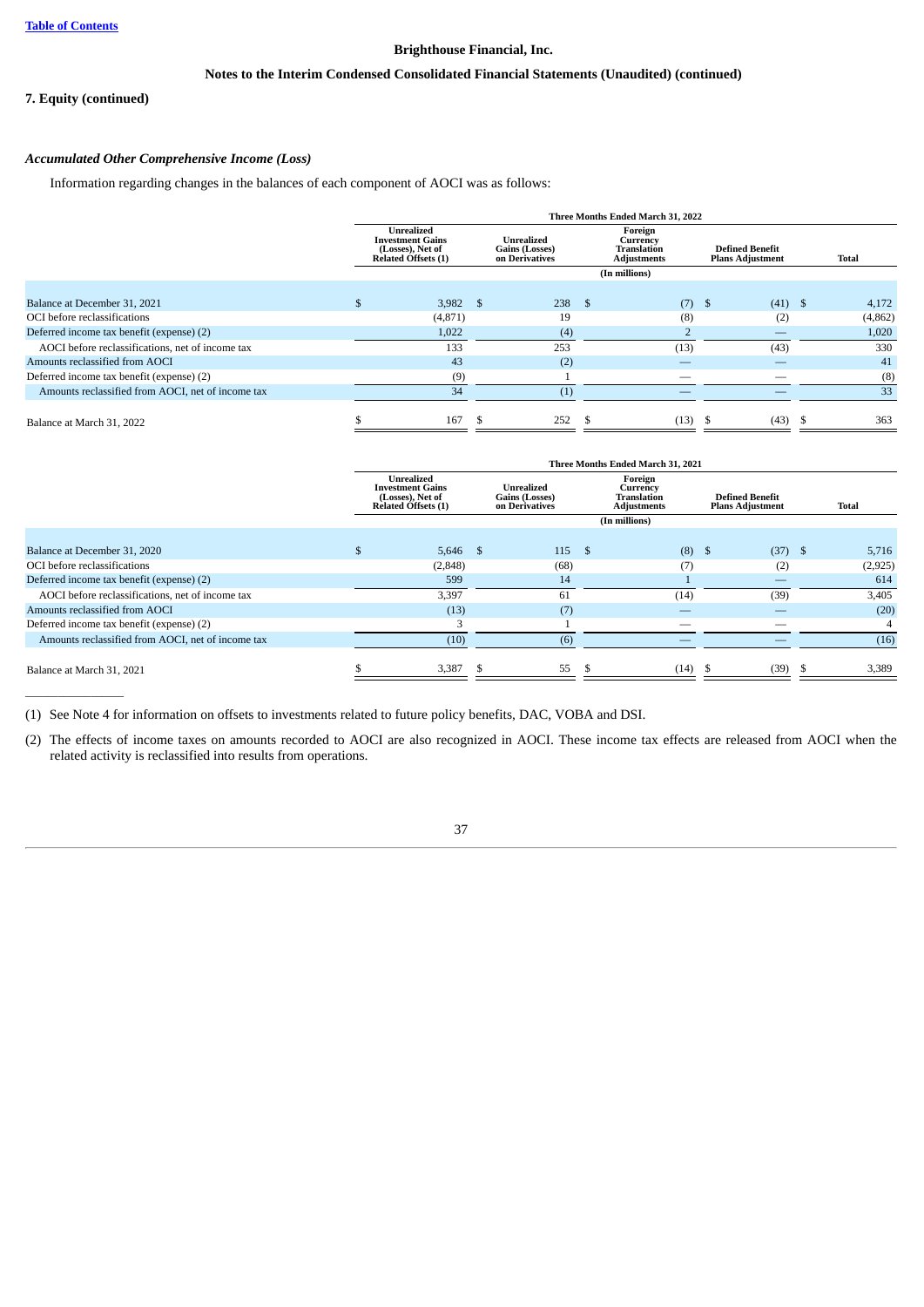# **Notes to the Interim Condensed Consolidated Financial Statements (Unaudited) (continued)**

# **7. Equity (continued)**

Information regarding amounts reclassified out of each component of AOCI was as follows:

| <b>AOCI</b> Components                                       |                               | <b>Amounts Reclassified from AOCI</b>  |    | <b>Consolidated Statements of</b><br><b>Operations and Comprehensive Income</b><br>(Loss) Locations |                               |  |
|--------------------------------------------------------------|-------------------------------|----------------------------------------|----|-----------------------------------------------------------------------------------------------------|-------------------------------|--|
|                                                              |                               | <b>Three Months Ended</b><br>March 31, |    |                                                                                                     |                               |  |
|                                                              | 2021<br>2022<br>(In millions) |                                        |    |                                                                                                     |                               |  |
| Net unrealized investment gains (losses):                    |                               |                                        |    |                                                                                                     |                               |  |
| Net unrealized investment gains (losses)                     | \$                            | (39)                                   | -5 | 16                                                                                                  | Net investment gains (losses) |  |
| Net unrealized investment gains (losses)                     |                               | $\left( 4\right)$                      |    | (3)                                                                                                 | Net derivative gains (losses) |  |
| Net unrealized investment gains (losses), before income tax  |                               | (43)                                   |    | 13                                                                                                  |                               |  |
| Income tax (expense) benefit                                 |                               | 9                                      |    | (3)                                                                                                 |                               |  |
| Net unrealized investment gains (losses), net of income tax  |                               | (34)                                   |    | 10                                                                                                  |                               |  |
| Unrealized gains (losses) on derivatives - cash flow hedges: |                               |                                        |    |                                                                                                     |                               |  |
| Interest rate swaps                                          |                               |                                        |    |                                                                                                     | Net derivative gains (losses) |  |
| Interest rate swaps                                          |                               |                                        |    |                                                                                                     | Net investment income         |  |
| Foreign currency swaps                                       |                               |                                        |    | 5                                                                                                   | Net derivative gains (losses) |  |
| Gains (losses) on cash flow hedges, before income tax        |                               | $\mathcal{D}$                          |    | $\overline{7}$                                                                                      |                               |  |
| Income tax (expense) benefit                                 |                               | $\left( 1\right)$                      |    | (1)                                                                                                 |                               |  |
| Gains (losses) on cash flow hedges, net of income tax        |                               |                                        |    | 6                                                                                                   |                               |  |
| Total reclassifications, net of income tax                   |                               | (33)                                   |    | 16                                                                                                  |                               |  |

# **8. Other Revenues and Other Expenses**

### *Other Revenues*

The Company has entered into contracts with mutual funds, fund managers, and their affiliates (collectively, the "Funds") whereby the Company is paid monthly or quarterly fees ("12b-1 fees") for providing certain services to customers and distributors of the Funds. The 12b-1 fees are generally equal to a fixed percentage of the average daily balance of the customer's investment in a fund. The percentage is specified in the contract between the Company and the Funds. Payments are generally collected when due and are neither refundable nor able to offset future fees.

To earn these fees, the Company performs services such as responding to phone inquiries, maintaining records, providing information to distributors and shareholders about fund performance and providing training to account managers and sales agents. The passage of time reflects the satisfaction of the Company's performance obligations to the Funds and is used to recognize revenue associated with 12b-1 fees.

Other revenues consisted primarily of 12b-1 fees of \$82 million and \$88 million for the three months ended March 31, 2022 and 2021, respectively, of which substantially all were reported in the Annuities segment.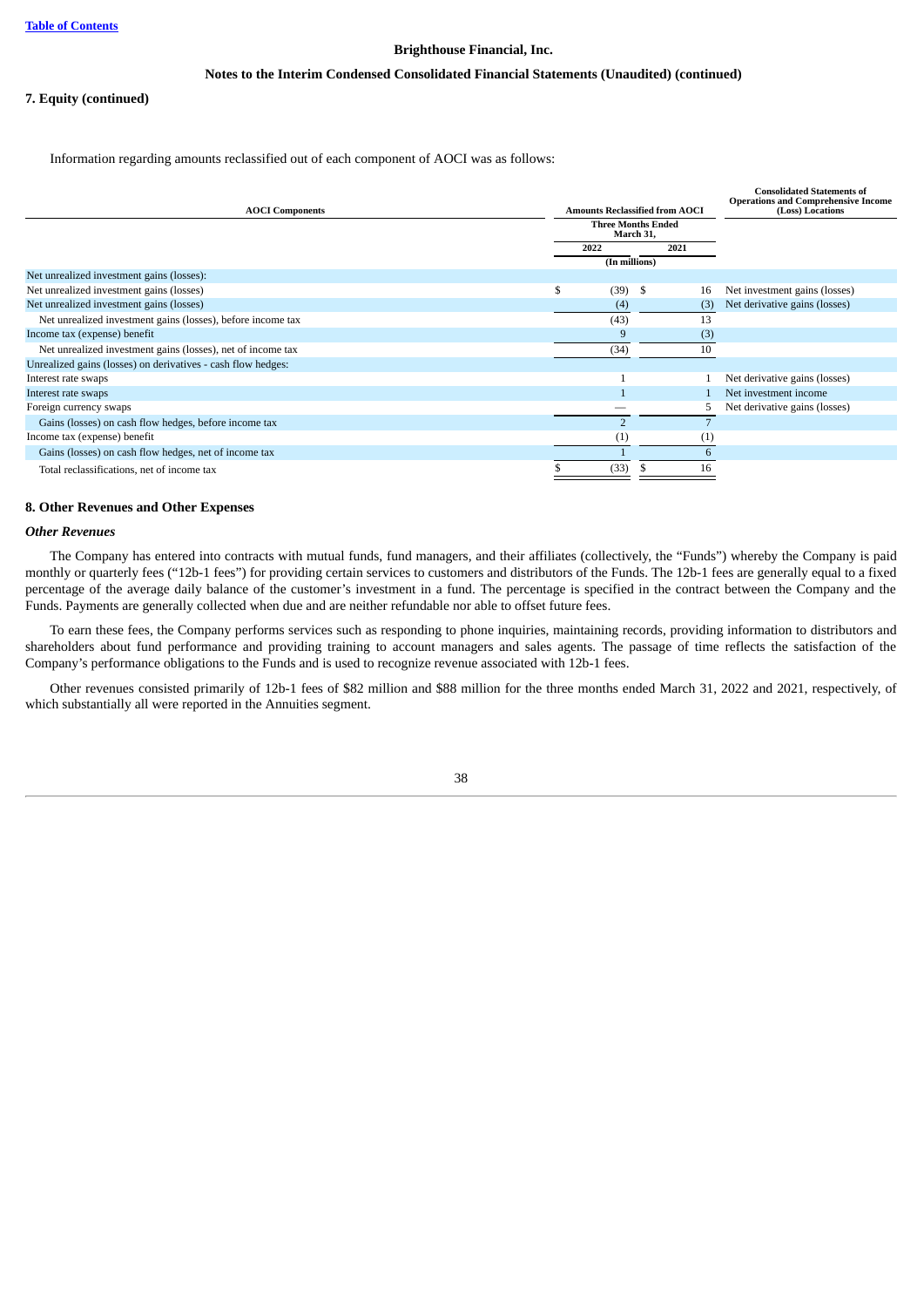# **Notes to the Interim Condensed Consolidated Financial Statements (Unaudited) (continued)**

# **8. Other Revenues and Other Expenses (continued)**

# *Other Expenses*

Information on other expenses was as follows:

|                                                                         | <b>Three Months Ended</b><br>March 31, |               |  |
|-------------------------------------------------------------------------|----------------------------------------|---------------|--|
|                                                                         | 2022                                   | 2021          |  |
|                                                                         |                                        | (In millions) |  |
| Compensation                                                            | \$<br>85 \$                            | 92            |  |
| Contracted services and other labor costs                               | 56                                     | 60            |  |
| Transition services agreements                                          | 28                                     | 32            |  |
| Establishment costs                                                     | 15                                     | 17            |  |
| Premium and other taxes, licenses and fees                              | 13                                     | 15            |  |
| Separate account fees                                                   | 114                                    | 125           |  |
| Volume related costs, excluding compensation, net of DAC capitalization | 145                                    | 163           |  |
| Interest expense on debt                                                | 38                                     | 41            |  |
| Other                                                                   | 16                                     | 17            |  |
| Total other expenses                                                    | 510                                    | 562           |  |
|                                                                         |                                        |               |  |

# **9. Earnings Per Common Share**

The calculation of earnings per common share was as follows:

|                                                                                  | <b>Three Months Ended</b><br>March 31,            |             |            |
|----------------------------------------------------------------------------------|---------------------------------------------------|-------------|------------|
|                                                                                  | 2022                                              |             | 2021       |
|                                                                                  | (In millions, except share and<br>per share data) |             |            |
| Net income (loss) available to Brighthouse Financial, Inc.'s common shareholders | 613                                               | $\mathbf S$ | (610)      |
|                                                                                  |                                                   |             |            |
| Weighted average common shares outstanding — basic                               | 76,853,890                                        |             | 87,573,444 |
| Dilutive effect of share-based awards                                            | 622,575                                           |             |            |
| Weighted average common shares outstanding — diluted                             | 77,476,465                                        |             | 87,573,444 |
|                                                                                  |                                                   |             |            |
| Earnings per common share:                                                       |                                                   |             |            |
| <b>Basic</b>                                                                     | 7.98                                              | -S          | (6.96)     |
| <b>Diluted</b>                                                                   | 7.91                                              |             | (6.96)     |
|                                                                                  |                                                   |             |            |

For the three months ended March 31, 2022, weighted average shares used for calculating diluted earnings per common share excludes 187,371 of out-ofthe-money stock options, as the inclusion of such shares would be antidilutive to the earnings per common share calculation due to the average share price for the three months ended March 31, 2022.

For the three months ended March 31, 2021, basic loss per common share equaled diluted loss per common share. The diluted shares were not utilized in the per share calculation for this period as the inclusion of such shares would have an antidilutive effect.

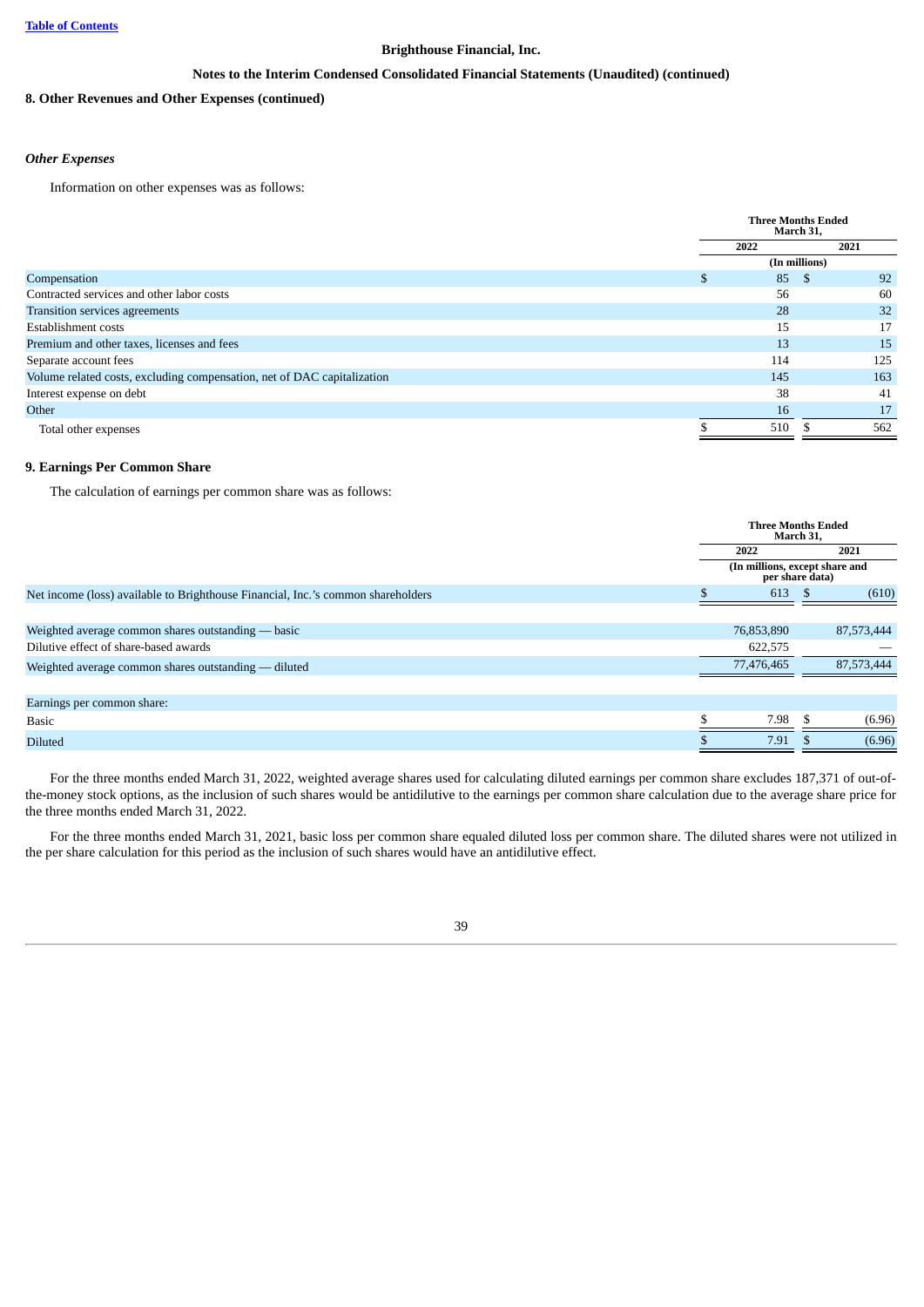## **Notes to the Interim Condensed Consolidated Financial Statements (Unaudited) (continued)**

### **10. Contingencies, Commitments and Guarantees**

### *Contingencies*

# *Litigation*

The Company is a defendant in a number of litigation matters. In some of the matters, large or indeterminate amounts, including punitive and treble damages, are sought. Modern pleading practice in the U.S. permits considerable variation in the assertion of monetary damages or other relief. Jurisdictions may permit claimants not to specify the monetary damages sought or may permit claimants to state only that the amount sought is sufficient to invoke the jurisdiction of the trial court. In addition, jurisdictions may permit plaintiffs to allege monetary damages in amounts well exceeding reasonably possible verdicts in the jurisdiction for similar matters. This variability in pleadings, together with the actual experience of the Company in litigating or resolving through settlement numerous claims over an extended period of time, demonstrates to management that the monetary relief which may be specified in a lawsuit or claim bears little relevance to its merits or disposition value.

The Company also receives and responds to subpoenas or other inquiries seeking a broad range of information from various state and federal regulators, agencies and officials. The issues involved in information requests and regulatory matters vary widely, but can include inquiries or investigations concerning the Company's compliance with applicable insurance and other laws and regulations. The Company cooperates in these inquiries.

Due to the vagaries of litigation, the outcome of a litigation matter and the amount or range of potential loss at particular points in time may normally be difficult to ascertain. Uncertainties can include how fact finders will evaluate documentary evidence and the credibility and effectiveness of witness testimony, and how trial and appellate courts will apply the law in the context of the pleadings or evidence presented, whether by motion practice, or at trial or on appeal. Disposition valuations are also subject to the uncertainty of how opposing parties and their counsel will themselves view the relevant evidence and applicable law.

The Company establishes liabilities for litigation and regulatory loss contingencies when it is probable that a loss has been incurred and the amount of the loss can be reasonably estimated. It is possible that some matters could require the Company to pay damages or make other expenditures or establish accruals in amounts that could not be estimated at March 31, 2022.

#### *Matters as to Which an Estimate Can Be Made*

For some loss contingency matters, the Company is able to estimate a reasonably possible range of loss. For such matters where a loss is believed to be reasonably possible, but not probable, no accrual has been made. In addition to amounts accrued for probable and reasonably estimable losses, as of March 31, 2022, the Company estimates the aggregate range of reasonably possible losses to be up to approximately \$10 million.

### *Matters as to Which an Estimate Cannot Be Made*

For other matters, the Company is not currently able to estimate the reasonably possible loss or range of loss. The Company is often unable to estimate the possible loss or range of loss until developments in such matters have provided sufficient information to support an assessment of the range of possible loss, such as quantification of a damage demand from plaintiffs, discovery from other parties and investigation of factual allegations, rulings by the court on motions or appeals, analysis by experts, and the progress of settlement negotiations. On a quarterly and annual basis, the Company reviews relevant information with respect to litigation contingencies and updates its accruals, disclosures and estimates of reasonably possible losses or ranges of loss based on such reviews.

### *Sales Practices Claims*

Over the past several years, the Company has faced claims and regulatory inquiries and investigations, alleging improper marketing or sales of individual life insurance policies, annuities or other products. The Company continues to defend vigorously against the claims in these matters. The Company believes adequate provision has been made in its consolidated financial statements for all probable and reasonably estimable losses for sales practices matters.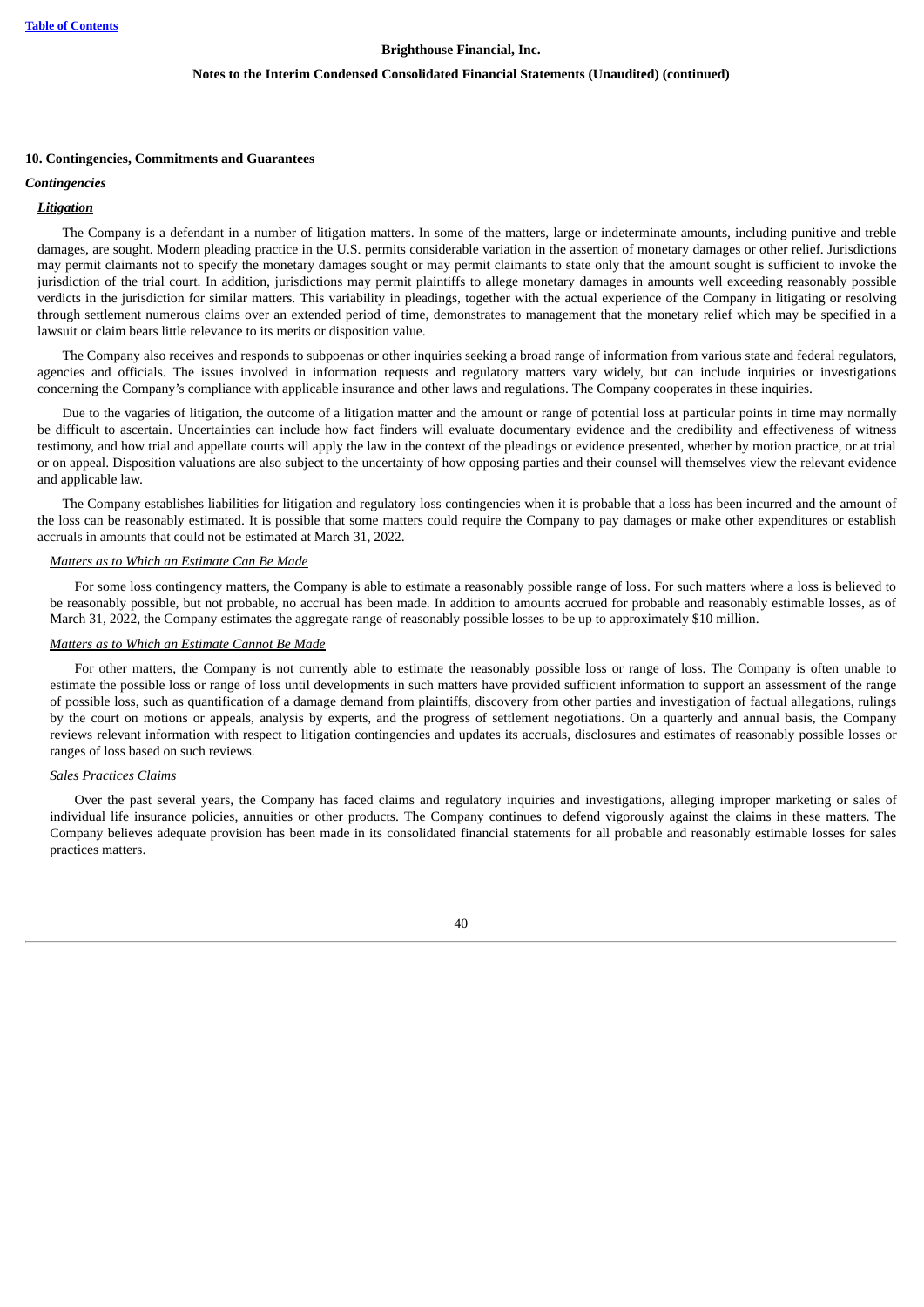## **Notes to the Interim Condensed Consolidated Financial Statements (Unaudited) (continued)**

## **10. Contingencies, Commitments and Guarantees (continued)**

### *Cost of Insurance Class Actions*

*Richard A. Newton v. Brighthouse Life Insurance Company* (U.S. District Court, Northern District of Georgia, Atlanta Division, filed May 8, 2020). Plaintiff has filed a purported class action lawsuit against Brighthouse Life Insurance Company. Plaintiff was the owner of a universal life insurance policy issued by Travelers Insurance Company, a predecessor to Brighthouse Life Insurance Company. Plaintiff seeks to certify a class of all persons who own or owned life insurance policies issued where the terms of the life insurance policy provide or provided, among other things, a guarantee that the cost of insurance rates would not be increased by more than a specified percentage in any contract year. Plaintiff alleges, among other things, causes of action for breach of contract, fraud, suppression and concealment, and violation of the Georgia Racketeer Influenced and Corrupt Organizations Act. Plaintiff seeks to recover damages, including punitive damages, interest and treble damages, attorneys' fees, and injunctive and declaratory relief. Brighthouse Life Insurance Company filed a motion to dismiss in June 2020, which was granted in part and denied in part in March 2021. Plaintiff was granted leave to amend the complaint. The Company intends to vigorously defend this matter.

*Lawrence Martin v. Brighthouse Life Insurance Company* (U.S. District Court, Southern District of New York, filed April 6, 2021). Plaintiff has filed a purported class action lawsuit against Brighthouse Life Insurance Company. Plaintiff is the owner of a universal life insurance policy issued by Travelers Insurance Company, a predecessor to Brighthouse Life Insurance Company. Plaintiff seeks to certify a class of similarly situated owners of universal life insurance policies issued or administered by defendants and alleges that cost of insurance charges should have decreased over time due to improving mortality but did not. Plaintiff alleges, among other things, causes of action for breach of contract, breach of the covenant of good faith and fair dealing, and unjust enrichment. Plaintiff seeks to recover compensatory damages, attorney's fees, interest, and equitable relief including a constructive trust. Brighthouse Life Insurance Company filed a motion to dismiss in June 2021, which was denied in February 2022. Brighthouse Life Insurance Company of NY was initially named as a defendant when the lawsuit was filed, but was dismissed as a defendant, without prejudice, in April 2022. The Company intends to vigorously defend this matter.

#### *Summary*

Various litigations, claims and assessments against the Company, in addition to those discussed previously and those otherwise provided for in the Company's consolidated financial statements, have arisen in the course of the Company's business, including, but not limited to, in connection with its activities as an insurer, investor and taxpayer. Further, state insurance regulatory authorities and other federal and state authorities regularly make inquiries and conduct investigations concerning the Company's compliance with applicable insurance and other laws and regulations.

It is not possible to predict the ultimate outcome of all pending investigations and legal proceedings. In some of the matters referred to previously, large or indeterminate amounts, including punitive and treble damages, are sought. Although, in light of these considerations, it is possible that an adverse outcome in certain cases could have a material effect upon the Company's financial position, based on information currently known by the Company's management, in its opinion, the outcomes of such pending investigations and legal proceedings are not likely to have such an effect. However, given the large or indeterminate amounts sought in certain of these matters and the inherent unpredictability of litigation, it is possible that an adverse outcome in certain matters could, from time to time, have a material effect on the Company's consolidated net income or cash flows in particular quarterly or annual periods.

## *Other Loss Contingencies*

As with litigation and regulatory loss contingencies, the Company considers establishing liabilities for loss contingencies associated with disputes or other matters involving third parties, including counterparties to contractual arrangements entered into by the Company (e.g., third-party vendors and reinsurers), as well as with tax authorities ("other loss contingencies"). The Company establishes liabilities for such other loss contingencies when it is probable that a loss will be incurred and the amount of the loss can be reasonably estimated. In matters where it is not probable, but is reasonably possible that a loss will be incurred and the amount of loss can be reasonably estimated, such losses or range of losses are disclosed, and no accrual is made. In the absence of sufficient information to support an assessment of the reasonably possible loss or range of loss, no accrual is made and no loss or range of loss is disclosed.

In the matters where the Company's subsidiaries are acting as the reinsured or the reinsurer, such matters involve assertions by third parties primarily related to rates, fees or reinsured benefit calculations, and in certain of such matters, the counterparty has made a request to arbitrate.

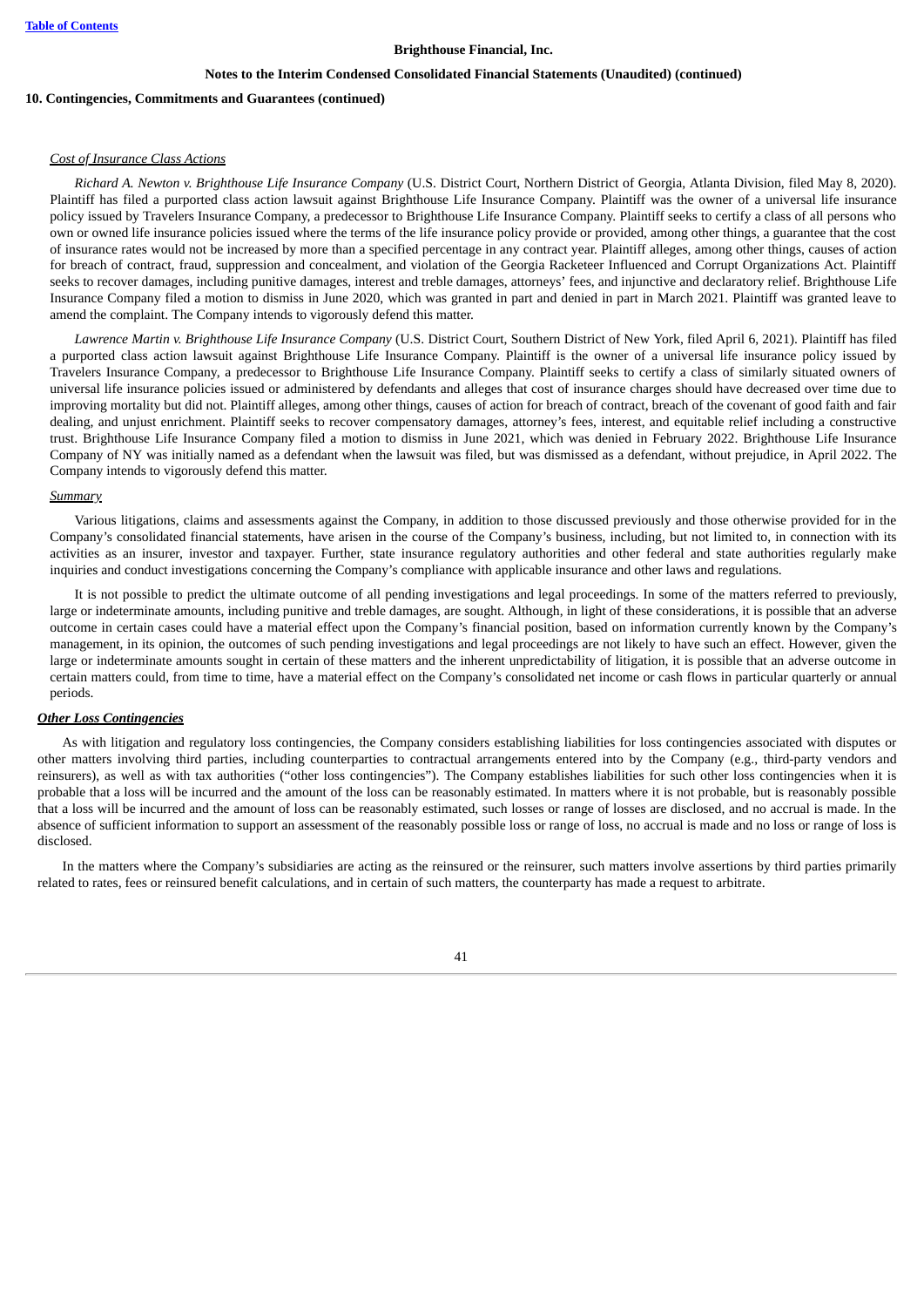### **Notes to the Interim Condensed Consolidated Financial Statements (Unaudited) (continued)**

### **10. Contingencies, Commitments and Guarantees (continued)**

As of March 31, 2022, the Company estimates the range of reasonably possible losses in excess of the amounts accrued for certain other loss contingencies to be from zero up to approximately \$250 million, which are primarily associated with the above reinsurance-related matters. For certain other matters, the Company may not currently be able to estimate the reasonably possible loss or range of loss until developments in such matters have provided sufficient information to support an assessment of such loss.

On a quarterly basis, the Company reviews relevant information with respect to other loss contingencies and, when applicable, updates its accruals, disclosures and estimates of reasonably possible losses or ranges of loss based on such reviews.

#### *Commitments*

#### *Mortgage Loan Commitments*

The Company commits to lend funds under mortgage loan commitments. The amounts of these mortgage loan commitments were \$651 million and \$719 million at March 31, 2022 and December 31, 2021, respectively.

### *Commitments to Fund Partnership Investments, Bank Credit Facilities and Private Corporate Bond Investments*

The Company commits to fund partnership investments and to lend funds under bank credit facilities and private corporate bond investments. The amounts of these unfunded commitments were \$2.3 billion at both March 31, 2022 and December 31, 2021.

#### *Guarantees*

In the normal course of its business, the Company has provided certain indemnities, guarantees and commitments to third parties such that it may be required to make payments now or in the future. In the context of acquisition, disposition, investment and other transactions, the Company has provided indemnities and guarantees, including those related to tax, environmental and other specific liabilities and other indemnities and guarantees that are triggered by, among other things, breaches of representations, warranties or covenants provided by the Company. In addition, in the normal course of business, the Company provides indemnifications to counterparties in contracts with triggers similar to the foregoing, as well as for certain other liabilities, such as thirdparty lawsuits. These obligations are often subject to time limitations that vary in duration, including contractual limitations and those that arise by operation of law, such as applicable statutes of limitation. In some cases, the maximum potential obligation under the indemnities and guarantees is subject to a contractual limitation ranging from less than \$1 million to \$112 million, with a cumulative maximum of \$118 million, while in other cases such limitations are not specified or applicable. Since certain of these obligations are not subject to limitations, the Company does not believe that it is possible to determine the maximum potential amount that could become due under these guarantees in the future. Management believes that it is unlikely the Company will have to make any material payments under these indemnities, guarantees, or commitments.

In addition, the Company indemnifies its directors and officers as provided in its charters and bylaws. Also, the Company indemnifies its agents for liabilities incurred as a result of their representation of the Company's interests. Since these indemnities are generally not subject to limitation with respect to duration or amount, the Company does not believe that it is possible to determine the maximum potential amount that could become due under these indemnities in the future.

The Company's recorded liabilities were \$1 million at both March 31, 2022 and December 31, 2021 for indemnities, guarantees and commitments.

#### **11. Subsequent Event**

On April 15, 2022, BHF entered into a new revolving credit agreement with respect to a new \$1.0 billion senior unsecured revolving credit facility maturing April 15, 2027 (the "2022 Revolving Credit Facility"), all of which may be used for revolving loans or letters of credit. The 2022 Revolving Credit Facility refinanced and replaced BHF's former \$1.0 billion senior unsecured revolving credit facility that was scheduled to mature May 7, 2024. At May 10, 2022, there were no borrowings or letters of credit outstanding under the 2022 Revolving Credit Facility.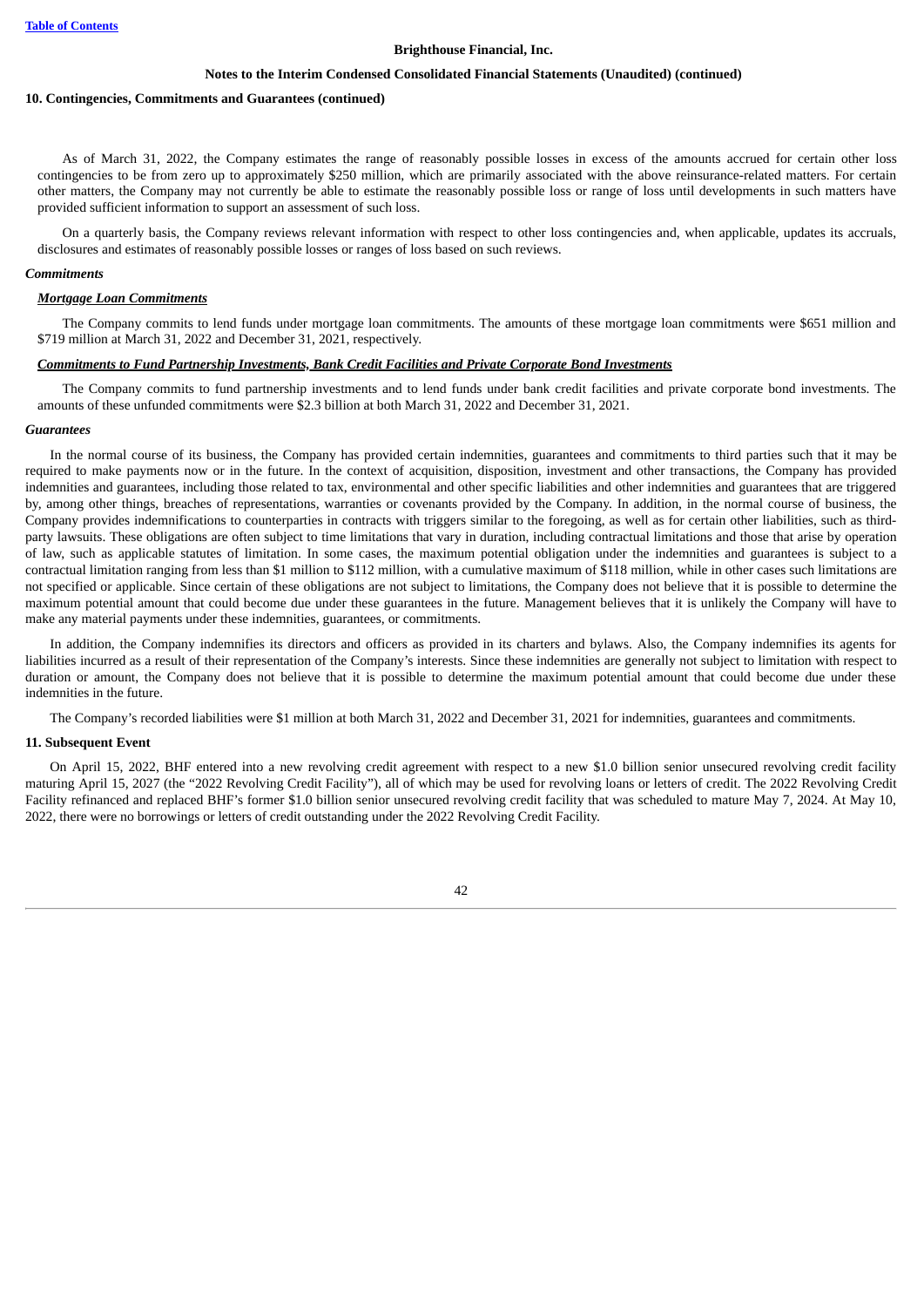# **Item 2. Management's Discussion and Analysis of Financial Condition and Results of Operations**

# **Index to Management's Discussion and Analysis of Financial Condition and Results of Operations**

**Page**

<span id="page-44-0"></span><u>[Introduction](#page-44-0) and the set of the set of the set of the set of the set of the set of the set of the set of the set of the set of the set of the set of the set of the set of the set of the set of the set of the set of the se</u> Material [Executive](#page-45-0) Summary<br>
Executive Summary<br>
Industry Trends and Uncertainties<br>
Mon-GAAP and Other Financial Disclosures<br>
Non-GAAP and Other Financial Disclosures<br>
Results of Operations<br>
Investments<br>
<u>Berivatives</u><br>
State **Industry Trends and [Uncertainties](#page-46-0) Summary of Critical [Accounting](#page-47-0) Estimates** [Non-GAAP](#page-48-0) and Other Financial Disclosures **Results of [Operations](#page-49-0) [Investments](#page-58-0)** [57](#page-58-0) <u>[Derivatives](#page-67-0)</u> [66](#page-67-0) **66 and 2012 66 and 2013 66 and 2013 66 and 2013 66 and 2013 66 66** [Policyholder](#page-68-0) Liabilities **Liquidity and Capital [Resources](#page-71-0)** Note Regarding [Forward-Looking](#page-78-0) Statements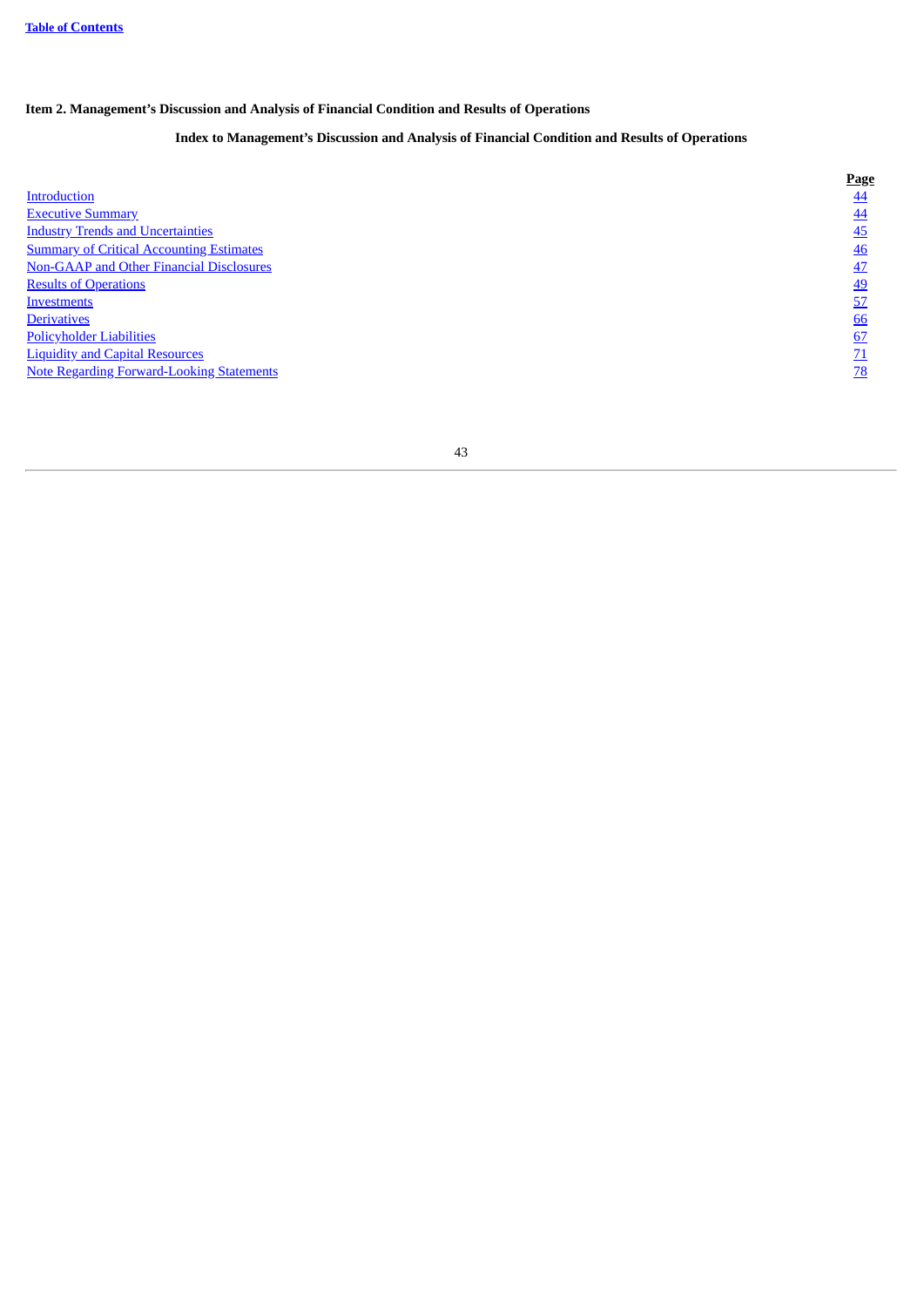For purposes of this discussion, "Brighthouse Financial," the "Company," "we," "our" and "us" refer to Brighthouse Financial, Inc. and its subsidiaries, and "BHF" refers solely to Brighthouse Financial. Inc., the ultimate holding company for all of our subsidiaries, and not to any of its subsidiaries. This Management's Discussion and Analysis of Financial Condition and Results of Operations should be read in conjunction with (i) the Interim Condensed Consolidated Financial Statements and related notes included elsewhere herein; (ii) our Annual Report on Form 10-K for the year ended December 31, 2021, filed with the U.S. Securities and Exchange Commission ("SEC") on February 24, 2022 (the "2021 Annual Report"); and (iii) our current reports on Form 8-*K filed in 2022.*

# **Introduction**

This Management's Discussion and Analysis of Financial Condition and Results of Operations is intended to help the reader understand the results of operations, financial condition and cash flows of Brighthouse Financial for the periods indicated. Prior to discussing our results of operations, we present information that we believe is useful to understanding the discussion of our financial results. This information precedes our results of operations discussion and is most beneficial when read in the sequence presented. A summary of key informational sections is as follows:

- "Executive Summary" provides summarized information regarding our business, segments and financial results.
- "Industry Trends and Uncertainties" discusses updates and changes to a number of trends and uncertainties included in our 2021 Annual Report that we believe may materially affect our future financial condition, results of operations or cash flows, including from the COVID-19 pandemic.
- "Summary of Critical Accounting Estimates" explains the most critical estimates and judgments applied in determining our results in accordance with accounting principles generally accepted in the United States of America ("GAAP").
- "Non-GAAP and Other Financial Disclosures" defines key financial measures presented in our results of operations discussion that are not calculated in accordance with GAAP but are used by management in evaluating company and segment performance. As described in this section, adjusted earnings is presented by key business activities which are derived from, but different than, the line items presented in the GAAP statement of operations. This section also refers to certain other terms used to describe our insurance business and financial and operating metrics but is not intended to be exhaustive.

#### <span id="page-45-0"></span>**Executive Summary**

We are one of the largest providers of annuity and life insurance products in the U.S. through multiple independent distribution channels and marketing arrangements with a diverse network of distribution partners. We are organized into three segments: (i) Annuities, (ii) Life and (iii) Run-off, which consists of products that are no longer actively sold and are separately managed. In addition, we report certain of our results of operations in Corporate & Other.

This Management's Discussion and Analysis of Financial Condition and Results of Operations is intended to help the reader understand the results of operations, financial condition and cash flows of Brighthouse Financial for the periods indicated. See "Business — Segments and Corporate & Other" and "Management's Discussion and Analysis of Financial Condition and Results of Operations — Executive Summary — Overview" included in our 2021 Annual Report, as well as Note 2 of the Notes to the Interim Condensed Consolidated Financial Statements for further information regarding our segments and Corporate & Other.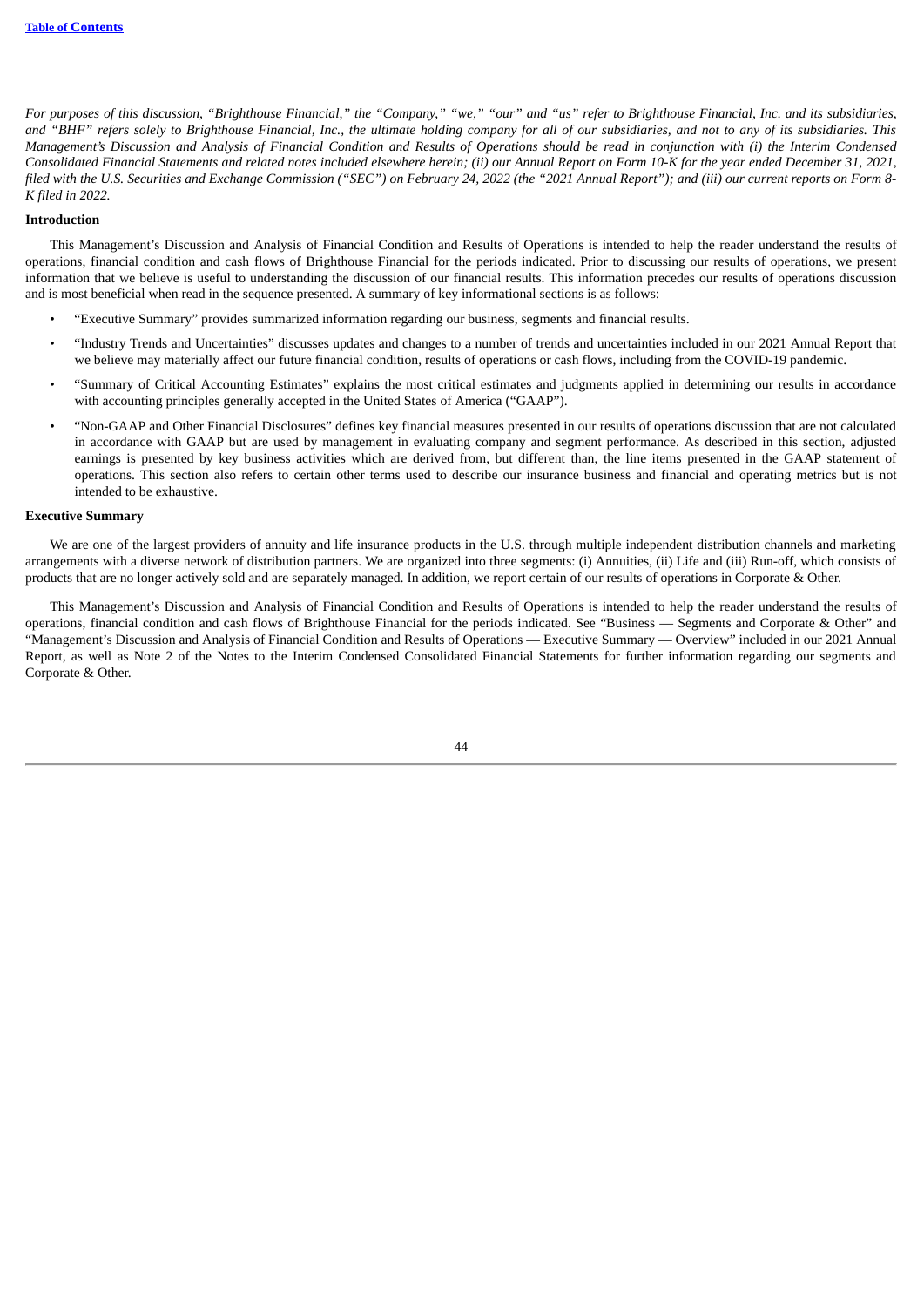$\_$ 

Net income (loss) available to shareholders and adjusted earnings, a non-GAAP financial measure, were as follows:

|                                                                                                                          | <b>Three Months Ended</b> | March 31.     |       |
|--------------------------------------------------------------------------------------------------------------------------|---------------------------|---------------|-------|
|                                                                                                                          | 2022                      |               | 2021  |
|                                                                                                                          |                           | (In millions) |       |
| Income (loss) available to shareholders before provision for income tax                                                  | 778                       | -56           | (795) |
| Less: Provision for income tax expense (benefit)                                                                         | 165                       |               | (185) |
| Net income (loss) available to shareholders (1)                                                                          | 613                       |               | (610) |
|                                                                                                                          |                           |               |       |
| Pre-tax adjusted earnings, less net income (loss) attributable to noncontrolling interests and preferred stock dividends | 375                       | - \$          | 463   |
| Less: Provision for income tax expense (benefit)                                                                         | 81                        |               | 78    |
| Adjusted earnings                                                                                                        | 294                       |               | 385   |
|                                                                                                                          |                           |               |       |

(1) We use the term "net income (loss) available to shareholders" to refer to "net income (loss) available to Brighthouse Financial, Inc.'s common shareholders" throughout the results of operations discussions.

For the three months ended March 31, 2022, we had net income available to shareholders of \$613 million and adjusted earnings of \$294 million compared to a net loss available to shareholders of \$610 million and adjusted earnings of \$385 million for the three months ended March 31, 2021. Net income available to shareholders for the three months ended March 31, 2022 primarily reflects net favorable changes in the estimated fair value of our guaranteed minimum living benefits ("GMLB") riders ("GMLB Riders") due to market factors and favorable pre-tax adjusted earnings. Lower equity markets and higher interest rates resulted in net favorable changes to the estimated fair value of embedded derivative liabilities associated with Shield Level Annuities ("Shield liabilities") and variable annuities. These favorable impacts were partially offset by increasing long-term interest rates resulting in an unfavorable change in the estimated fair value of freestanding interest rate derivatives we use to hedge our universal life with secondary guarantees ("ULSG") business.

See "— Non-GAAP and Other Financial Disclosures." See "— Results of Operations" for a detailed discussion of our results.

## <span id="page-46-0"></span>**Industry Trends and Uncertainties**

Throughout this Management's Discussion and Analysis of Financial Condition and Results of Operations, we discuss a number of trends and uncertainties that we believe may materially affect our future financial condition, results of operations or cash flows. Where these trends or uncertainties are specific to a particular aspect of our business, we often include such a discussion under the relevant caption of this Management's Discussion and Analysis of Financial Condition and Results of Operations, as part of our broader analysis of that area of our business. Refer to "Management's Discussion and Analysis of Financial Condition and Results of Operations — Industry Trends and Uncertainties" included in our 2021 Annual Report for a comprehensive discussion of some of the key general trends and uncertainties that have influenced the development of our business and our historical financial performance and that we believe will continue to influence our business and results of operations in the future. In addition, significant changes or updates in certain of these trends and uncertainties are discussed below.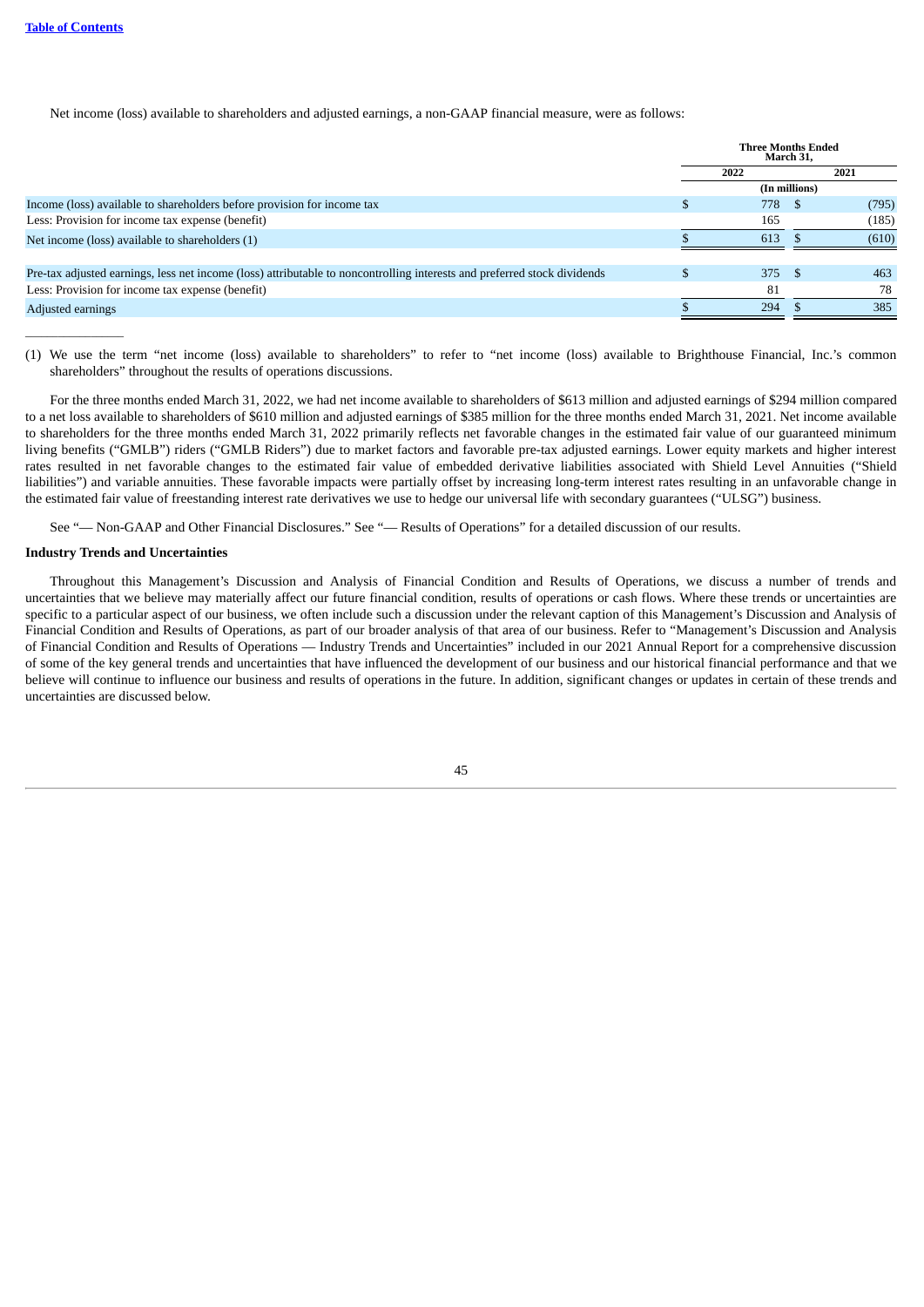### *COVID-19 Pandemic*

We continue to closely monitor developments related to the COVID-19 pandemic, which has negatively impacted us in certain respects. At this time, it continues to not be possible to estimate (i) the severity or duration of the pandemic, including the severity, duration and frequency of any additional "waves" or emerging variants of COVID-19 or (ii) the efficacy or utilization of any therapeutic treatments and vaccines for COVID-19 or variants thereof. It likewise remains not possible to predict or estimate the longer-term effects of the pandemic, or any actions taken to contain or address the pandemic, on the economy at large and on our business, financial condition, results of operations and prospects, including the impact on our investment portfolio and our ratings, or the need for us in the future to revisit or revise any targets we may provide to the markets or any aspects of our business model. See "Business — Regulation," "Risk Factors — Risks Related to Our Business — The ongoing COVID-19 pandemic could materially adversely affect our business, financial condition and results of operations, including our capitalization and liquidity" and "Management's Discussion and Analysis of Financial Condition and Results of Operations — Industry Trends — COVID-19 Pandemic" included in our 2021 Annual Report, as well as "— Investments — Current Environment — Selected Sector Investments," "— Investments — Mortgage Loans — Loan Modifications Related to the COVID-19 Pandemic" and Note 4 of the Notes to the Interim Condensed Consolidated Financial Statements.

#### *Regulatory Developments*

Our insurance subsidiaries and Brighthouse Reinsurance Company of Delaware ("BRCD") are regulated primarily at the state level, with some products and services also subject to federal regulation. In addition, BHF and its insurance subsidiaries are subject to regulation under the insurance holding company laws of various U.S. jurisdictions. Furthermore, some of our operations, products and services are subject to the Employee Retirement Income Security Act of 1974, consumer protection laws, securities, broker-dealer and investment advisor regulations, as well as environmental and unclaimed property laws and regulations. See "Business — Regulation," as well as "Risk Factors — Regulatory and Legal Risks" included in our 2021 Annual Report, as amended or supplemented by our subsequent Quarterly Reports under the heading "Management's Discussion and Analysis of Financial Condition and Results of Operations — Industry Trends and Uncertainties — Regulatory Developments."

### *Transition from LIBOR*

On March 15, 2022, the Adjustable Interest Rate (LIBOR) Act (the "LIBOR Act") was signed into law, which provided a replacement framework for outstanding financial contracts tied to LIBOR once LIBOR ceases to be published. The LIBOR Act is substantially similar to the law passed in New York in April 2021 that aimed at ensuring legal clarity for legacy contracts governed by New York law. The LIBOR Act provides a statutory mechanism and safe harbor that applies on a nationwide basis to replace LIBOR with a benchmark rate, selected by the Federal Reserve Board based on a secured overnight funding rate, for certain contracts that reference LIBOR and contain no or insufficient fallback provisions. The LIBOR Act preempts and supersedes any state or local law, statute, rule, regulation or standard relating to the selection or use of a benchmark replacement or related changes and allows parties that already have effective fallback provisions to opt out of the legislation. See "Business — Regulation — Transition from LIBOR" and "Risk Factors — Economic Environment and Capital Markets-Related Risks — We are exposed to significant financial and capital markets risks which may adversely affect our financial condition, results of operations and liquidity, and may cause our net investment income and our profitability measures to vary from period to period — Changes to LIBOR" included in our 2021 Annual Report, as amended or supplemented herein.

## <span id="page-47-0"></span>**Summary of Critical Accounting Estimates**

The preparation of financial statements in conformity with GAAP requires management to adopt accounting policies and make estimates and assumptions that affect amounts reported on the Interim Condensed Consolidated Financial Statements.

The most critical estimates include those used in determining:

- liabilities for future policy benefits:
- amortization of deferred policy acquisition costs ("DAC"):
- estimated fair values of freestanding derivatives and the recognition and estimated fair value of embedded derivatives requiring bifurcation; and
- measurement of income taxes and the valuation of deferred tax assets.

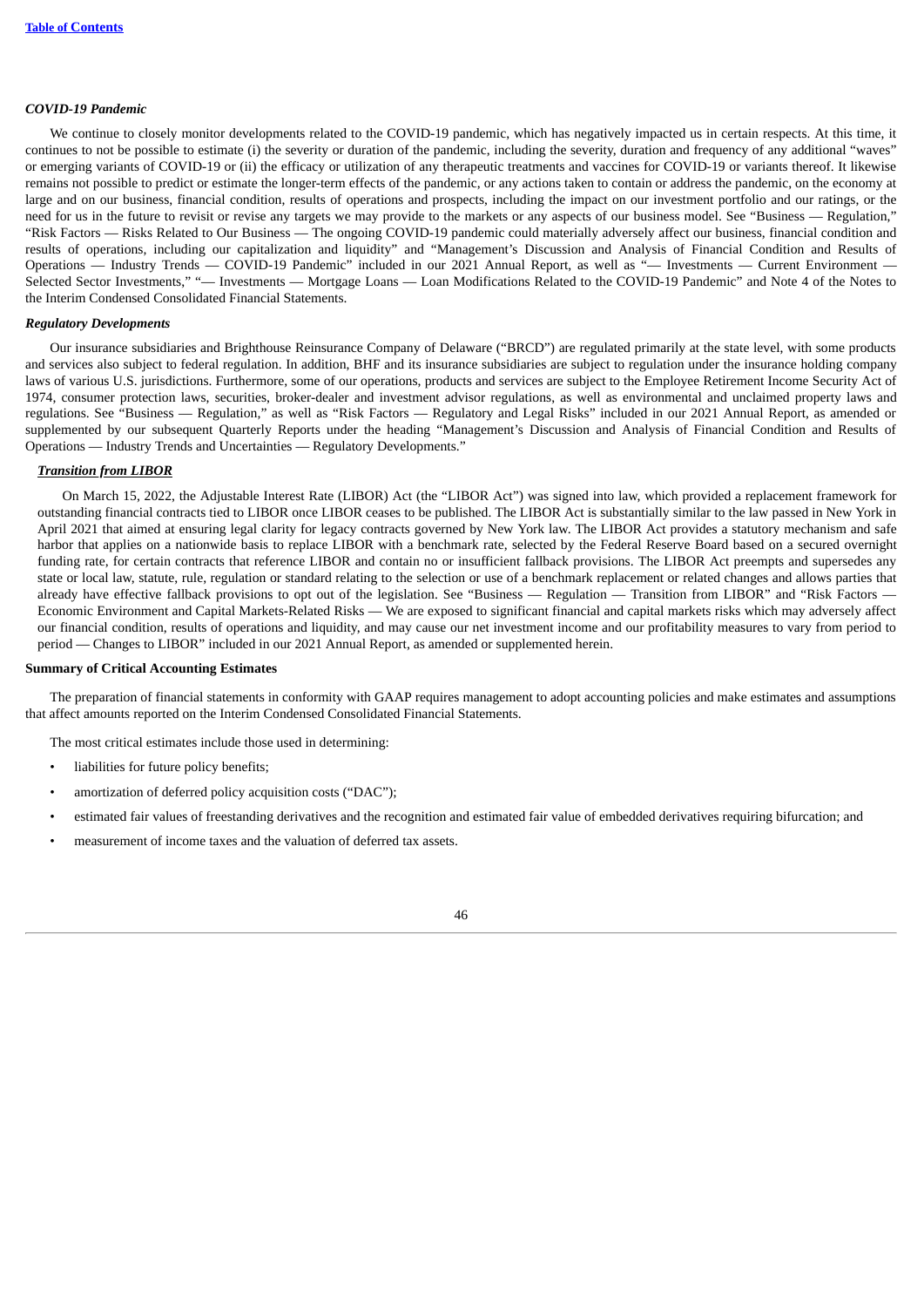In applying our accounting policies, we make subjective and complex judgments that frequently require estimates about matters that are inherently uncertain. Many of these policies, estimates and related judgments are common in the insurance and financial services industries; others are specific to our business and operations. Actual results could differ from these estimates.

The above critical accounting estimates are described in "Management's Discussion and Analysis of Financial Condition and Results of Operations — Summary of Critical Accounting Estimates" and Note 1 of the Notes to the Consolidated Financial Statements included in our 2021 Annual Report.

### <span id="page-48-0"></span>**Non-GAAP and Other Financial Disclosures**

Our definitions of non-GAAP and other financial measures may differ from those used by other companies.

#### *Non-GAAP Financial Disclosures*

## *Adjusted Earnings*

In this report, we present adjusted earnings as a measure of our performance that is not calculated in accordance with GAAP. Adjusted earnings is used by management to evaluate performance and facilitate comparisons to industry results. We believe the presentation of adjusted earnings, as the Company measures it for management purposes, enhances the understanding of our performance by the investor community by highlighting the results of operations and the underlying profitability drivers of our business. Adjusted earnings should not be viewed as a substitute for net income (loss) available to Brighthouse Financial, Inc.'s common shareholders, which is the most directly comparable financial measure calculated in accordance with GAAP. See "— Results of Operations" for a reconciliation of adjusted earnings to net income (loss) available to Brighthouse Financial, Inc.'s common shareholders.

Adjusted earnings, which may be positive or negative, focuses on our primary businesses by excluding the impact of market volatility, which could distort trends.

The following are significant items excluded from total revenues in calculating adjusted earnings:

- Net investment gains (losses);
- Net derivative gains (losses) except earned income and amortization of premium on derivatives that are hedges of investments or that are used to replicate certain investments, but do not qualify for hedge accounting treatment ("Investment Hedge Adjustments"); and
- Certain variable annuity guaranteed minimum income benefits ("GMIB") fees ("GMIB Fees").

The following are significant items excluded from total expenses in calculating adjusted earnings:

- Amounts associated with benefits related to GMIBs ("GMIB Costs");
- Amounts associated with periodic crediting rate adjustments based on the total return of a contractually referenced pool of assets ("Market Value Adjustments"); and
- Amortization of DAC and value of business acquired ("VOBA") related to (i) net investment gains (losses), (ii) net derivative gains (losses) and (iii) GMIB Fees and GMIB Costs.

The tax impact of the adjustments discussed above is calculated net of the statutory tax rate, which could differ from our effective tax rate.

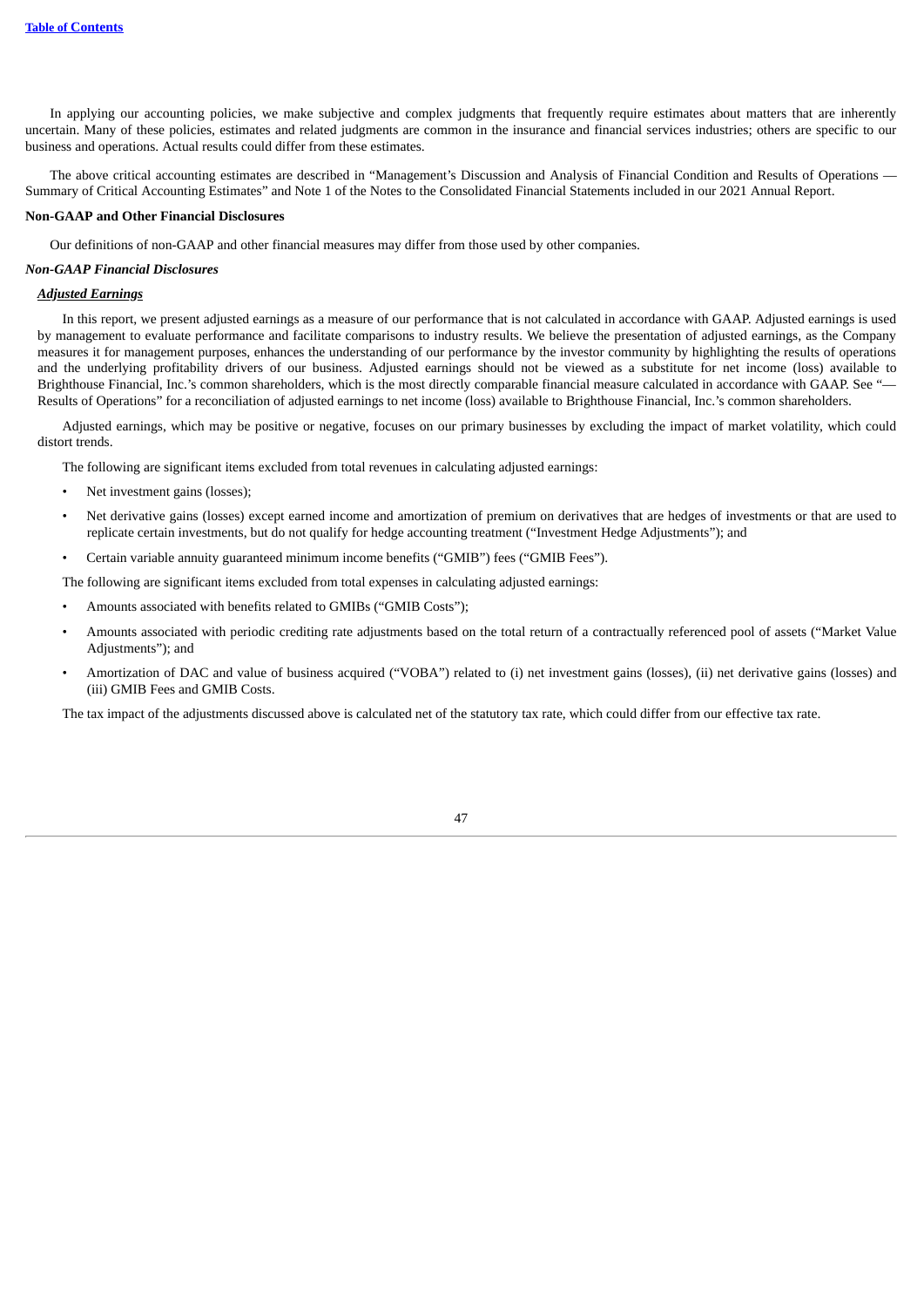We present adjusted earnings in a manner consistent with management's view of the primary business activities that drive the profitability of our core businesses. The following table illustrates how each component of adjusted earnings is calculated from the GAAP statement of operations line items:

|       | <b>Component of Adjusted Earnings</b>      |       | <b>How Derived from GAAP (1)</b>                                                                                                                                                                                                                                                            |
|-------|--------------------------------------------|-------|---------------------------------------------------------------------------------------------------------------------------------------------------------------------------------------------------------------------------------------------------------------------------------------------|
| (i)   | Fee income                                 | (i)   | Universal life and investment-type policy fees (excluding (a) unearned revenue<br>adjustments related to net investment gains (losses) and net derivative gains (losses)<br>and (b) GMIB Fees) plus Other revenues and amortization of deferred gain on<br>reinsurance.                     |
| (ii)  | Net investment spread                      | (ii)  | <i>Net investment income plus Investment Hedge Adjustments and interest received on</i><br>ceded fixed annuity reinsurance deposit funds reduced by Interest credited to<br>policyholder account balances and interest on future policy benefits.                                           |
| (iii) | Insurance-related activities               | (iii) | <i>Premiums less Policyholder benefits and claims (excluding (a) GMIB Costs, (b)</i><br>Market Value Adjustments, (c) interest on future policy benefits and (d) amortization<br>of deferred gain on reinsurance) plus the pass through of performance of ceded<br>separate account assets. |
| (iv)  | Amortization of DAC and VOBA               | (iv)  | Amortization of DAC and VOBA (excluding amounts related to (a) net investment<br>gains (losses), (b) net derivative gains (losses) and (c) GMIB Fees and GMIB Costs).                                                                                                                       |
| (v)   | Other expenses, net of DAC capitalization  | (v)   | Other expenses reduced by capitalization of DAC.                                                                                                                                                                                                                                            |
| (vi)  | Provision for income tax expense (benefit) | (vi)  | Tax impact of the above items.                                                                                                                                                                                                                                                              |

(1) Italicized items indicate GAAP statement of operations line items.

Consistent with GAAP guidance for segment reporting, adjusted earnings is also our GAAP measure of segment performance. Accordingly, we report adjusted earnings by segment in Note 2 of the Notes to the Interim Condensed Consolidated Financial Statements.

### *Adjusted Net Investment Income*

We present adjusted net investment income, which is not calculated in accordance with GAAP. We present adjusted net investment income to measure our performance for management purposes, and we believe it enhances the understanding of our investment portfolio results. Adjusted net investment income represents net investment income, including Investment Hedge Adjustments. For a reconciliation of adjusted net investment income to net investment income, the most directly comparable GAAP measure, see footnote 3 to the summary yield table located in "— Investments — Current Environment — Investment Portfolio Results."

### *Other Financial Disclosures*

 $\_$ 

<span id="page-49-0"></span>Similar to adjusted net investment income, we present net investment income yields as a performance measure we believe enhances the understanding of our investment portfolio results. Net investment income yields are calculated on adjusted net investment income as a percentage of average quarterly asset carrying values. Asset carrying values exclude unrealized gains (losses), collateral received in connection with our securities lending program, freestanding derivative assets and collateral received from derivative counterparties. Investment fee and expense yields are calculated as investment fees and expenses as a percentage of average quarterly asset estimated fair values. Asset estimated fair values exclude collateral received in connection with our securities lending program, freestanding derivative assets and collateral received from derivative counterparties.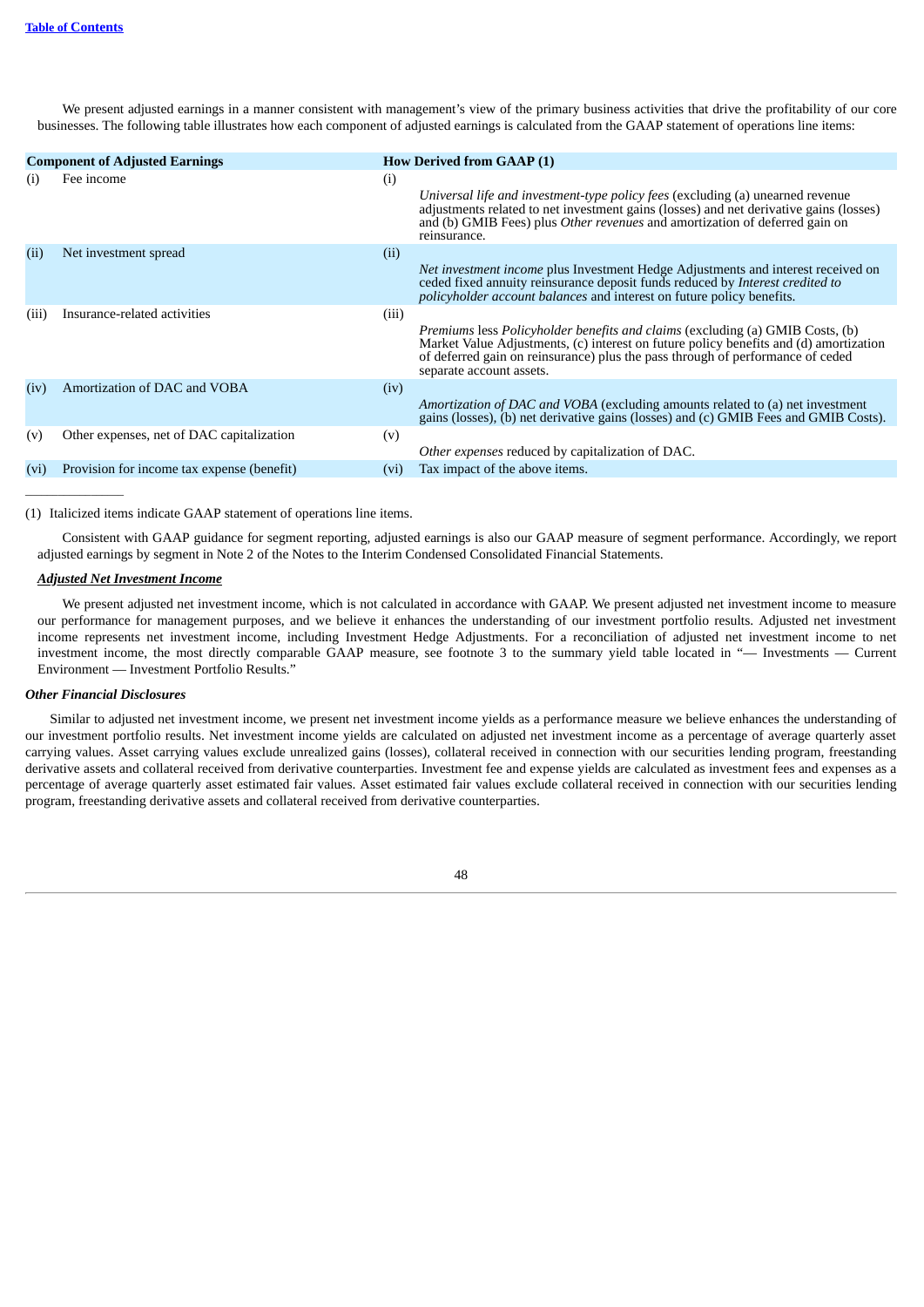# **Results of Operations**

# *Consolidated Results for the Three Months Ended March 31, 2022 and 2021*

Unless otherwise noted, all amounts in the following discussions of our results of operations are stated before income tax except for adjusted earnings, which are presented net of income tax.

|                                                                                  |           | <b>Three Months Ended</b><br>March 31, |
|----------------------------------------------------------------------------------|-----------|----------------------------------------|
|                                                                                  | 2022      | 2021                                   |
|                                                                                  |           | (In millions)                          |
| <b>Revenues</b>                                                                  |           |                                        |
| Premiums                                                                         | \$<br>166 | \$.<br>184                             |
| Universal life and investment-type product policy fees                           | 841       | 930                                    |
| Net investment income                                                            | 1,151     | 1,187                                  |
| Other revenues                                                                   | 137       | 127                                    |
| Net investment gains (losses)                                                    | (68)      | 14                                     |
| Net derivative gains (losses)                                                    | 513       | (1,504)                                |
| <b>Total revenues</b>                                                            | 2,740     | 938                                    |
| <b>Expenses</b>                                                                  |           |                                        |
| Policyholder benefits and claims                                                 | 906       | 756                                    |
| Interest credited to policyholder account balances                               | 290       | 297                                    |
| Capitalization of DAC                                                            | (109)     | (114)                                  |
| Amortization of DAC and VOBA                                                     | 227       | 91                                     |
| Interest expense on debt                                                         | 38        | 41                                     |
| Other expenses                                                                   | 581       | 635                                    |
| Total expenses                                                                   | 1,933     | 1,706                                  |
| Income (loss) before provision for income tax                                    | 807       | (768)                                  |
| Provision for income tax expense (benefit)                                       | 165       | (185)                                  |
| Net income (loss)                                                                | 642       | (583)                                  |
| Less: Net income (loss) attributable to noncontrolling interests                 | 2         | 2                                      |
| Net income (loss) attributable to Brighthouse Financial, Inc.                    | 640       | (585)                                  |
| Less: Preferred stock dividends                                                  | 27        | 25                                     |
| Net income (loss) available to Brighthouse Financial, Inc.'s common shareholders | \$<br>613 | (610)<br>\$                            |

The components of net income (loss) available to shareholders were as follows:

|                                                                                                                          | <b>Three Months Ended</b><br>March 31, |       |               |       |
|--------------------------------------------------------------------------------------------------------------------------|----------------------------------------|-------|---------------|-------|
|                                                                                                                          | 2022                                   |       |               | 2021  |
|                                                                                                                          |                                        |       | (In millions) |       |
| <b>GMLB Riders</b>                                                                                                       | æ                                      | 890   | .S            | (353) |
| Other derivative instruments                                                                                             |                                        | (446) |               | (956) |
| Net investment gains (losses)                                                                                            |                                        | (68)  |               | 14    |
| Other adjustments                                                                                                        |                                        | 27    |               | 37    |
| Pre-tax adjusted earnings, less net income (loss) attributable to noncontrolling interests and preferred stock dividends |                                        | 375   |               | 463   |
| Income (loss) available to shareholders before provision for income tax                                                  |                                        | 778   |               | (795) |
| Provision for income tax expense (benefit)                                                                               |                                        | 165   |               | (185) |
| Net income (loss) available to shareholders                                                                              |                                        | 613   |               | (610) |

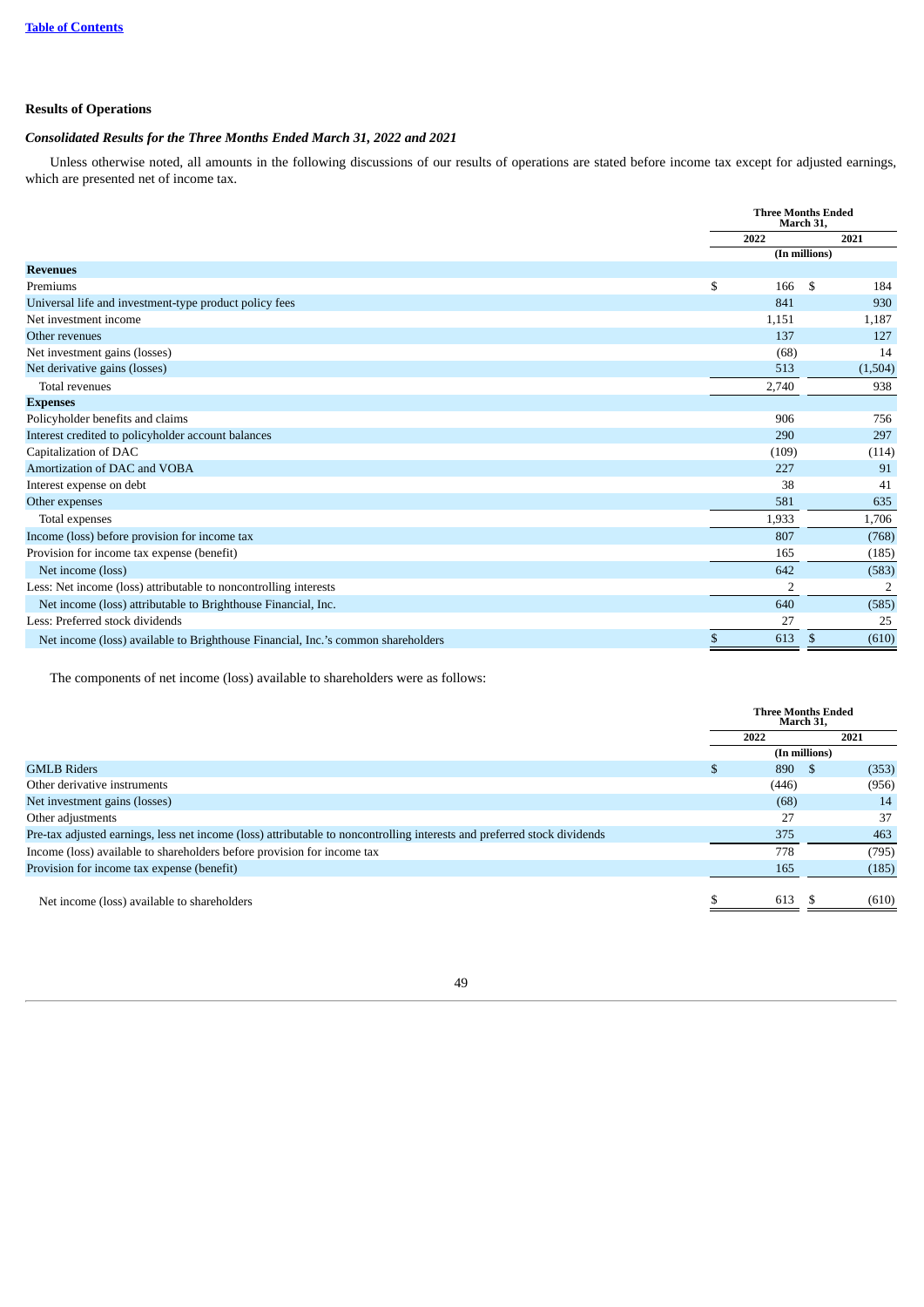# *Three Months Ended March 31, 2022 Compared with the Three Months Ended March 31, 2021*

Income available to shareholders before provision for income tax was \$778 million (\$613 million, net of income tax), an increase of \$1.6 billion (\$1.2 billion, net of income tax) from a loss available to shareholders before provision for income tax of \$795 million (\$610 million, net of income tax) in the prior period.

The increase in income before provision for income tax was driven by the following favorable items:

- gains from GMLB Riders, see "— GMLB Riders for the Three Months Ended March 31, 2022 and 2021"; and
- the favorable impact of long-term benchmark interest rates on interest rate derivatives used to manage interest rate exposure in our ULSG business, as the long-term benchmark interest rate increased less in the current period than in the prior period.

The increase in income before provision for income tax was partially offset by the following unfavorable items:

- lower pre-tax adjusted earnings, as discussed in greater detail below; and
- net investment losses reflecting current period net losses on sales of fixed maturity securities compared to prior period net gains, as well as net losses on limited partnerships and limited liability companies ("LLC").

The provision for income tax, expressed as a percentage of income (loss) before provision for income tax, resulted in an effective tax rate of 20% in the current period compared to 24% in the prior period. The decrease in the effective tax rate was driven by lower pre-tax adjusted earnings, as discussed in greater detail below. Our effective tax rate differs from the statutory tax rate primarily due to the impacts of the dividends received deduction and tax credits.

### *Reconciliation of Net Income (Loss) Available to Shareholders to Adjusted Earnings*

The reconciliation of net income (loss) available to shareholders to adjusted earnings was as follows:

|                                                                                                                             | Three Months Ended March 31, 2022 |                          |    |         |                             |                     |    |       |
|-----------------------------------------------------------------------------------------------------------------------------|-----------------------------------|--------------------------|----|---------|-----------------------------|---------------------|----|-------|
|                                                                                                                             |                                   | Life<br><b>Annuities</b> |    | Run-off | Corporate &<br><b>Other</b> |                     |    |       |
|                                                                                                                             |                                   |                          |    |         | (In millions)               |                     |    |       |
| Net income (loss) available to shareholders                                                                                 | \$.                               | 1,193                    | -S | 10      | $(613)$ \$<br>- \$          | 23                  | -S | 613   |
| Add: Provision for income tax expense (benefit)                                                                             |                                   | 72                       |    | b       | 146                         | (59)                |    | 165   |
| Income (loss) available to shareholders before provision for income tax                                                     |                                   | 1,265                    |    | 16      | (467)                       | (36)                |    | 778   |
| Less: GMLB Riders                                                                                                           |                                   | 890                      |    |         |                             |                     |    | 890   |
| Less: Other derivative instruments                                                                                          |                                   | 42                       |    |         | (535)                       | 46                  |    | (446) |
| Less: Net investment gains (losses)                                                                                         |                                   | (40)                     |    | (17)    | 11                          | (22)                |    | (68)  |
| Less: Other adjustments                                                                                                     |                                   | (10)                     |    |         | 37                          |                     |    | 27    |
| Pre-tax adjusted earnings, less net income (loss) attributable to noncontrolling<br>interests and preferred stock dividends |                                   | 383                      |    | 32      | 20                          | (60)                |    | 375   |
| Less: Provision for income tax expense (benefit)                                                                            |                                   | 72                       |    | 6       | 4                           | $\scriptstyle{(1)}$ |    | 81    |
| Adjusted earnings                                                                                                           |                                   | 311                      |    | 26      | 16                          | (59)                |    | 294   |
|                                                                                                                             |                                   |                          |    |         |                             |                     |    |       |

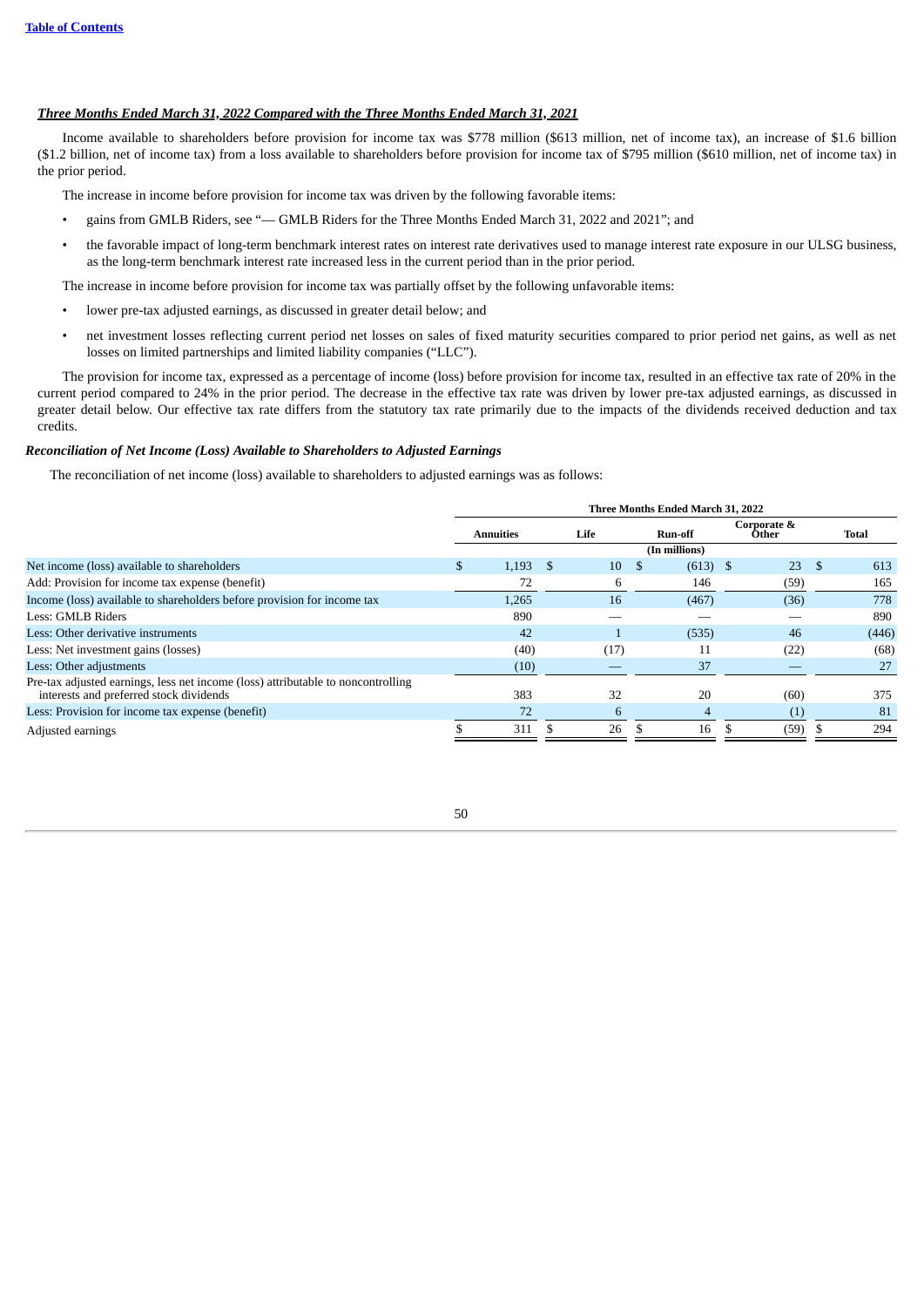|                                                                                                                             | Three Months Ended March 31, 2021 |       |  |         |                      |               |       |  |       |
|-----------------------------------------------------------------------------------------------------------------------------|-----------------------------------|-------|--|---------|----------------------|---------------|-------|--|-------|
|                                                                                                                             | Life<br>Annuities                 |       |  | Run-off | Corporate &<br>Òther |               |       |  |       |
|                                                                                                                             |                                   |       |  |         |                      | (In millions) |       |  |       |
| Net income (loss) available to shareholders                                                                                 | \$.                               | 16S   |  | 45      | - \$                 | $(681)$ \$    | 10S   |  | (610) |
| Add: Provision for income tax expense (benefit)                                                                             |                                   | 78    |  | 10      |                      | (139)         | (134) |  | (185) |
| Income (loss) available to shareholders before provision for income tax                                                     |                                   | 94    |  | 55      |                      | (820)         | (124) |  | (795) |
| Less: GMLB Riders                                                                                                           |                                   | (353) |  |         |                      |               |       |  | (353) |
| Less: Other derivative instruments                                                                                          |                                   | 30    |  | (2)     |                      | (984)         |       |  | (956) |
| Less: Net investment gains (losses)                                                                                         |                                   | (3)   |  |         |                      | 48            | (36)  |  | 14    |
| Less: Other adjustments                                                                                                     |                                   | 6     |  |         |                      | 31            |       |  | 37    |
| Pre-tax adjusted earnings, less net income (loss) attributable to noncontrolling<br>interests and preferred stock dividends |                                   | 414   |  | 52      |                      | 85            | (88)  |  | 463   |
| Less: Provision for income tax expense (benefit)                                                                            |                                   | 78    |  | 10      |                      | 9             | (19)  |  | 78    |
| Adjusted earnings                                                                                                           |                                   | 336   |  | 42      |                      | 76            | (69)  |  | 385   |

## *Consolidated Results for the Three Months Ended March 31, 2022 and 2021 — Adjusted Earnings*

The components of adjusted earnings were as follows:

|                                                                                                                          | <b>Three Months Ended</b><br>March 31. |       |     |       |
|--------------------------------------------------------------------------------------------------------------------------|----------------------------------------|-------|-----|-------|
|                                                                                                                          | 2022                                   |       |     | 2021  |
|                                                                                                                          | (In millions)                          |       |     |       |
| Fee income                                                                                                               |                                        | 918   | - S | 995   |
| Net investment spread                                                                                                    |                                        | 688   |     | 711   |
| Insurance-related activities                                                                                             |                                        | (529) |     | (479) |
| Amortization of DAC and VOBA                                                                                             |                                        | (163) |     | (175) |
| Other expenses, net of DAC capitalization                                                                                |                                        | (510) |     | (562) |
| Less: Net income (loss) attributable to noncontrolling interests and preferred stock dividends                           |                                        | 29    |     | 27    |
| Pre-tax adjusted earnings, less net income (loss) attributable to noncontrolling interests and preferred stock dividends |                                        | 375   |     | 463   |
| Provision for income tax expense (benefit)                                                                               |                                        | 81    |     | 78    |
| Adjusted earnings                                                                                                        |                                        | 294   |     | 385   |
|                                                                                                                          |                                        |       |     |       |

# *Three Months Ended March 31, 2022 Compared with the Three Months Ended March 31, 2021*

Adjusted earnings were \$294 million in the current period, a decrease of \$91 million.

Key net unfavorable impacts were:

- lower fee income due to:
	- lower asset-based fees resulting from lower average separate account balances, a portion of which is offset in other expenses;
	- an adjustment in the prior period related to modeling improvements resulting from an actuarial system conversion in our Life segment; and
	- higher ceded cost of insurance fees consistent with unfavorable equity market returns in our Life segment, which is offset in other expenses;
- higher costs associated with insurance-related activities due to higher paid claims, net of reinsurance, in our Annuities and Life segments; and
- lower net investment spread due to:
	- lower returns on other limited partnerships for the comparative measurement period; and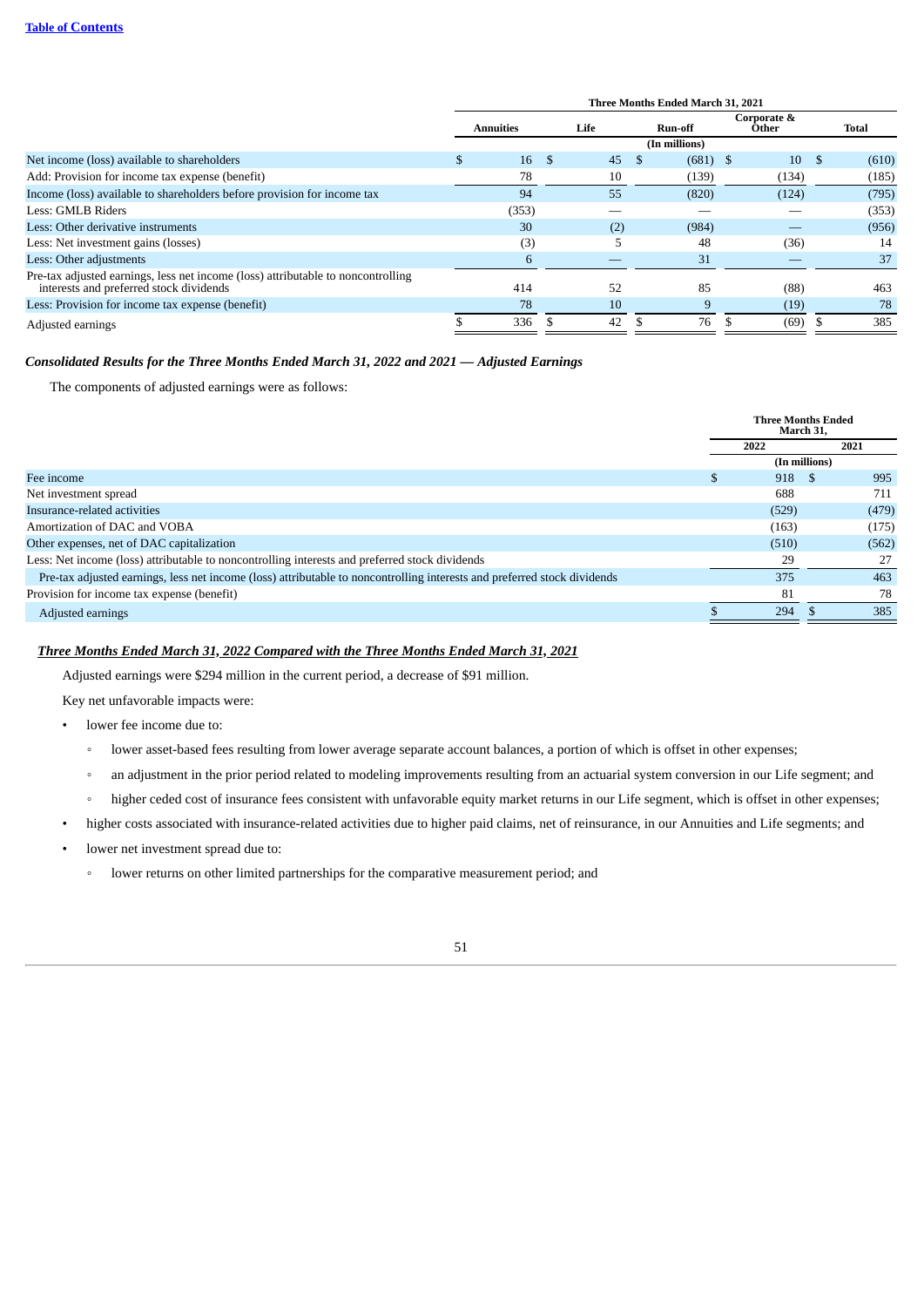lower investment yields on our fixed income portfolio, as proceeds from maturing investments and the growth in the investment portfolio were invested at lower yields than the portfolio average;

partially offset by

- higher average invested long-term assets from funding agreements issued in connection with our institutional spread margin business;
- higher average invested assets resulting from positive net flows in the general account;
- higher returns on real estate limited partnerships and limited liability companies; and
- lower interest credited to policyholders consistent with lower account balances in our Life segment.

Key favorable impacts were:

- lower other expenses due to:
	- lower asset-based variable annuity expenses resulting from lower average separate account balances, a portion of which is offset in fee income;
	- higher ceded cost of insurance expenses consistent with unfavorable equity market returns in our Life segment, which is offset in fee income; and
	- lower deferred compensation and operational expenses; and
- lower amortization of DAC and VOBA due to an adjustment in the prior period related to modeling improvements resulting from an actuarial system conversion in our Life segment.

The provision for income tax, expressed as a percentage of pre-tax adjusted earnings, resulted in an effective tax rate of 20% in the current period compared to 16% in the prior period. Our effective tax rate differs from the statutory tax rate primarily due to the impacts of the dividends received deduction and tax credits.

#### Segments and Corporate & Other Results for the Three Months Ended March 31, 2022 and 2021 - Adjusted Earnings

# *Annuities*

The components of adjusted earnings for our Annuities segment were as follows:

|                                            |       | <b>Three Months Ended</b><br>March 31. |
|--------------------------------------------|-------|----------------------------------------|
|                                            | 2022  | 2021                                   |
|                                            |       | (In millions)                          |
| Fee income                                 | 692   | 712<br>-S                              |
| Net investment spread                      | 325   | 323                                    |
| Insurance-related activities               | (127) | (95)                                   |
| Amortization of DAC and VOBA               | (134) | (127)                                  |
| Other expenses, net of DAC capitalization  | (373) | (399)                                  |
| Pre-tax adjusted earnings                  | 383   | 414                                    |
| Provision for income tax expense (benefit) | 72    | 78                                     |
| Adjusted earnings                          | 311   | 336                                    |
|                                            |       |                                        |

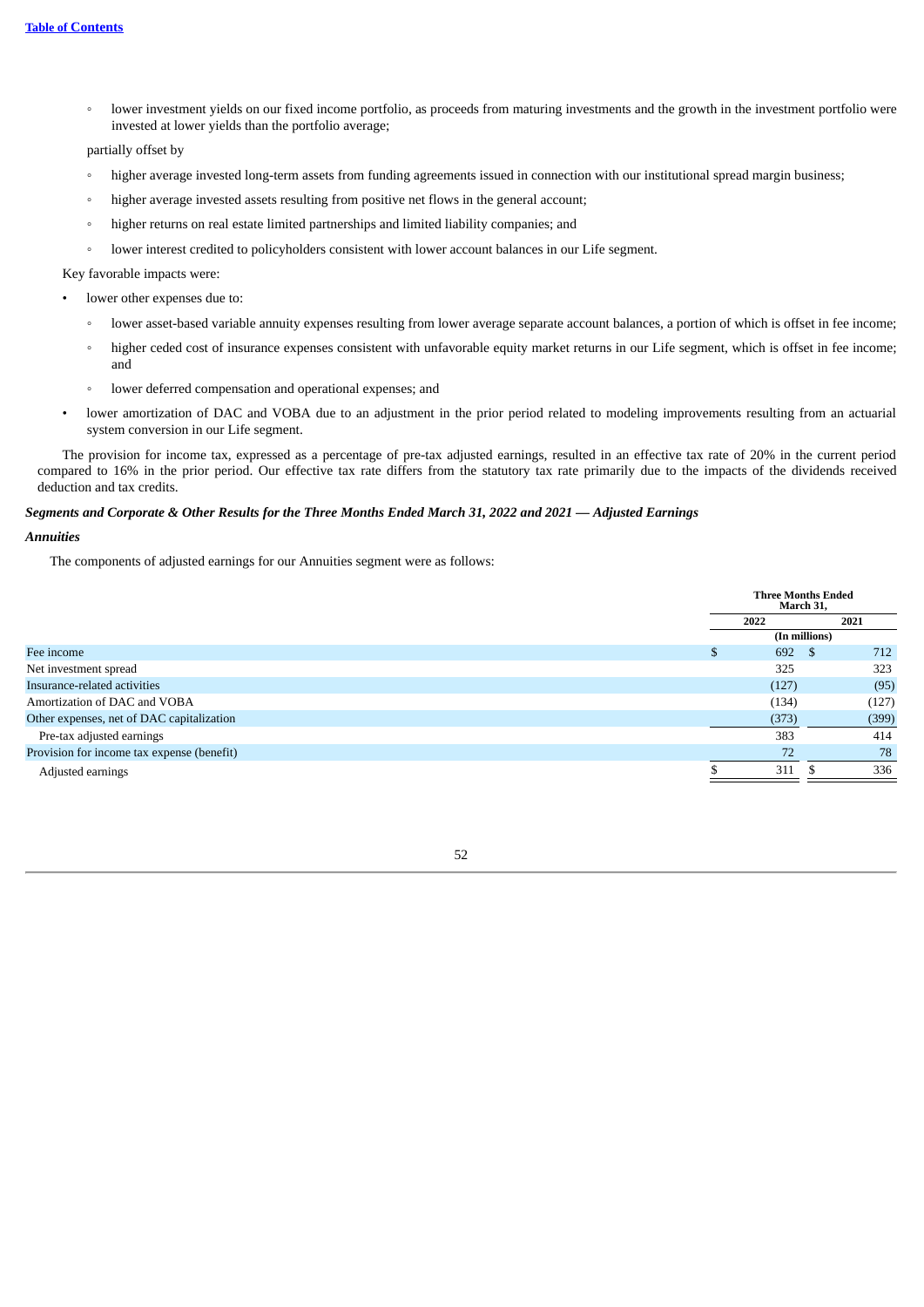$\overline{\phantom{a}}$ 

A significant portion of our adjusted earnings is driven by separate account balances related to our variable annuity business. Most directly, these balances determine asset-based fee income, but they also impact DAC amortization and asset-based commissions. The changes in our variable annuities separate account balances are presented in the table below. Variable annuities separate account balances decreased for the three months ended March 31, 2022, driven by unfavorable investment performance, negative net flows and policy charges.

|                                               |   | <b>Three Months Ended March</b><br>31, 2022(1) |
|-----------------------------------------------|---|------------------------------------------------|
|                                               |   | (In millions)                                  |
| Balance, beginning of period                  | æ | 105,197                                        |
| Premiums and deposits                         |   | 439                                            |
| Withdrawals, surrenders and contract benefits |   | (2,122)                                        |
| Net flows                                     |   | (1,683)                                        |
| Investment performance                        |   | (6,906)                                        |
| Policy charges                                |   | (579)                                          |
| Net transfers from (to) general account       |   | (85)                                           |
| Balance, end of period                        |   | 95,944                                         |
|                                               |   |                                                |
| Average balance                               |   | 97,788                                         |

(1) Includes income annuities for which separate account balances at March 31, 2022 were \$161 million.

#### *Three Months Ended March 31, 2022 Compared with the Three Months Ended March 31, 2021*

Adjusted earnings were \$311 million in the current period, a decrease of \$25 million.

Key net unfavorable impacts were:

- higher costs associated with insurance-related activities due to:
	- higher volume and severity of guaranteed minimum death benefit ("GMDB") claims; and
	- an increase in income annuity benefit payments;
- lower asset-based fees resulting from lower average separate account balances, a portion of which is offset in other expenses;
- higher net amortization of DAC and VOBA due to:
	- the impact on future gross profits from lower separate account returns and unfavorable equity market performance;
	- partially offset by
	- an adjustment in the current period related to modeling improvements resulting from changes in in-force;
- Key favorable impacts were:
- lower other expenses due to:
	- lower asset-based variable annuity expenses resulting from lower average separate account balances, a portion of which is offset in fee income; and
	- lower deferred compensation expenses.

The provision for income tax, expressed as a percentage of pre-tax adjusted earnings, resulted in an effective tax rate of 19% in the current and prior periods. Our effective tax rate differs from the statutory tax rate primarily due to the impact of the dividends received deduction.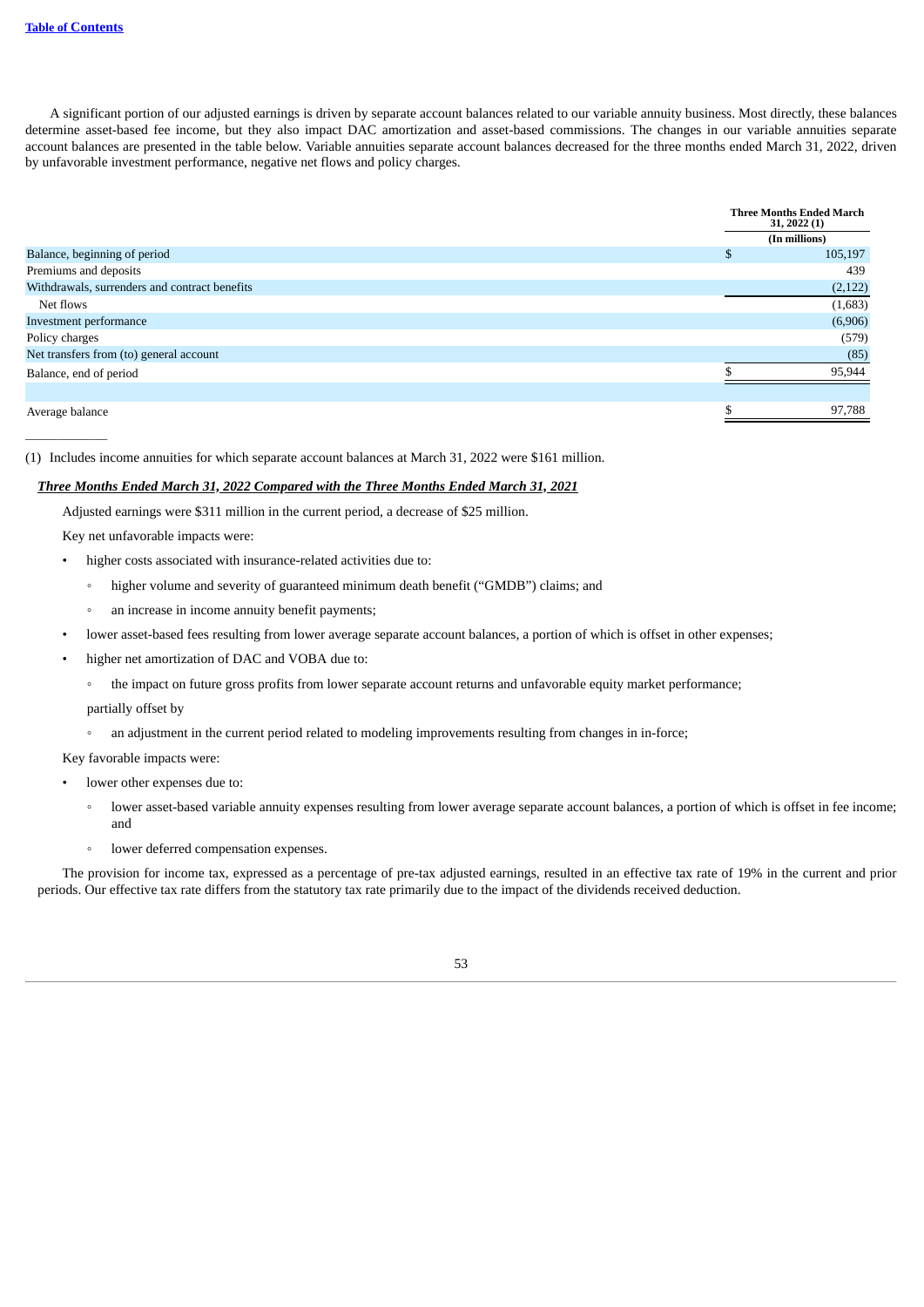# *Life*

The components of adjusted earnings for our Life segment were as follows:

|                                            |      | <b>Three Months Ended</b><br>March 31, |
|--------------------------------------------|------|----------------------------------------|
|                                            | 2022 | 2021                                   |
|                                            |      | (In millions)                          |
| Fee income                                 |      | 65<br>117<br>- 56                      |
| Net investment spread                      |      | 98<br>85                               |
| Insurance-related activities               |      | (61)<br>(80)                           |
| Amortization of DAC and VOBA               |      | (45)<br>(26)                           |
| Other expenses, net of DAC capitalization  |      | (25)<br>(44)                           |
| Pre-tax adjusted earnings                  |      | 32<br>52                               |
| Provision for income tax expense (benefit) |      | 10<br>6                                |
| Adjusted earnings                          |      | 26<br>42                               |
|                                            |      |                                        |

# *Three Months Ended March 31, 2022 Compared with the Three Months Ended March 31, 2021*

Adjusted earnings were \$26 million in the current period, a decrease of \$16 million.

Key unfavorable impacts were:

- lower fee income due to:
	- an adjustment in the prior period related to modeling improvements resulting from an actuarial system conversion;
	- higher ceded cost of insurance fees consistent with unfavorable equity market returns, which is offset in other expenses;
- higher costs associated with insurance-related activities due to higher paid claims, net of reinsurance.

Key net favorable impacts were:

- lower amortization of DAC and VOBA due to an adjustment in the prior period related to modeling improvements resulting from an actuarial system conversion;
- lower other expenses due to:
	- higher ceded cost of insurance expenses consistent with unfavorable equity market returns, which is offset in fee income; and
	- lower deferred compensation and operational expenses;
- higher net investment spread due to:
	- lower interest credited to policyholders consistent with lower account balances;

partially offset by

lower returns on other limited partnerships for the comparative measurement period.

The provision for income tax, expressed as a percentage of pre-tax adjusted earnings, resulted in an effective tax rate of 19% in both the current and prior periods. Our effective tax rate differs from the statutory tax rate primarily due to the impact of the dividends received deduction.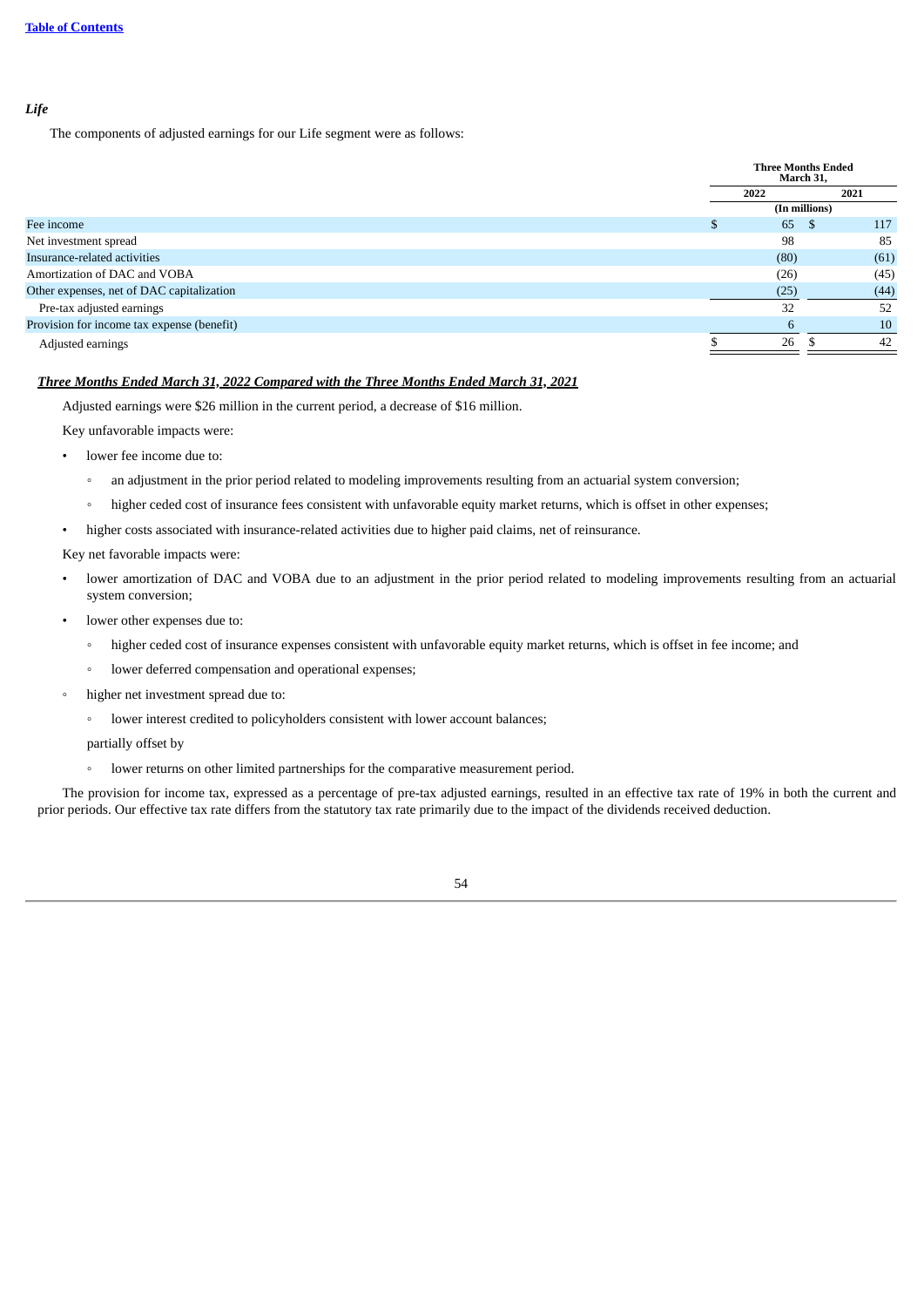# *Run-off*

The components of adjusted earnings for our Run-off segment were as follows:

|                                            |          | <b>Three Months Ended</b><br>March 31, |
|--------------------------------------------|----------|----------------------------------------|
|                                            | 2022     | 2021                                   |
|                                            |          | (In millions)                          |
| Fee income                                 | 161<br>æ | 166<br>- \$                            |
| Net investment spread                      | 233      | 291                                    |
| Insurance-related activities               | (330)    | (328)                                  |
| Amortization of DAC and VOBA               |          |                                        |
| Other expenses, net of DAC capitalization  | (44)     | (44)                                   |
| Pre-tax adjusted earnings                  | 20       | 85                                     |
| Provision for income tax expense (benefit) |          | 9<br>4                                 |
| Adjusted earnings                          |          | 76<br>16                               |
|                                            |          |                                        |

# *Three Months Ended March 31, 2022 Compared with the Three Months Ended March 31, 2021*

Adjusted earnings were \$16 million in the current period, a decrease of \$60 million.

The decrease in adjusted earnings was driven by lower net investment spread due to lower returns on other limited partnerships for the comparative measurement period and lower investment yields on our fixed income portfolio, as proceeds from maturing investments and the growth in the investment portfolio were invested at lower yields than the portfolio average.

The provision for income tax, expressed as a percentage of pre-tax adjusted earnings, resulted in an effective tax rate of 20% in the current period compared to 11% in the prior period. Our effective tax rate differs from the statutory tax rate primarily due to the impact of the dividends received deduction.

# *Corporate & Other*

The components of adjusted earnings for Corporate & Other were as follows:

|                                                                                                                          |      | <b>Three Months Ended</b><br>March 31, |      |  |
|--------------------------------------------------------------------------------------------------------------------------|------|----------------------------------------|------|--|
|                                                                                                                          | 2022 |                                        | 2021 |  |
|                                                                                                                          |      | (In millions)                          |      |  |
| Fee income                                                                                                               |      |                                        |      |  |
| Net investment spread                                                                                                    |      | 32                                     | 12   |  |
| Insurance-related activities                                                                                             |      | 8                                      |      |  |
| Amortization of DAC and VOBA                                                                                             |      | (3)                                    | (3)  |  |
| Other expenses, net of DAC capitalization                                                                                |      | (68)                                   | (75) |  |
| Less: Net income (loss) attributable to noncontrolling interests and preferred stock dividends                           |      | 29                                     | 27   |  |
| Pre-tax adjusted earnings, less net income (loss) attributable to noncontrolling interests and preferred stock dividends |      | (60)                                   | (88) |  |
| Provision for income tax expense (benefit)                                                                               |      | (1)                                    | (19) |  |
| Adjusted earnings                                                                                                        |      | (59)                                   | (69) |  |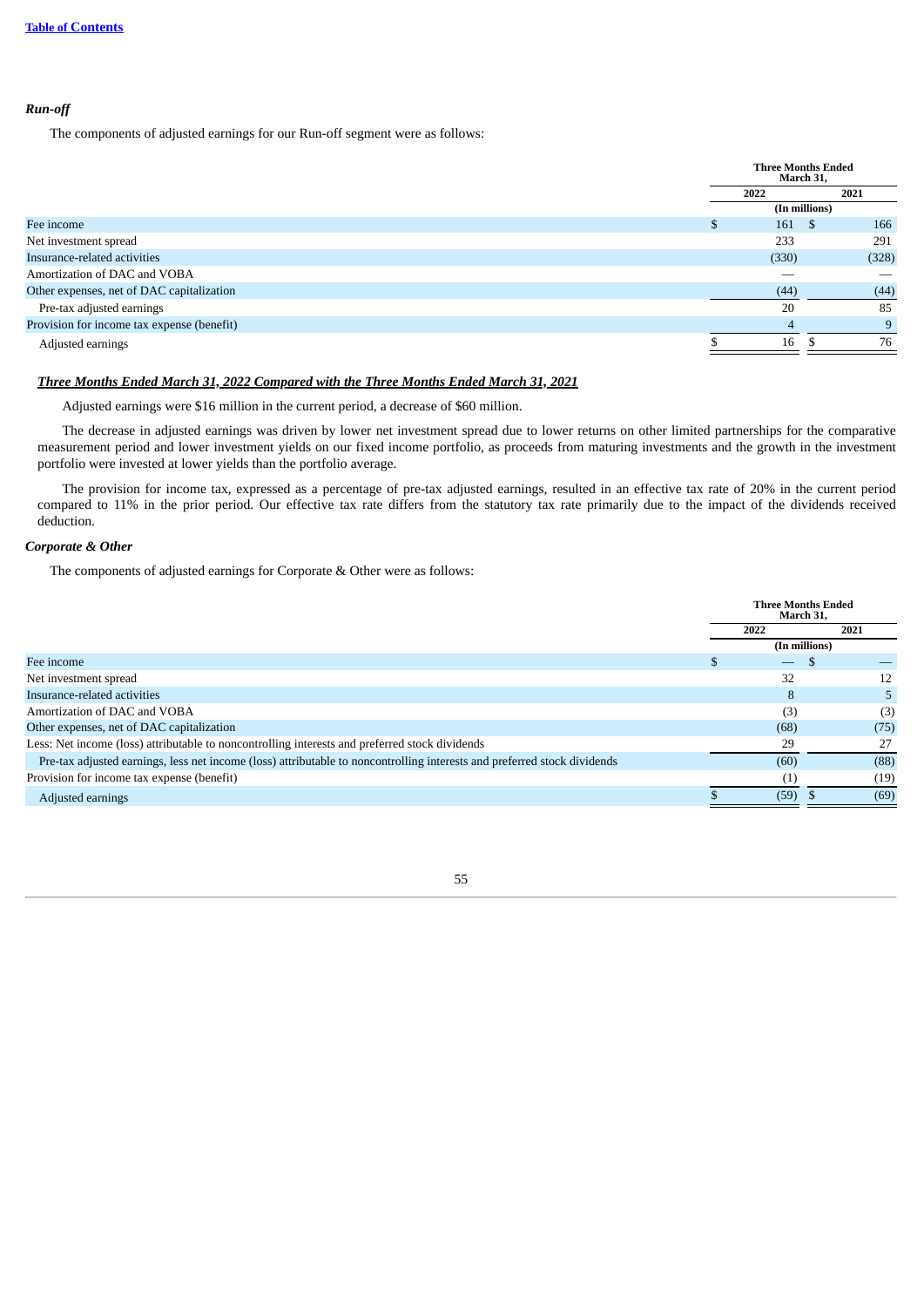### *Three Months Ended March 31, 2022 Compared with the Three Months Ended March 31, 2021*

Adjusted earnings were a loss of \$59 million in the current period, a lower loss of \$10 million.

The lower loss in adjusted earnings was driven by higher net investment spread due to higher average invested long-term assets from funding agreements issued in connection with our institutional spread margin business.

The provision for income tax, expressed as a percentage of pre-tax adjusted earnings, resulted in an effective tax rate of 3% in the current period compared to 31% in the prior period. Our effective tax rate differs from the statutory tax rate primarily due to the impacts of the dividends received deduction and tax credits. We believe the effective tax rate for Corporate & Other is not generally meaningful, neither on a standalone basis nor for comparison to prior periods, since taxes for Corporate & Other are derived from the difference between the overall consolidated effective tax rate and total taxes for the combined operating segments.

## *GMLB Riders for the Three Months Ended March 31, 2022 and 2021*

The overall impact on income (loss) available to shareholders before provision for income tax from the performance of GMLB Riders, which includes (i) changes in carrying value of the GAAP liabilities, (ii) the mark-to-market of hedges and reinsurance, (iii) fees and (iv) associated DAC offsets, was as follows:

|                          |      | <b>Three Months Ended</b><br>March 31, |         |  |
|--------------------------|------|----------------------------------------|---------|--|
|                          | 2022 | 2021                                   |         |  |
|                          |      | (In millions)                          |         |  |
| Liabilities              |      | 1,094<br>-\$                           | 553     |  |
| Hedges                   |      | (317)                                  | (1,097) |  |
| Ceded reinsurance        |      | (33)                                   | (84)    |  |
| Fees $(1)$               |      | 200                                    | 197     |  |
| <b>GMLB DAC</b>          |      | (54)                                   | 78      |  |
| <b>Total GMLB Riders</b> |      | 890                                    | (353)   |  |
|                          |      |                                        |         |  |

(1) Excludes living benefit fees, included as a component of adjusted earnings, of \$14 million for both the three months ended March 31, 2022 and 2021.

## *Three Months Ended March 31, 2022 Compared with the Three Months Ended March 31, 2021*

Comparative results from GMLB Riders were favorable by \$1.2 billion, primarily driven by:

- favorable changes to the estimated fair value of Shield liabilities; and
- favorable changes to the estimated fair value of our GMLB hedges;

### partially offset by

 $\frac{1}{2}$  ,  $\frac{1}{2}$  ,  $\frac{1}{2}$  ,  $\frac{1}{2}$  ,  $\frac{1}{2}$  ,  $\frac{1}{2}$  ,  $\frac{1}{2}$  ,  $\frac{1}{2}$  ,  $\frac{1}{2}$  ,  $\frac{1}{2}$  ,  $\frac{1}{2}$  ,  $\frac{1}{2}$  ,  $\frac{1}{2}$  ,  $\frac{1}{2}$  ,  $\frac{1}{2}$  ,  $\frac{1}{2}$  ,  $\frac{1}{2}$  ,  $\frac{1}{2}$  ,  $\frac{1$ 

- unfavorable changes to the estimated fair value of variable annuity liability reserves; and
- unfavorable changes to GMLB DAC.

Lower equity markets resulted in the following impacts:

- favorable changes to the estimated fair value of Shield liabilities; and
- favorable changes to the estimated fair value of our GMLB hedges;

partially offset by

- unfavorable changes to the estimated fair value of variable annuity liability reserves; and
- unfavorable changes to GMLB DAC.
- Higher interest rates resulted in the following impacts:
- unfavorable changes to the estimated fair value of variable annuity liability reserves; and
- unfavorable changes to the estimated fair value of Shield liabilities;

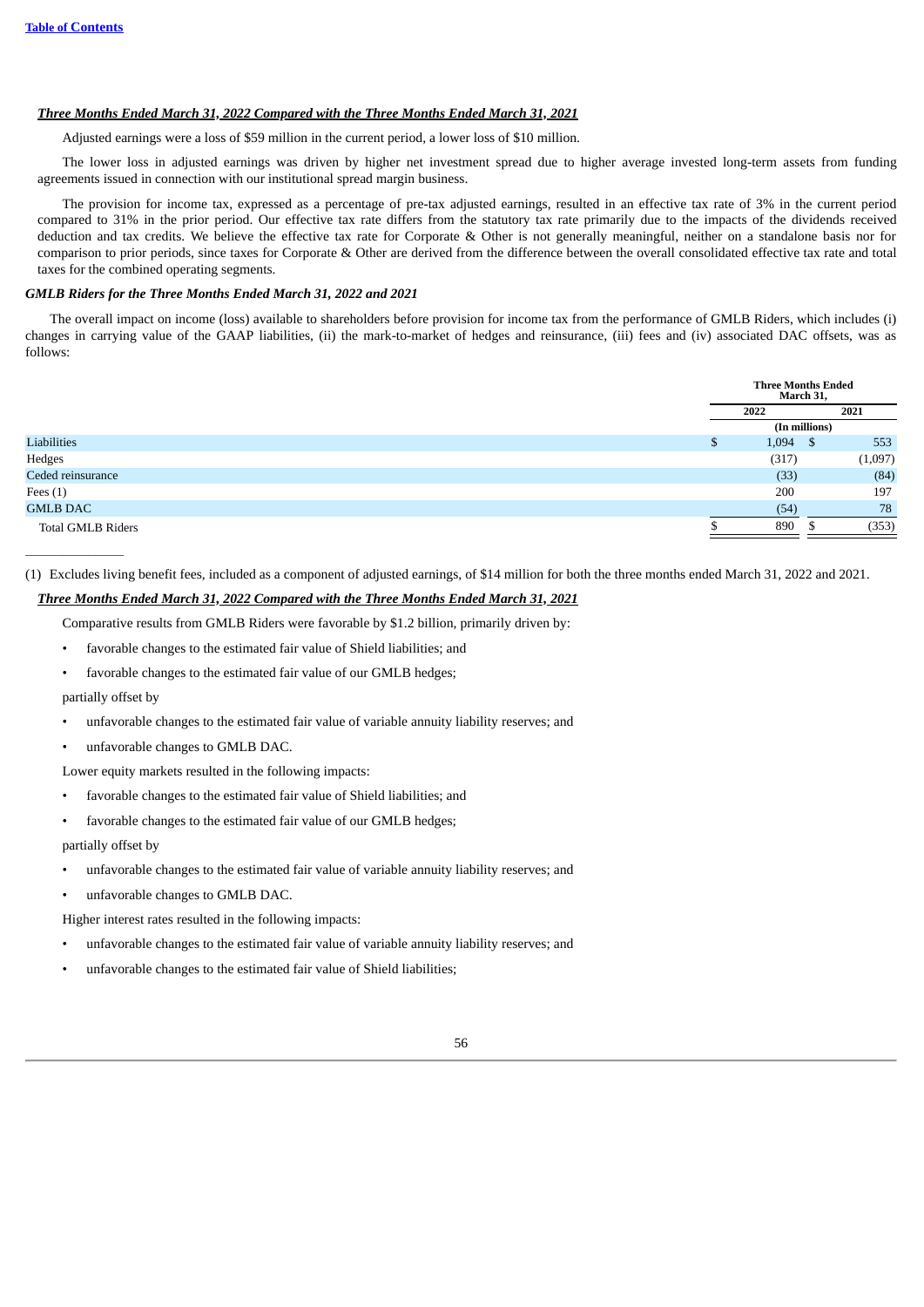partially offset by

- favorable changes to the estimated fair value of our GMLB hedges; and
- favorable changes to GMLB DAC.

The widening of our credit spreads in the current period combined with a decrease in the underlying variable annuity liability reserves resulted in a favorable change in the adjustment for nonperformance risk, net of an unfavorable change in GMLB DAC.

#### <span id="page-58-0"></span>**Investments**

## *Investment Risks*

Our primary investment objective is to optimize risk-adjusted net investment income and risk-adjusted total return while appropriately matching assets and liabilities. In addition, the investment process is designed to ensure that the portfolio has an appropriate level of liquidity, quality and diversification.

We are exposed to the following primary sources of investment risks, which may be heightened or exacerbated by the factors discussed in "Risk Factors — Risks Related to Our Business — The ongoing COVID-19 pandemic could materially adversely affect our business, financial condition and results of operations, including our capitalization and liquidity" in our 2021 Annual Report and "— Industry Trends and Uncertainties — COVID-19 Pandemic":

- credit risk, relating to the uncertainty associated with the continued ability of a given obligor to make timely payments of principal and interest, which will likely result in a higher allowance for credit losses and write-offs for uncollectible balances for certain investments;
- interest rate risk, relating to the market price and cash flow variability associated with changes in market interest rates. Changes in market interest rates will impact the net unrealized gain or loss position of our fixed income investment portfolio and the rates of return we receive on both new funds invested and reinvestment of existing funds;
- inflation risk, relating to a sustained or material increase in inflation, which could increase realized and unrealized losses or increase expenses;
- market valuation risk, relating to the variability in the estimated fair value of investments associated with changes in market factors such as credit spreads and equity market levels. A widening of credit spreads will adversely impact the net unrealized gain (loss) position of the fixed income investment portfolio and will increase losses associated with credit-based non-qualifying derivatives where we assume credit exposure. Credit spread tightening will reduce net investment income associated with new purchases of fixed maturity securities and will favorably impact the net unrealized gain (loss) position of the fixed income investment portfolio;
- liquidity risk, relating to the diminished ability to sell certain investments, in times of strained market conditions;
- real estate risk, relating to commercial, agricultural and residential real estate, and stemming from factors, which include, but are not limited to, market conditions, including the demand and supply of leasable commercial space, creditworthiness of borrowers and their tenants and joint venture partners, capital markets volatility and inherent interest rate movements;
- currency risk, relating to the variability in currency exchange rates for non-U.S. dollar denominated investments; and
- financial and operational risks related to using external investment managers.

See also "Risk Factors — Economic Environment and Capital Markets-Related Risks — We are exposed to significant financial and capital markets risks which may adversely affect our financial condition, results of operations and liquidity, and may cause our net investment income and our profitability measures to vary from period-to-period" and "Risk Factors — Investments-Related Risks" in our 2021 Annual Report.

We manage these risks through asset-type allocation and industry and issuer diversification. Risk limits are also used to promote diversification by asset sector, avoid concentrations in any single issuer and limit overall aggregate credit and equity risk exposure. Real estate risk is managed through geographic and property type and product type diversification. Interest rate risk is managed as part of our Asset Liability Management ("ALM") strategies. Product design, such as the use of market value adjustment features and surrender charges, is also utilized to manage interest rate risk. These strategies include maintaining an investment portfolio that targets a weighted average duration that reflects the duration of our estimated

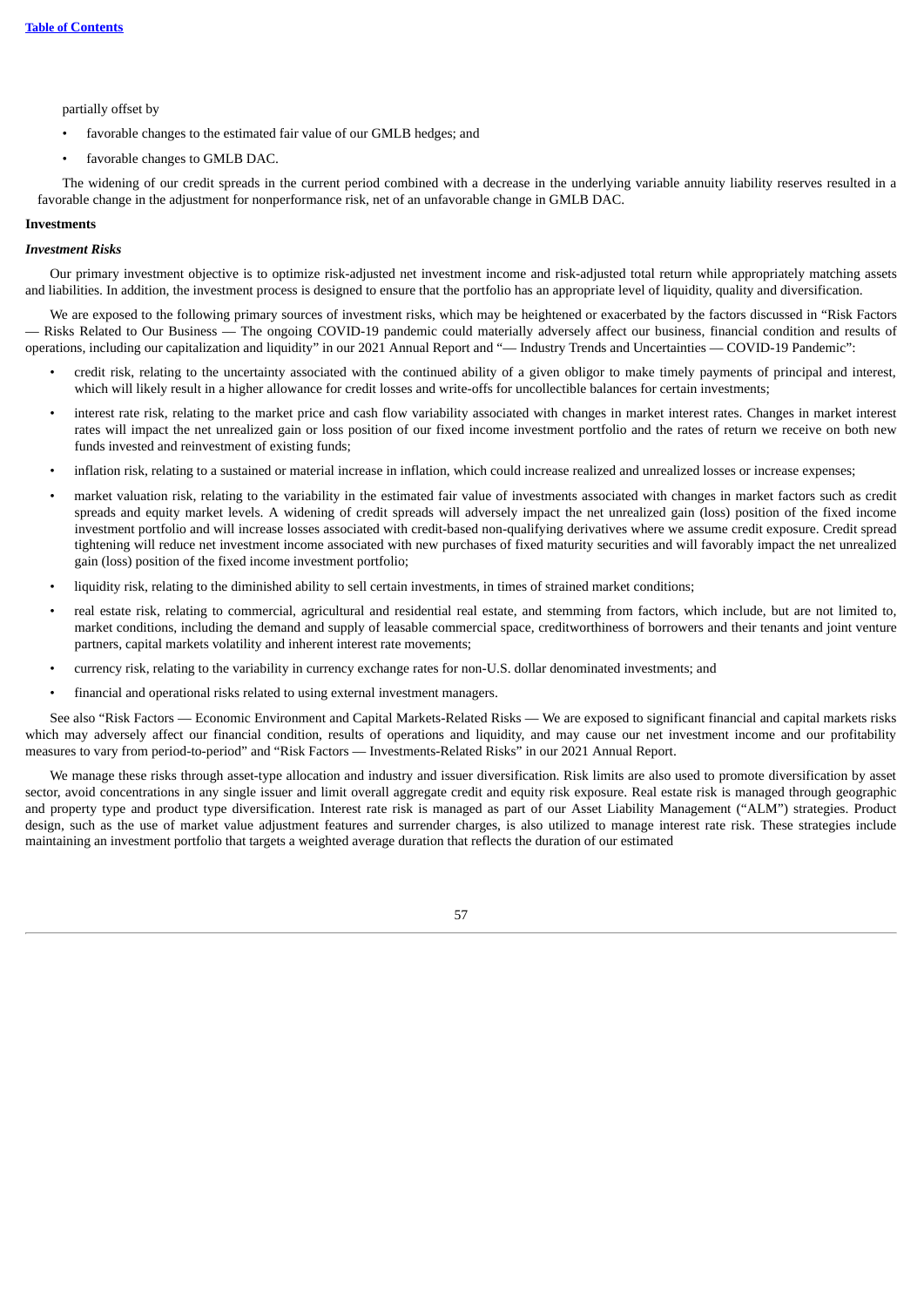liability cash flow profile. For certain of our liability portfolios, it is not possible to invest assets to the full liability duration, thereby creating some asset/liability mismatch. We also use certain derivatives in the management of currency, credit, interest rate, and equity market risks.

### *Investment Management Agreements*

Other than our derivatives trading, which we manage in-house, we have engaged a select group of experienced external asset management firms to manage the investment of the assets comprising our general account portfolio and certain separate account assets of our insurance subsidiaries, as well as assets of BHF and our reinsurance subsidiary BRCD.

#### *Current Environment*

Our business and results of operations are materially affected by conditions in capital markets and the economy, generally.

As a U.S. insurance company, we are affected by the monetary policy of the Federal Reserve Board (the "Federal Reserve") in the U.S. The Federal Reserve may increase or decrease the federal funds rate in the future, which, in addition to impacting product sales, may have an impact on the valuation of risk-bearing investments. On March 16, 2022, the Federal Reserve increased the target range for the federal funds rate from between 0% and 0.25% to between 0.25% and 0.50%, which contributed to a decrease in the net unrealized gains in our investment portfolio. On May 4, 2022, the Federal Reserve further increased the target range for the federal funds rate to between 0.75% and 1.00%. We are also affected by the monetary policy of central banks around the world due to the diversification of our investment portfolio.

See "Management's Discussion and Analysis of Financial Condition and Results of Operations — Industry Trends and Uncertainties — Financial and Economic Environment" included in our 2021 Annual Report.

### *Selected Sector Investments*

Recent elevated levels of market volatility have affected the performance of various asset classes. Contributing factors include concerns about energy and oil prices, inflation, geopolitical events, ongoing military actions and the COVID-19 pandemic. See "Risk Factors — Risks Related to Our Business — The ongoing COVID-19 pandemic could materially adversely affect our business, financial condition and results of operations, including our capitalization and liquidity," "Risk Factors — Economic Environment and Capital Markets-Related Risks — If difficult conditions in the capital markets and the U.S. economy generally persist or are perceived to persist, they may materially adversely affect our business and results of operations," and "Risk Factors — Investments-Related Risks — Ongoing military actions, the continued threat of terrorism, climate change as well as other catastrophic events may adversely affect the value of our investment portfolio and the level of claim losses we incur" included in our 2021 Annual Report.

During the three months ended March 31, 2022, we sold positions with direct exposure to Russia with an amortized cost of \$99 million and recorded a net investment realized loss of \$8 million. At March 31, 2022, we did not have any direct exposure to Russia or Ukraine.

There has been an increased market focus on energy sector investments as a result of energy and oil price volatility due to, among other factors, ongoing geopolitical events. We maintain a diversified energy sector fixed maturity securities portfolio across sub-sectors and issuers. Our exposure to energy sector fixed maturity securities was \$3.0 billion, with net unrealized gains (losses) of \$36 million. Of the \$3.0 billion exposure to energy sector fixed maturity securities, 89% were investment grade at March 31, 2022.

There has also been an increased market focus on retail sector investments as a result of the COVID-19 pandemic and uncertainty regarding its duration and severity. Our exposure to retail sector corporate fixed maturity securities was \$1.7 billion, with net unrealized gains (losses) of \$8 million. Of the \$1.7 billion exposure to retail sector corporate fixed maturity securities, 92% were investment grade at March 31, 2022.

In addition to the fixed maturity securities discussed above, we have exposure to mortgage loans and certain residential mortgage-backed securities ("RMBS"), commercial mortgage-backed securities ("CMBS") and asset-backed securities ("ABS") (collectively, "Structured Securities") that may be impacted by the COVID-19 pandemic. See "— Investments — Mortgage Loans" and Note 4 of the Notes to the Interim Condensed Consolidated Financial Statements for information on mortgage loans, including credit quality by portfolio segment and commercial mortgage loans by property type. Additionally, see "- Investments - Fixed Maturity Securities Available-for-sale - Structured Securities" for information on Structured Securities, including security type, risk profile and ratings profile.

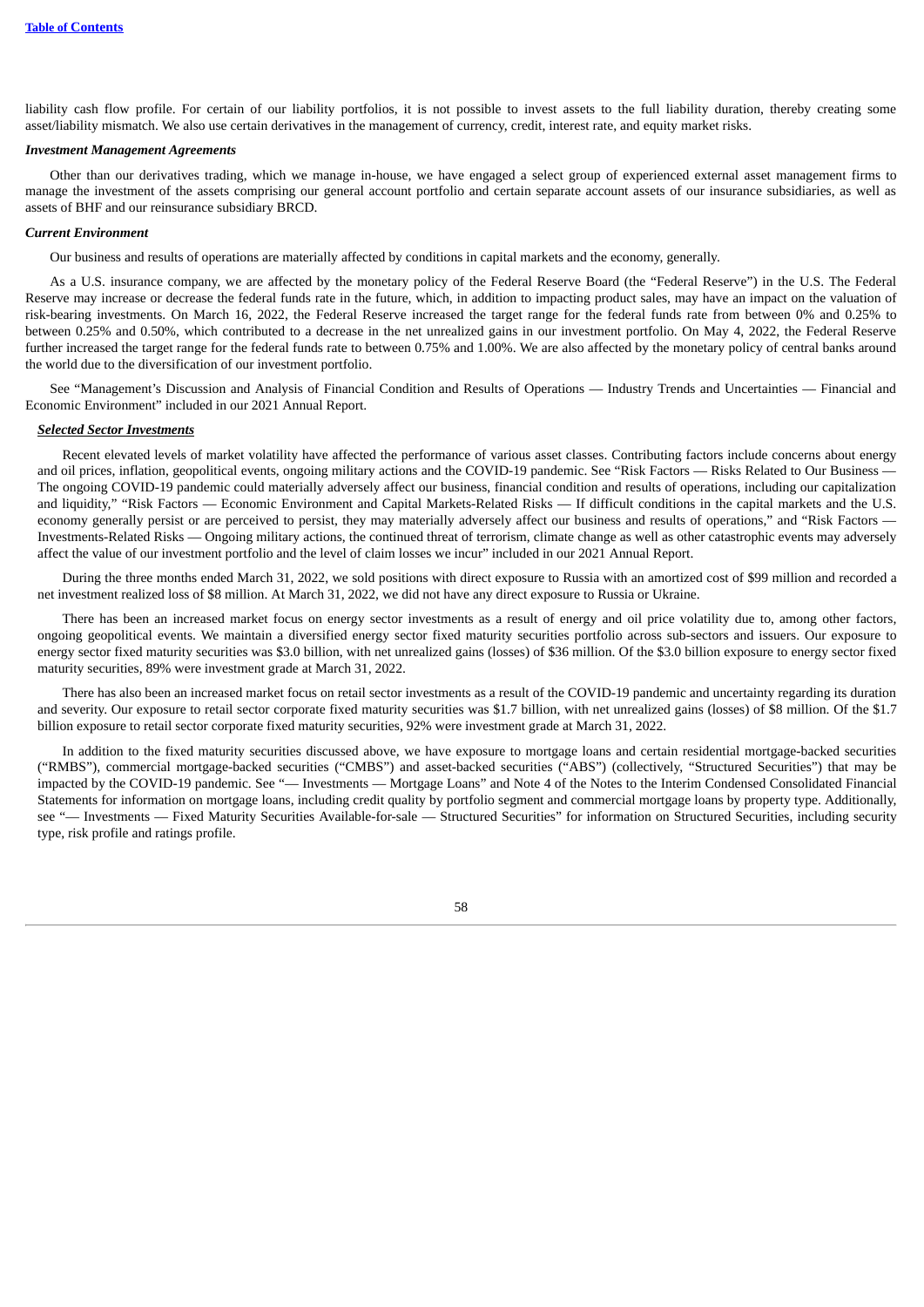$\overline{\phantom{a}}$ 

We monitor direct and indirect investment exposure across sectors and asset classes and adjust our level of investment exposure, as appropriate. At this time, we do not expect that our general account investments in these sectors and asset classes will have a material adverse effect on our results of operations or financial condition.

# *Investment Portfolio Results*

The following summary yield table presents the yield and adjusted net investment income for our investment portfolio for the periods indicated. As described below, this table reflects certain differences from the presentation of net investment income presented in the GAAP statement of operations. This summary yield table presentation is consistent with how we measure our investment performance for management purposes, and we believe it enhances understanding of our investment portfolio results.

| 2022<br>2021      |  |                            |                                                                                           |                        |  |  |
|-------------------|--|----------------------------|-------------------------------------------------------------------------------------------|------------------------|--|--|
| Yield %<br>Amount |  | Yield %                    | Amount                                                                                    |                        |  |  |
|                   |  |                            |                                                                                           |                        |  |  |
|                   |  |                            |                                                                                           | 1,225                  |  |  |
| (0.14)            |  | (0.13)                     |                                                                                           | (33)                   |  |  |
|                   |  |                            |                                                                                           | 1,192                  |  |  |
|                   |  | $4.50\%$ \$<br>$4.36\%$ \$ | <b>Three Months Ended</b><br>March 31,<br>(Dollars in millions)<br>1,195<br>(38)<br>1,157 | $5.25 \%$ \$<br>5.12 % |  |  |

(1) Investment income yields are calculated as investment income as a percentage of average quarterly asset carrying values. Investment income excludes recognized gains and losses and reflects the adjustments presented in footnote 3 below to arrive at adjusted net investment income. Asset carrying values exclude unrealized gains (losses), collateral received in connection with our securities lending program, freestanding derivative assets and collateral received from derivative counterparties.

(2) Investment fee and expense yields are calculated as investment fees and expenses as a percentage of average quarterly asset estimated fair values. Asset estimated fair values exclude collateral received in connection with our securities lending program, freestanding derivative assets and collateral received from derivative counterparties.

(3) Adjusted net investment income presented in the yield table varies from the most directly comparable GAAP measure due to certain reclassifications, as presented below.

|                                                           | <b>Three Months Ended</b> | March 31,     |       |
|-----------------------------------------------------------|---------------------------|---------------|-------|
|                                                           | 2022                      | 2021          |       |
|                                                           |                           | (In millions) |       |
| Net investment income                                     | 1,151                     |               | 1,187 |
| Less: Investment hedge adjustments                        | (6)                       |               | (5)   |
| Adjusted net investment income — in the above yield table | 1,157                     |               | 1,192 |

See "— Results of Operations — Consolidated Results for the Three Months Ended March 31, 2022 and 2021 for an analysis of the period over period changes in net investment income.

#### *Fixed Maturity Securities Available-for-sale*

Fixed maturity securities held by type (public or private) were as follows at:

|                                        | <b>March 31, 2022</b>          |                        | <b>December 31, 2021</b>              |                        |  |  |  |
|----------------------------------------|--------------------------------|------------------------|---------------------------------------|------------------------|--|--|--|
|                                        | Estimated<br><b>Fair Value</b> | $%$ of<br><b>Total</b> | <b>Estimated</b><br><b>Fair Value</b> | $%$ of<br><b>Total</b> |  |  |  |
|                                        |                                |                        | (Dollars in millions)                 |                        |  |  |  |
| Publicly-traded                        | 68,301                         | $82.8\%$ \$            | 72,925                                | 83.3 %                 |  |  |  |
| Privately-placed                       | 14,195                         | 17.2                   | 14.657                                | 16.7                   |  |  |  |
| Total fixed maturity securities        | 82,496                         | $100.0\%$ \$           | 87,582                                | 100.0 %                |  |  |  |
| Percentage of cash and invested assets | 70.2 %                         |                        | 71.4 %                                |                        |  |  |  |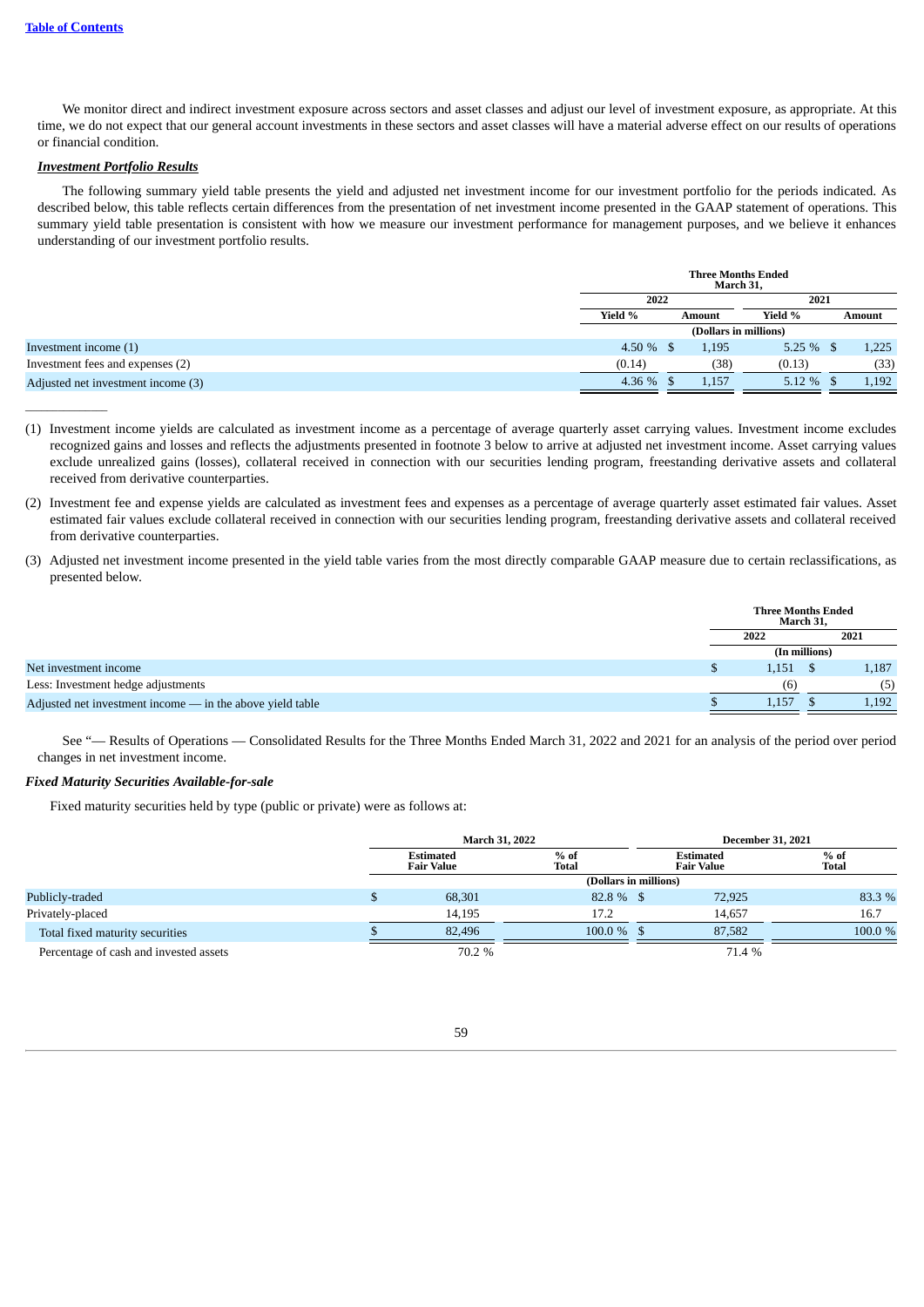See Note 6 of the Notes to the Interim Condensed Consolidated Financial Statements for further information on our valuation controls and procedures including our formal process to challenge any prices received from independent pricing services that are not considered representative of estimated fair value.

See Note 4 of the Notes to the Interim Condensed Consolidated Financial Statements for further information about fixed maturity securities by sector, contractual maturities, continuous gross unrealized losses and the allowance for credit losses.

### *Fixed Maturity Securities Credit Quality — Ratings*

See "Management's Discussion and Analysis of Financial Condition and Results of Operations — Investments — Fixed Maturity Securities Availablefor-sale — Fixed Maturity Securities Credit Quality — Ratings" included in our 2021 Annual Report for a discussion of the credit quality ratings assigned by Nationally Recognized Statistical Rating Organizations ("NRSRO"), credit quality designations assigned by and methodologies used by the Securities Valuation Office of the National Association of Insurance Commissioners ("NAIC") for fixed maturity securities and the methodologies adopted by the NAIC for certain Structured Securities.

The following table presents total fixed maturity securities by NRSRO rating and the applicable NAIC designation from the NAIC published comparison of NRSRO ratings to NAIC designations, except for certain Structured Securities, which are presented using the NAIC methodologies, as well as the percentage, based on estimated fair value that each NAIC designation is comprised of at:

|                                   |                                 |    | <b>March 31, 2022</b>    |               |                                              |      |                                  |   |                                |                       | <b>December 31, 2021</b> |                                              |                          |                                  |                   |                                |        |                 |        |
|-----------------------------------|---------------------------------|----|--------------------------|---------------|----------------------------------------------|------|----------------------------------|---|--------------------------------|-----------------------|--------------------------|----------------------------------------------|--------------------------|----------------------------------|-------------------|--------------------------------|--------|-----------------|--------|
| <b>NAIC</b><br><b>Designation</b> | <b>NRSRO Rating</b>             |    | <b>Amortized</b><br>Cost |               | <b>Allowance for</b><br><b>Credit Losses</b> |      | <b>Unrealized</b><br>Gain (Loss) |   | <b>Estimated Fair</b><br>Value | $%$ of<br>Total       | <b>Amortized</b><br>Cost | <b>Allowance for</b><br><b>Credit Losses</b> |                          | <b>Unrealized</b><br>Gain (Loss) |                   | <b>Estimated Fair</b><br>Value |        | $%$ of<br>Total |        |
|                                   |                                 |    |                          |               |                                              |      |                                  |   |                                | (Dollars in millions) |                          |                                              |                          |                                  |                   |                                |        |                 |        |
|                                   | Aaa/Aa/A                        | -S | 51,297                   | <sup>\$</sup> |                                              | - \$ | 1,679                            | S | 52,976                         | 64.2 % \$             | 49,729                   |                                              |                          |                                  | 6,133             |                                | 55,862 |                 | 63.8 % |
|                                   | Baa                             |    | 25,947                   |               | -                                            |      | (284)                            |   | 25,663                         | 31.1                  | 25,493                   |                                              | $\overline{\phantom{a}}$ |                                  | 2,142             |                                | 27,635 |                 | 31.6   |
| Subtotal investment grade         |                                 |    | 77,244                   |               |                                              |      | 1,395                            |   | 78,639                         | 95.3                  | 75,222                   |                                              |                          |                                  | 8,275             |                                | 83,497 |                 | 95.4   |
|                                   | Ba                              |    | 2,815                    |               | -                                            |      | (77)                             |   | 2,738                          | 3.3                   | 2,634                    |                                              | $\overline{\phantom{a}}$ |                                  | 65                |                                | 2,699  |                 | 3.1    |
| 4                                 | B                               |    | 1.025                    |               |                                              |      | (41)                             |   | 983                            | 1.2                   | 1,244                    |                                              |                          |                                  | 12                |                                | 1,253  |                 | 1.4    |
| $\overline{a}$                    | Caa and lower                   |    | 104                      |               |                                              |      | (9)                              |   | 92                             | 0.1                   | 142                      |                                              | 8                        |                                  | (4)               |                                | 130    |                 | 0.1    |
| 6                                 | In or near default              |    | 54                       |               |                                              |      | (3)                              |   | 44                             | 0.1                   |                          |                                              | $\overline{\phantom{a}}$ |                                  | $\left( 1\right)$ |                                |        |                 |        |
|                                   | Subtotal below investment grade |    | 3.998                    |               |                                              |      | (130)                            |   | 3,857                          | 4.7                   | 4,024                    |                                              |                          |                                  | 72                |                                | 4,085  |                 | 4.6    |
| Total fixed maturity securities   |                                 |    | 81,242                   |               | 11                                           |      | 1,265                            |   | 82,496                         | 100.0 %               | 79,246                   |                                              |                          |                                  | 8,347             |                                | 87,582 |                 | 100.0% |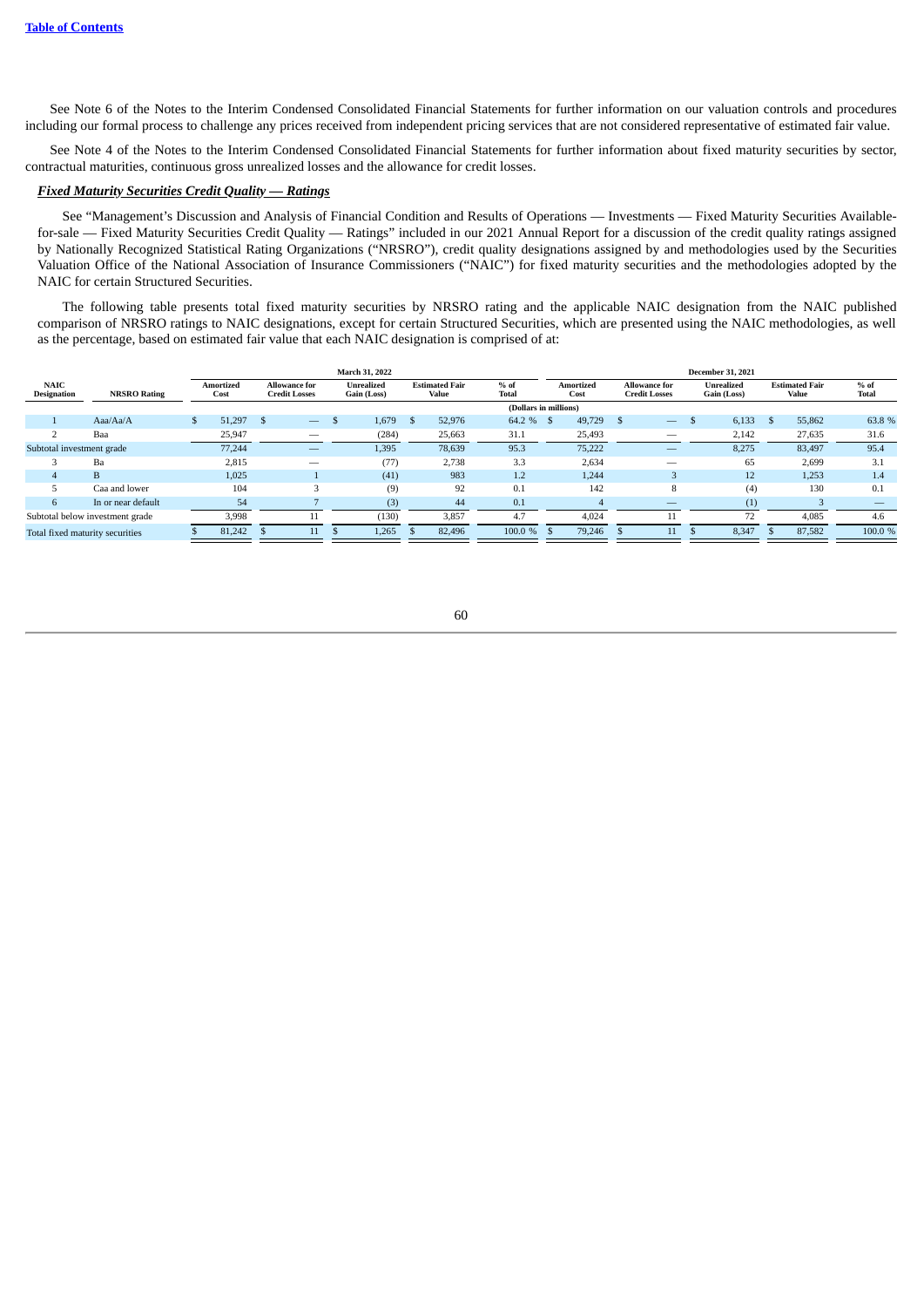The following tables present total fixed maturity securities, based on estimated fair value, by sector classification and by NRSRO rating and the applicable NAIC designations from the NAIC published comparison of NRSRO ratings to NAIC designations, except for certain Structured Securities, which are presented using the NAIC methodologies as described above:

|                                 | <b>Fixed Maturity Securities — by Sector &amp; Credit Quality Rating</b> |              |    |                |    |              |    |                |     |                  |    |                              |    |                                       |
|---------------------------------|--------------------------------------------------------------------------|--------------|----|----------------|----|--------------|----|----------------|-----|------------------|----|------------------------------|----|---------------------------------------|
| <b>NAIC Designation</b>         |                                                                          | $\mathbf{1}$ |    | $\overline{2}$ |    | 3            |    | 4              |     | 5.               | 6  |                              |    | <b>Total</b>                          |
| <b>NRSRO Rating</b>             |                                                                          | Aaa/Aa/A     |    | Baa            |    | Ba           |    | в              |     | Caa and<br>Lower |    | In or Near<br><b>Default</b> |    | <b>Estimated</b><br><b>Fair Value</b> |
|                                 |                                                                          |              |    |                |    |              |    | (In millions)  |     |                  |    |                              |    |                                       |
| <b>March 31, 2022</b>           |                                                                          |              |    |                |    |              |    |                |     |                  |    |                              |    |                                       |
| U.S. corporate                  | \$                                                                       | 16,147       | \$ | 16,799         | S. | 2,145        | \$ | 869            | \$  | 58               | \$ | $\overline{\phantom{0}}$     | \$ | 36,018                                |
| Foreign corporate               |                                                                          | 3,307        |    | 7,080          |    | 521          |    | 90             |     | $\mathbf{1}$     |    | 41                           |    | 11,040                                |
| U.S. government and agency      |                                                                          | 9,453        |    | 151            |    |              |    |                |     |                  |    |                              |    | 9,604                                 |
| <b>RMBS</b>                     |                                                                          | 8,663        |    | 32             |    | 14           |    | $\overline{4}$ |     | 11               |    | 3                            |    | 8,727                                 |
| <b>CMBS</b>                     |                                                                          | 6,598        |    | 364            |    | 6            |    | 5              |     | 3                |    |                              |    | 6,976                                 |
| State and political subdivision |                                                                          | 4,162        |    | 138            |    | $\mathbf{1}$ |    |                |     | 9                |    |                              |    | 4,310                                 |
| ABS                             |                                                                          | 3,832        |    | 634            |    | 19           |    | 15             |     | 10               |    | --                           |    | 4,510                                 |
| Foreign government              |                                                                          | 814          |    | 465            |    | 32           |    |                |     |                  |    |                              |    | 1,311                                 |
| Total fixed maturity securities |                                                                          | 52,976       | S. | 25,663         | S. | 2,738        | \$ | 983            | \$  | 92               | \$ | 44                           | \$ | 82,496                                |
| <b>December 31, 2021</b>        |                                                                          |              |    |                |    |              |    |                |     |                  |    |                              |    |                                       |
| U.S. corporate                  | \$                                                                       | 17,828       | \$ | 18,074         | \$ | 2,008        | \$ | 1,103          | -\$ | 68               | \$ | $\overline{\phantom{0}}$     | \$ | 39,081                                |
| Foreign corporate               |                                                                          | 3,518        |    | 7,478          |    | 554          |    | 125            |     | 31               |    |                              |    | 11,706                                |
| U.S. government and agency      |                                                                          | 9,160        |    | 147            |    |              |    |                |     |                  |    |                              |    | 9,307                                 |
| <b>RMBS</b>                     |                                                                          | 9,179        |    | 46             |    | 15           |    | 5              |     | 11               |    | 3                            |    | 9,259                                 |
| <b>CMBS</b>                     |                                                                          | 6,882        |    | 391            |    |              |    | 5              |     | 3                |    |                              |    | 7,282                                 |
| State and political subdivision |                                                                          | 4,646        |    | 181            |    | $\mathbf{1}$ |    |                |     | 7                |    |                              |    | 4,835                                 |
| <b>ABS</b>                      |                                                                          | 3,686        |    | 550            |    | 19           |    | 15             |     | 10               |    |                              |    | 4,280                                 |
| Foreign government              |                                                                          | 963          |    | 768            |    | 101          |    |                |     |                  |    |                              |    | 1,832                                 |
| Total fixed maturity securities |                                                                          | 55,862       | \$ | 27,635         | \$ | 2,699        | \$ | 1,253          | \$  | 130              | \$ | 3                            | \$ | 87,582                                |

### *U.S. and Foreign Corporate Fixed Maturity Securities*

We maintain a diversified portfolio of corporate fixed maturity securities across industries and issuers. Our portfolio does not have any exposure to any single issuer in excess of 1% of total investments and the top ten holdings in aggregate comprise 2% of total investments at both March 31, 2022 and December 31, 2021. Our U.S. and foreign corporate fixed maturity securities holdings by industry were as follows at:

|                       |        |                                | <b>December 31, 2021</b>              |                        |  |  |  |  |  |  |
|-----------------------|--------|--------------------------------|---------------------------------------|------------------------|--|--|--|--|--|--|
|                       |        | $%$ of<br><b>Total</b>         | <b>Estimated</b><br><b>Fair Value</b> | $%$ of<br><b>Total</b> |  |  |  |  |  |  |
| (Dollars in millions) |        |                                |                                       |                        |  |  |  |  |  |  |
| æ                     | 14,873 | 31.6 $%$ \$                    | 16,131                                | 31.8 %                 |  |  |  |  |  |  |
|                       | 11,898 | 25.3                           | 12,430                                | 24.4                   |  |  |  |  |  |  |
|                       | 10,708 | 22.8                           | 11,650                                | 22.9                   |  |  |  |  |  |  |
|                       | 6,425  | 13.6                           | 7,146                                 | 14.1                   |  |  |  |  |  |  |
|                       | 3,154  | 6.7                            | 3,430                                 | 6.8                    |  |  |  |  |  |  |
|                       | 47,058 | $100.0 \%$ \$                  | 50,787                                | 100.0%                 |  |  |  |  |  |  |
|                       |        | Estimated<br><b>Fair Value</b> | <b>March 31, 2022</b>                 |                        |  |  |  |  |  |  |

#### *Structured Securities*

We held \$20.2 billion and \$20.8 billion of Structured Securities, at estimated fair value, at March 31, 2022 and December 31, 2021, respectively, as presented in the RMBS, CMBS and ABS sections below.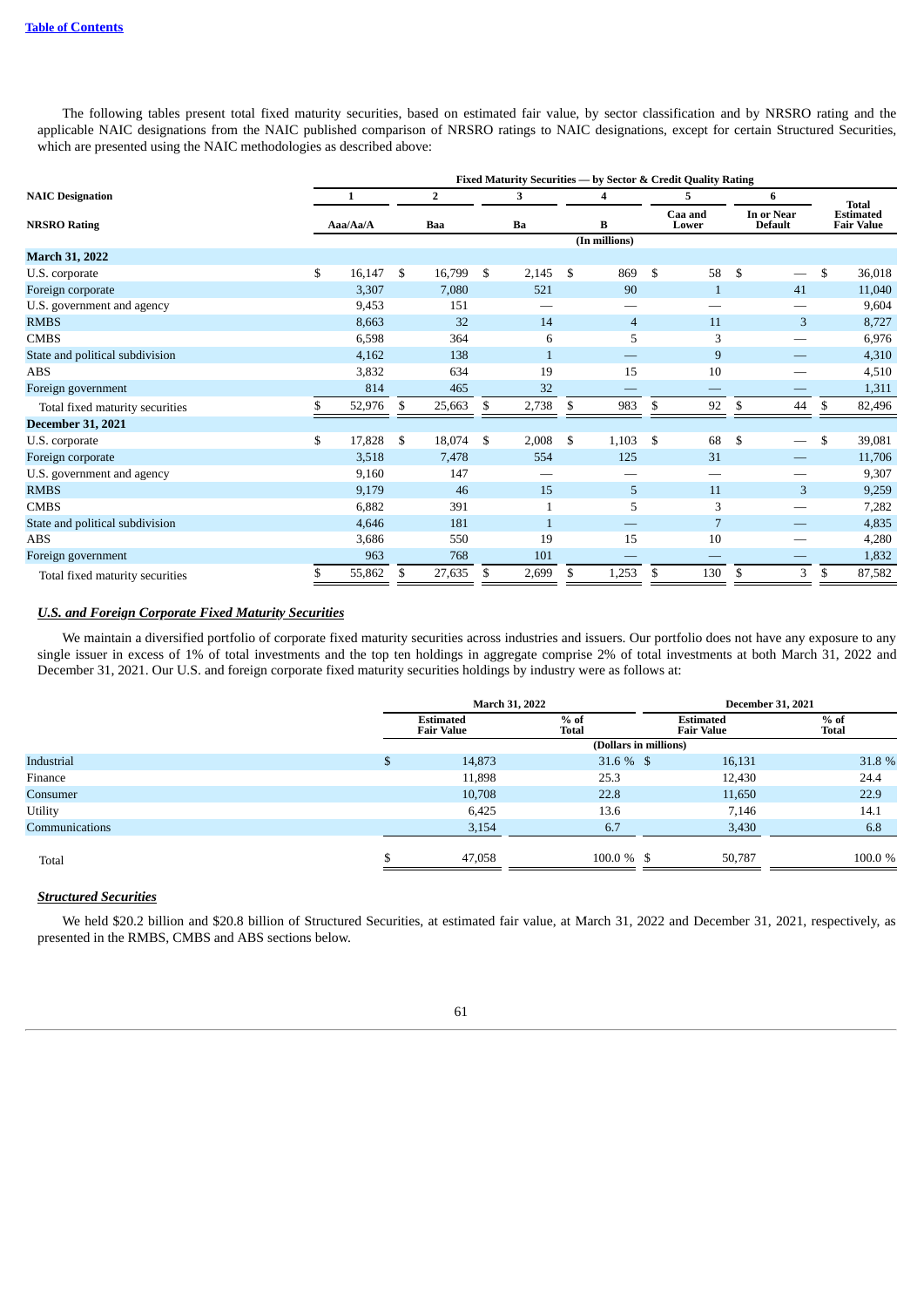# *RMBS*

Our RMBS holdings are diversified by security type, risk profile and ratings profile, which were as follows at:

|                                     | <b>March 31, 2022</b>                 |       |                 |  |                                         |                                       | <b>December 31, 2021</b> |                 |  |                                         |  |  |
|-------------------------------------|---------------------------------------|-------|-----------------|--|-----------------------------------------|---------------------------------------|--------------------------|-----------------|--|-----------------------------------------|--|--|
|                                     | <b>Estimated</b><br><b>Fair Value</b> |       | $%$ of<br>Total |  | <b>Net Unrealized</b><br>Gains (Losses) | <b>Estimated</b><br><b>Fair Value</b> |                          | $%$ of<br>Total |  | <b>Net Unrealized</b><br>Gains (Losses) |  |  |
|                                     |                                       |       |                 |  | (Dollars in millions)                   |                                       |                          |                 |  |                                         |  |  |
| Security type:                      |                                       |       |                 |  |                                         |                                       |                          |                 |  |                                         |  |  |
| Pass-through securities             | \$                                    | 4,330 | 49.6 $%$ \$     |  | $(224)$ \$                              |                                       | 4,688                    | 50.6 $%$ \$     |  | 29                                      |  |  |
| Collateralized mortgage obligations |                                       | 4,397 | 50.4            |  | 130                                     |                                       | 4,571                    | 49.4            |  | 352                                     |  |  |
| <b>Total RMBS</b>                   |                                       | 8,727 | $100.0 \%$ \$   |  | (94)                                    | \$.                                   | 9,259                    | $100.0 \%$ \$   |  | 381                                     |  |  |
| Risk profile:                       |                                       |       |                 |  |                                         |                                       |                          |                 |  |                                         |  |  |
| Agency                              | \$                                    | 7,007 | $80.3\%$ \$     |  | (167)                                   | <b>S</b>                              | 7,563                    | 81.7 % \$       |  | 264                                     |  |  |
| Prime                               |                                       | 194   | 2.2             |  | (2)                                     |                                       | 192                      | 2.1             |  | $\overline{4}$                          |  |  |
| Alt-A                               |                                       | 877   | 10.0            |  | 41                                      |                                       | 801                      | 8.6             |  | 60                                      |  |  |
| Sub-prime                           |                                       | 649   | 7.5             |  | 34                                      |                                       | 703                      | 7.6             |  | 53                                      |  |  |
| <b>Total RMBS</b>                   |                                       | 8,727 | $100.0 \%$ \$   |  | (94)                                    |                                       | 9,259                    | $100.0 \%$ \$   |  | 381                                     |  |  |
| Ratings profile:                    |                                       |       |                 |  |                                         |                                       |                          |                 |  |                                         |  |  |
| Rated Aaa                           | \$                                    | 7,491 | 85.8%           |  |                                         | \$                                    | 7,905                    | 85.4 %          |  |                                         |  |  |
| Designated NAIC 1                   | \$                                    | 8,663 | 99.3 %          |  |                                         | \$                                    | 9,179                    | 99.1 %          |  |                                         |  |  |

Historically, our exposure to sub-prime RMBS holdings has been managed by focusing primarily on senior tranche securities, stress-testing the portfolio with severe loss assumptions and closely monitoring the performance of the portfolio. Our sub-prime RMBS portfolio consists predominantly of securities that were purchased after 2012 at significant discounts to par value and discounts to the expected principal recovery value of these securities. The vast majority of these securities are investment grade under the NAIC designations (e.g., NAIC 1 and NAIC 2).

# *CMBS*

Our CMBS holdings are diversified by vintage year, which were as follows at:

|             |                       | March 31, 2022              |                       | <b>December 31, 2021</b>    |  |  |
|-------------|-----------------------|-----------------------------|-----------------------|-----------------------------|--|--|
|             | <b>Amortized Cost</b> | <b>Estimated Fair Value</b> | <b>Amortized Cost</b> | <b>Estimated Fair Value</b> |  |  |
|             |                       |                             | (In millions)         |                             |  |  |
| 2003 - 2011 | \$<br>94              | 95<br>- \$                  | 95<br>- \$            | 106<br>\$                   |  |  |
| 2012        | 122                   | 121                         | 141                   | 140                         |  |  |
| 2013        | 209                   | 208                         | 209                   | 213                         |  |  |
| 2014        | 332                   | 326                         | 322                   | 334                         |  |  |
| 2015        | 951                   | 939                         | 953                   | 997                         |  |  |
| 2016        | 464                   | 457                         | 465                   | 485                         |  |  |
| 2017        | 707                   | 702                         | 707                   | 751                         |  |  |
| 2018        | 1,672                 | 1,697                       | 1,675                 | 1,827                       |  |  |
| 2019        | 1,036                 | 992                         | 1,044                 | 1,079                       |  |  |
| 2020        | 538                   | 487                         | 555                   | 544                         |  |  |
| 2021        | 833                   | 803                         | 810                   | 806                         |  |  |
| 2022        | 151                   | 149                         | __                    | $\qquad \qquad$             |  |  |
| Total       | 7,109                 | 6,976 \$<br>- S             | 6,976                 | 7,282<br>-\$                |  |  |

The estimated fair value of CMBS rated Aaa using rating agency ratings was \$4.8 billion, or 68.5% of total CMBS, and designated NAIC 1 was \$6.6 billion, or 94.6% of total CMBS, at March 31, 2022. The estimated fair value of CMBS Aaa rating agency ratings was \$5.0 billion, or 69.1% of total CMBS, and designated NAIC 1 was \$6.9 billion, or 94.5% of total CMBS at December 31, 2021.

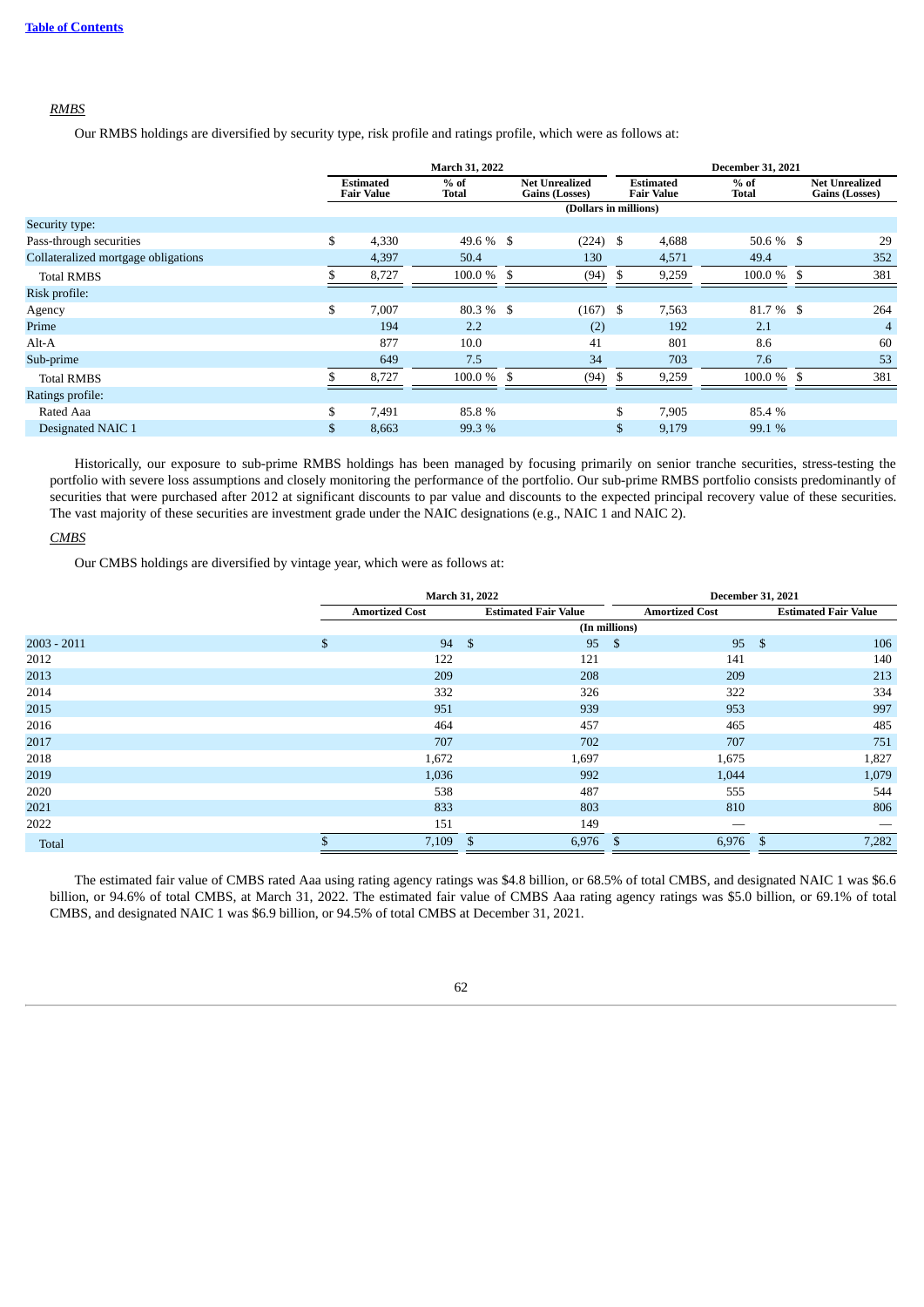## *ABS*

Our ABS holdings are diversified by both collateral type and issuer. Our ABS holdings by collateral type and ratings profile were as follows at:

|                            |                                | March 31, 2022  |  | <b>December 31, 2021</b>                |      |                                       |                 |      |                                         |  |
|----------------------------|--------------------------------|-----------------|--|-----------------------------------------|------|---------------------------------------|-----------------|------|-----------------------------------------|--|
|                            | Estimated<br><b>Fair Value</b> | $%$ of<br>Total |  | <b>Net Unrealized</b><br>Gains (Losses) |      | <b>Estimated</b><br><b>Fair Value</b> | $%$ of<br>Total |      | <b>Net Unrealized</b><br>Gains (Losses) |  |
|                            |                                |                 |  | (Dollars in millions)                   |      |                                       |                 |      |                                         |  |
| Collateral type:           |                                |                 |  |                                         |      |                                       |                 |      |                                         |  |
| Collateralized obligations | \$<br>2,784                    | 61.7 % \$       |  | (38)                                    | - \$ | 2,659                                 | 62.1 % \$       |      | (1)                                     |  |
| <b>Student loans</b>       | 371                            | 8.2             |  | (7)                                     |      | 384                                   | 9.0             |      | 6                                       |  |
| Consumer loans             | 390                            | 8.7             |  | (16)                                    |      | 342                                   | 8.0             |      |                                         |  |
| Automobile loans           | 138                            | 3.1             |  | (3)                                     |      | 151                                   | 3.5             |      | 2                                       |  |
| Credit card loans          | 146                            | 3.2             |  | (3)                                     |      | 132                                   | 3.1             |      | 4                                       |  |
| Other loans                | 681                            | 15.1            |  | (23)                                    |      | 612                                   | 14.3            |      | 8                                       |  |
| Total                      | 4,510                          | $100.0 \%$ \$   |  | (90)                                    |      | 4,280                                 | 100.0 %         | - \$ | 19                                      |  |
| Ratings profile:           |                                |                 |  |                                         |      |                                       |                 |      |                                         |  |
| Rated Aaa                  | \$<br>1,769                    | 39.2 %          |  |                                         | ــه  | 1,837                                 | 42.9 %          |      |                                         |  |
| Designated NAIC 1          | \$<br>3,832                    | 85.0 %          |  |                                         | æ    | 3,686                                 | 86.1 %          |      |                                         |  |

### *Allowance for Credit Losses for Fixed Maturity Securities*

See Note 4 of the Notes to the Interim Condensed Consolidated Financial Statements for information about the evaluation of fixed maturity securities for an allowance for credit losses or write-offs due to uncollectibility.

### *Securities Lending*

We participate in a securities lending program whereby securities are loaned to third parties, primarily brokerage firms and commercial banks. We obtain collateral, usually cash, in an amount generally equal to 102% of the estimated fair value of the securities loaned, which is obtained at the inception of a loan and maintained at a level greater than or equal to 100% for the duration of the loan. The estimated fair value of the securities loaned is monitored on a daily basis with additional collateral obtained as necessary throughout the duration of the loan. Securities loaned under such transactions may be sold or re-pledged by the transferee. We are liable to return to our counterparties the cash collateral under our control. Security collateral received from counterparties may not be sold or re-pledged, unless the counterparty is in default, and is not reflected in the financial statements. These transactions are treated as financing arrangements and the associated cash collateral liability is recorded at the amount of the cash received.

See "— Liquidity and Capital Resources — The Company — Primary Uses of Liquidity and Capital — Securities Lending" and Note 4 of the Notes to the Interim Condensed Consolidated Financial Statements for information regarding our securities lending program.

### *Mortgage Loans*

Our mortgage loans are principally collateralized by commercial, agricultural and residential properties. Information regarding mortgage loans by portfolio segment is summarized as follows at:

|              |                   | <b>March 31, 2022</b> |                                |                        | <b>December 31, 2021</b> |                 |                                       |                        |  |  |  |  |  |  |
|--------------|-------------------|-----------------------|--------------------------------|------------------------|--------------------------|-----------------|---------------------------------------|------------------------|--|--|--|--|--|--|
|              | Amortized<br>Cost | $%$ of<br>Total       | Allowance for<br>Credit Losses | % of Amortized<br>Cost | Amortized<br>Cost        | $%$ of<br>Total | <b>Allowance for</b><br>Credit Losses | % of Amortized<br>Cost |  |  |  |  |  |  |
|              |                   |                       |                                | (Dollars in millions)  |                          |                 |                                       |                        |  |  |  |  |  |  |
| Commercial   | 13,119            | 61.0 $%$ \$           | 69                             | $0.5 \%$ \$            | 12,187                   | 61.0 $%$ \$     | 67                                    | $0.5\%$                |  |  |  |  |  |  |
| Agricultural | 4.139             | 19.3 %                | 15                             | $0.4\%$                | 4,163                    | 20.9 %          | 12                                    | $0.3\%$                |  |  |  |  |  |  |
| Residential  | 4.226             | 19.7 %                | 43                             | $1.0\%$                | 3.623                    | 18.1 %          | 44                                    | 1.2 %                  |  |  |  |  |  |  |
| Total        | 21.484            | $100.0\%$ \$          | 127                            | $0.6\%$                | 19,973                   | 100.0 %         | 123                                   | $0.6\%$                |  |  |  |  |  |  |

Our mortgage loan portfolio is diversified by both geographic region and property type to reduce the risk of concentration. The percentage of our commercial and agricultural mortgage loan portfolios collateralized by properties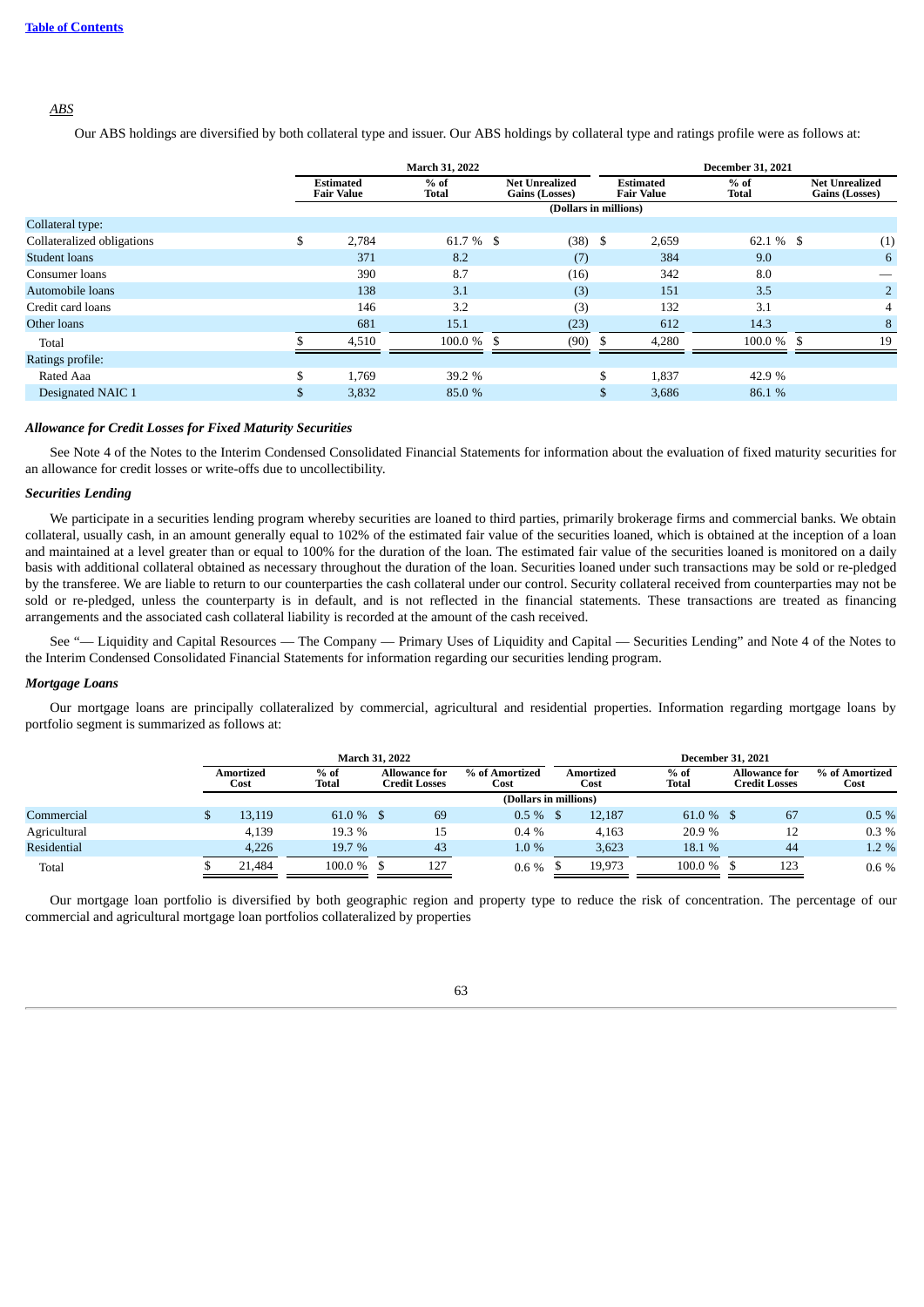located in the U.S. were 97% at both March 31, 2022 and December 31, 2021. The remainder was collateralized by properties located outside of the U.S. At March 31, 2022, the carrying value as a percentage of total commercial and agricultural mortgage loans for the top three states in the U.S. was 19% for California, 10% for New York and 10% for Texas. Additionally, we manage risk when originating commercial and agricultural mortgage loans by generally lending up to 75% of the estimated fair value of the underlying real estate collateral.

Our residential mortgage loan portfolio is managed in a similar manner to reduce risk of concentration. All residential mortgage loans were collateralized by properties located in the U.S. at both March 31, 2022 and December 31, 2021. At March 31, 2022, the carrying value as a percentage of total residential mortgage loans for the top three states in the U.S. was 38% for California, 10% for Florida and 7% for New York.

*Commercial Mortgage Loans by Geographic Region and Property Type*. Commercial mortgage loans are the largest component of the mortgage loan invested asset class. The diversification across geographic regions and property types of commercial mortgage loans was as follows at:

|                                                    |              | March 31, 2022 |                        | <b>December 31, 2021</b> |                        |  |  |
|----------------------------------------------------|--------------|----------------|------------------------|--------------------------|------------------------|--|--|
|                                                    |              | <b>Amount</b>  | $%$ of<br><b>Total</b> | <b>Amount</b>            | $%$ of<br><b>Total</b> |  |  |
|                                                    |              |                | (Dollars in millions)  |                          |                        |  |  |
| Geographic region:                                 |              |                |                        |                          |                        |  |  |
| Pacific                                            | \$           | 2,856          | 21.8 % \$              | 2,601                    | 21.3 %                 |  |  |
| South Atlantic                                     |              | 2,729          | 20.8                   | 2,383                    | 19.6                   |  |  |
| Middle Atlantic                                    |              | 2,313          | 17.6                   | 2,115                    | 17.3                   |  |  |
| <b>West South Central</b>                          |              | 1,452          | 11.1                   | 1,425                    | 11.7                   |  |  |
| Mountain                                           |              | 1,062          | 8.1                    | 1,062                    | 8.7                    |  |  |
| New England                                        |              | 791            | 6.0                    | 789                      | 6.5                    |  |  |
| <b>East North Central</b>                          |              | 752            | 5.8                    | 717                      | 5.9                    |  |  |
| International                                      |              | 489            | 3.7                    | 495                      | 4.1                    |  |  |
| <b>West North Central</b>                          |              | 343            | 2.6                    | 318                      | 2.6                    |  |  |
| <b>East South Central</b>                          |              | 267            | 2.0                    | 217                      | 1.8                    |  |  |
| Multi-region and Other                             |              | 65             | 0.5                    | 65                       | 0.5                    |  |  |
| Total recorded investment                          |              | 13,119         | 100.0%                 | 12,187                   | 100.0 %                |  |  |
| Less: allowance for credit losses                  |              | 69             |                        | 67                       |                        |  |  |
| Carrying value, net of allowance for credit losses | $\mathbb{S}$ | 13,050         |                        | \$<br>12,120             |                        |  |  |
| Property type:                                     |              |                |                        |                          |                        |  |  |
| Apartment                                          | \$           | 4,762          | 36.3 % \$              | 3,895                    | 32.0 %                 |  |  |
| Office                                             |              | 3,590          | 27.4                   | 3,566                    | 29.3                   |  |  |
| Industrial                                         |              | 1,923          | 14.7                   | 1,847                    | 15.1                   |  |  |
| Retail                                             |              | 1,854          | 14.1                   | 1,863                    | 15.3                   |  |  |
| Hotel                                              |              | 990            | 7.5                    | 1,016                    | 8.3                    |  |  |
| Total recorded investment                          |              | 13,119         | 100.0%                 | 12,187                   | 100.0 %                |  |  |
| Less: allowance for credit losses                  |              | 69             |                        | 67                       |                        |  |  |
| Carrying value, net of allowance for credit losses | \$           | 13,050         |                        | \$<br>12,120             |                        |  |  |

*Mortgage Loan Credit Quality — Monitoring Process.* Our mortgage loan investments are monitored on an ongoing basis, including a review of loans that are current, past due, restructured and under foreclosure. Quarterly, we conduct a formal review of the portfolio with our investment managers. See Note 4 of the Notes to the Interim Condensed Consolidated Financial Statements for information on mortgage loans by credit quality indicator, past due status, nonaccrual status and modified mortgage loans.

Our commercial mortgage loans are reviewed on an ongoing basis. These reviews may include an analysis of the property financial statements and rent roll, lease rollover analysis, property inspections, market analysis, estimated valuations of the underlying collateral, loan-to-value ratios, debt-service coverage ratios and tenant creditworthiness. The monitoring process focuses on higher risk loans, which include those that are classified as restructured, delinquent or in foreclosure, as well as loans with higher loan-to-value ratios and lower debt-service coverage ratios. The monitoring process for agricultural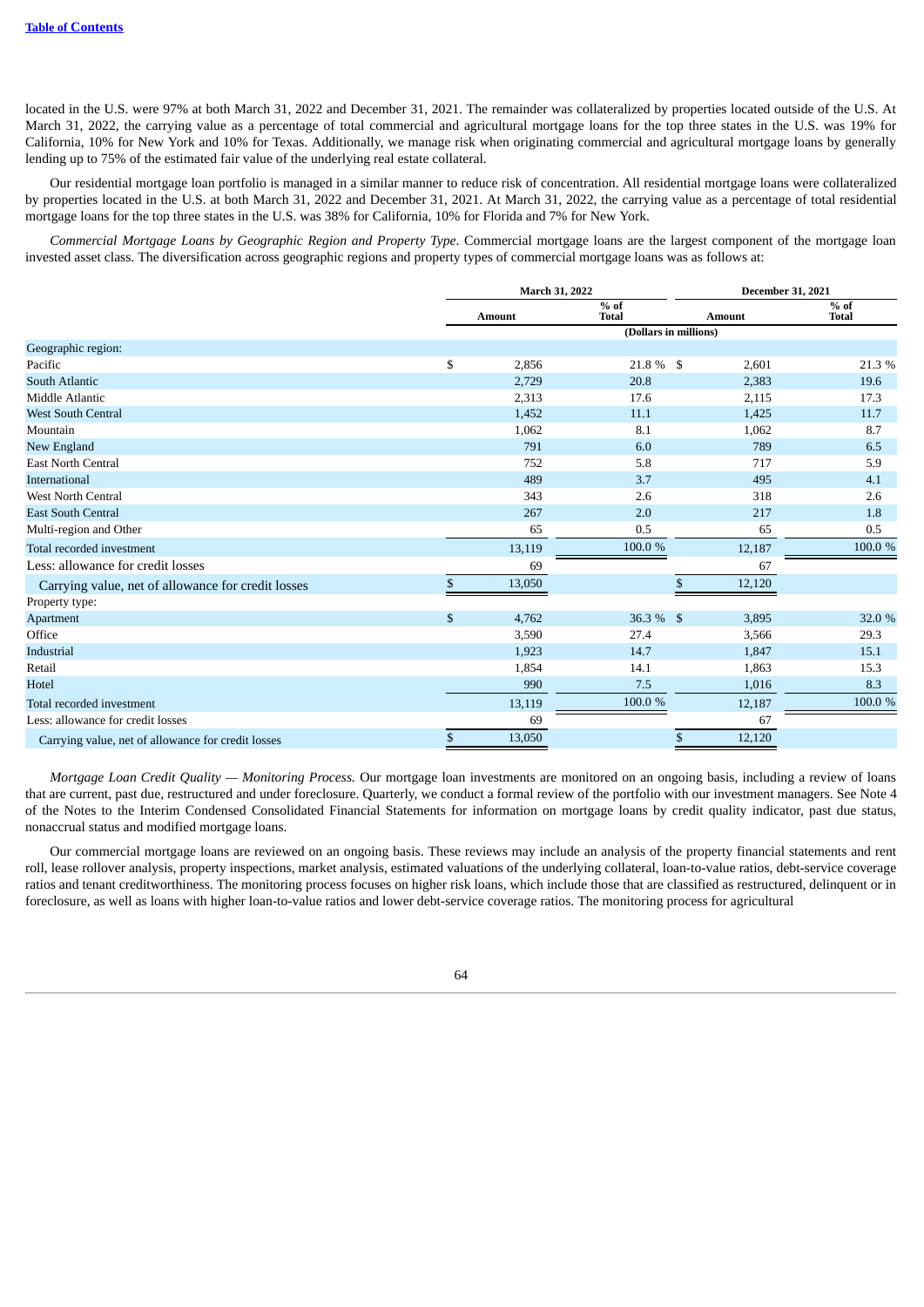mortgage loans is generally similar, with a focus on higher risk loans, such as loans with higher loan-to-value ratios, including reviews on a geographic and sector basis. Our residential mortgage loans are reviewed on an ongoing basis. See Note 4 of the Notes to the Interim Condensed Consolidated Financial Statements for information on our evaluation of residential mortgage loans and related measurement of allowance for credit losses.

Loan-to-value ratios and debt-service coverage ratios are common measures in the assessment of the quality of commercial mortgage loans. Loan-tovalue ratios are a common measure in the assessment of the quality of agricultural mortgage loans. Loan-to-value ratios compare the amount of the loan to the estimated fair value of the underlying collateral. A loan-to-value ratio greater than 100% indicates that the loan amount is greater than the collateral value. A loan-to-value ratio of less than 100% indicates an excess of collateral value over the loan amount. Generally, the higher the loan-to-value ratio, the higher the risk of experiencing a credit loss. The debt-service coverage ratio compares a property's net operating income to amounts needed to service the principal and interest due under the loan. Generally, the lower the debt-service coverage ratio, the higher the risk of experiencing a credit loss. For our commercial mortgage loans, our average loan-to-value ratio was 58% at both March 31, 2022 and December 31, 2021, and our average debt-service coverage ratio was 2.2x at both March 31, 2022 and December 31, 2021. The debt-service coverage ratio, as well as the values utilized in calculating the ratio, is updated annually on a rolling basis, with a portion of the portfolio updated each quarter. In addition, the loan-to-value ratio is routinely updated for all but the lowest risk loans as part of our ongoing review of our commercial mortgage loan portfolio. For our agricultural mortgage loans, our average loan-to-value ratio was 49% and 46% at March 31, 2022 and December 31, 2021, respectively. The values utilized in calculating the agricultural mortgage loan loan-to-value ratio are developed in connection with the ongoing review of the agricultural loan portfolio and are routinely updated.

*Loan Modifications Related to the COVID-19 Pandemic.* Our investment managers' underwriting and credit management practices are proactively refined to meet the changing economic environment. Since March 1, 2020, we have completed loan modifications and have provided waivers to certain covenants, including the furniture, fixture and expense reserves, tenant rent payment deferrals or lease modifications, rate reductions, maturity date extensions, and other actions with a number of our borrowers impacted by the COVID-19 pandemic. A subset of these modifications included short-term principal and interest forbearance. At March 31, 2022, the recorded investment on mortgage loans where borrowers were offered debt-service forbearance and were not making payments was \$36 million, comprised of \$25 million of agricultural mortgage loans and \$11 million of residential mortgage loans. At December 31, 2021, the recorded investment on mortgage loans where borrowers were offered debt-service forbearance and were not making payments was \$55 million, comprised of \$31 million of agricultural mortgage loans and \$24 million of residential mortgage loans. These types of modifications are generally not considered troubled debt restructurings ("TDR") due to certain relief granted by U.S. federal legislation in March 2020. For more information on TDRs, see Note 4 to the Interim Condensed Consolidated Financial Statements.

*Mortgage Loan Allowance for Credit Losses*. See Notes 4 and 6 of the Notes to the Interim Condensed Consolidated Financial Statements for information about how the allowance for credit losses is established and monitored, as well as activity in and balances of the allowance for credit losses for the three months ended March 31, 2022 and 2021.

### *Limited Partnerships and Limited Liability Companies*

 $\_$ 

The carrying values of our limited partnerships and LLCs were as follows at:

|                                               | <b>March 31, 2022</b> | <b>December 31, 2021</b> |
|-----------------------------------------------|-----------------------|--------------------------|
|                                               | (In millions)         |                          |
| Other limited partnerships                    | 3,996                 | 3,786                    |
| Real estate limited partnerships and LLCs (1) | 591                   | 485                      |
| Total                                         | 4,587                 | 4.271                    |

(1) The estimated fair value of real estate limited partnerships and LLCs was \$716 million and \$595 million at March 31, 2022 and December 31, 2021, respectively.

Cash distributions on these investments are generated from investment gains, operating income from the underlying investments of the funds and liquidation of the underlying investments of the funds. We estimate that the underlying investment of the private equity funds will typically be liquidated over the next 10 to 20 years.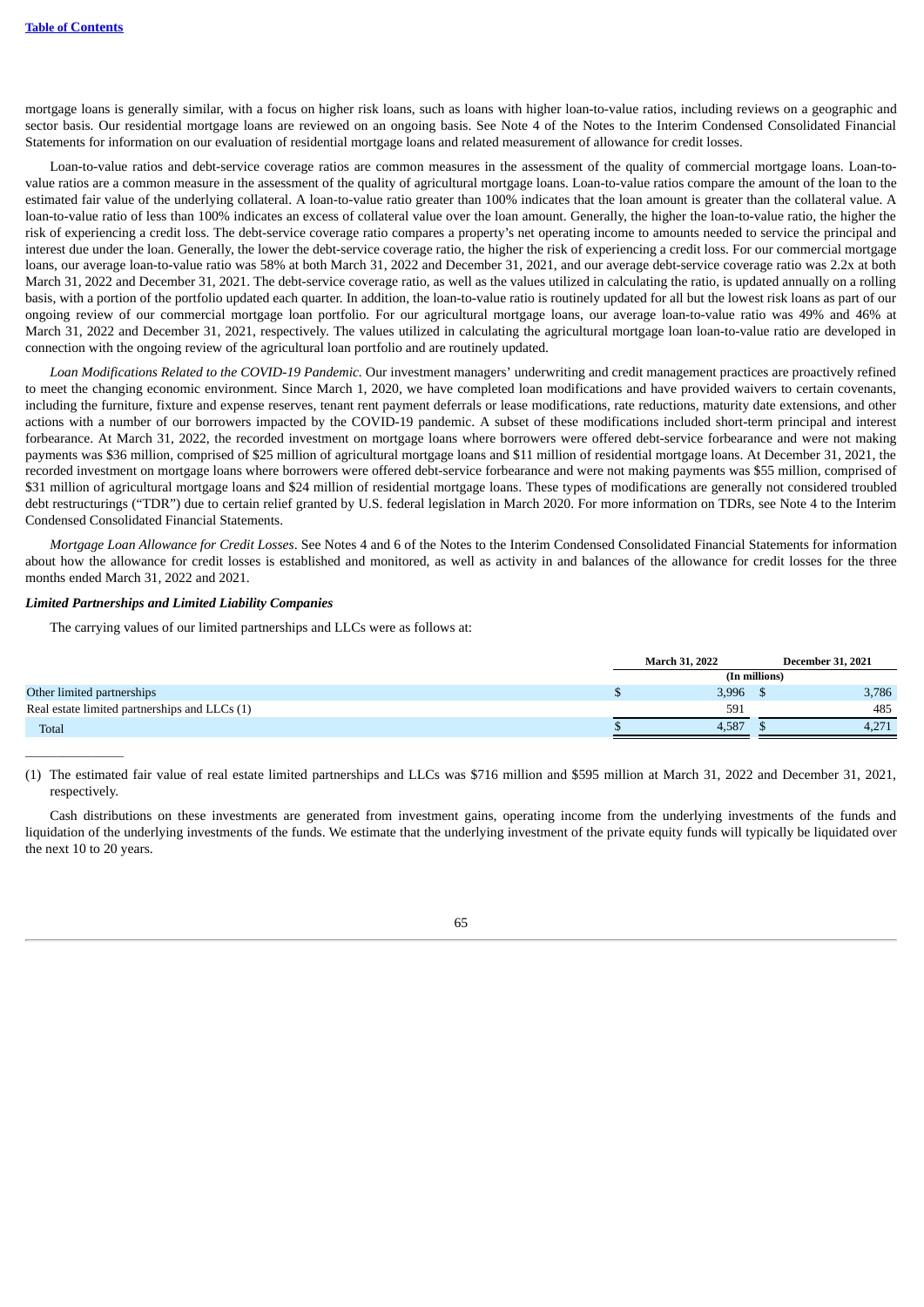# *Other Invested Assets*

The carrying value of our other invested assets by type was as follows at:

|                                                              |                   | <b>March 31, 2022</b> |                 | <b>December 31, 2021</b> |                 |  |  |  |
|--------------------------------------------------------------|-------------------|-----------------------|-----------------|--------------------------|-----------------|--|--|--|
|                                                              | Carrying<br>Value |                       | $%$ of<br>Total | Carrying<br>Value        | $%$ of<br>Total |  |  |  |
|                                                              |                   | (Dollars in millions) |                 |                          |                 |  |  |  |
|                                                              |                   |                       |                 |                          |                 |  |  |  |
| Freestanding derivatives with positive estimated fair values |                   | 2,360                 | $91.9\%$ \$     | 3,126                    | 94.3 %          |  |  |  |
| <b>FHLB</b> Stock                                            |                   | 89                    | 3.5             | 70                       | 2.1             |  |  |  |
| Tax credit and renewable energy partnerships                 |                   | 58                    | 2.3             | 59                       | 1.8             |  |  |  |
| Leveraged leases, net of non-recourse debt                   |                   | 49                    | 1.9             | 49                       | 1.5             |  |  |  |
| Other                                                        |                   | 12                    | 0.4             | 12                       | 0.3             |  |  |  |
| Total                                                        |                   | 2,568                 | $100.0 \%$ \$   | 3,316                    | 100.0 %         |  |  |  |

# <span id="page-67-0"></span>**Derivatives**

#### *Derivative Risks*

We are exposed to various risks relating to our ongoing business operations, including interest rate, foreign currency exchange rate, credit and equity market. We use a variety of strategies to manage these risks, including the use of derivatives. See Note 5 of the Notes to the Interim Condensed Consolidated Financial Statements:

- Information about the gross notional amount, estimated fair value, and primary underlying risk exposure of our derivatives by type of hedge designation, excluding embedded derivatives held at March 31, 2022 and December 31, 2021.
- The statement of operations effects of derivatives in cash flow, fair value, or non-qualifying hedge relationships for the three months ended March 31, 2022 and 2021.

See "Business — Segments and Corporate & Other — Annuities," "Management's Discussion and Analysis of Financial Condition and Results of Operations — Risk Management Strategies — ULSG Market Risk Exposure Management" and "Management's Discussion and Analysis of Financial Condition and Results of Operations — Results of Operations — Annual Actuarial Review" included in our 2021 Annual Report for more information about our use of derivatives by major hedging programs.

### *Fair Value Hierarchy*

See Note 6 of the Notes to the Interim Condensed Consolidated Financial Statements for derivatives measured at estimated fair value on a recurring basis and their corresponding fair value hierarchy, as well as a rollforward of the fair value measurements for derivatives measured at estimated fair value on a recurring basis using significant unobservable (Level 3) inputs as discussed below.

The valuation of Level 3 derivatives involves the use of significant unobservable inputs and generally requires a higher degree of management judgment or estimation than the valuations of Level 1 and Level 2 derivatives. Although Level 3 inputs are unobservable, management believes they are consistent with what other market participants would use when pricing such instruments and are considered appropriate given the circumstances. The use of different inputs or methodologies could have a material effect on the estimated fair value of Level 3 derivatives and could materially affect net income.

Derivatives categorized as Level 3 at March 31, 2022 include: credit default swaps priced using unobservable credit spreads, or that are priced through independent broker quotations; equity variance swaps with unobservable volatility inputs; foreign currency swaps with certain unobservable inputs and equity index options with unobservable correlation inputs.

### *Credit Risk*

See Note 5 of the Notes to the Interim Condensed Consolidated Financial Statements for information about how we manage credit risk related to derivatives and for the estimated fair value of our net derivative assets and net derivative liabilities after the application of master netting agreements and collateral.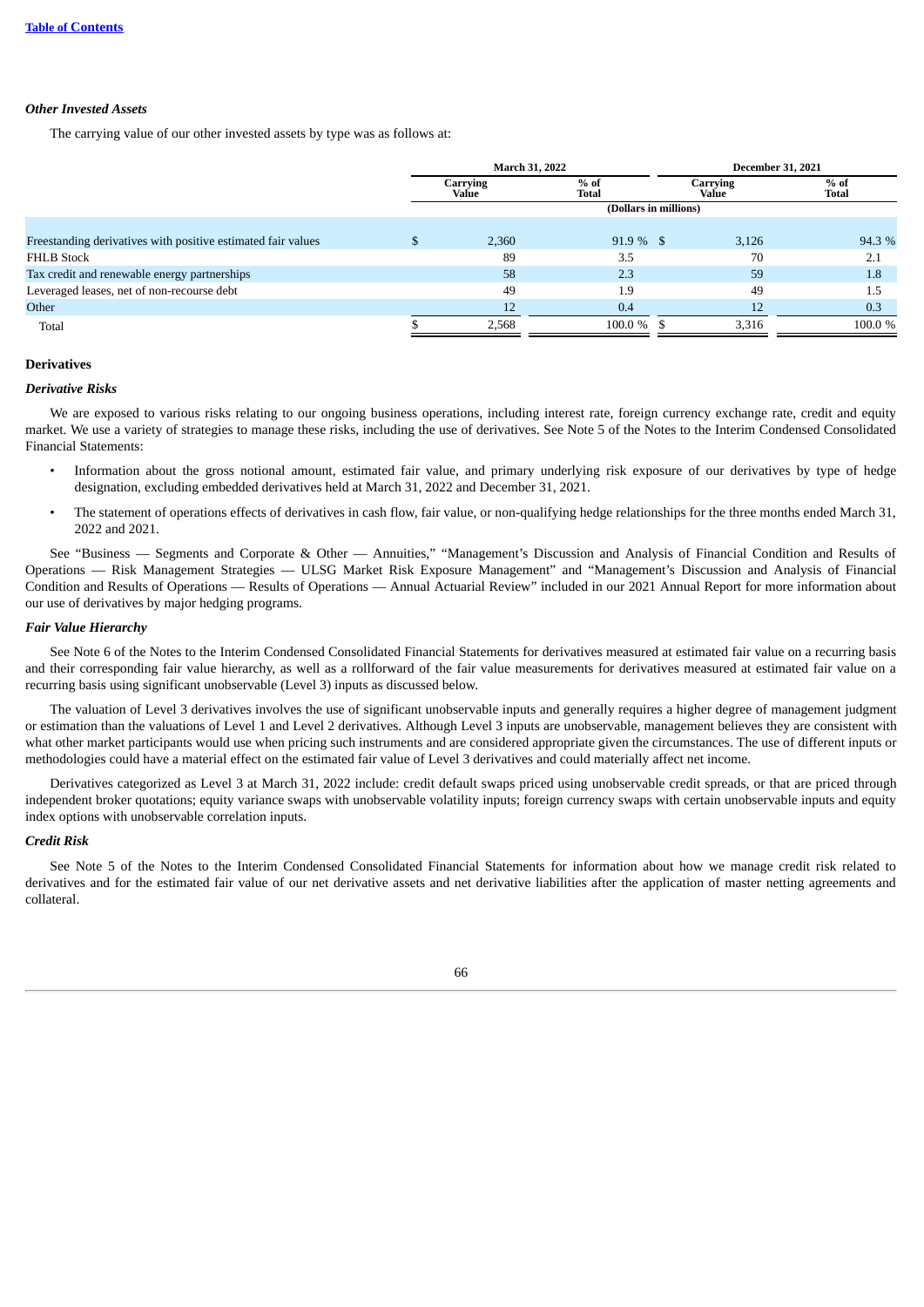# *Credit Derivatives*

The gross notional amount and estimated fair value of credit default swaps were as follows at:

|           | <b>March 31, 2022</b> |                                 |      |                                       |      | <b>December 31, 2021</b>        |     |                                       |  |  |
|-----------|-----------------------|---------------------------------|------|---------------------------------------|------|---------------------------------|-----|---------------------------------------|--|--|
|           |                       | <b>Gross Notional</b><br>Amount |      | <b>Estimated</b><br><b>Fair Value</b> |      | <b>Gross Notional</b><br>Amount |     | <b>Estimated</b><br><b>Fair Value</b> |  |  |
|           |                       |                                 |      | (In millions)                         |      |                                 |     |                                       |  |  |
| Written   |                       | 1,793                           | - \$ | 27                                    | - \$ | 1,724                           | - S | 38                                    |  |  |
| Purchased |                       | $\overline{\phantom{a}}$        |      |                                       |      |                                 |     | $\overline{\phantom{a}}$              |  |  |
| Total     |                       | 1,793                           |      | 27                                    |      | 1,724                           | ۰D  | 38                                    |  |  |

The maximum amount at risk related to our written credit default swaps is equal to the corresponding gross notional amount. In a replication transaction, we pair an asset on our balance sheet with a written credit default swap to synthetically replicate a corporate bond, a core asset holding of life insurance companies. Replications are entered into in accordance with the guidelines approved by state insurance regulators and the NAIC and are an important tool in managing the overall corporate credit risk within the Company. In order to match our long-dated insurance liabilities, we seek to buy long-dated corporate bonds. In some instances, these may not be readily available in the market, or they may be issued by corporations to which we already have significant corporate credit exposure. For example, by purchasing Treasury bonds (or other high-quality assets) and associating them with written credit default swaps on the desired corporate credit name, we can replicate the desired bond exposures and meet our ALM needs. This can expose the Company to changes in credit spreads as the written credit default swap tenor is shorter than the maturity of Treasury bonds.

## *Embedded Derivatives*

See Note 6 of the Notes to the Interim Condensed Consolidated Financial Statements for (i) information about embedded derivatives measured at estimated fair value on a recurring basis and their corresponding fair value hierarchy and (ii) a rollforward of the fair value measurements for net embedded derivatives measured at estimated fair value on a recurring basis using significant unobservable (Level 3) inputs.

See Note 5 of the Notes to the Interim Condensed Consolidated Financial Statements for information about the nonperformance risk adjustment included in the valuation of guaranteed minimum benefits ("GMxB") accounted for as embedded derivatives.

#### <span id="page-68-0"></span>**Policyholder Liabilities**

We establish, and carry as liabilities, actuarially determined amounts that are calculated to meet policy obligations or to provide for future annuity and life insurance benefit payments. Amounts for actuarial liabilities are computed and reported in the financial statements in conformity with GAAP. See "Management's Discussion and Analysis of Financial Condition and Results of Operations — Summary of Critical Accounting Estimates" included in our 2021 Annual Report for more details on policyholder liabilities. Except as otherwise discussed below, there have been no material changes to our policyholder liabilities.

## *Future Policy Benefits*

We establish liabilities for amounts payable under insurance policies. See Note 3 of the Notes to the Interim Condensed Consolidated Financial Statements. A discussion of future policy benefits by segment, as well as Corporate & Other, can be found in "Management's Discussion and Analysis of Financial Condition and Results of Operations — Policyholder Liabilities" included in our 2021 Annual Report.

### *Policyholder Account Balances*

Policyholder account balances are generally equal to the account value, which includes accrued interest credited, but excludes the impact of any applicable charge that may be incurred upon surrender. See Note 3 of the Notes to the Interim Condensed Consolidated Financial Statements. A discussion of policyholder account balances by segment, as well as Corporate & Other, can be found in "Management's Discussion and Analysis of Financial Condition and Results of Operations — Policyholder Liabilities" included in our 2021 Annual Report. Policyholder account balances also include amounts associated with funding agreements issued in connection with our institutional spread margin business. See "— Liquidity and Capital Resources — The Company — Primary Sources of Liquidity and Capital — Funding Sources — Funding Agreements."

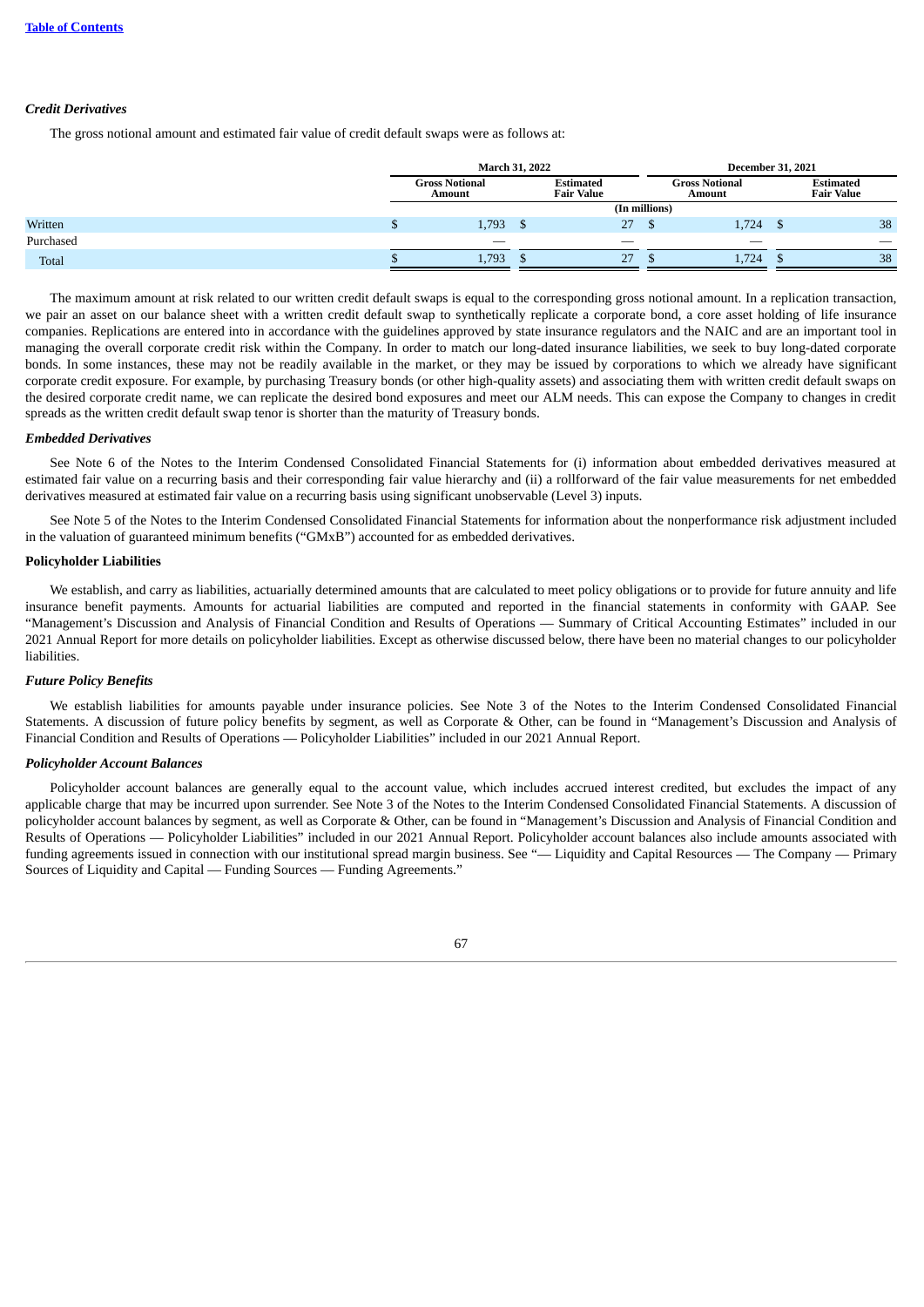## *Variable Annuity Guarantees*

We issue certain variable annuity products with guaranteed minimum benefits that provide the policyholder a minimum return based on their initial deposit (the "Benefit Base") less withdrawals. In some cases, the Benefit Base may be increased by additional deposits, bonus amounts, accruals or optional market value step-ups. See Note 3 of the Notes to the Interim Condensed Consolidated Financial Statements. See also "Quantitative and Qualitative Disclosures About Market Risk — Market Risk - Fair Value Exposures — Interest Rates" and "Business — Segments and Corporate & Other — Annuities — Products — Variable Annuities" included in our 2021 Annual Report for additional information.

Select information that management considers relevant to understanding our variable annuity risk management strategy has been included below.

### *Net Amount at Risk*

The net amount at risk ("NAR") for the GMIB is the amount (if any) that would be required to be added to the total account value to purchase a lifetime income stream, based on current annuity rates, equal to the minimum amount provided under the guaranteed benefit. This amount represents our potential economic exposure to such guarantees in the event all contract holders were to annuitize on the balance sheet date, even though the guaranteed amount under the contract may not be annuitized until after the waiting period of the contract.

The NAR for the guaranteed minimum withdrawal benefits ("GMWB") is the amount of guaranteed benefits in excess of the account values (if any) as of the balance sheet date and assumes utilization of benefits by all contract holders as of the balance sheet date. Only a small portion of the Benefit Base is available for withdrawal on an annual basis.

The NAR for the guaranteed minimum accumulation benefits ("GMAB") is the amount of guaranteed benefits in excess of the account values (if any) as of the balance sheet date and assumes utilization of benefits by all contract holders as of the balance sheet. The NAR for the GMAB is not available until the GMAB maturity date

The NAR for the GMDB is the amount of death benefit in excess of the account value (if any) as of the balance sheet date. It represents the amount of the claim we would incur if death claims were made on all contracts on the balance sheet date and includes any additional contractual claims associated with riders purchased to assist with covering income taxes payable upon death.

Our variable annuity account value and NAR by type of GMxB were as follows at:

|                             | March 31, 2022 (1)   |         |                                |       |                          |       |                                        |    | December 31, 2021 (1) |     |                                |      |                                 |                                        |  |  |  |  |
|-----------------------------|----------------------|---------|--------------------------------|-------|--------------------------|-------|----------------------------------------|----|-----------------------|-----|--------------------------------|------|---------------------------------|----------------------------------------|--|--|--|--|
|                             | <b>Account Value</b> |         | <b>Death Benefit</b><br>NAR(1) |       | Living Benefit<br>NAR(1) |       | % of Account Value<br>In-the-Money (2) |    | <b>Account Value</b>  |     | <b>Death Benefit</b><br>NAR(1) |      | <b>Living Benefit</b><br>NAR(1) | % of Account Value<br>In-the-Money (2) |  |  |  |  |
|                             |                      |         |                                |       | (Dollars in millions)    |       |                                        |    |                       |     |                                |      |                                 |                                        |  |  |  |  |
| <b>GMIB</b>                 |                      | 38,561  | -S                             | 2,908 | \$.                      | 5,437 | 44.9 %                                 | \$ | 42,328                | \$. | 1,809                          | - \$ | 5,056                           | 37.3 %                                 |  |  |  |  |
| GMIB Max with EDB (3)       |                      | 10,032  |                                | 3,953 |                          | 252   | 22.1 %                                 |    | 11,118                |     | 2,926                          |      | 155                             | 13.1 %                                 |  |  |  |  |
| <b>GMIB Max without EDB</b> |                      | 5,663   |                                | 56    |                          | 50    | 10.0 %                                 |    | 6,289                 |     |                                |      | 29                              | 4.8 %                                  |  |  |  |  |
| GMWB                        |                      | 23,459  |                                | 429   |                          | 852   | 32.0 %                                 |    | 25,322                |     | 139                            |      | 680                             | 23.2 %                                 |  |  |  |  |
| <b>GMAB</b>                 |                      | 674     |                                | 3     |                          | 4     | 11.6 %                                 |    | 750                   |     |                                |      |                                 | $0.6\%$                                |  |  |  |  |
| GMDB only (other than EDB)  |                      | 18.727  |                                | 1,086 |                          |       | N/A                                    |    | 20,233                |     | 935                            |      |                                 | N/A                                    |  |  |  |  |
| EDB only                    |                      | 3,612   |                                | 831   |                          |       | N/A                                    |    | 3,928                 |     | 548                            |      |                                 | N/A                                    |  |  |  |  |
| Total                       |                      | 100,728 |                                | 9,266 |                          | 6,595 |                                        |    | 109,968               |     | 6,361                          |      | 5,921                           |                                        |  |  |  |  |

(1) The "Death Benefit NAR" and "Living Benefit NAR" are not additive at the contract level.

(2) In-the-money is defined as any contract with a living benefit NAR in excess of zero.

(3) EDB is defined as enhanced death benefits.

 $\_$ 

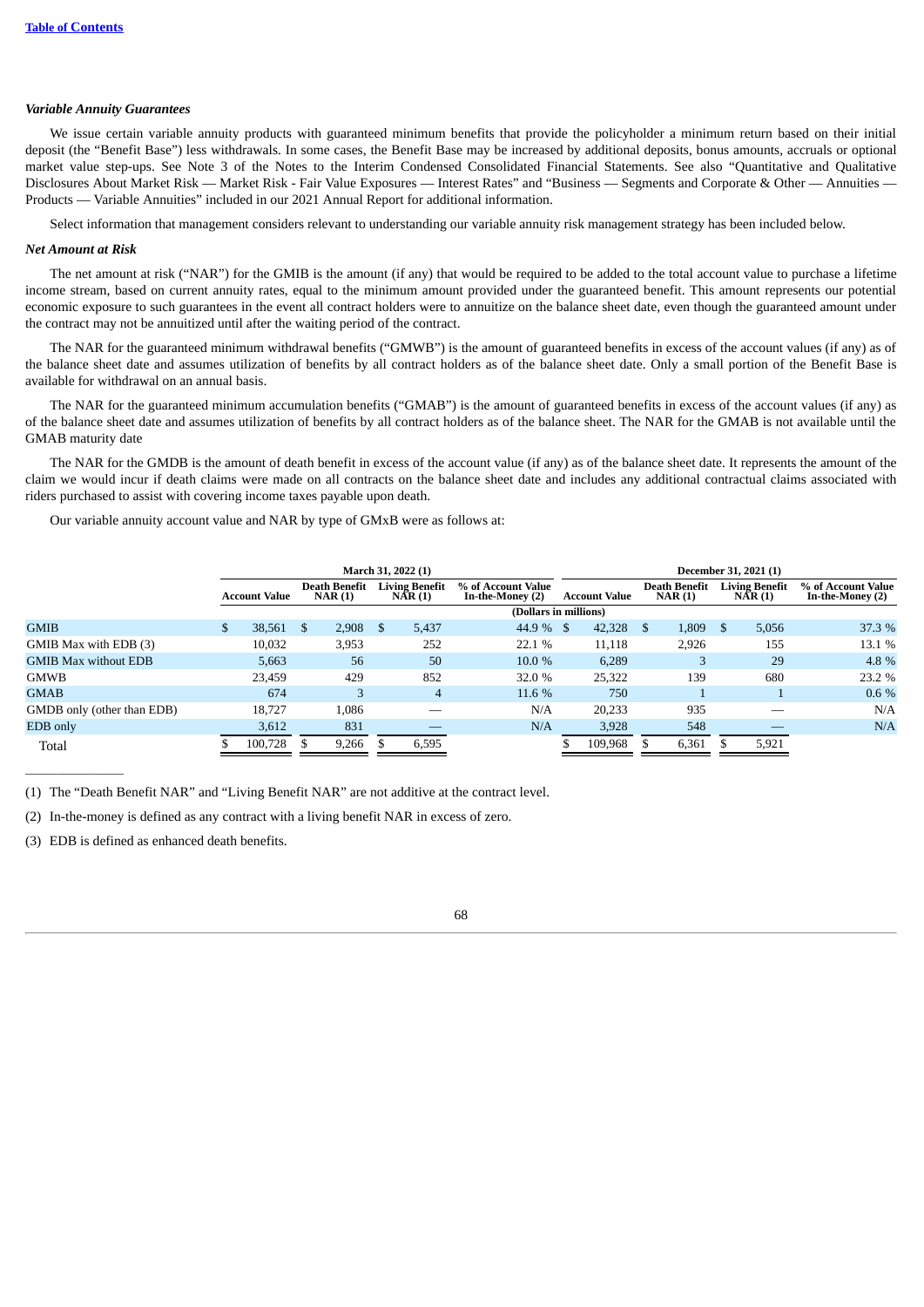### *Reserves*

Under GAAP, certain of our variable annuity guarantee features are accounted for as insurance liabilities and reported in future policy benefits on the consolidated balance sheets with changes reported in policyholder benefits and claims on the consolidated statements of operations. These liabilities are accounted for using long-term assumptions of equity and bond market returns and the level of interest rates. Therefore, these liabilities, valued at \$6.3 billion at March 31, 2022, are less sensitive than derivative instruments to periodic changes to equity and fixed income market returns and the level of interest rates. Guarantees accounted for as insurance liabilities in future policy benefits include GMDBs, the life contingent portion of GMWBs and the portion of GMIBs that require annuitization, as well as the life contingent portion of the expected annuitization when the policyholder is required to annuitize upon depletion of their account value.

All other variable annuity guarantee features are accounted for as embedded derivatives and reported in policyholder account balances on the consolidated balance sheets with changes reported in net derivative gains (losses) on the consolidated statements of operations. These liabilities, valued at \$1.4 billion at March 31, 2022, are accounted for at estimated fair value. In some cases, a guarantee will have multiple features or options that require separate accounting such that the guarantee is not fully accounted for under only one of the accounting models (known as "split accounting"). Additionally, the index protection and accumulation features of Shield Level Annuities are accounted for as embedded derivatives and reported in policyholder account balances on the consolidated balance sheets with changes reported in net derivative gains (losses) on the consolidated statements of operations. These liabilities, valued at \$5.2 billion at March 31, 2022, are accounted for at estimated fair value.

Our variable annuity reserves by type of GMxB were as follows at:

|                 |                                         | March 31, 2022                             | <b>December 31, 2021</b> |                       |       |                                         |       |                                                   |       |    |                       |
|-----------------|-----------------------------------------|--------------------------------------------|--------------------------|-----------------------|-------|-----------------------------------------|-------|---------------------------------------------------|-------|----|-----------------------|
|                 | <b>Future Policy</b><br><b>Benefits</b> | Policyholder<br>Account<br><b>Balances</b> |                          | <b>Total Reserves</b> |       | <b>Future Policy</b><br><b>Benefits</b> |       | Policyholder<br><b>Account</b><br><b>Balances</b> |       |    | <b>Total Reserves</b> |
|                 |                                         |                                            |                          |                       |       | (In millions)                           |       |                                                   |       |    |                       |
| <b>GMIB</b>     | 3,402<br>ъ                              | \$                                         | 1,516                    | -S                    | 4,918 | \$                                      | 3,374 | <sup>\$</sup>                                     | 1,787 | -S | 5,161                 |
| <b>GMIB Max</b> | 996                                     |                                            | (65)                     |                       | 931   |                                         | 967   |                                                   | (36)  |    | 931                   |
| <b>GMWB</b>     | 309                                     |                                            | (55)                     |                       | 254   |                                         | 327   |                                                   | 97    |    | 424                   |
| GMAB            | _                                       |                                            | (11)                     |                       | (11)  |                                         | __    |                                                   | __    |    |                       |
| <b>GMDB</b>     | 1,604                                   |                                            |                          |                       | 1,604 |                                         | 1,535 |                                                   |       |    | 1,535                 |
| Total           | 6,311                                   |                                            | 1,385                    |                       | 7,696 |                                         | 6,203 |                                                   | 1,848 |    | 8,051                 |

The carrying values of these guarantees can change significantly during periods of sizable and sustained shifts in equity market performance, equity market volatility, or interest rates. Carrying values are also affected by our assumptions around mortality, separate account returns and policyholder behavior, including lapse, annuitization and withdrawal rates. See "Risk Factors — Risks Related to Our Business — Guarantees within certain of our annuity products may decrease our earnings, decrease our capitalization, increase the volatility of our results, result in higher risk management costs and expose us to increased market risk" included in our 2021 Annual Report. Furthermore, changes in policyholder behavior assumptions can result in additional changes in accounting estimates.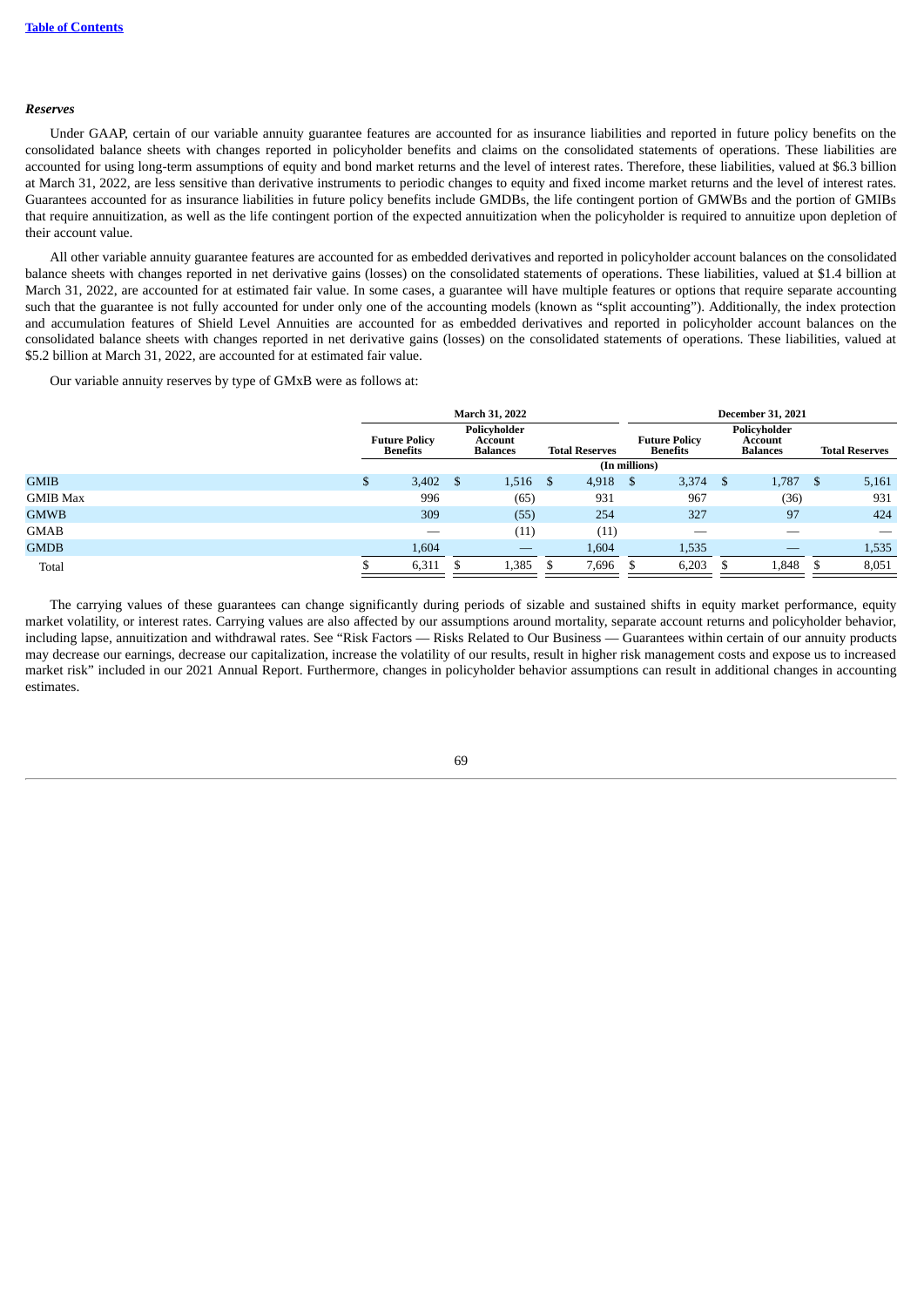$\overline{\phantom{a}}$  ,  $\overline{\phantom{a}}$  ,  $\overline{\phantom{a}}$  ,  $\overline{\phantom{a}}$  ,  $\overline{\phantom{a}}$  ,  $\overline{\phantom{a}}$  ,  $\overline{\phantom{a}}$  ,  $\overline{\phantom{a}}$  ,  $\overline{\phantom{a}}$  ,  $\overline{\phantom{a}}$  ,  $\overline{\phantom{a}}$  ,  $\overline{\phantom{a}}$  ,  $\overline{\phantom{a}}$  ,  $\overline{\phantom{a}}$  ,  $\overline{\phantom{a}}$  ,  $\overline{\phantom{a}}$ 

 $\_$ 

## *Derivatives Hedging Variable Annuity Guarantees*

The gross notional amount and estimated fair value of the derivatives held in our macro interest rate hedging program were as follows at:

|                        |  |                       |   | <b>March 31, 2022</b>       |             |               |                       | <b>December 31, 2021</b>    |     |               |      |                          |  |
|------------------------|--|-----------------------|---|-----------------------------|-------------|---------------|-----------------------|-----------------------------|-----|---------------|------|--------------------------|--|
|                        |  | <b>Gross Notional</b> |   | <b>Estimated Fair Value</b> |             |               | <b>Gross Notional</b> | <b>Estimated Fair Value</b> |     |               |      |                          |  |
| <b>Instrument Type</b> |  | Amount (1)            |   | Assets                      | Liabilities |               | Amount (1)            |                             |     | <b>Assets</b> |      | <b>Liabilities</b>       |  |
|                        |  |                       |   |                             |             | (In millions) |                       |                             |     |               |      |                          |  |
| Interest rate swaps    |  | 1,955                 | S | 133                         | - \$        | 11            | -\$                   | 1,780                       | - S | 229           | - \$ | 17                       |  |
| Interest rate options  |  | 8,380                 |   | 50                          |             | 9             |                       | 8,050                       |     | 83            |      |                          |  |
| Interest rate forwards |  | 11,839                |   | 65                          |             | 544           |                       | 9,808                       |     | 627           |      | 109                      |  |
| Hybrid options (2)     |  | 900                   |   | __                          |             | __            |                       | 900                         |     | 8             |      | $\overline{\phantom{a}}$ |  |
| <b>Total</b>           |  | 23,074                |   | 248                         |             | 564           | - 55                  | 20,538                      |     | 947           |      | 126                      |  |
|                        |  |                       |   |                             |             |               |                       |                             |     |               |      |                          |  |

(1) The gross notional amounts presented do not necessarily represent the relative economic coverage provided by option instruments because certain positions were closed out by entering into offsetting positions that are not netted in the above table.

(2) Hybrid options have equity exposure in addition to interest rate exposure.

The gross notional amount and estimated fair value of the derivatives held in our variable annuity hedging program, as well as the interest rate hedges allocated from our macro interest rate hedging program, were as follows at:

|                                     |        |    |        |                |                    | <b>December 31, 2021</b>    |                             |                       |       |      |             |  |
|-------------------------------------|--------|----|--------|----------------|--------------------|-----------------------------|-----------------------------|-----------------------|-------|------|-------------|--|
| <b>Gross Notional</b><br>Amount (1) |        |    |        |                |                    |                             | <b>Estimated Fair Value</b> |                       |       |      |             |  |
|                                     |        |    | Assets |                | <b>Liabilities</b> | Amount (1)                  |                             | <b>Assets</b>         |       |      | Liabilities |  |
|                                     |        |    |        |                |                    |                             |                             |                       |       |      |             |  |
| ЭD.                                 | 20,382 | \$ | 767    | \$             | 776                | \$                          | 20,695                      | - \$                  | 889   | - \$ | 876         |  |
|                                     | 26,311 |    | 536    |                | 456                |                             | 32,719                      |                       | 493   |      | 588         |  |
|                                     | 281    |    | 9      |                |                    |                             | 281                         |                       | 9     |      |             |  |
|                                     | 1,955  |    | 133    |                | 11                 |                             | 1,780                       |                       | 229   |      | 17          |  |
|                                     | 7,780  |    | 32     |                |                    |                             | 7,450                       |                       | 28    |      |             |  |
|                                     | 6,471  |    | -      |                | 305                |                             | 4,440                       |                       | 218   |      | 13          |  |
|                                     | 900    |    |        |                |                    |                             | 900                         |                       | 8     |      |             |  |
|                                     | 64,080 |    | 1,484  | \$.            | 1,549              |                             | 68,265                      |                       | 1,874 |      | 1,495       |  |
|                                     |        |    |        | March 31, 2022 |                    | <b>Estimated Fair Value</b> | (In millions)               | <b>Gross Notional</b> |       |      |             |  |

(1) The gross notional amounts presented do not necessarily represent the relative economic coverage provided by option instruments because certain positions were closed out by entering into offsetting positions that are not netted in the above table.

<span id="page-71-0"></span>Period-to-period changes in the estimated fair value of these hedges affect our net income, as well as stockholders' equity and these effects can be material in any given period. See "Risk Factors — Risks Related to Our Business — Our variable annuity exposure risk management strategy may not be effective, may result in significant volatility in our profitability measures and may negatively affect our statutory capital," "Management's Discussion and Analysis of Financial Condition and Results of Operations — Summary of Critical Accounting Estimates" and "Management's Discussion and Analysis of Financial Condition and Results of Operations — Risk Management Strategies" included in our 2021 Annual Report.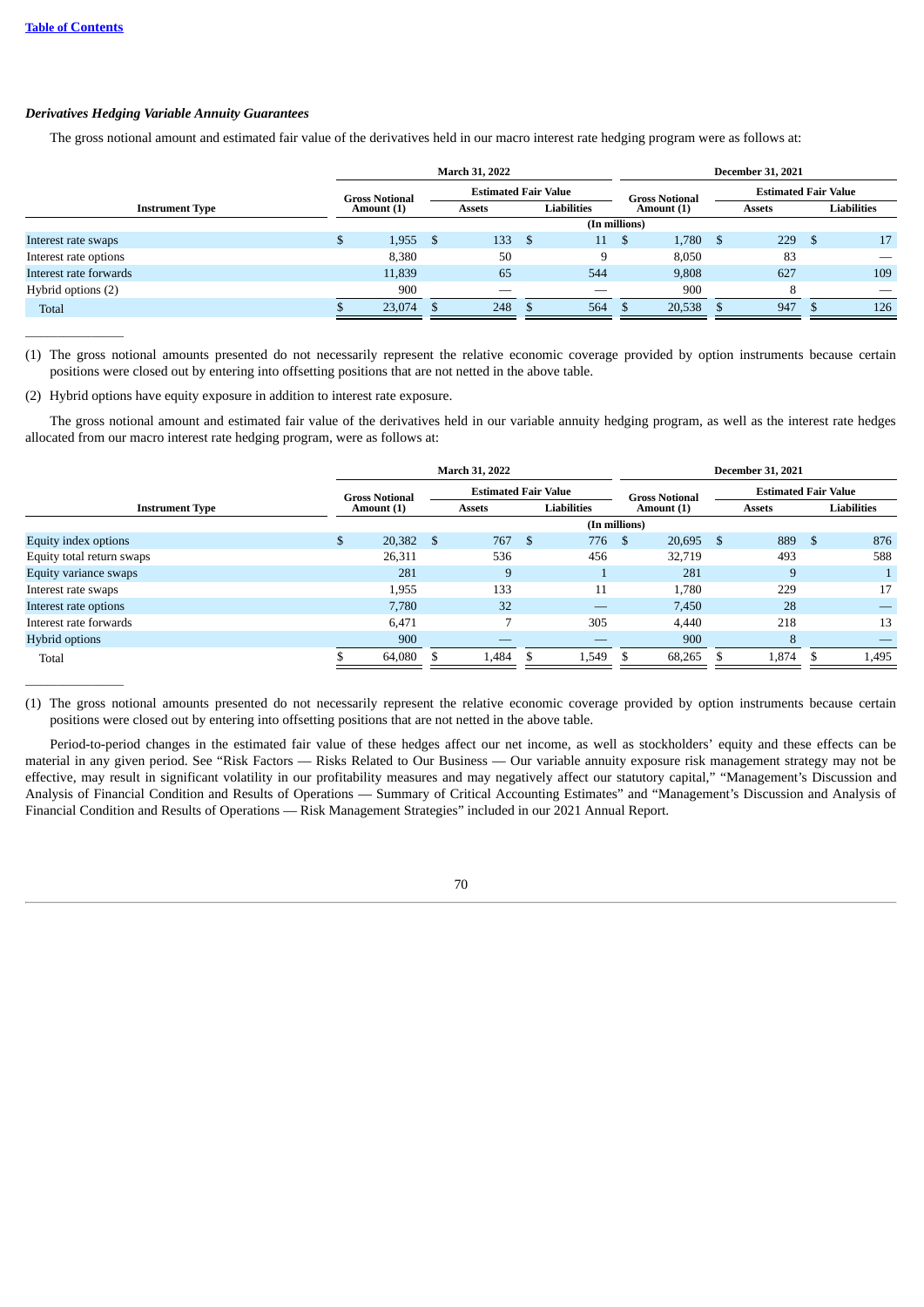## **Liquidity and Capital Resources**

Our business and results of operations are materially affected by conditions in the global capital markets and the economy generally. Stressed conditions, volatility or disruptions in global capital markets, particular markets or financial asset classes can impact us adversely, in part because we have a large investment portfolio and our insurance liabilities and derivatives are sensitive to changing market factors. Changing conditions in the global capital markets and the economy may affect our financing costs and market interest rates for our debt or equity securities. For further information regarding market factors that could affect our ability to meet liquidity and capital needs, including those related to the COVID-19 pandemic, see "— Industry Trends and Uncertainties — COVID-19 Pandemic" and "— Investments — Current Environment," herein, as well as "Management's Discussion and Analysis of Financial Condition and Results of Operations — Industry Trends and Uncertainties," and "Management's Discussion and Analysis of Financial Condition and Results of Operations — Investments — Current Environment" included in our 2021 Annual Report.

### *Liquidity and Capital Management*

Based upon our capitalization, expectations regarding maintaining our business mix, ratings, and funding sources available to us, we believe we have sufficient liquidity to meet business requirements in current market conditions and certain stress scenarios. Our Board of Directors and senior management are directly involved in the governance of the capital management process, including proposed changes to the annual capital plan and capital targets. We continuously monitor and adjust our liquidity and capital plans in light of market conditions, as well as changing needs and opportunities.

We maintain a substantial short-term liquidity position, which was \$3.6 billion and \$3.8 billion at March 31, 2022 and December 31, 2021, respectively. Short-term liquidity is comprised of cash and cash equivalents and short-term investments, excluding assets that are pledged or otherwise committed. Assets pledged or otherwise committed include amounts received in connection with securities lending, derivatives and assets held on deposit or in trust.

An integral part of our liquidity management includes managing our level of liquid assets, which was \$50.0 billion and \$54.9 billion at March 31, 2022 and December 31, 2021, respectively. Liquid assets are comprised of cash and cash equivalents, short-term investments and publicly-traded securities, excluding assets that are pledged or otherwise committed. Assets pledged or otherwise committed include amounts received in connection with securities lending, funding agreements, derivatives and assets held on deposit or in trust.

### *The Company*

#### *Liquidity*

Liquidity refers to our ability to generate adequate cash flows from our normal operations to meet the cash requirements of our operating, investing and financing activities. We determine our liquidity needs based on a rolling 12-month forecast by portfolio of invested assets, which we monitor daily. We adjust the general account asset and derivatives mix and general account asset maturities based on this rolling 12-month forecast. To support this forecast, we conduct cash flow and stress testing, which reflect the impact of various scenarios, including (i) the potential increase in our requirement to pledge additional collateral or return collateral to our counterparties, (ii) a reduction in new business sales, and (iii) the risk of early contract holder and policyholder withdrawals, as well as lapses and surrenders of existing policies and contracts. We include provisions limiting withdrawal rights in many of our products, which deter the customer from making withdrawals prior to the maturity date of the product. If significant cash is required beyond our anticipated liquidity needs, we have various alternatives available depending on market conditions and the amount and timing of the liquidity need. These available alternative sources of liquidity include cash flows from operations, sales of liquid assets and funding sources, including secured funding agreements, unsecured credit facilities and secured committed facilities.

Under certain adverse market and economic conditions, our access to liquidity may deteriorate, or the cost to access liquidity may increase.

#### *Capital*

We manage our capital position to maintain our financial strength and credit ratings. Our capital position is supported by our ability to generate cash flows within our insurance companies, our ability to effectively manage the risks of our businesses and our expected ability to borrow funds and raise additional capital to meet operating and growth needs under a variety of market and economic conditions.

Under current GAAP, we target to maintain a debt-to-capital ratio of approximately 25%, which we monitor using an average of our key leverage ratios as calculated by A.M. Best, Fitch, Moody's and S&P. As such, we may opportunistically look to pursue additional financing over time, which may include borrowings under credit facilities, the issuance of debt,

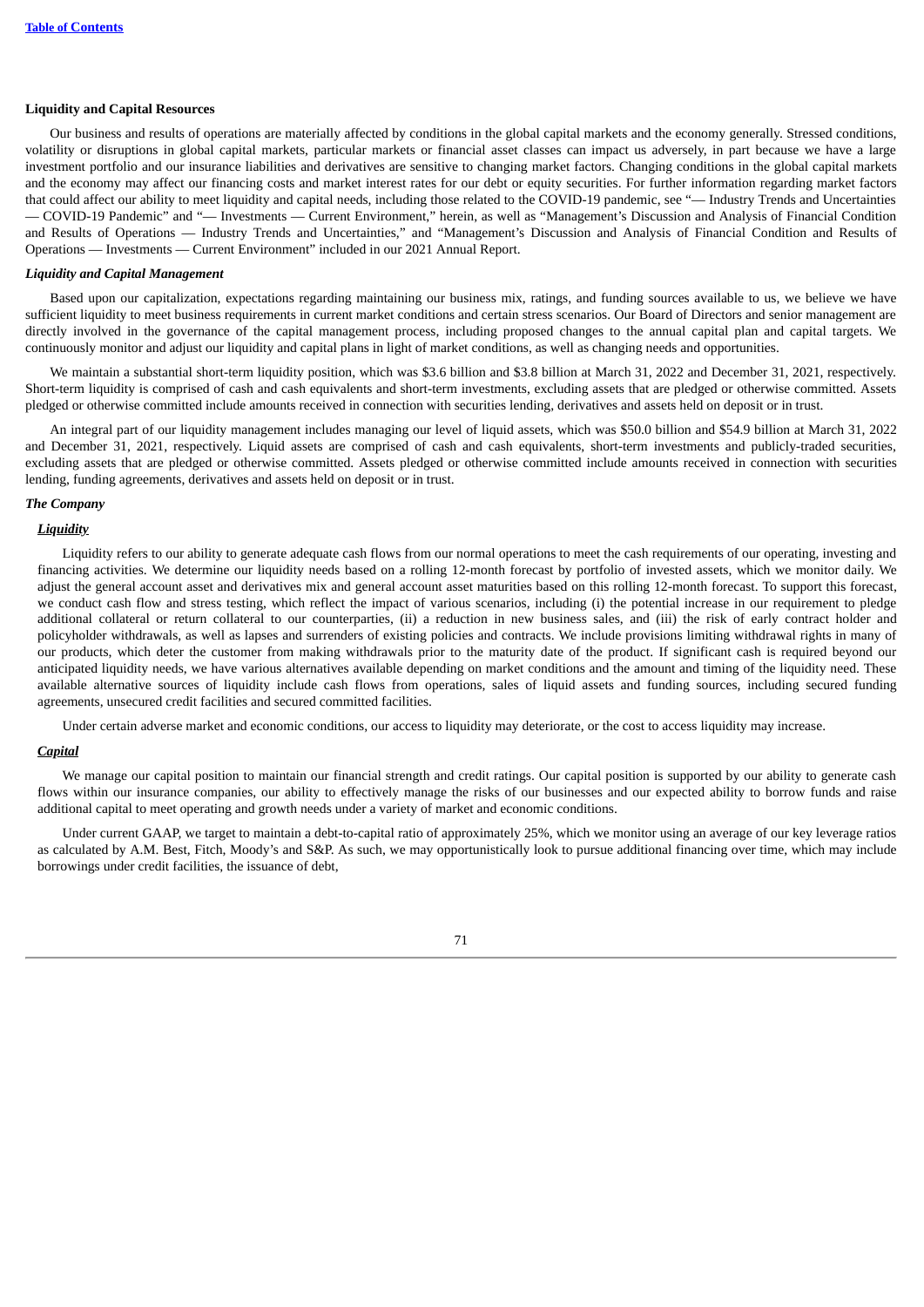equity or hybrid securities, the incurrence of term loans, or the refinancing of existing indebtedness. There can be no assurance that we will be able to complete any such financing transactions on terms and conditions favorable to us or at all.

In support of our target combined risk-based capital ("RBC") ratio between 400% and 450% in normal market conditions, we expect to continue to maintain a capital and exposure risk management program that targets total assets supporting our variable annuity contracts at or above the average of the worst two percent of a set of capital markets scenarios over the life of the contracts level in normal market conditions.

We have a share repurchase program under which repurchases may be made through open market purchases, including pursuant to 10b5-1 plans or pursuant to accelerated stock repurchase plans, or through privately negotiated transactions, from time to time at management's discretion in accordance with applicable legal requirements. Common stock repurchases are dependent upon several factors, including our capital position, liquidity, financial strength and credit ratings, general market conditions, the market price of our common stock compared to management's assessment of the stock's underlying value and applicable regulatory approvals, as well as other legal and accounting factors.

We currently have no plans to declare and pay dividends on our common stock. Any future declaration and payment of dividends or other distributions or returns of capital will be at the discretion of our Board of Directors and will depend on and be subject to our financial condition, results of operations, cash needs, regulatory and other constraints, capital requirements (including capital requirements of our insurance subsidiaries), contractual restrictions and any other factors that our Board of Directors deems relevant in making such a determination. Therefore, there can be no assurance that we will pay any dividends or make other distributions or returns of capital on our common stock, or as to the amount of any such dividends, distributions or returns of capital.

### *Sources and Uses of Liquidity and Capital*

Our primary sources and uses of liquidity and capital were as follows at:

|                                                                                                    |       | <b>Three Months Ended</b><br>March 31, |       |
|----------------------------------------------------------------------------------------------------|-------|----------------------------------------|-------|
|                                                                                                    | 2022  | 2021<br>(In millions)                  |       |
|                                                                                                    |       |                                        |       |
| <b>Sources:</b>                                                                                    |       |                                        |       |
| Changes in policyholder account balances, net                                                      | 2,613 |                                        | 1,360 |
| Total sources                                                                                      | 2,613 |                                        | 1,360 |
| Uses:                                                                                              |       |                                        |       |
| Operating activities, net                                                                          |       | 163                                    | 104   |
| Investing activities, net                                                                          | 2,519 |                                        | 200   |
| Changes in payables for collateral under securities loaned and other transactions, net             |       | 60                                     | 971   |
| Long-term debt repaid                                                                              |       |                                        |       |
| Dividends on preferred stock                                                                       |       | 27                                     | 25    |
| Treasury stock acquired in connection with share repurchases                                       |       | 127                                    | 68    |
| Financing element on certain derivative instruments and other derivative related transactions, net |       | 76                                     | 67    |
| Other, net                                                                                         |       | 13                                     | 8     |
| Total uses                                                                                         | 2,986 |                                        | 1,443 |
| Net increase (decrease) in cash and cash equivalents                                               |       | (373)                                  | (83)  |

#### *Cash Flows from Operating Activities*

The principal cash inflows from our insurance activities come from insurance premiums, annuity considerations and net investment income. The principal cash outflows are the result of various annuity and life insurance products, operating expenses and income tax, as well as interest expense. The primary liquidity concern with respect to these cash flows is the risk of early contract holder and policyholder withdrawal.

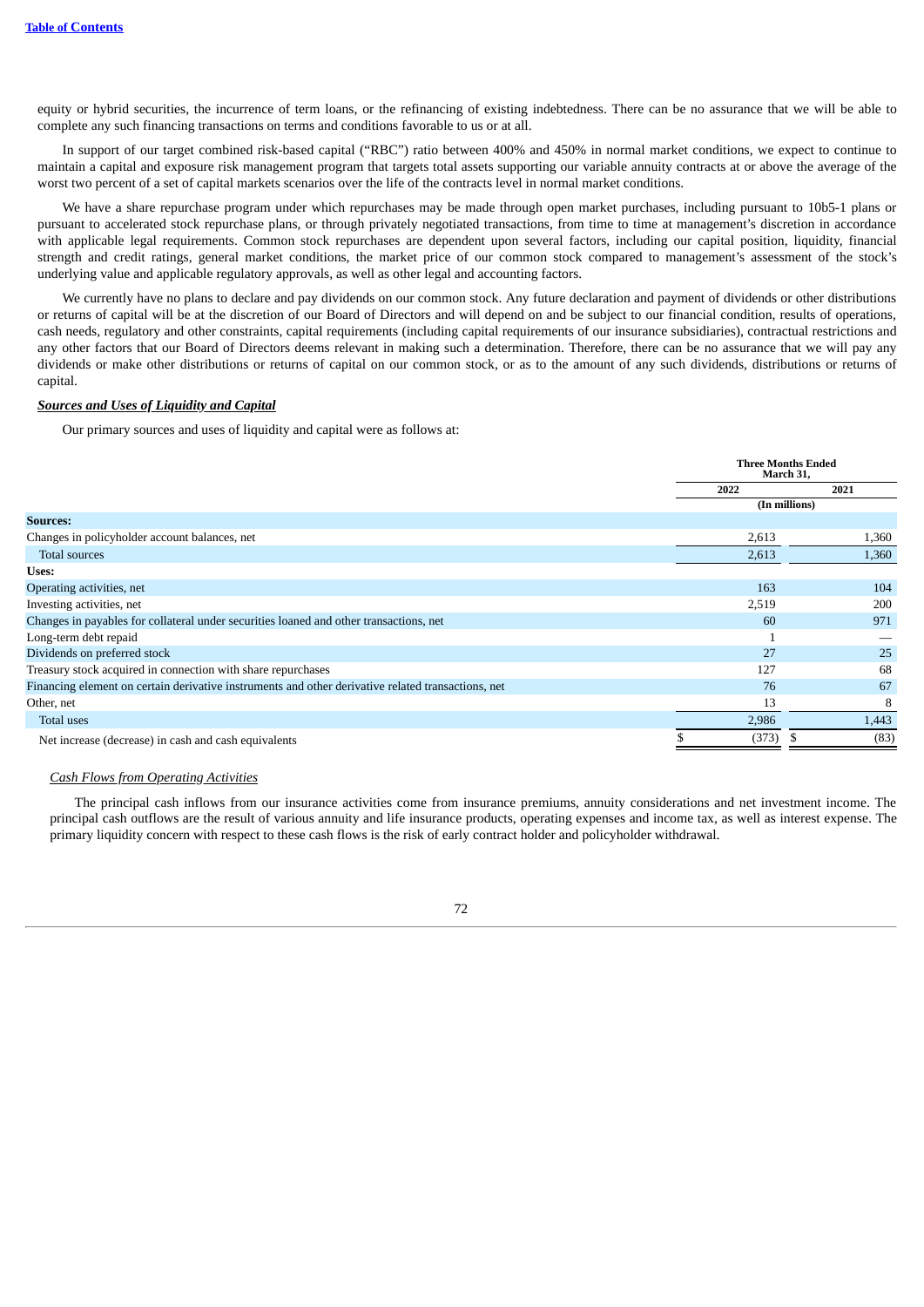# *Cash Flows from Investing Activities*

The principal cash inflows from our investment activities come from repayments of principal, proceeds from maturities and sales of investments, as well as settlements of freestanding derivatives. The principal cash outflows relate to purchases of investments and settlements of freestanding derivatives. We typically can have a net cash outflow from investing activities because cash inflows from insurance operations are reinvested in accordance with our ALM discipline to fund insurance liabilities. We closely monitor and manage these risks through our comprehensive investment risk management process. The primary liquidity concerns with respect to these cash flows are the risk of default by debtors and market disruption.

#### *Cash Flows from Financing Activities*

The principal cash inflows from our financing activities come from issuances of debt and equity securities, deposits of funds associated with policyholder account balances and lending of securities. The principal cash outflows come from repayments of debt, common stock repurchases, preferred stock dividends, withdrawals associated with policyholder account balances and the return of securities on loan. The primary liquidity concerns with respect to these cash flows are market disruption and the risk of early policyholder withdrawal.

### *Primary Sources of Liquidity and Capital*

In addition to the summary description of liquidity and capital sources discussed in "— Sources and Uses of Liquidity and Capital," the following additional information is provided regarding our primary sources of liquidity and capital:

#### *Funding Sources*

Liquidity is provided by a variety of funding sources, including secured and unsecured funding agreements, unsecured credit facilities and secured committed facilities. Capital is provided by a variety of funding sources, including issuances of debt and equity securities, as well as borrowings under our credit facilities. We maintain a shelf registration statement with the SEC that permits the issuance of public debt, equity and hybrid securities. As a "Well-Known Seasoned Issuer" under SEC rules, our shelf registration statement provides for automatic effectiveness upon filing and has no stated issuance capacity. The diversity of our funding sources enhances our funding flexibility, limits dependence on any one market or source of funds and generally lowers the cost of funds. Our primary funding sources include:

### Preferred Stock

See Note 7 of the Notes to the Interim Condensed Consolidated Financial Statements and Note 10 of the Notes to the Consolidated Financial Statements included in our 2021 Annual Report for information on preferred stock issuances.

#### Funding Agreements

From time to time, Brighthouse Life Insurance Company issues funding agreements and uses the proceeds from such issuances for spread lending purposes in connection with our institutional spread margin business or to provide additional liquidity. The institutional spread margin business is comprised of funding agreements issued in connection with the programs described in more detail below. See Note 3 of the Notes to the Consolidated Financial Statements included in our 2021 Annual Report for additional information on funding agreements.

# *Funding Agreement-Backed Commercial Paper Program*

In July 2021, Brighthouse Life Insurance Company established a funding agreement-backed commercial paper program (the "FABCP Program") for spread lending purposes, pursuant to which a special purpose limited liability company (the "SPLLC") may issue commercial paper and deposit the proceeds with Brighthouse Life Insurance Company under a funding agreement issued by Brighthouse Life Insurance Company to the SPLLC. The maximum aggregate principal amount permitted to be outstanding at any one time under the FABCP Program is \$3.0 billion. Activity related to this funding agreement is reported in Corporate & Other.

### *Funding Agreement-Backed Notes Program*

In April 2021, Brighthouse Life Insurance Company established a funding agreement-backed notes program (the "FABN Program"), pursuant to which Brighthouse Life Insurance Company may issue funding agreements to a special purpose statutory trust for spread lending purposes. The maximum aggregate principal amount permitted to be outstanding at any one time under the FABN Program is \$5.0 billion. Activity related to these funding agreements is reported in Corporate & Other.

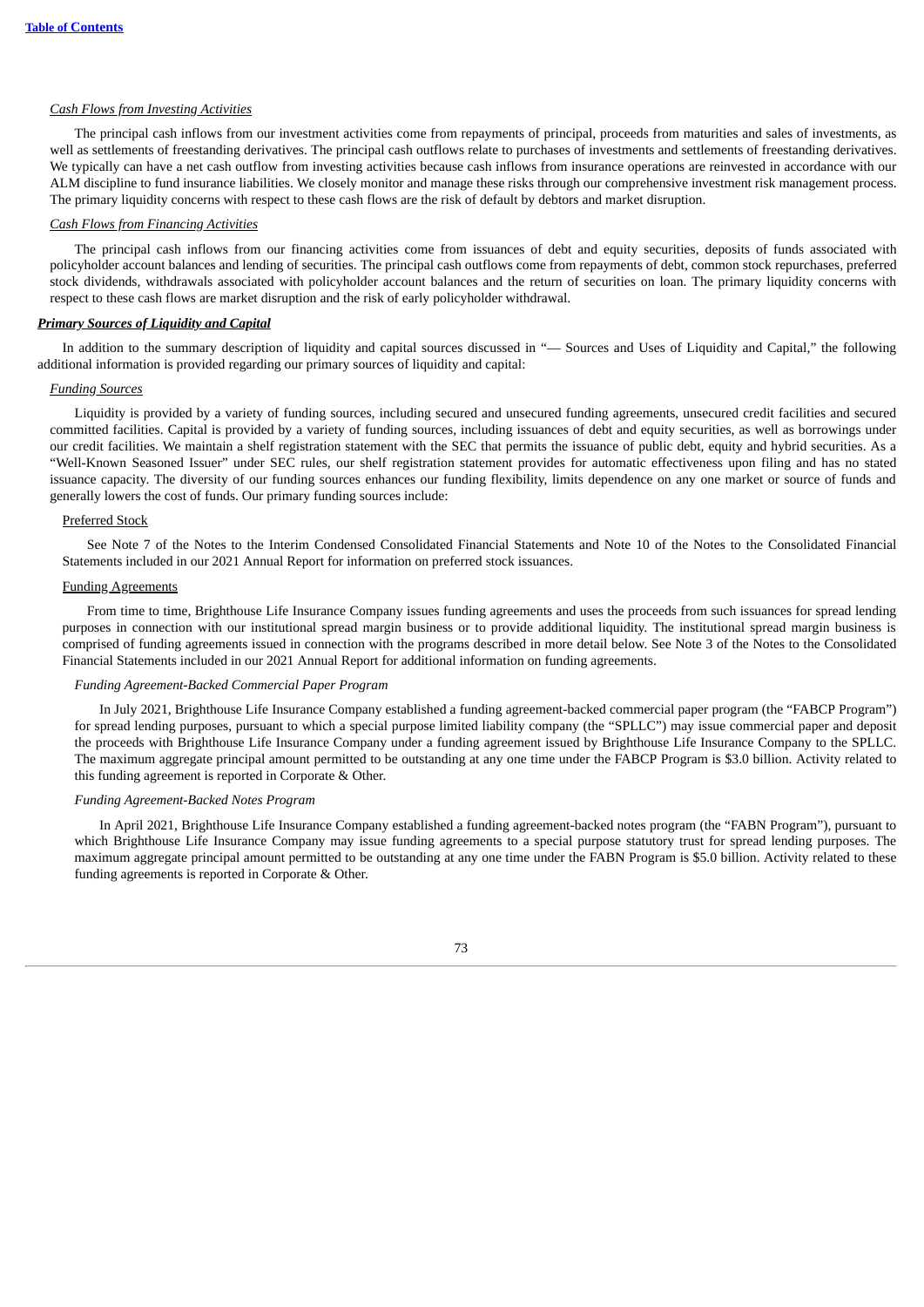## *Federal Home Loan Bank Funding Agreements*

Brighthouse Life Insurance Company is a member of the Federal Home Loan Bank ("FHLB") of Atlanta, where it maintains a secured funding agreement program, under which funding agreements may be issued either (i) for spread lending purposes or (ii) to provide additional liquidity. Activity related to these funding agreements is reported in Corporate & Other.

#### *Farmer Mac Funding Agreements*

Brighthouse Life Insurance Company has a secured funding agreement program with the Federal Agricultural Mortgage Corporation and its affiliate Farmer Mac Mortgage Securities Corporation ("Farmer Mac") with a term ending on December 31, 2023, pursuant to which the parties may enter into funding agreements in an aggregate amount of up to \$500 million either (i) for spread lending purposes or (ii) to provide additional liquidity. Activity related to these funding agreements is reported in Corporate & Other.

Information regarding funding agreements issued for spread lending purposes is as follows:

|                                | <b>Aggregate Principal Amount</b><br>Outstanding |                          |                              | <b>Issuances</b>         | <b>Repayments</b> |      |  |
|--------------------------------|--------------------------------------------------|--------------------------|------------------------------|--------------------------|-------------------|------|--|
|                                |                                                  |                          | Three Months Ended March 31, |                          |                   |      |  |
|                                | March 31, 2022                                   | <b>December 31, 2021</b> | 2022                         | 2021                     | 2022              | 2021 |  |
|                                |                                                  |                          | (In millions)                |                          |                   |      |  |
| <b>FABCP</b> Program           | 1,793                                            | 1,848<br>- 5             | 2,158<br>P.                  | $\overline{\phantom{0}}$ | 2,213             | - \$ |  |
| <b>FABN</b> Program            | 3,450                                            | 2,900                    | 550                          |                          |                   |      |  |
| <b>FHLB Funding Agreements</b> | 1,400                                            | 900                      | 1,350                        |                          | 850               |      |  |
| Farmer Mac Funding Agreements  | 425                                              | 125                      | 300                          |                          | ---               |      |  |
| Total                          | 7,068                                            | 5,773                    | 4,358                        |                          | 3,063             |      |  |

### Debt Issuances

See Note 9 of the Notes to the Consolidated Financial Statements included in our 2021 Annual Report for information on debt issuances.

### Credit and Committed Facilities

See Notes 9 and 10 of the Notes to the Consolidated Financial Statements included in our 2021 Annual Report for information regarding our credit and committed facilities. See Note 11 of the Notes to the Interim Condensed Consolidated Financial Statements for additional information regarding our entry into a new revolving credit facility.

We have no reason to believe that our lending counterparties would be unable to fulfill their respective contractual obligations under these facilities. As commitments under our credit and committed facilities may expire unused, these amounts do not necessarily reflect our actual future cash funding requirements.

Our revolving credit facility contains financial covenants, including requirements to maintain a specified minimum adjusted consolidated net worth, to maintain a ratio of total indebtedness to total capitalization not in excess of a specified percentage and that place limitations on the dollar amount of indebtedness that may be incurred by our subsidiaries, which could restrict our operations and use of funds. At March 31, 2022, we were in compliance with these financial covenants.

### *Primary Uses of Liquidity and Capital*

In addition to the summarized description of liquidity and capital uses discussed in "— Sources and Uses of Liquidity and Capital," the following additional information is provided regarding our primary uses of liquidity and capital:

## *Common Stock Repurchases*

See Note 7 of the Notes to the Interim Condensed Consolidated Financial Statements for information relating to authorizations to repurchase BHF common stock, amounts of common stock repurchased pursuant to such authorizations and the amount remaining under such authorizations at March 31, 2022. Subsequent to March 31, 2022 and through May 5, 2022, BHF repurchased an additional 921,964 shares of its common stock through open market purchases, pursuant to a 10b5-1 plan, for \$48 million.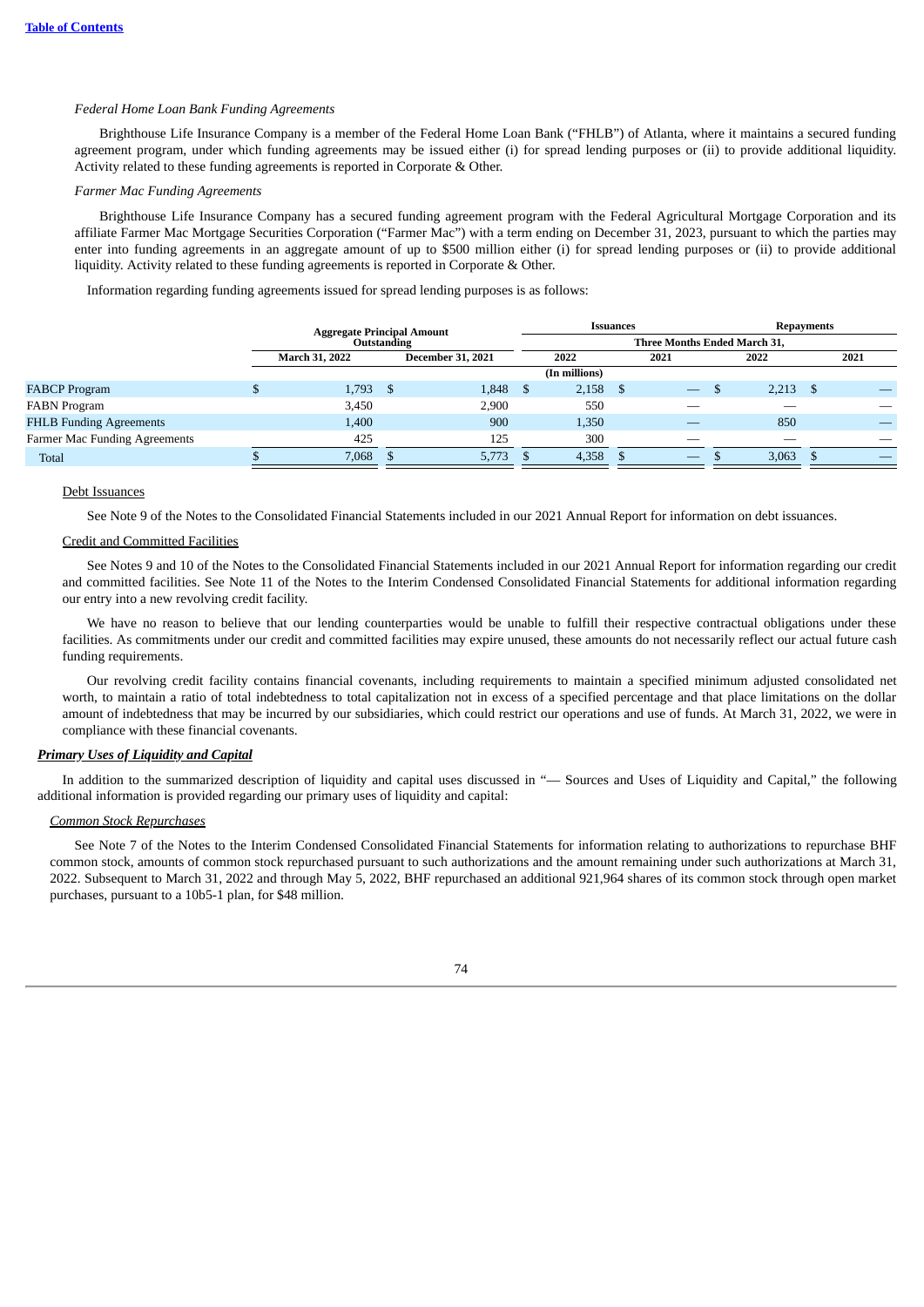## *Preferred Stock Dividends*

See Note 7 of the Notes to the Interim Condensed Consolidated Financial Statements for information relating to dividends declared and paid on our preferred stock.

#### *Debt Repayments, Repurchases, Redemptions and Exchanges*

See Note 9 of the Notes to the Consolidated Financial Statements included in our 2021 Annual Report for information on debt repayments and repurchases, as well as debt maturities and the terms of our outstanding long-term debt.

We have, and may from time to time in the future, seek to retire or purchase our outstanding indebtedness through cash purchases or exchanges for other securities, purchases in the open market, privately negotiated transactions or otherwise. Any such repurchases or exchanges will be dependent upon several factors, including our liquidity requirements, contractual restrictions, general market conditions, as well as applicable regulatory, legal and accounting factors. Whether or not we repurchase any debt and the size and timing of any such repurchases will be determined at our discretion.

### *Insurance Liabilities*

Liabilities arising from our insurance activities primarily relate to benefit payments under various annuity and life insurance products, as well as payments for policy surrenders, withdrawals and loans. During the three months ended March 31, 2022 and 2021, general account surrenders and withdrawals, including repayments of funding agreements in connection with our institutional spread margin business, totaled \$3.9 billion and \$712 million, respectively. See "— Primary Sources of Liquidity and Capital — Funding Sources — Funding Agreements" for additional information regarding our institutional spread margin business.

#### *Pledged Collateral*

We enter into derivatives to manage various risks relating to our ongoing business operations. We pledge collateral to, and have collateral pledged to us by, counterparties in connection with our derivatives. At both March 31, 2022 and December 31, 2021, we did not pledge any cash collateral to counterparties. At March 31, 2022 and December 31, 2021, we were obligated to return cash collateral pledged to us by counterparties of \$1.0 billion and \$1.7 billion, respectively. See Note 5 of the Notes to the Interim Condensed Consolidated Financial Statements for additional information about pledged collateral. We also pledge collateral from time to time in connection with funding agreements.

We receive non-cash collateral from counterparties for derivatives, which can be sold or re-pledged subject to certain constraints, and which is not recorded on our consolidated balance sheets. The amount of this non-cash collateral at estimated fair value was \$632 million and \$593 million at March 31, 2022 and December 31, 2021, respectively.

See Note 5 of the Notes to the Interim Condensed Consolidated Financial Statements for additional information regarding pledged collateral.

# *Securities Lending*

We have a securities lending program that aims to enhance the total return on our investment portfolio, whereby securities are loaned to third parties, primarily brokerage firms and commercial banks. We obtain collateral, usually cash, from the borrower, which must be returned to the borrower when the loaned securities are returned to us. Under our securities lending program, we were liable for cash collateral under our control of \$5.2 billion and \$4.6 billion at March 31, 2022 and December 31, 2021, respectively.

We receive non-cash collateral for securities lending from counterparties, which cannot be sold or re-pledged, and which is not recorded on our consolidated balance sheets. We did not hold any non-cash collateral at March 31, 2022. The amount of this non-cash collateral was \$2 million at estimated fair value at December 31, 2021.

See Note 4 of the Notes to the Interim Condensed Consolidated Financial Statements for further discussion of our securities lending program.

#### *Contingencies, Commitments and Guarantees*

We establish liabilities for litigation, regulatory and other loss contingencies when it is probable that a loss has been incurred and the amount of the loss can be reasonably estimated. See Note 10 of the Notes to the Interim Condensed Consolidated Financial Statements for additional information regarding contingencies.

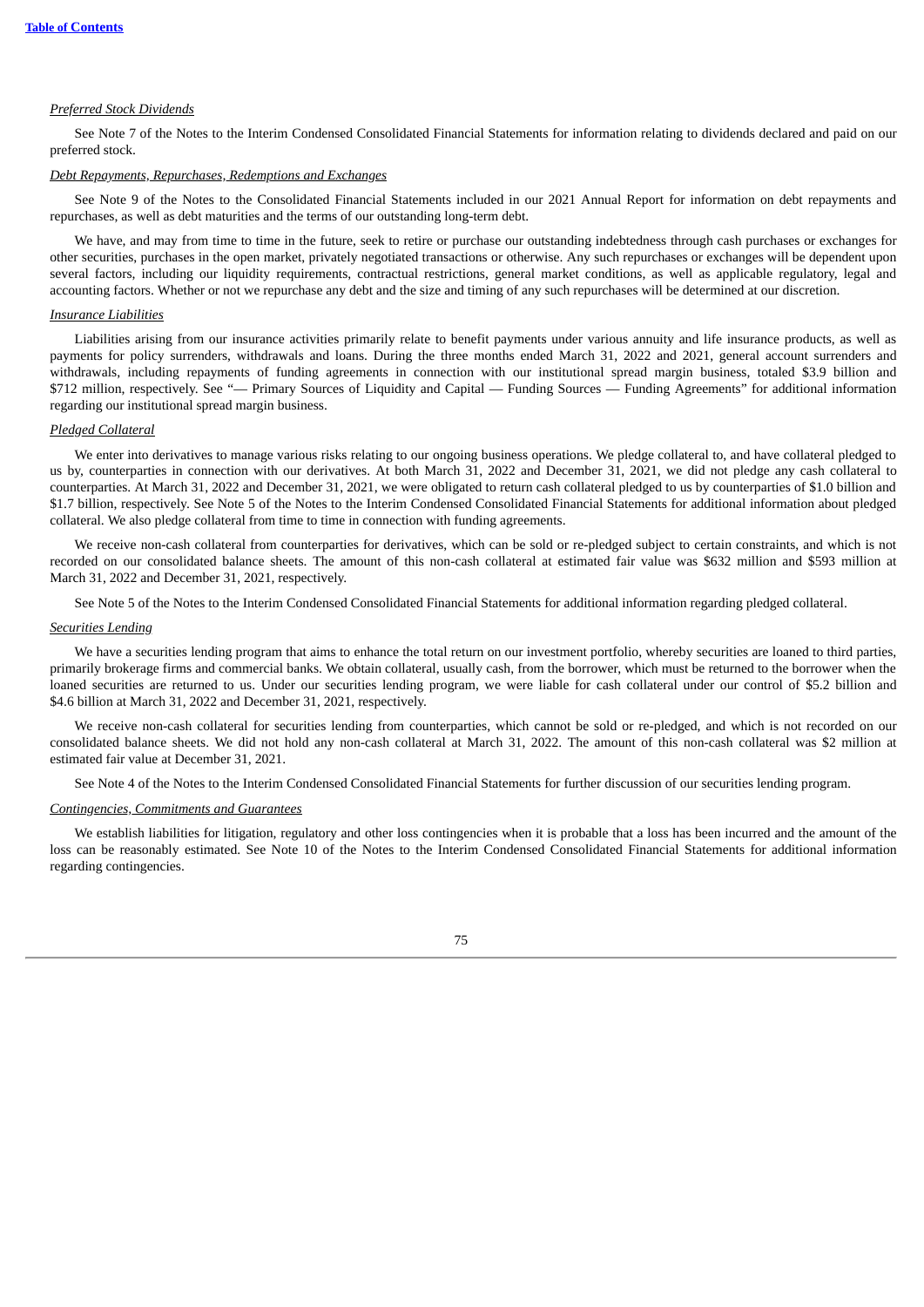We enter into commitments for the purpose of enhancing the total return on our investment portfolio consisting of commitments to fund partnership investments, bank credit facilities and private corporate bond investments, as well as commitments to lend funds under mortgage loan commitments. See Notes 4 and 10 of the Notes to the Interim Condensed Consolidated Financial Statements for additional information regarding commitments.

In the normal course of our business, we have provided certain indemnities, guarantees, and commitments to third parties such that we may be required to make payments now or in the future. See Note 10 of the Notes to the Interim Condensed Consolidated Financial Statements for additional information regarding guarantees.

### *The Parent Company*

### *Liquidity and Capital*

In evaluating liquidity, it is important to distinguish the cash flow needs of the parent company from the cash flow needs of the combined group of companies. BHF is largely dependent on cash flows from its insurance subsidiaries to meet its obligations. Constraints on BHF's liquidity may occur as a result of operational demands or as a result of compliance with regulatory requirements.

# *Short-term Liquidity and Liquid Assets*

At March 31, 2022 and December 31, 2021, BHF and certain of its non-insurance subsidiaries had short-term liquidity of \$1.4 billion and \$1.6 billion, respectively. Short-term liquidity is comprised of cash and cash equivalents and short-term investments, excluding assets that are pledged or otherwise committed. Assets pledged or otherwise committed include assets held in trust.

At March 31, 2022 and December 31, 2021, BHF and certain of its non-insurance subsidiaries had liquid assets of \$1.4 billion and \$1.6 billion, respectively, of which \$1.4 billion and \$1.5 billion was held by BHF. Liquid assets are comprised of cash and cash equivalents, short-term investments and publicly-traded securities, excluding assets that are pledged or otherwise committed. Assets pledged or otherwise committed include assets held in trust.

#### *Statutory Capital and Dividends*

The NAIC and state insurance departments have established regulations that provide minimum capitalization requirements based on RBC formulas for insurance companies. RBC is based on a formula calculated by applying factors to various asset, premium, claim, expense and statutory reserve items. The formula takes into account the risk characteristics of the insurer, including asset risk, insurance risk, interest rate risk, market risk and business risk and is calculated on an annual basis. The formula is used as an early warning regulatory tool to identify possible inadequately capitalized insurers for purposes of initiating regulatory action, and not as a means to rank insurers generally. State insurance laws provide insurance regulators the authority to require various actions by, or take various actions against, insurers whose total adjusted capital ("TAC") does not meet or exceed certain RBC levels. As of the date of the most recent annual statutory financial statements filed with insurance regulators, the TAC of each of our insurance subsidiaries subject to these requirements was in excess of each of those RBC levels.

The amount of dividends that our insurance subsidiaries can ultimately pay to BHF through their various parent entities provides an additional margin for risk protection and investment in our businesses. Such dividends are constrained by the amount of surplus our insurance subsidiaries hold to maintain their ratings, which is generally higher than minimum RBC requirements. We proactively take actions to maintain capital consistent with these ratings objectives, which may include adjusting dividend amounts and deploying financial resources from internal or external sources of capital. Certain of these activities may require regulatory approval. Furthermore, the payment of dividends and other distributions by our insurance subsidiaries is governed by insurance laws and regulations. See Note 10 of the Notes to the Consolidated Financial Statements included in our 2021 Annual Report.

### *Primary Sources and Uses of Liquidity and Capital*

The principal sources of funds available to BHF include distributions from Brighthouse Holdings, LLC ("BH Holdings"), dividends and returns of capital from its insurance subsidiaries and BRCD, capital markets issuances, as well as its own cash and cash equivalents and short-term investments. These sources of funds may also be supplemented by alternate sources of liquidity either directly or indirectly through our insurance subsidiaries. For example, we have established internal liquidity facilities to provide liquidity within and across our regulated and non-regulated entities to support our businesses.

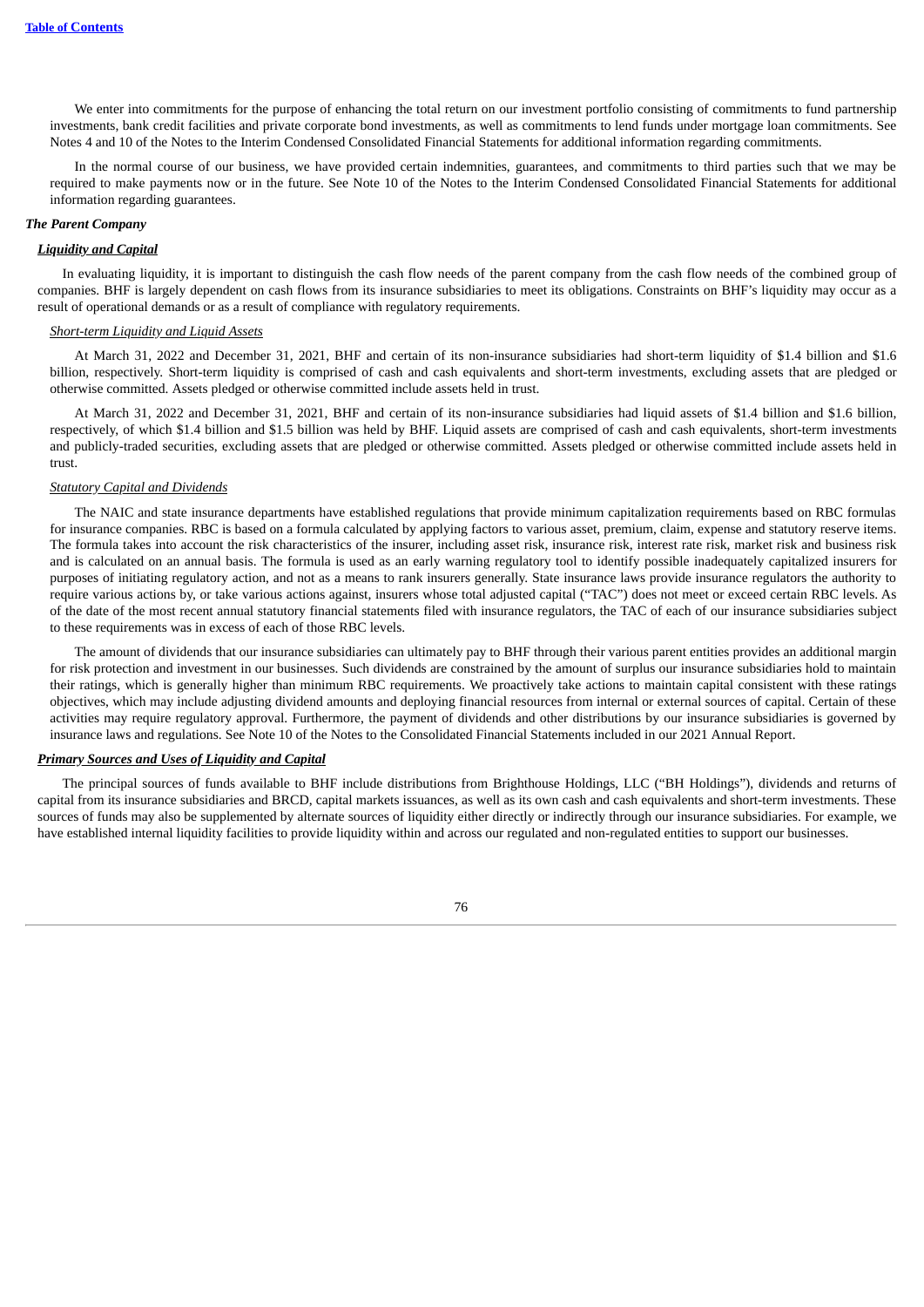The primary uses of liquidity of BHF include debt-service obligations (including interest expense and debt repayments), preferred stock dividends, capital contributions to subsidiaries, common stock repurchases and payment of general operating expenses. Based on our analysis and comparison of our current and future cash inflows from the dividends we receive from subsidiaries that are permitted to be paid without prior insurance regulatory approval, our investment portfolio and other cash flows and anticipated access to the capital markets, we believe there will be sufficient liquidity and capital to enable BHF to make payments on debt, pay preferred stock dividends, contribute capital to its subsidiaries, repurchase its common stock, pay all general operating expenses and meet its cash needs.

In addition to the liquidity and capital sources discussed in "— The Company — Primary Sources of Liquidity and Capital" and "— The Company — Primary Uses of Liquidity and Capital," the following additional information is provided regarding BHF's primary sources and uses of liquidity and capital:

# *Distributions from and Capital Contributions to BH Holdings*

During both the three months ended March 31, 2022 and 2021, BHF did not receive any cash distributions from BH Holdings and did not make any cash capital contributions to BH Holdings.

#### *Short-term Intercompany Loans*

BHF, as borrower, has a short-term intercompany loan agreement with certain of its non-insurance subsidiaries, as lenders, for the purposes of facilitating the management of the available cash of the borrower and the lenders on a short-term and consolidated basis. Such intercompany loan agreement allows management to optimize the efficient use of and maximize the yield on cash between BHF and its subsidiary lenders. Each loan entered into under this intercompany loan agreement has a term not more than 364 days and bears interest on the unpaid principal amount at a variable rate, payable monthly. During the three months ended March 31, 2022 and 2021, BHF borrowed \$252 million and \$196 million, respectively, from certain of its non-insurance subsidiaries and repaid \$228 million and \$200 million of such borrowings during the three months ended March 31, 2022 and 2021, respectively. At March 31, 2022 and December 31, 2021, BHF had total obligations outstanding of \$736 million and \$712 million, respectively, under such agreements.

#### *Intercompany Liquidity Facilities*

BHF has established intercompany liquidity facilities with certain of its insurance and non-insurance subsidiaries to provide short-term liquidity within and across the combined group of companies. Under these facilities, which are comprised of a series of revolving loan agreements among BHF and its participating subsidiaries, each company may lend to or borrow from each other, subject to certain maximum limits for a term not more than 364 days. During both the three months ended March 31, 2022 and 2021, there were no borrowings or repayments by BHF under these facilities and, at both March 31, 2022 and December 31, 2021, BHF had no obligations outstanding under such facilities.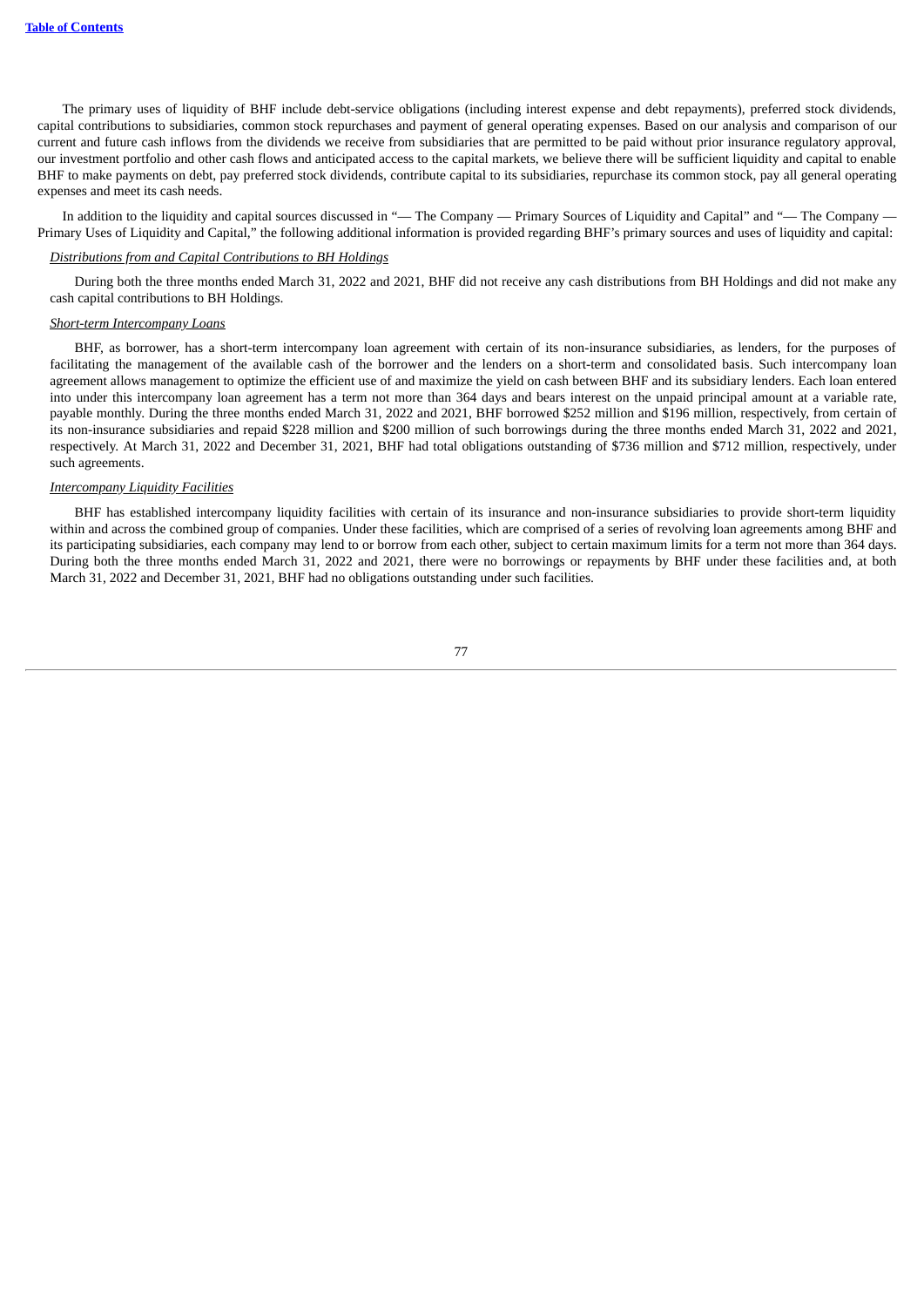# **Note Regarding Forward-Looking Statements**

This report and other oral or written statements that we make from time to time may contain information that includes or is based upon forward-looking statements within the meaning of the Private Securities Litigation Reform Act of 1995. Such forward-looking statements involve substantial risks and uncertainties. We have tried, wherever possible, to identify such statements using words such as "anticipate," "estimate," "expect," "project," "may," "will," "could," "intend," "goal," "target," "guidance," "forecast," "preliminary," "objective," "continue," "aim," "plan," "believe" and other words and terms of similar meaning, or that are tied to future periods, in connection with a discussion of future operating or financial performance. In particular, these include, without limitation, statements relating to future actions, prospective services or products, financial projections, future performance or results of current and anticipated services or products, sales efforts, expenses, the outcome of contingencies such as legal proceedings, as well as trends in operating and financial results.

Any or all forward-looking statements may turn out to be wrong. They can be affected by inaccurate assumptions or by known or unknown risks and uncertainties. Many such factors will be important in determining the actual future results of Brighthouse Financial. These statements are based on current expectations and the current economic environment and involve a number of risks and uncertainties that are difficult to predict. These statements are not guarantees of future performance. Actual results could differ materially from those expressed or implied in the forward-looking statements due to a variety of known and unknown risks, uncertainties and other factors. Although it is not possible to identify all of these risks and factors, they include, among others:

- differences between actual experience and actuarial assumptions and the effectiveness of our actuarial models;
- higher risk management costs and exposure to increased market risk due to guarantees within certain of our products;
- the effectiveness of our variable annuity exposure risk management strategy and the impact of such strategy on volatility in our profitability measures and negative effects on our statutory capital;
- material differences from actual outcomes compared to the sensitivities calculated under certain scenarios and sensitivities that we may utilize in connection with our variable annuity risk management strategies;
- the impact of interest rates on our future ULSG policyholder obligations and net income volatility;
- the impact of the ongoing COVID-19 pandemic;
- the potential material adverse effect of changes in accounting standards, practices or policies applicable to us, including changes in the accounting for long-duration contracts;
- loss of business and other negative impacts resulting from a downgrade or a potential downgrade in our financial strength or credit ratings;
- the availability of reinsurance and the ability of the counterparties to our reinsurance or indemnification arrangements to perform their obligations thereunder;
- heightened competition, including with respect to service, product features, scale, price, actual or perceived financial strength, claims-paying ratings, credit ratings, e-business capabilities and name recognition;
- our ability to market and distribute our products through distribution channels;
- any failure of third parties to provide services we need, any failure of the practices and procedures of such third parties and any inability to obtain information or assistance we need from third parties;
- the ability of our subsidiaries to pay dividends to us, and our ability to pay dividends to our shareholders and repurchase our common stock;
- the risks associated with climate change;
- the adverse impact on liabilities for policyholder claims as a result of extreme mortality events;
- the impact of adverse capital and credit market conditions, including with respect to our ability to meet liquidity needs and access capital;
- the impact of economic conditions in the capital markets and the U.S. and global economy, as well as geo-political events, military actions or catastrophic events, on our investment portfolio, including on realized and unrealized losses and impairments, net investment spread and net investment income;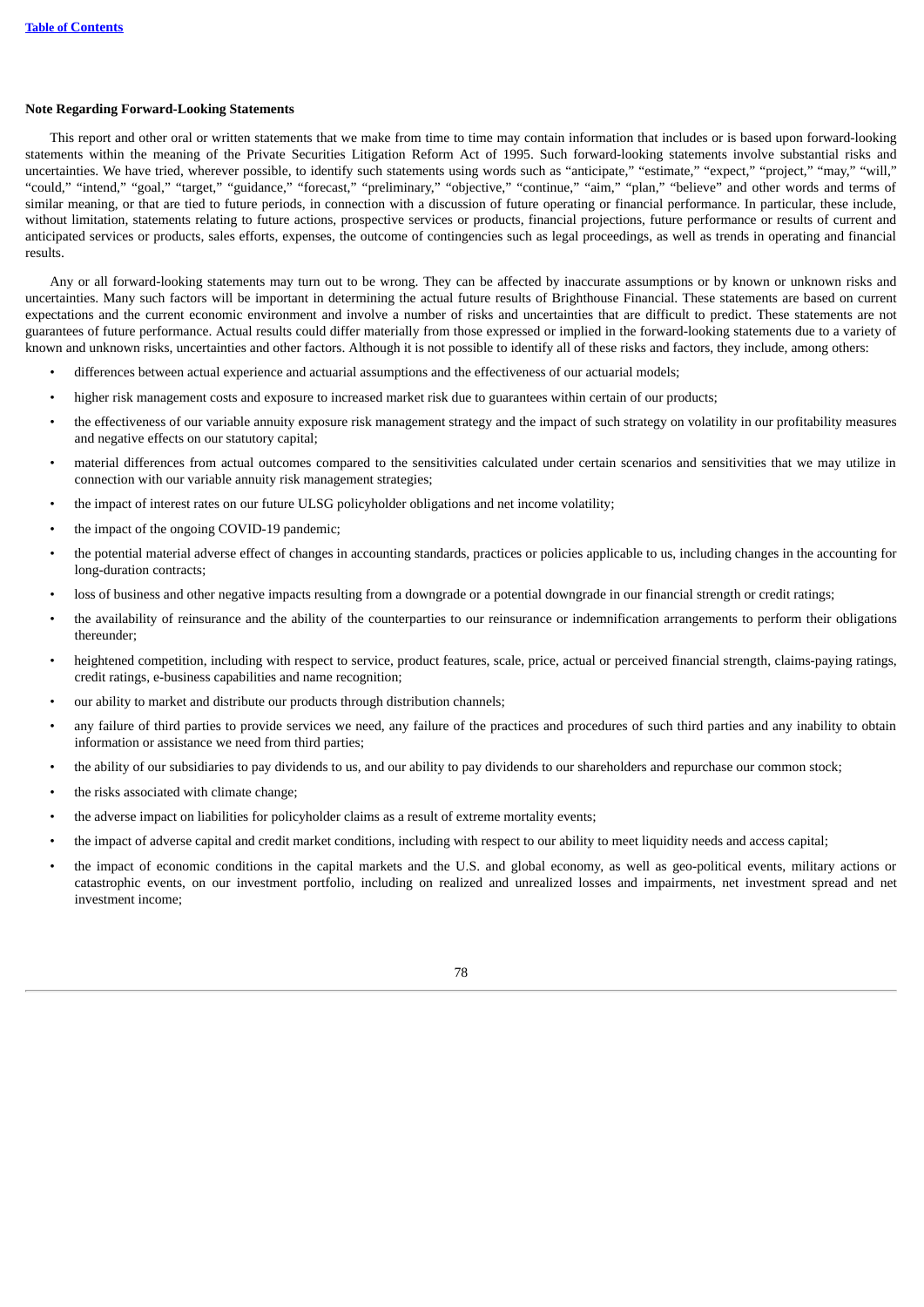- the impact of events that adversely affect issuers, guarantors or collateral relating to our investments or our derivatives counterparties, on impairments, valuation allowances, reserves, net investment income and changes in unrealized gain or loss positions;
- the impact of changes in regulation and in supervisory and enforcement policies on our insurance business or other operations;
- the potential material negative tax impact of potential future tax legislation that could make some of our products less attractive to consumers;
- the effectiveness of our policies and procedures in managing risk;
- the loss or disclosure of confidential information, damage to our reputation and impairment of our ability to conduct business effectively as a result of any failure in cyber- or other information security systems;
- whether all or any portion of the tax consequences of our separation from MetLife, Inc. (together with its subsidiaries and affiliates, "MetLife") are not as expected, leading to material additional taxes or material adverse consequences to tax attributes that impact us;
- the uncertainty of the outcome of any disputes with MetLife over tax-related or other matters and agreements or disagreements regarding MetLife's or our obligations under our other agreements; and
- other factors described in this report and from time to time in documents that we file with the SEC.

For the reasons described above, we caution you against relying on any forward-looking statements, which should also be read in conjunction with the other cautionary statements included and the risks, uncertainties and other factors identified in our 2021 Annual Report, particularly in the sections entitled "Risk Factors" and "Quantitative and Qualitative Disclosures About Market Risk," as well as in our other subsequent filings with the SEC. Further, any forward-looking statement speaks only as of the date on which it is made, and we undertake no obligation to update or revise any forward-looking statement to reflect events or circumstances after the date on which the statement is made or to reflect the occurrence of unanticipated events, except as otherwise may be required by law.

### *Corporate Information*

We routinely use our Investor Relations website to provide presentations, press releases and other information that may be deemed material to investors. Accordingly, we encourage investors and others interested in the Company to review the information that we share at http://investor.brighthousefinancial.com. In addition, our Investor Relations website allows interested persons to sign up to automatically receive e-mail alerts when we post financial information. Information contained on or connected to any website referenced in this report or any of our other filings with the SEC is not incorporated by reference in this report or in any other report or document we file with the SEC, and any website references are intended to be inactive textual references only unless expressly noted.

### **Item 3. Quantitative and Qualitative Disclosures About Market Risk**

We regularly analyze our market risk exposure to interest rate, equity market price, credit spreads and foreign currency exchange rate risks. As a result of that analysis, we have determined that the estimated fair values of certain assets and liabilities are significantly exposed to changes in interest rates, and to a lesser extent, to changes in equity market prices and foreign currency exchange rates. We have exposure to market risk through our insurance and annuity operations and general account investment activities. For purposes of this discussion, "market risk" is defined as changes in estimated fair value resulting from changes in interest rates, equity market prices, credit spreads and foreign currency exchange rates. We may have additional financial impacts other than changes in estimated fair value, which are beyond the scope of this discussion. A description of our market risk exposures may be found under "Quantitative and Qualitative Disclosures About Market Risk" in our 2021 Annual Report.

There have been no material changes to our market risk exposures from the market risk exposures previously disclosed in our 2021 Annual Report.

### **Item 4. Controls and Procedures**

Management, with the participation of the Chief Executive Officer and the Chief Financial Officer, has evaluated the effectiveness of the design and operation of the Company's disclosure controls and procedures as defined in Rules 13a-15(e) and 15d-15(e) under the Securities Exchange Act of 1934, as amended ("Exchange Act"), as of the end of the period covered

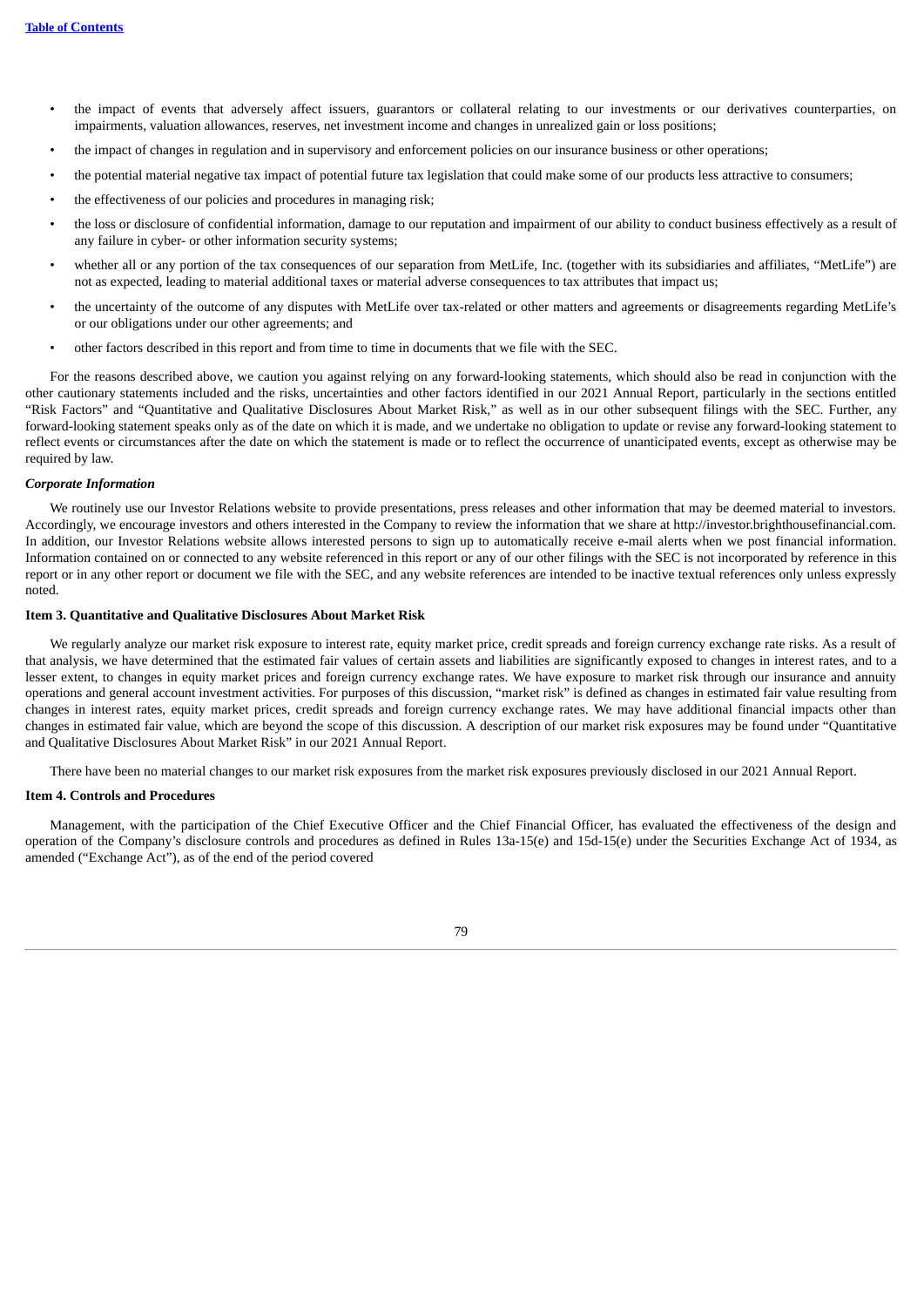by this report. Based on that evaluation, the Chief Executive Officer and the Chief Financial Officer have concluded that these disclosure controls and procedures were effective as of March 31, 2022.

MetLife provides certain services to the Company on a transitional basis through services agreements. The Company continues to change business processes, implement systems and establish new third-party arrangements. We consider these in aggregate to be material changes in our internal control over financial reporting.

Other than as noted above, there were no changes to the Company's internal control over financial reporting (as defined in Rules 13a-15(f) and 15d-15(f) under the Exchange Act) that occurred during the quarter ended March 31, 2022 that have materially affected, or are reasonably likely to materially affect, these internal controls over financial reporting.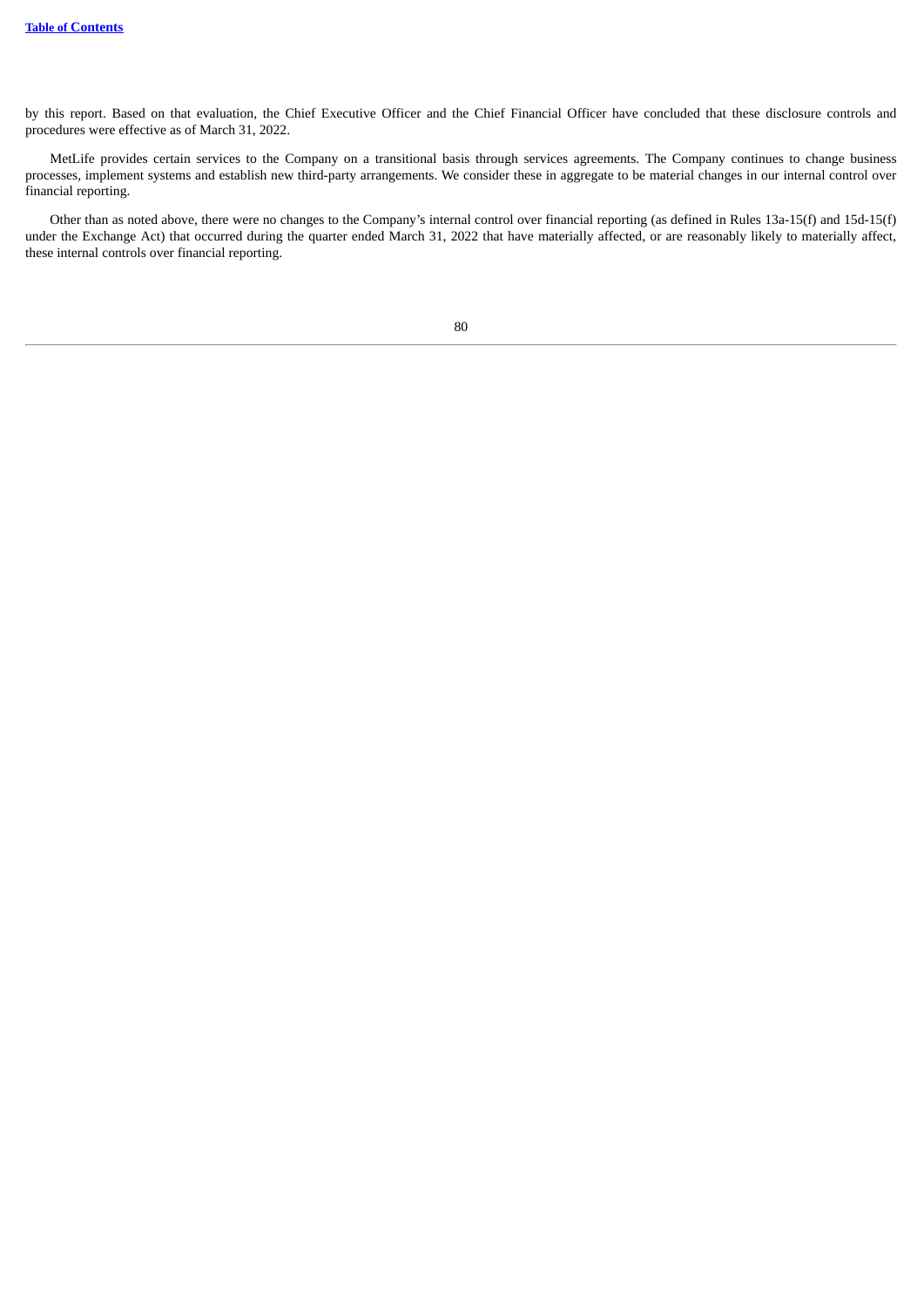# **Part II — Other Information**

# **Item 1. Legal Proceedings**

See Note 10 of the Notes to the Interim Condensed Consolidated Financial Statements.

# **Item 1A. Risk Factors**

 $\_$ 

We discuss in this report, in our 2021 Annual Report and in our other filings with the SEC, various risks that may materially affect our business. In addition, see "Management's Discussion and Analysis of Financial Condition and Results of Operations — Note Regarding Forward-Looking Statements" included herein. There have been no material changes to our risk factors from the risk factors previously disclosed in our 2021 Annual Report.

### **Item 2. Unregistered Sales of Equity Securities and Use of Proceeds**

# *Issuer Purchases of Equity Securities*

Purchases of BHF common stock made by or on behalf of BHF or its affiliates during the three months ended March 31, 2022 are set forth below:

| Period                         | <b>Total Number of Shares</b><br>Purchased (1) |  | Average Price Paid per<br>Share | <b>Total Number of Shares</b><br>Purchased as Part of<br><b>Publicly Announced Plans or</b><br>Programs (2) |  | <b>Approximate Dollar Value of</b><br>Shares that May Yet Be<br><b>Purchased Under the Plans</b><br>or Programs |  |
|--------------------------------|------------------------------------------------|--|---------------------------------|-------------------------------------------------------------------------------------------------------------|--|-----------------------------------------------------------------------------------------------------------------|--|
|                                |                                                |  |                                 |                                                                                                             |  | (In millions)                                                                                                   |  |
| January $1 -$ January 31, 2022 | 764,350 \$                                     |  | 54.82                           | 764,350                                                                                                     |  | 739                                                                                                             |  |
| February 1 — February 28, 2022 | 694.378                                        |  | 56.31                           | 694,035                                                                                                     |  | 700                                                                                                             |  |
| March 1 — March 31, 2022       | 1.166.660                                      |  | 49.09                           | 940,251                                                                                                     |  | 654                                                                                                             |  |
| Total                          | 2,625,388                                      |  |                                 | 2,398,636                                                                                                   |  |                                                                                                                 |  |
|                                |                                                |  |                                 |                                                                                                             |  |                                                                                                                 |  |

(1) Where applicable, total number of shares purchased includes shares of common stock withheld with respect to option exercise costs and tax withholding obligations associated with the exercise or vesting of share-based compensation awards under our publicly announced benefit plans or programs.

(2) See "Management's Discussion and Analysis of Financial Condition and Results of Operations — Liquidity and Capital Resources — The Company — Primary Uses of Liquidity and Capital — Common Stock Repurchases" and Note 7 of the Notes to the Interim Condensed Consolidated Financial Statements for more information on common stock repurchases.

<sup>81</sup>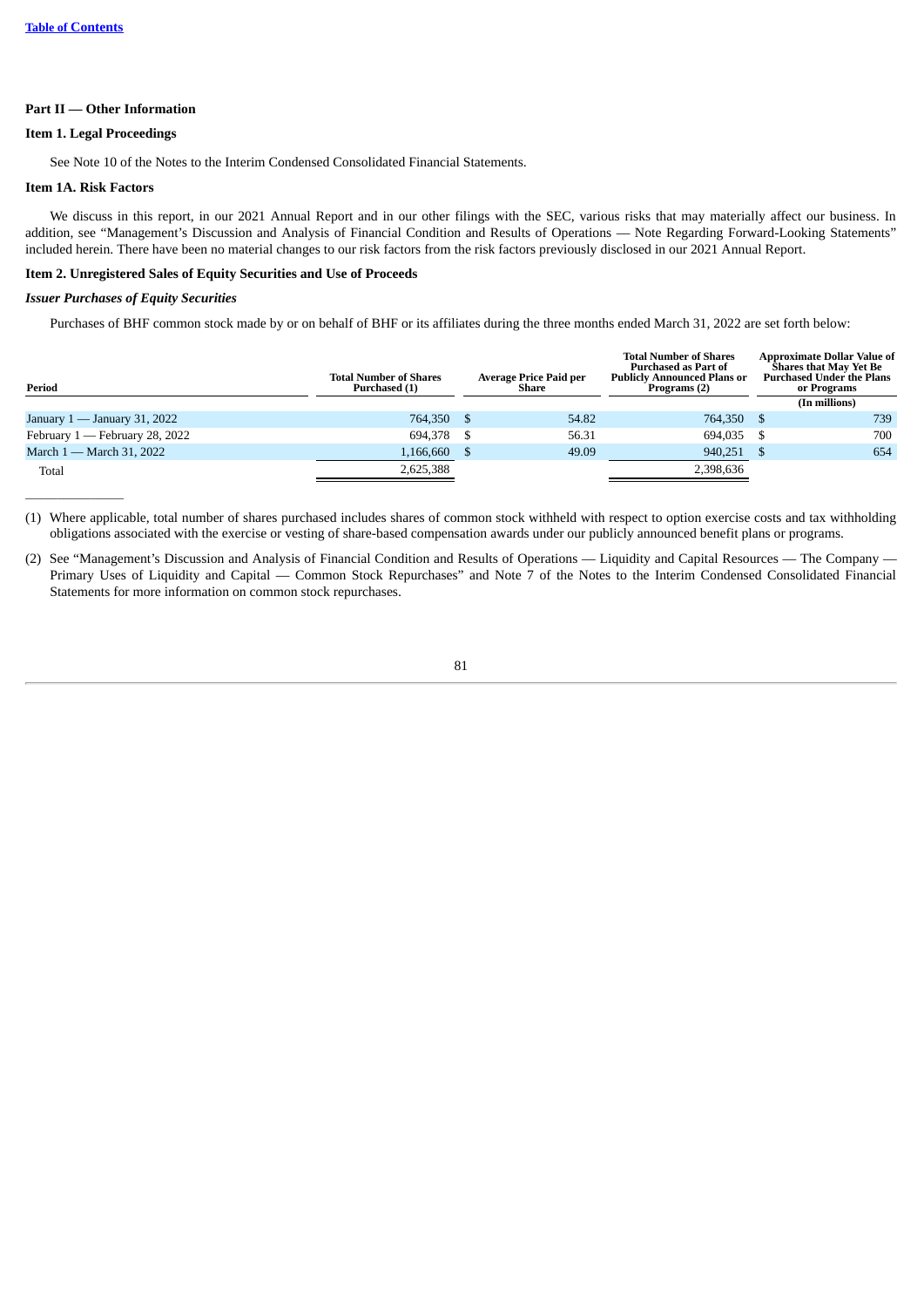## **Item 6. Exhibits**

(Note Regarding Reliance on Statements in Our Contracts: In reviewing the agreements included as exhibits herein, please remember that they are included to provide you with information regarding their terms and are not intended to provide any other factual or disclosure information about Brighthouse Financial, Inc. and its subsidiaries or affiliates or the other parties to the agreements. The agreements contain representations and warranties by each of the parties to the applicable agreement. These representations and warranties have been made solely for the benefit of the other parties to the applicable agreement and (i) should not in all instances be treated as categorical statements of fact, but rather as a way of allocating the risk to one of the parties if those statements prove to be inaccurate; (ii) have been qualified by disclosures that were made to the other party in connection with the negotiation of the applicable agreement, which disclosures are not necessarily reflected in the agreement; (iii) may apply standards of materiality in a way that is different from what may be viewed as material to investors; and (iv) were made only as of the date of the applicable agreement or such other date or dates as may be specified in the agreement and are subject to more recent developments. Accordingly, these representations and warranties may not describe the actual state of affairs as of the date they were made or at any other time. Additional information about Brighthouse Financial, Inc. and its subsidiaries and affiliates may be found elsewhere herein and Brighthouse Financial, Inc.'s other public filings, which are available without charge through the U.S. Securities and Exchange *Commission website at www.sec.gov.)*

| Exhibit No. | <b>Description</b>                                                                                                                                                                             |
|-------------|------------------------------------------------------------------------------------------------------------------------------------------------------------------------------------------------|
| 10.1        | Revolving Credit Agreement, dated as of April 15, 2022, among Brighthouse Financial, Inc., Bank of America, N.A., as administrative agent,                                                     |
|             | and the other lenders party thereto is incorporated by reference to Exhibit 10.1 to our Current Report on Form 8-K, filed on April 19, 2022.                                                   |
| $31.1*$     | Certification of Chief Executive Officer pursuant to Section 302 of the Sarbanes-Oxley Act of 2002.                                                                                            |
| $31.2*$     | Certification of Chief Financial Officer pursuant to Section 302 of the Sarbanes-Oxley Act of 2002.                                                                                            |
| $32.1**$    | Certification of Chief Executive Officer pursuant to Section 906 of the Sarbanes-Oxley Act of 2002.                                                                                            |
| $32.2**$    | Certification of Chief Financial Officer pursuant to Section 906 of the Sarbanes-Oxley Act of 2002.                                                                                            |
| $101.INS*$  | XBRL Instance Document - the instance document does not appear in the Interactive Data File because its XBRL tags are embedded within<br>the Inline XBRL document.                             |
| $101.SCH*$  | Inline XBRL Taxonomy Extension Schema Document.                                                                                                                                                |
| $101.CAL*$  | Inline XBRL Taxonomy Extension Calculation Linkbase Document.                                                                                                                                  |
| $101.LAB*$  | Inline XBRL Taxonomy Extension Label Linkbase Document.                                                                                                                                        |
| 101.PRE*    | Inline XBRL Taxonomy Extension Presentation Linkbase Document.                                                                                                                                 |
| $101.$ DEF* | Inline XBRL Taxonomy Extension Definition Linkbase Document.                                                                                                                                   |
| $104*$      | The cover page of Brighthouse Financial, Inc.'s Quarterly Report on Form 10-Q for the quarter ended March 31, 2022, formatted in Inline<br>XBRL (included within the Exhibit 101 attachments). |

\* Filed herewith.

\*\* Furnished herewith.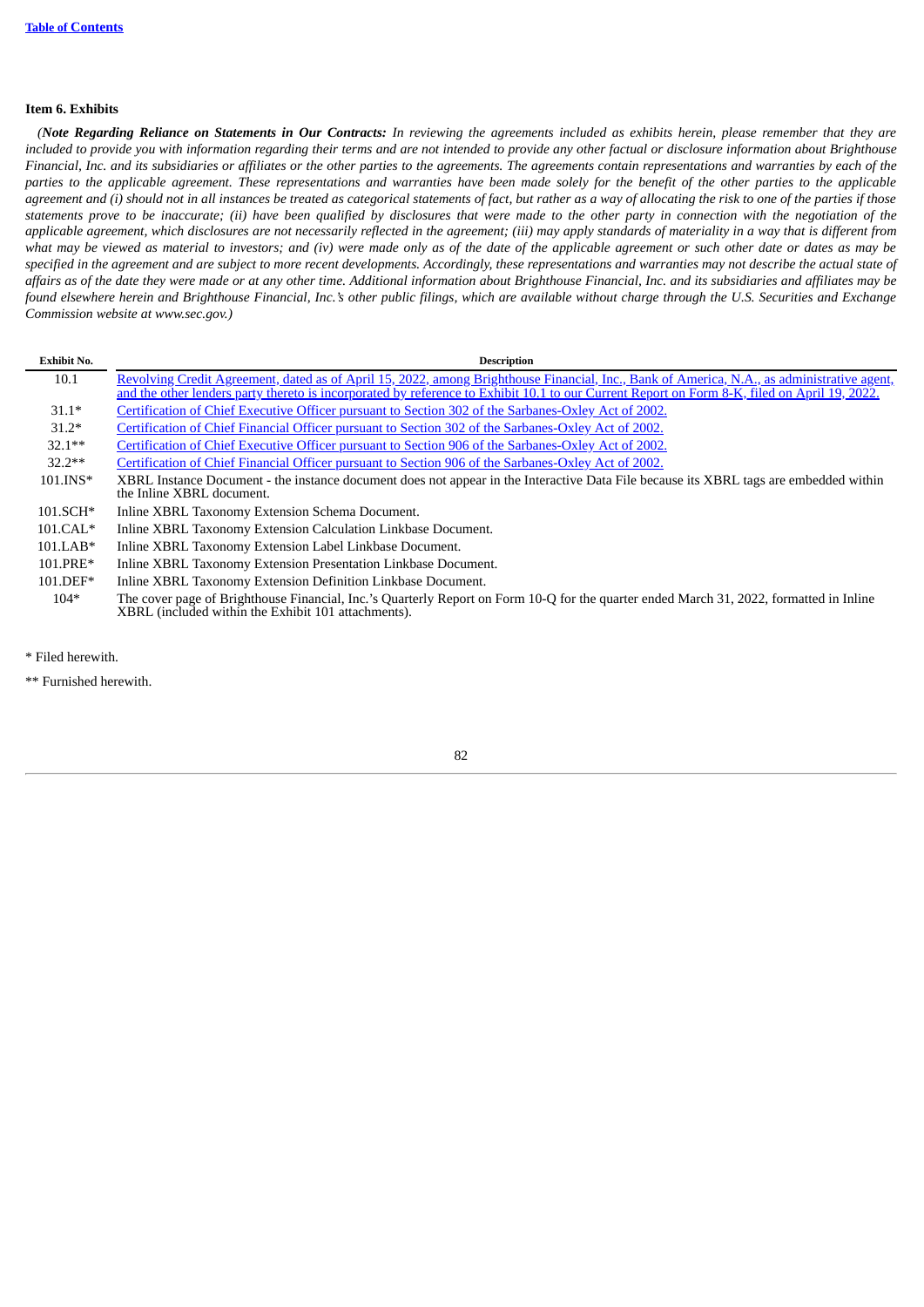# **SIGNATURE**

Pursuant to the requirements of the Securities Exchange Act of 1934, the registrant has duly caused this report to be signed on its behalf by the undersigned thereunto duly authorized.

BRIGHTHOUSE FINANCIAL, INC.

By: /s/ Edward A. Spehar

Name: Edward A. Spehar Title: Executive Vice President and Chief Financial Officer (Duly Authorized Officer and Principal Financial Officer)

Date: May 10, 2022

83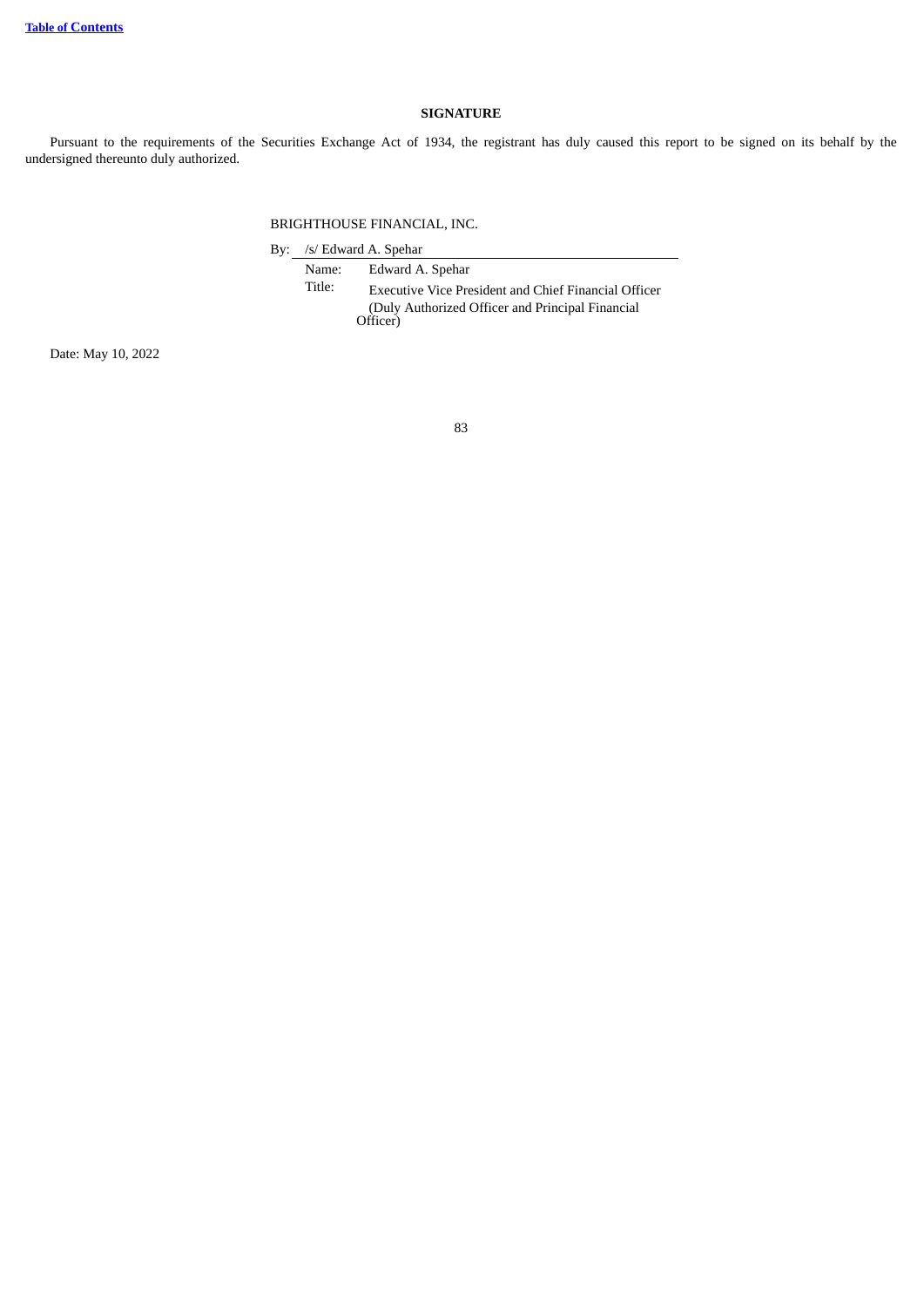# **CERTIFICATIONS**

<span id="page-85-0"></span>I, Eric T. Steigerwalt, certify that:

1. I have reviewed this Quarterly Report on Form 10-Q of Brighthouse Financial, Inc.;

2. Based on my knowledge, this report does not contain any untrue statement of a material fact or omit to state a material fact necessary to make the statements made, in light of the circumstances under which such statements were made, not misleading with respect to the period covered by this report;

3. Based on my knowledge, the financial statements, and other financial information included in this report, fairly present in all material respects the financial condition, results of operations and cash flows of the registrant as of, and for, the periods presented in this report;

4. The registrant's other certifying officer(s) and I are responsible for establishing and maintaining disclosure controls and procedures (as defined in Exchange Act Rules 13a-15(e) and 15d-15(e)) and internal control over financial reporting (as defined in Exchange Act Rules 13a-15(f) and 15d-15(f)) for the registrant and have:

- a) Designed such disclosure controls and procedures, or caused such disclosure controls and procedures to be designed under our supervision, to ensure that material information relating to the registrant, including its consolidated subsidiaries, is made known to us by others within those entities, particularly during the period in which this report is being prepared;
- b) Designed such internal control over financial reporting, or caused such internal control over financial reporting to be designed under our supervision, to provide reasonable assurance regarding the reliability of financial reporting and the preparation of financial statements for external purposes in accordance with generally accepted accounting principles;
- c) Evaluated the effectiveness of the registrant's disclosure controls and procedures and presented in this report our conclusions about the effectiveness of the disclosure controls and procedures, as of the end of the period covered by this report based on such evaluation; and
- d) Disclosed in this report any change in the registrant's internal control over financial reporting that occurred during the registrant's most recent fiscal quarter (the registrant's fourth fiscal quarter in the case of an annual report) that has materially affected, or is reasonably likely to materially affect, the registrant's internal control over financial reporting; and

5. The registrant's other certifying officer(s) and I have disclosed, based on our most recent evaluation of internal control over financial reporting, to the registrant's auditors and the audit committee of the registrant's board of directors (or persons performing the equivalent functions):

- a) All significant deficiencies and material weaknesses in the design or operation of internal control over financial reporting which are reasonably likely to adversely affect the registrant's ability to record, process, summarize and report financial information; and
- b) Any fraud, whether or not material, that involves management or other employees who have a significant role in the registrant's internal control over financial reporting.

Date: May 10, 2022

/s/ Eric T. Steigerwalt

Eric T. Steigerwalt President and Chief Executive Officer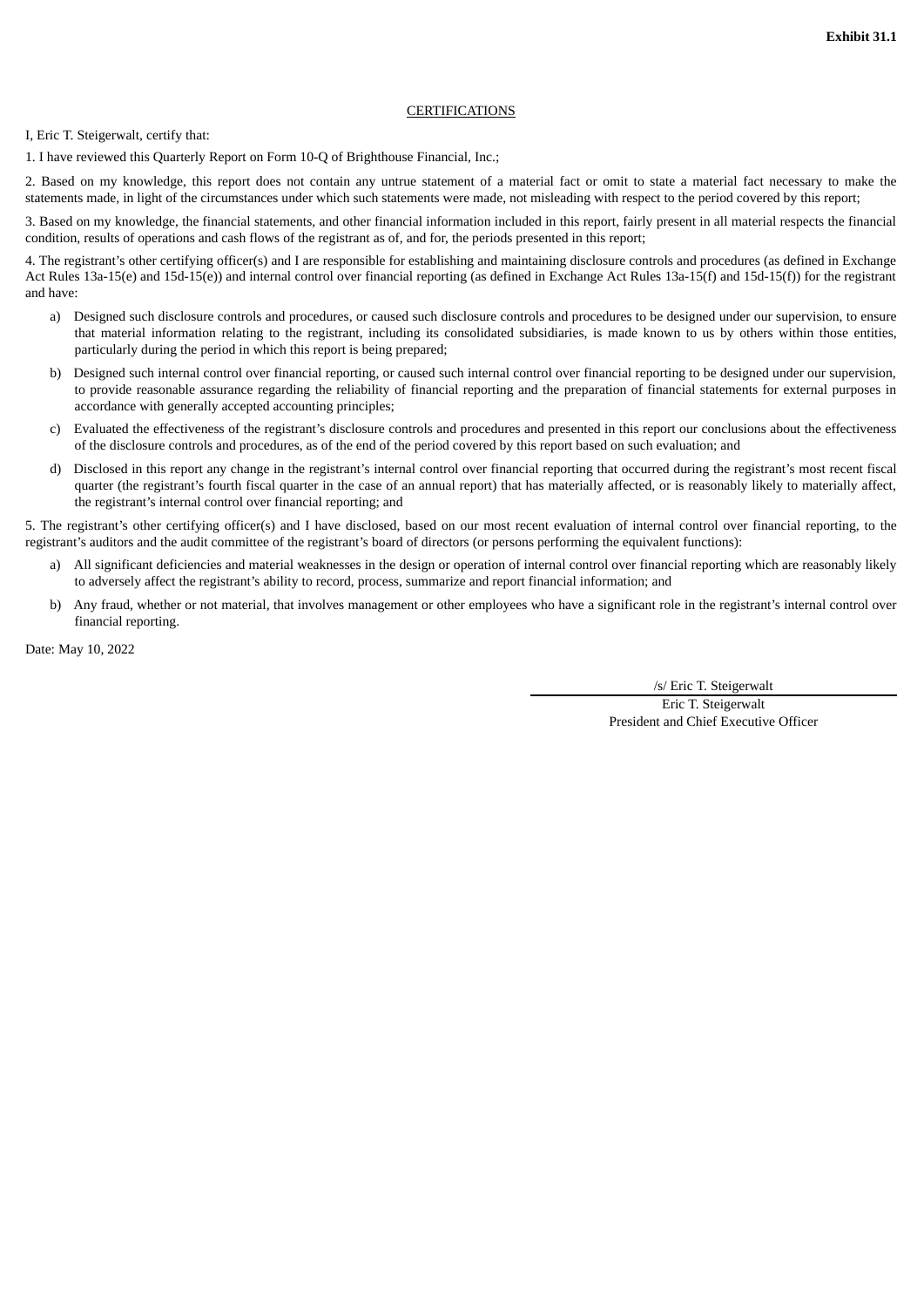# **CERTIFICATIONS**

<span id="page-86-0"></span>I, Edward A. Spehar, certify that:

1. I have reviewed this Quarterly Report on Form 10-Q of Brighthouse Financial, Inc.;

2. Based on my knowledge, this report does not contain any untrue statement of a material fact or omit to state a material fact necessary to make the statements made, in light of the circumstances under which such statements were made, not misleading with respect to the period covered by this report;

3. Based on my knowledge, the financial statements, and other financial information included in this report, fairly present in all material respects the financial condition, results of operations and cash flows of the registrant as of, and for, the periods presented in this report;

4. The registrant's other certifying officer(s) and I are responsible for establishing and maintaining disclosure controls and procedures (as defined in Exchange Act Rules 13a-15(e) and 15d-15(e)) and internal control over financial reporting (as defined in Exchange Act Rules 13a-15(f) and 15d-15(f)) for the registrant and have:

- a) Designed such disclosure controls and procedures, or caused such disclosure controls and procedures to be designed under our supervision, to ensure that material information relating to the registrant, including its consolidated subsidiaries, is made known to us by others within those entities, particularly during the period in which this report is being prepared;
- b) Designed such internal control over financial reporting, or caused such internal control over financial reporting to be designed under our supervision, to provide reasonable assurance regarding the reliability of financial reporting and the preparation of financial statements for external purposes in accordance with generally accepted accounting principles;
- c) Evaluated the effectiveness of the registrant's disclosure controls and procedures and presented in this report our conclusions about the effectiveness of the disclosure controls and procedures, as of the end of the period covered by this report based on such evaluation; and
- d) Disclosed in this report any change in the registrant's internal control over financial reporting that occurred during the registrant's most recent fiscal quarter (the registrant's fourth fiscal quarter in the case of an annual report) that has materially affected, or is reasonably likely to materially affect, the registrant's internal control over financial reporting; and

5. The registrant's other certifying officer(s) and I have disclosed, based on our most recent evaluation of internal control over financial reporting, to the registrant's auditors and the audit committee of the registrant's board of directors (or persons performing the equivalent functions):

- a) All significant deficiencies and material weaknesses in the design or operation of internal control over financial reporting which are reasonably likely to adversely affect the registrant's ability to record, process, summarize and report financial information; and
- b) Any fraud, whether or not material, that involves management or other employees who have a significant role in the registrant's internal control over financial reporting.

Date: May 10, 2022

/s/ Edward A. Spehar

Edward A. Spehar Executive Vice President and Chief Financial Officer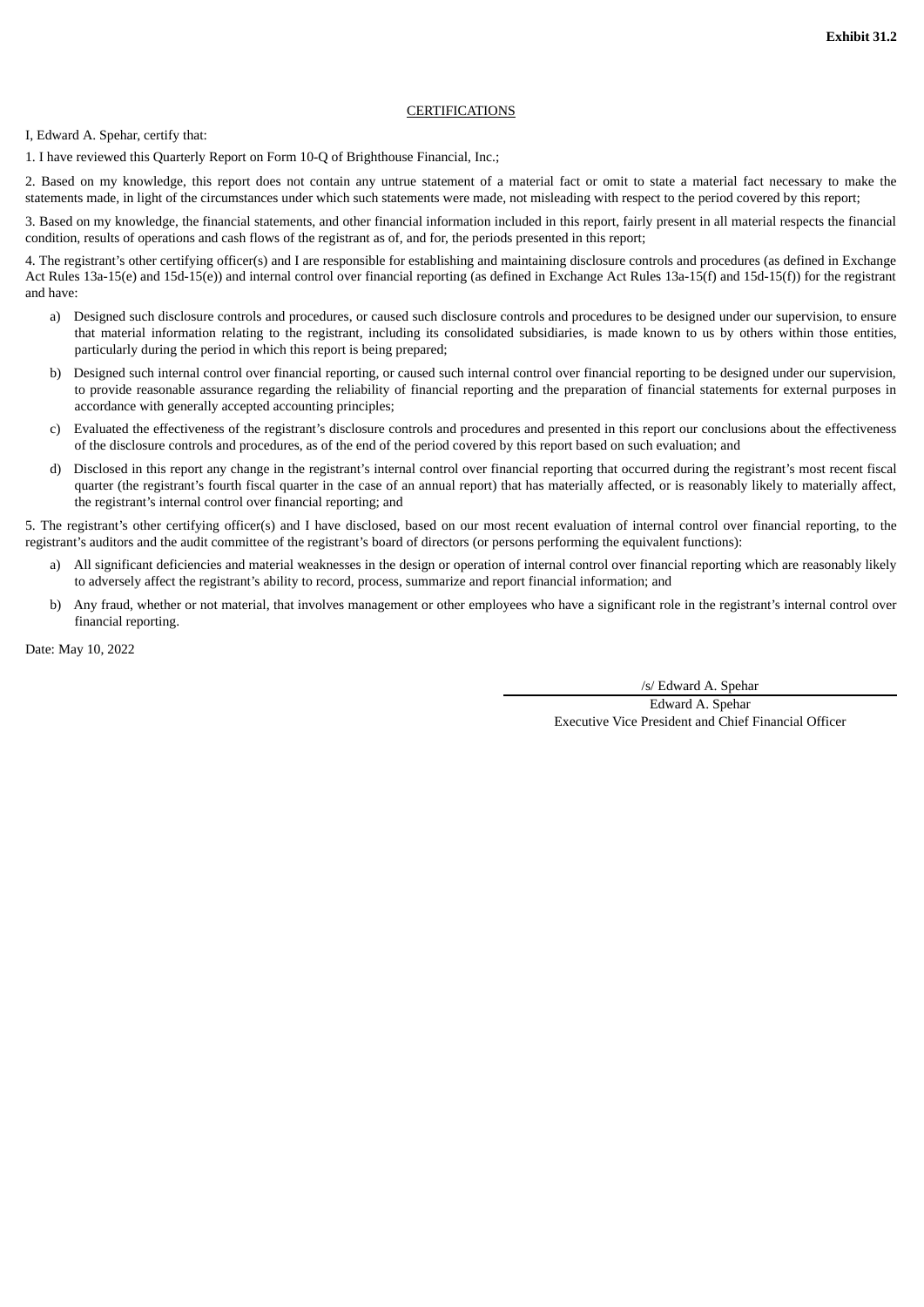# SECTION 906 CERTIFICATION

# CERTIFICATION PURSUANT TO SECTION 1350 OF CHAPTER 63 OF TITLE 18 OF THE UNITED STATES CODE

<span id="page-87-0"></span>I, Eric T. Steigerwalt, certify that, to my knowledge, (i) Brighthouse Financial, Inc.'s Quarterly Report on Form 10-Q for the quarter ended March 31, 2022 (the "Form 10-Q") fully complies with the requirements of Section 13(a) or 15(d) of the Securities Exchange Act of 1934, and (ii) the information contained in the Form 10-Q fairly presents, in all material respects, the financial condition and results of operations of Brighthouse Financial, Inc.

Date: May 10, 2022

/s/ Eric T. Steigerwalt

Eric T. Steigerwalt President and Chief Executive Officer

This certification accompanies this Quarterly Report on Form 10-Q pursuant to Section 906 of the Sarbanes-Oxley Act of 2002 and shall not, except to the extent required by such Act, be deemed filed by Brighthouse Financial, Inc. (the "Company") for purposes of Section 18 of the Securities Exchange Act of 1934, as amended (the "Exchange Act"). Such certification will not be deemed to be incorporated by reference into any filing under the Securities Act of 1933, as amended, or the Exchange Act, except to the extent that the Company specifically incorporates it by reference.